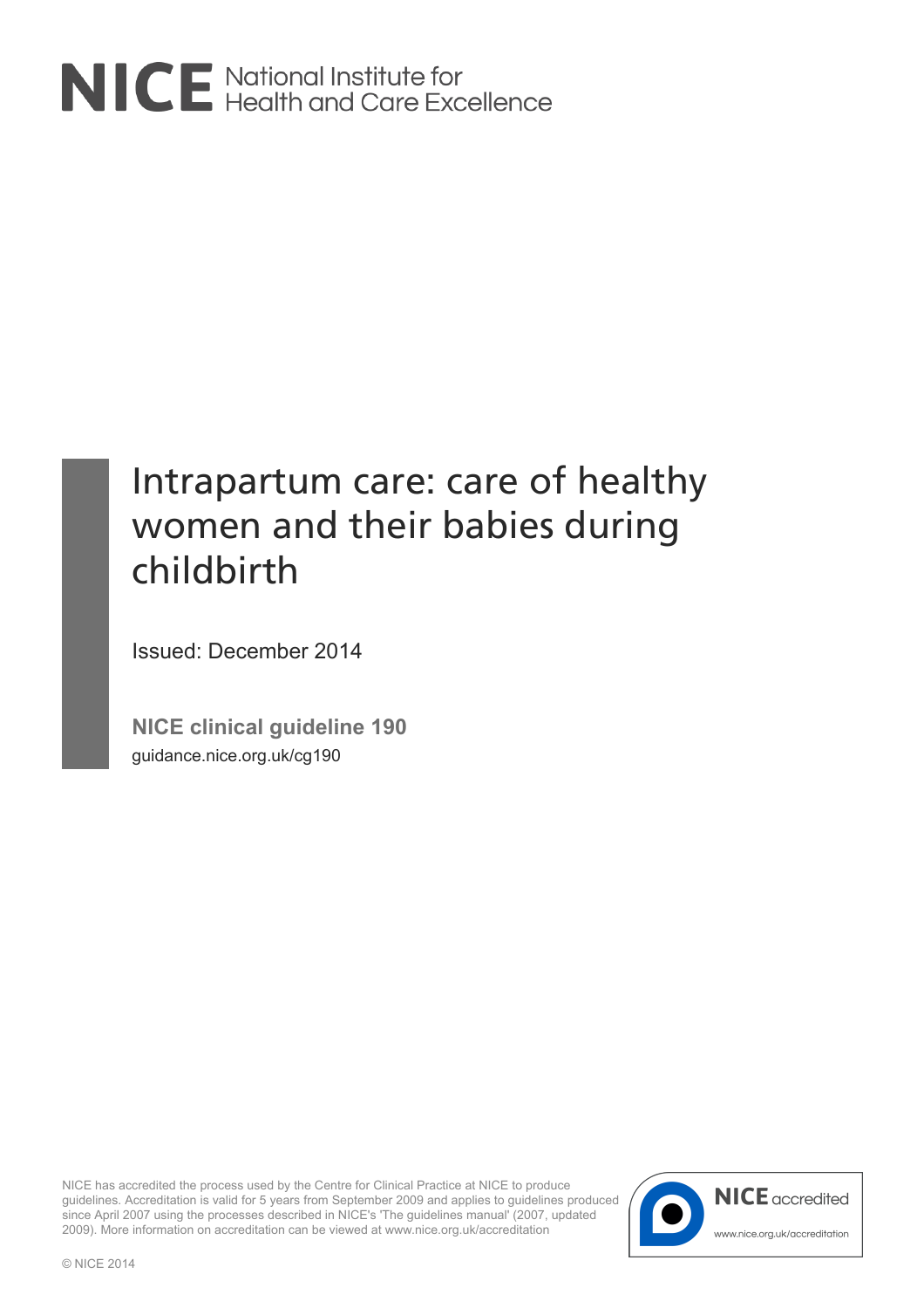## **Contents**

| $\overline{4}$ |
|----------------|
| 5              |
| 6              |
| $\overline{7}$ |
| 10             |
| 10             |
| 22             |
|                |
| 26             |
| 30             |
|                |
| 33             |
| 34             |
|                |
| 39             |
|                |
| 59             |
| 63             |
|                |
|                |
|                |
|                |
|                |
|                |
|                |
|                |

a a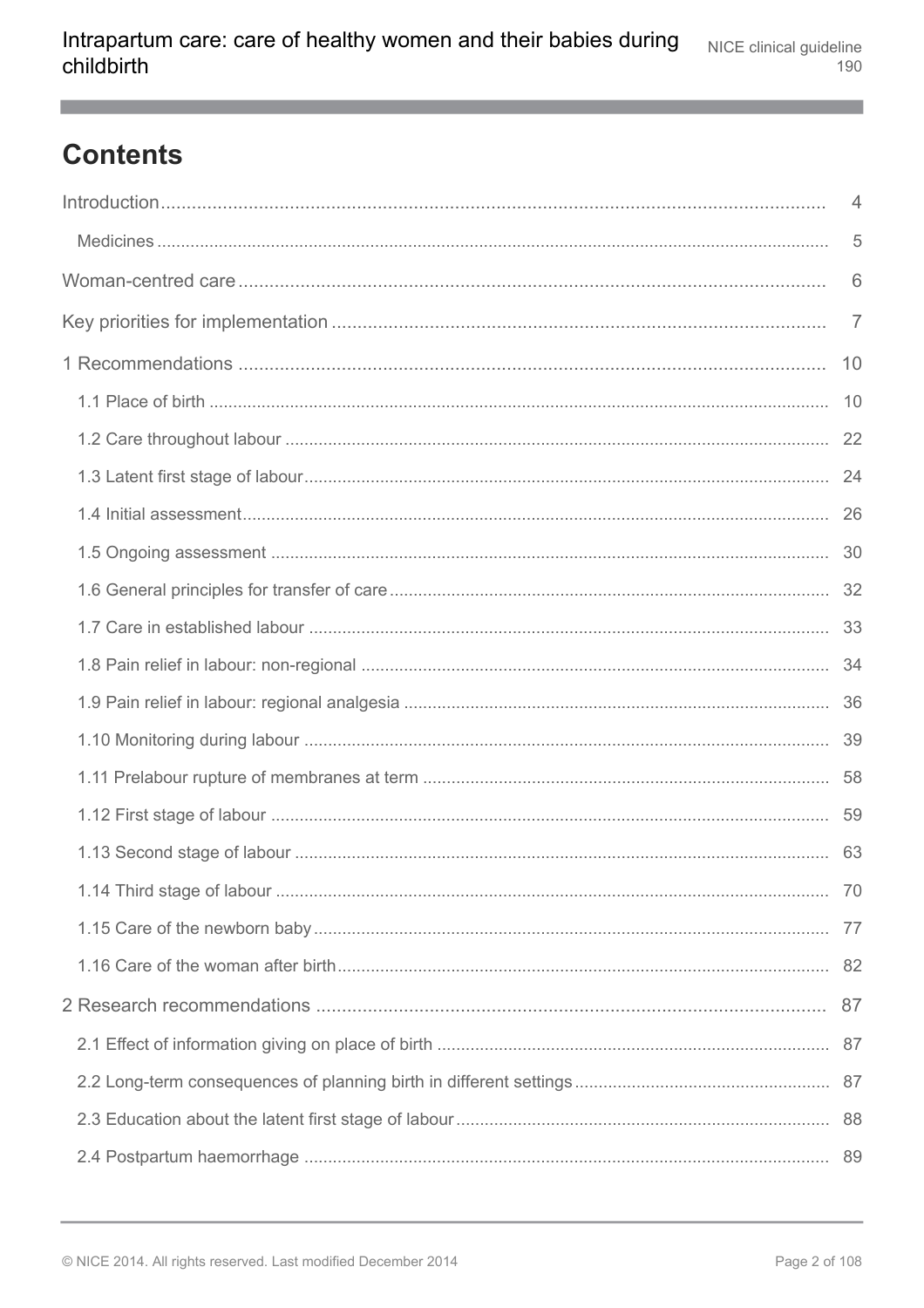|                                                                                        | 91 |
|----------------------------------------------------------------------------------------|----|
|                                                                                        |    |
|                                                                                        |    |
| 4 The Guideline Development Group, National Collaborating Centre and NICE project team | 93 |
|                                                                                        |    |
|                                                                                        |    |
|                                                                                        |    |
|                                                                                        |    |
|                                                                                        |    |
|                                                                                        |    |
|                                                                                        |    |
|                                                                                        |    |
|                                                                                        |    |
|                                                                                        |    |
|                                                                                        |    |

a a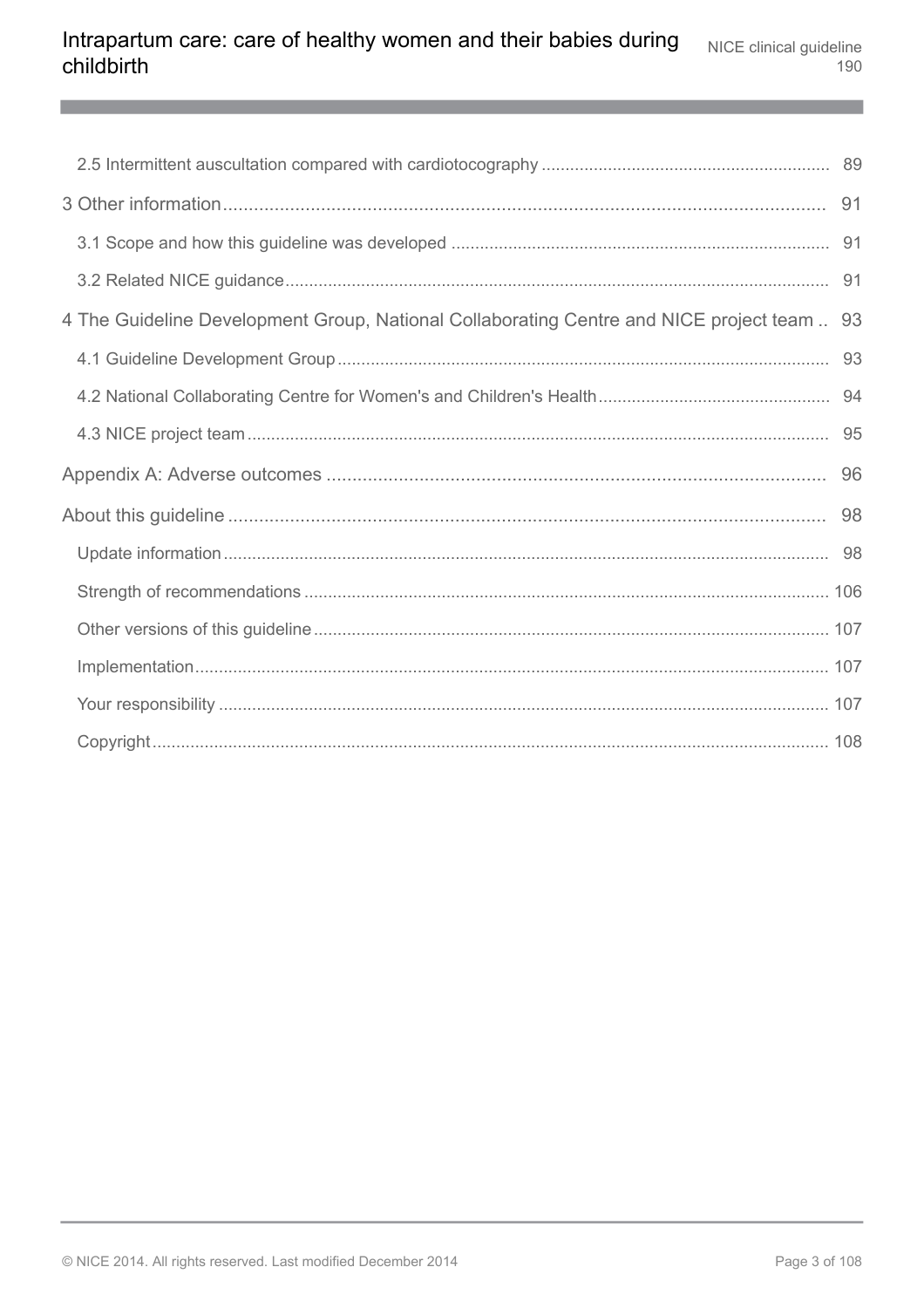## <span id="page-3-0"></span>**Introduction**

This guideline updates and replaces 'Intrapartum care' (NICE guideline CG55). The recommendations are labelled according to when they were originally published (see [about](http://publications.nice.org.uk/intrapartum-care-care-of-healthy-women-and-their-babies-during-childbirth-cg190/about-this-guideline) [this guideline](http://publications.nice.org.uk/intrapartum-care-care-of-healthy-women-and-their-babies-during-childbirth-cg190/about-this-guideline) for details).

Giving birth is a life-changing event. The care that a woman receives during labour has the potential to affect her – both physically and emotionally, in the short and longer term – and the health of her baby. Good communication, support and compassion from staff, and having her wishes respected, can help her feel in control of what is happening and contribute to making birth a positive experience for the woman and her birth companion(s).

This quideline covers the care of healthy women who go into labour at term  $(37<sup>+0</sup>$  to 41<sup>+6</sup> weeks). About 700,000 women give birth in England and Wales each year, of whom about 40% are having their first baby. Most of these women are healthy and have a straightforward pregnancy. Almost 90% of women will give birth to a single baby after 37 weeks of pregnancy, with the baby presenting head first. About two-thirds of women go into labour spontaneously. Therefore most women giving birth in England and Wales are covered by this guideline.

Since the original guideline was published in 2007, the number of women giving birth in England and Wales each year has risen, the rate of intervention (instrumental births and caesarean section) has increased slightly, and there has been some reconfiguration of services. The decision to update the guideline was made based on developments in the NHS and new evidence becoming available that could affect the recommendations from 2007.

It is important that the woman is given information and advice about all available settings when she is deciding where to have her baby, so that she is able to make a fully informed decision. This includes information about outcomes for the different settings. It is also vital to recognise when transfer of care from midwifery-led care to obstetric-led care is indicated because of increased risk to the woman and/or her baby resulting from complications that have developed during labour.

Uncertainty and inconsistency of care has been identified in a number of areas, such as choosing place of birth, care during the latent first stage of labour, fetal assessment and monitoring during labour (particularly cardiotocography compared with intermittent auscultation)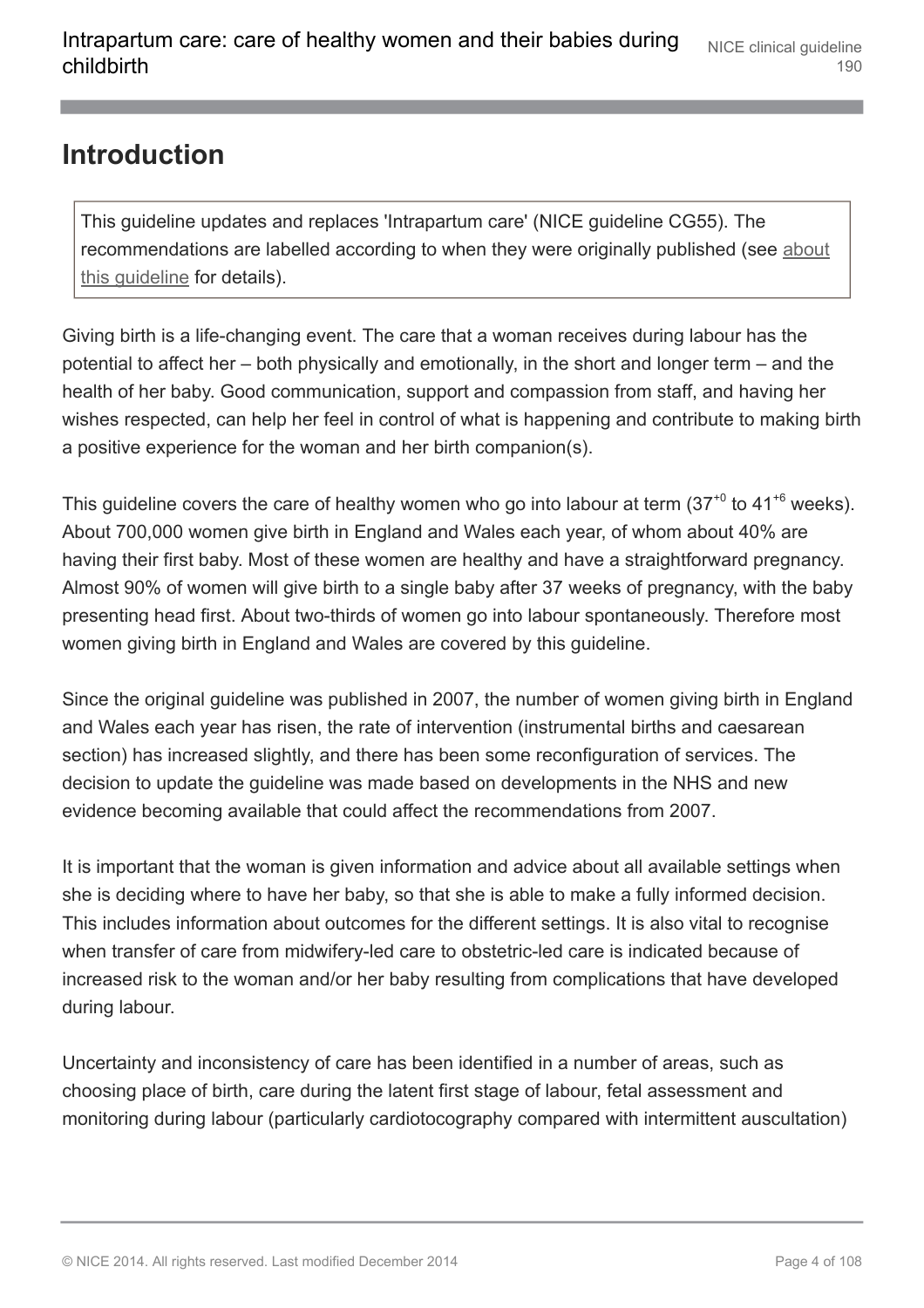and management of the third stage of labour. These and other related topics are addressed in this guideline update.

The guideline is intended to cover the care of healthy women with uncomplicated pregnancies entering labour at low risk of developing intrapartum complications. In addition, recommendations are included that address the care of women who start labour as 'low risk' but who go on to develop complications. These include the care of women with prelabour rupture of membranes at term, care of the woman and baby when meconium is present, indications for continuous cardiotocography, interpretation of cardiotocograph traces, and management of retained placenta and postpartum haemorrhage. Aspects of intrapartum care for women at risk of developing intrapartum complications are covered by a range of guidelines on specific conditions (see [section 3.2\)](http://publications.nice.org.uk/intrapartum-care-care-of-healthy-women-and-their-babies-during-childbirth-cg190/other-information#related-nice-guidance) and a further guideline is planned on the intrapartum care of women at high risk of complications during pregnancy and the intrapartum period.

## <span id="page-4-0"></span>*Medicines*

The guideline will assume that prescribers will use a medicine's summary of product characteristics to inform decisions made with individual patients.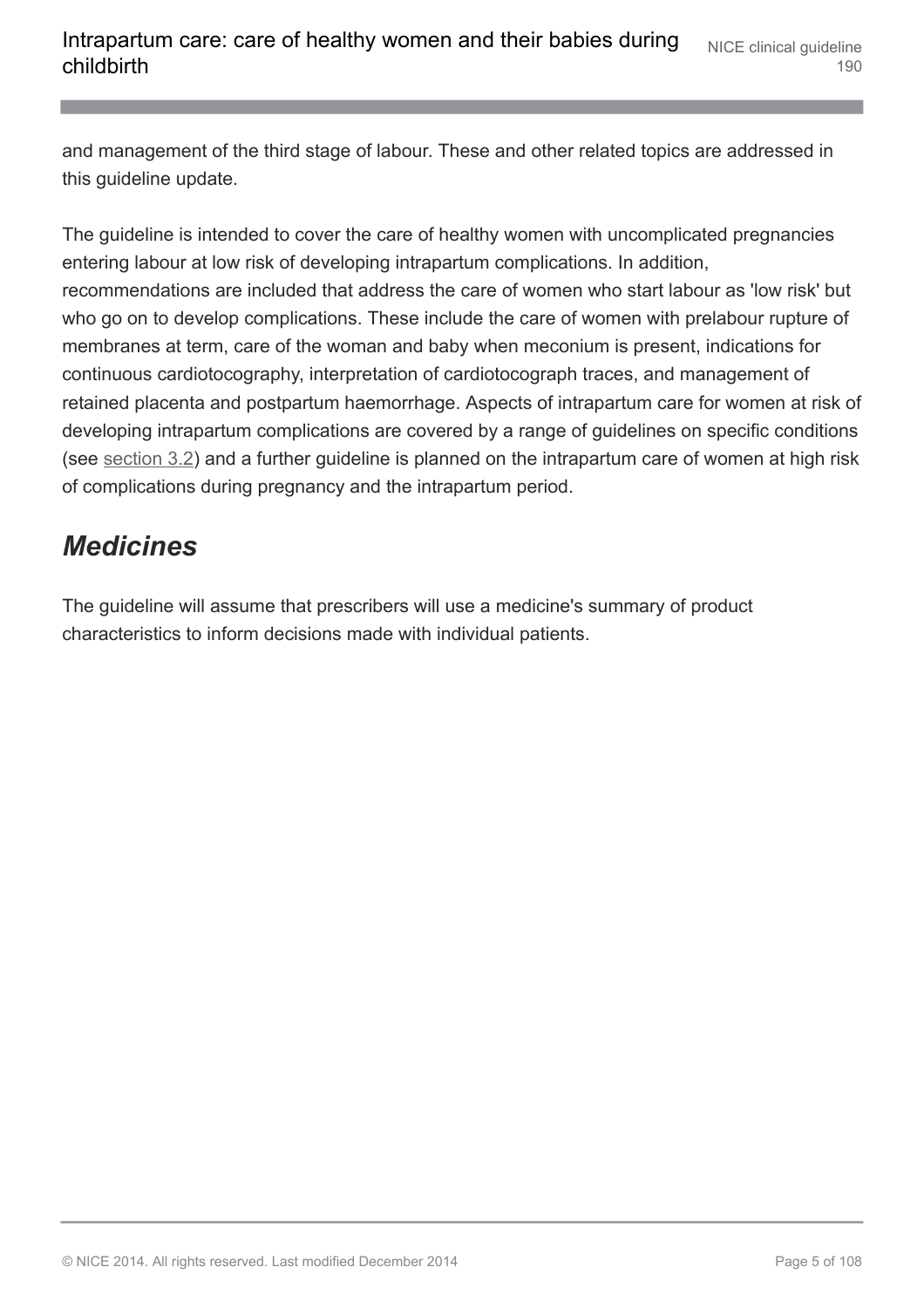## <span id="page-5-0"></span>**Woman-centred care**

This guideline offers best practice advice on the care of women in labour.

Patients and healthcare professionals have rights and responsibilities as set out in the [NHS](https://www.gov.uk/government/publications/the-nhs-constitution-for-england) [Constitution for England](https://www.gov.uk/government/publications/the-nhs-constitution-for-england) – all NICE guidance is written to reflect these. Treatment and care should take into account individual needs and preferences. Patients should have the opportunity to make informed decisions about their care and treatment, in partnership with their healthcare professionals. If the patient is under 16, their family or carers should also be given information and support to help the child or young person to make decisions about their treatment. Healthcare professionals should follow the [Department of Health's advice on consent.](https://www.gov.uk/government/publications/reference-guide-to-consent-for-examination-or-treatment-second-edition) If someone does not have capacity to make decisions, healthcare professionals should follow the [code of practice that accompanies the Mental Capacity Act](http://www.justice.gov.uk/protecting-the-vulnerable/mental-capacity-act) and the supplementary [code of](http://webarchive.nationalarchives.gov.uk/20130107105354/http:/www.dh.gov.uk/en/Publicationsandstatistics/Publications/PublicationsPolicyAndGuidance/DH_085476) [practice on deprivation of liberty safeguards](http://webarchive.nationalarchives.gov.uk/20130107105354/http:/www.dh.gov.uk/en/Publicationsandstatistics/Publications/PublicationsPolicyAndGuidance/DH_085476).

NICE has produced guidance on the components of good patient experience in adult NHS services. All healthcare professionals should follow the recommendations in [patient experience](http://www.nice.org.uk/guidance/cg138) [in adult NHS services.](http://www.nice.org.uk/guidance/cg138)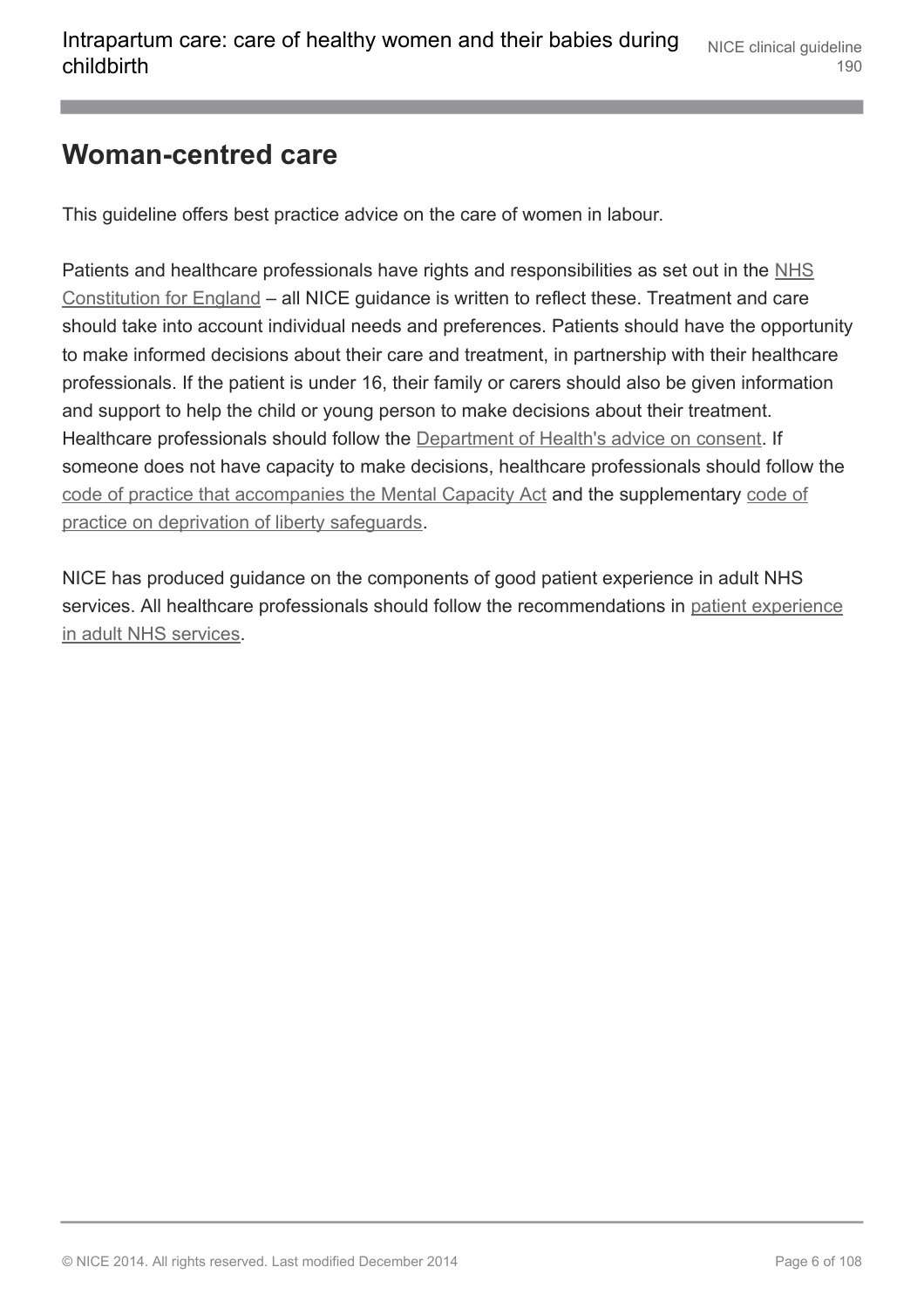## <span id="page-6-0"></span>**Key priorities for implementation**

The following recommendations have been identified as priorities for implementation. The full list of recommendations is in [section](http://publications.nice.org.uk/intrapartum-care-care-of-healthy-women-and-their-babies-during-childbirth-cg190/recommendations) 1.

#### **Place of birth**

- Explain to both multiparous and nulliparous women that they may choose any birth setting (home, freestanding midwifery unit, alongside midwifery unit or obstetric unit), and support them in their choice of setting wherever they choose to give birth:
	- Advise low-risk multiparous women that planning to give birth at home or in a midwifery-led unit (freestanding or alongside) is particularly suitable for them because the rate of interventions is lower and the outcome for the baby is no different compared with an obstetric unit.
	- Advise low-risk nulliparous women that planning to give birth in a midwifery-led unit (freestanding or alongside) is particularly suitable for them because the rate of interventions is lower and the outcome for the baby is no different compared with an obstetric unit. Explain that if they plan birth at home there is a small increase in the risk of an adverse outcome for the baby. **[new 2014]**
- <span id="page-6-1"></span>Commissioners and providers<sup>[[1](#page-8-0)]</sup> should ensure that all 4 birth settings are available to all women (in the local area or in a neighbouring area). **[new 2014]**
- Providers, senior staff and all healthcare professionals should ensure that in all birth settings there is a culture of respect for each woman as an individual undergoing a significant and emotionally intense life experience, so that the woman is in control, is listened to and is cared for with compassion, and that appropriate informed consent is sought. **[new 2014]**
- Senior staff should demonstrate, through their own words and behaviour, appropriate ways of relating to and talking about women and their birth companion(s), and of talking about birth and the choices to be made when giving birth. **[new 2014]**
- Maternity services should
	- provide a model of care that supports one-to-one care in labour for all women **and**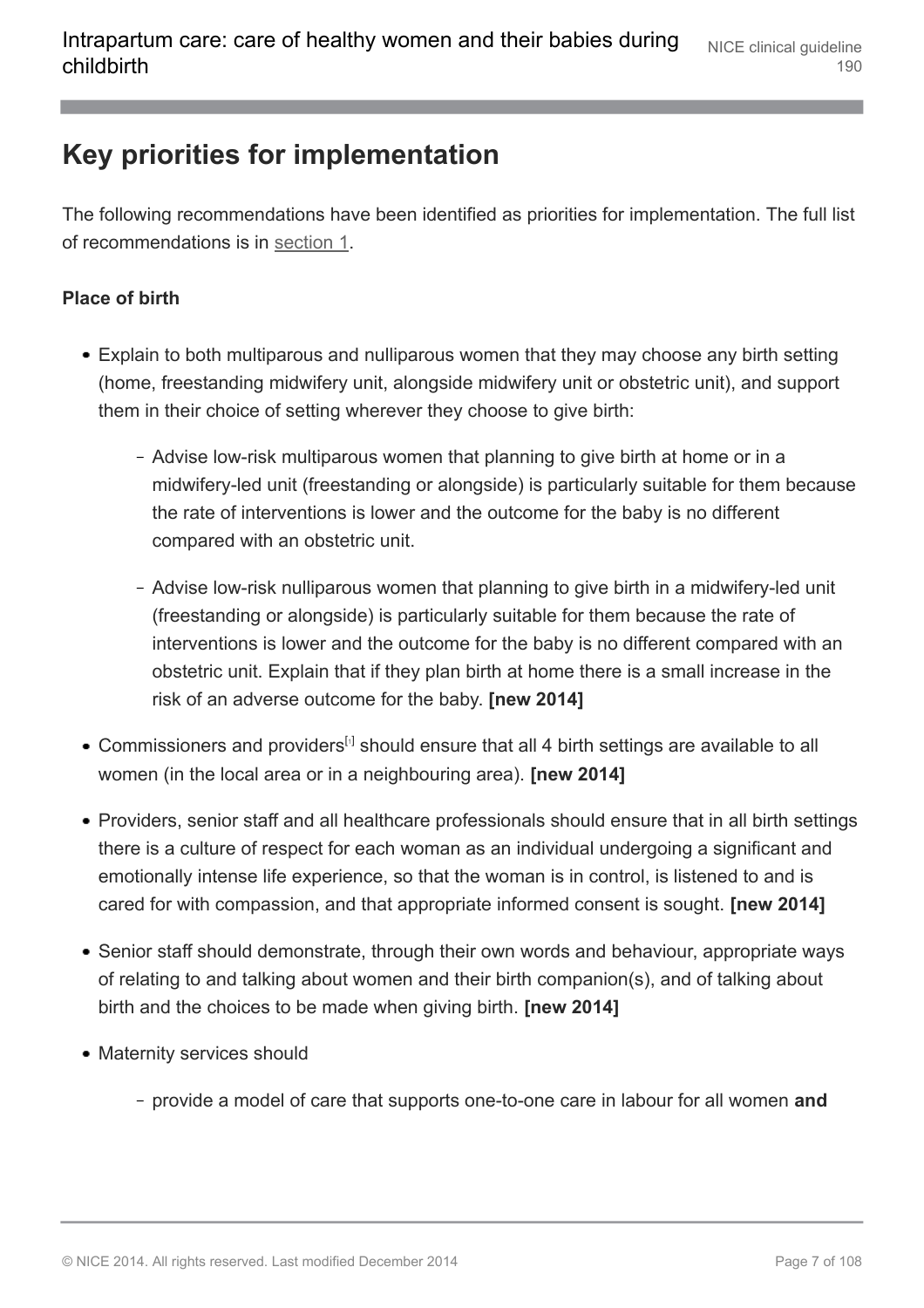- benchmark services and identify overstaffing or understaffing by using workforce planning models and/or woman-to-midwife ratios. **[new 2014]**
- Commissioners and providers<sup>[[1](#page-8-0)]</sup> should ensure that there are:
	- robust protocols in place for transfer of care between settings (see also [section 1.6](http://publications.nice.org.uk/intrapartum-care-care-of-healthy-women-and-their-babies-during-childbirth-cg190/recommendations#general-principles-for-transfer-of-care))
	- clear local pathways for the continued care of women who are transferred from one setting to another, including:
		- $\diamond$  when crossing provider boundaries
		- $\Diamond$  if the nearest obstetric or neonatal unit is closed to admissions or the local midwifery-led unit is full. **[new 2014]**

#### **Measuring fetal heart rate as part of initial assessment**

Do not perform cardiotocography on admission for low-risk women in suspected or established labour in any birth setting as part of the initial assessment. **[new 2014]**

#### **Interpretation of cardiotocograph traces**

Do not make any decision about a woman's care in labour on the basis of cardiotocography findings alone. **[new 2014]**

#### **First stage of labour**

Do not offer or advise clinical intervention if labour is progressing normally and the woman and baby are well. **[2007]**

#### **Third stage of labour**

- After administering oxytocin, clamp and cut the cord.
	- Do not clamp the cord earlier than 1 minute from the birth of the baby unless there is concern about the integrity of the cord or the baby has a heartbeat below 60 beats/ minute that is not getting faster.
	- Clamp the cord before 5 minutes in order to perform controlled cord traction as part of active management.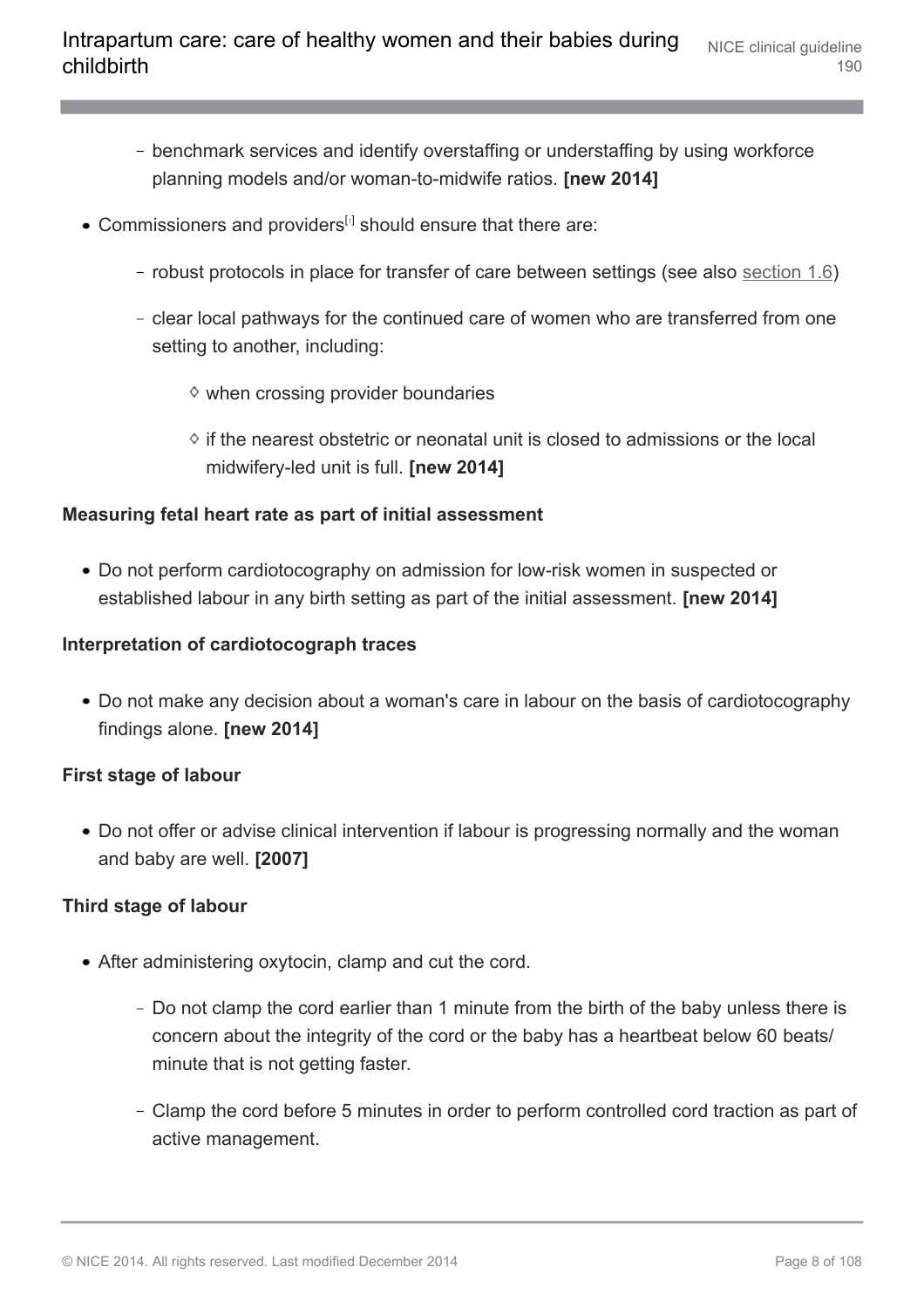- If the woman requests that the cord is clamped and cut later than 5 minutes, support her in her choice. **[new 2014]**

m.

<span id="page-8-0"></span><sup>[</sup>[1](#page-6-1)] This can also include networks of providers.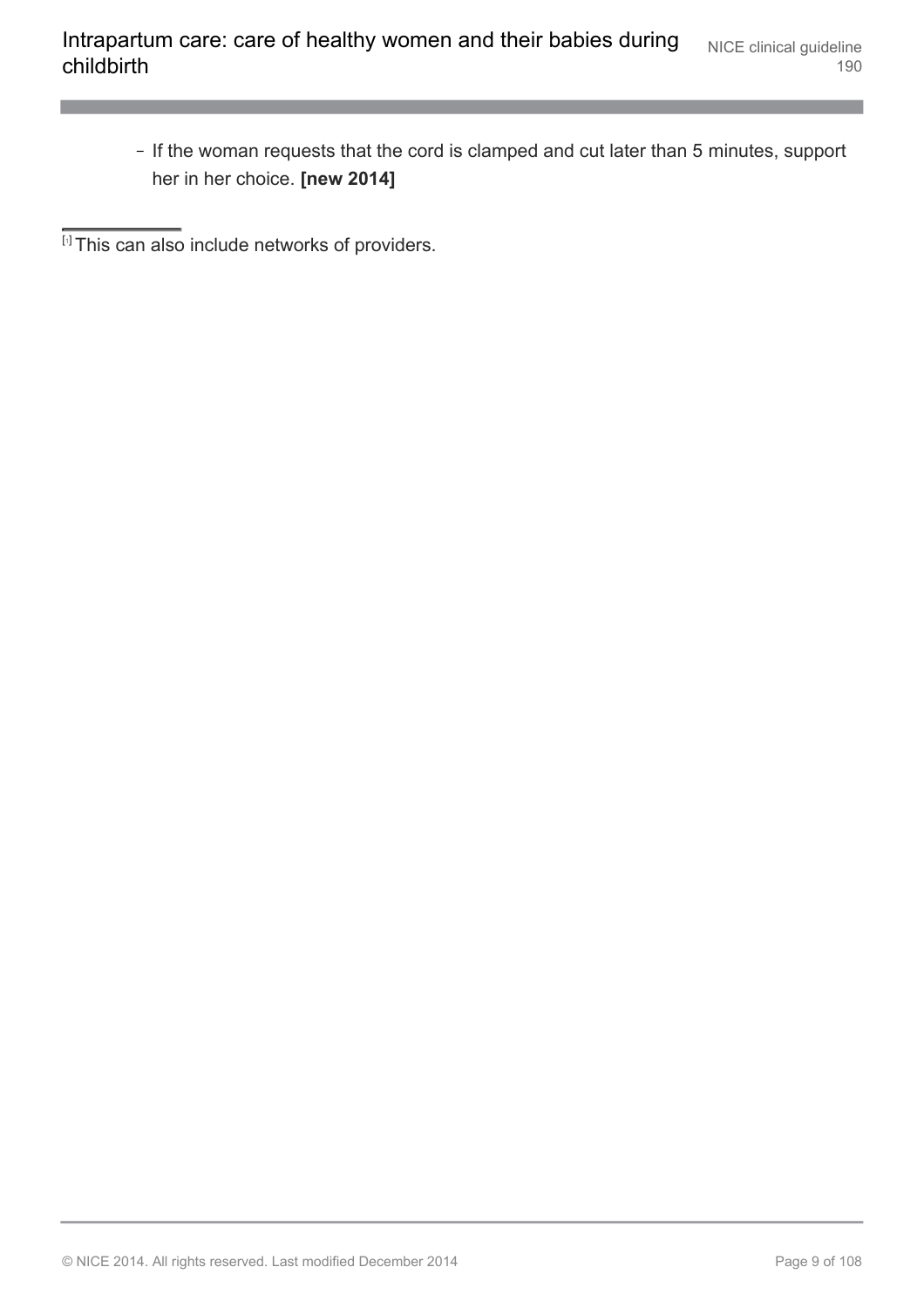## <span id="page-9-0"></span>**1 Recommendations**

The following guidance is based on the best available evidence. The [full guideline](http://www.nice.org.uk/Guidance/CG190/Evidence) gives details of the methods and the evidence used to develop the guidance.

The wording used in the recommendations in this guideline (for example, words such as 'offer' and 'consider') denotes the certainty with which the recommendation is made (the strength of the recommendation). See [about this guideline](http://publications.nice.org.uk/intrapartum-care-care-of-healthy-women-and-their-babies-during-childbirth-cg190/about-this-guideline) for details.

## <span id="page-9-1"></span>*1.1 Place of birth*

#### **Choosing planned place of birth**

#### **Women at low risk of complications**

- 1.1.1 Explain to both multiparous and nulliparous women who are at low risk of complications that giving birth is generally very safe for both the woman and her baby. **[2014]**
- 1.1.2 Explain to both multiparous and nulliparous women that they may choose any birth setting (home, freestanding midwifery unit, alongside midwifery unit or obstetric unit), and support them in their choice of setting wherever they choose to give birth:
	- Advise low-risk multiparous women that planning to give birth at home or in a midwifery-led unit (freestanding or alongside) is particularly suitable for them because the rate of interventions is lower and the outcome for the baby is no different compared with an obstetric unit.
	- Advise low-risk nulliparous women that planning to give birth in a midwifery-led unit (freestanding or alongside) is particularly suitable for them because the rate of interventions is lower and the outcome for the baby is no different compared with an obstetric unit. Explain that if they plan birth at home there is a small increase in the risk of an adverse outcome for the baby. **[new 2014]**
- 1.1.3 Using tables 1 and 2, explain to low-risk multiparous women that: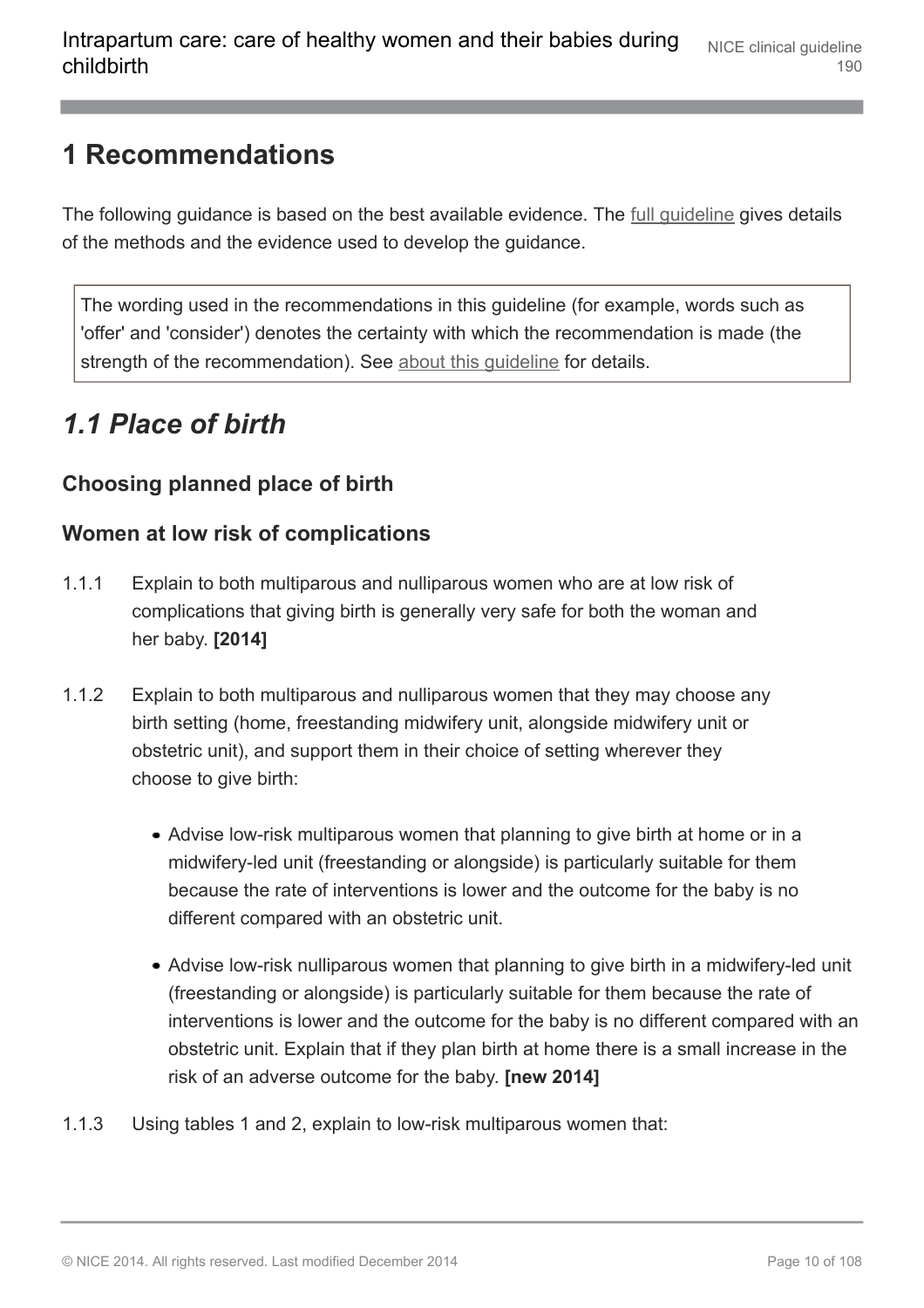- planning birth at home or in a freestanding midwifery unit is associated with a higher rate of spontaneous vaginal birth than planning birth in an alongside midwifery unit, and these 3 settings are associated with higher rates of spontaneous vaginal birth than planning birth in an obstetric unit
- planning birth in an obstetric unit is associated with a higher rate of interventions, such as instrumental vaginal birth, caesarean section and episiotomy, compared with planning birth in other settings
- there are no differences in outcomes for the baby associated with planning birth in any setting. **[new 2014]**

**Table 1 Rates of spontaneous vaginal birth, transfer to an obstetric unit and obstetric interventions for each planned place of birth: low-risk multiparous women (sources:** [Birthplace 2011](https://www.npeu.ox.ac.uk/birthplace) **;** [Blix et al. 2012](http://www.sciencedirect.com/science/article/pii/S1877575612000481) **)**

|                                                   | Number of incidences per 1000 multiparous women<br>giving birth |                                       |                                    |                          |
|---------------------------------------------------|-----------------------------------------------------------------|---------------------------------------|------------------------------------|--------------------------|
|                                                   | Home                                                            | <b>Freestanding</b><br>midwifery unit | <b>Alongside</b><br>midwifery unit | <b>Obstetric</b><br>unit |
| Spontaneous vaginal birth                         | 984*                                                            | 980                                   | 967                                | $927*$                   |
| Transfer to an obstetric unit                     | $115*$                                                          | 94                                    | 125                                | $10**$                   |
| Regional analgesia (epidural<br>and/or spinal)*** | $28*$                                                           | 40                                    | 60                                 | $121*$                   |
| Episiotomy                                        | $15*$                                                           | 23                                    | 35                                 | $56*$                    |
| Caesarean birth                                   | $7^*$                                                           | 8                                     | 10                                 | $35*$                    |
| Instrumental birth (forceps or<br>ventouse)       | $9*$                                                            | 12                                    | 23                                 | $38*$                    |
| <b>Blood transfusion</b>                          | 4                                                               | $\overline{4}$                        | 5                                  | 8                        |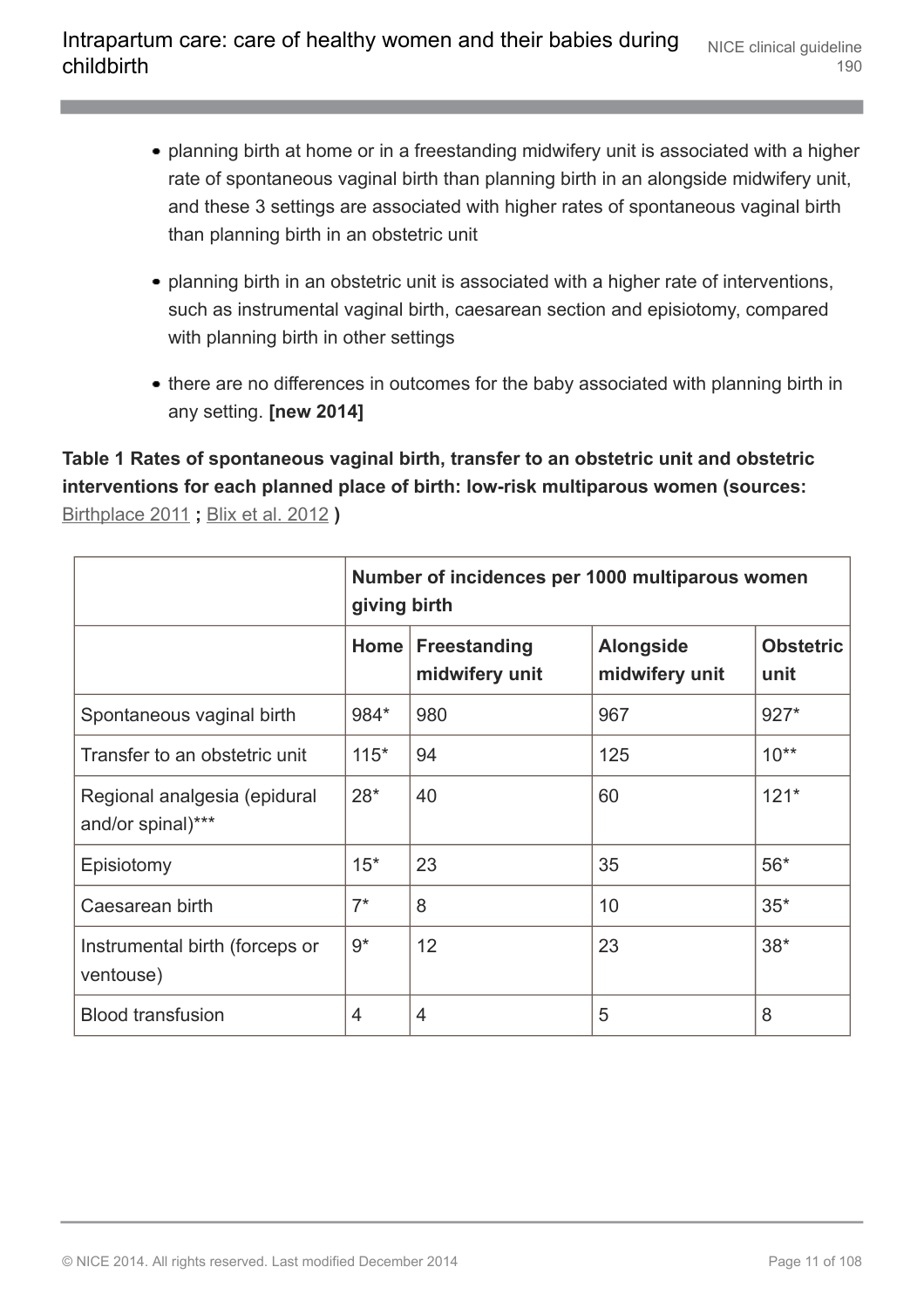\* Figures from [Birthplace 2011](https://www.npeu.ox.ac.uk/birthplace) and [Blix et al. 2012](http://www.sciencedirect.com/science/article/pii/S1877575612000481) (all other figures from Birthplace 2011).

\*\* Estimated transfer rate from an obstetric unit to a different obstetric unit owing to lack of capacity or expertise.

\*\*\* Blix reported epidural analgesia and Birthplace reported spinal or epidural analgesia.

#### **Table 2 Outcomes for the baby for each planned place of birth: low-risk multiparous women (source:** [Birthplace 2011](https://www.npeu.ox.ac.uk/birthplace) **)**

|                                            | Number of babies per 1000 births |                                       |                             |                          |
|--------------------------------------------|----------------------------------|---------------------------------------|-----------------------------|--------------------------|
|                                            |                                  | Home   Freestanding<br>midwifery unit | Alongside<br>midwifery unit | <b>Obstetric</b><br>unit |
| Babies without serious<br>medical problems | 997                              | 997                                   | 998                         | 997                      |
| Babies with serious medical<br>problems*   | 3                                | 3                                     | 2                           | 3                        |

\* Serious medical problems were combined in the study: neonatal encephalopathy and meconium aspiration syndrome were the most common adverse events, together accounting for 75% of the total. Stillbirths after the start of care in labour and death of the baby in the first week of life accounted for 13% of the events. Fractured humerus and clavicle were uncommon outcomes (less than 4% of adverse events). For the frequency of these events (how often any of them actually occurred), see [appendix A.](http://publications.nice.org.uk/intrapartum-care-care-of-healthy-women-and-their-babies-during-childbirth-cg190/appendix-a-adverse-outcomes)

1.1.4 Using tables 3 and 4, explain to low-risk nulliparous women that:

- planning birth at home or in a freestanding midwifery unit is associated with a higher rate of spontaneous vaginal birth than planning birth in an alongside midwifery unit, and these 3 settings are associated with higher rates of spontaneous vaginal birth than planning birth in an obstetric unit
- planning birth in an obstetric unit is associated with a higher rate of interventions, such as instrumental vaginal birth, caesarean section and episiotomy, compared with planning birth in other settings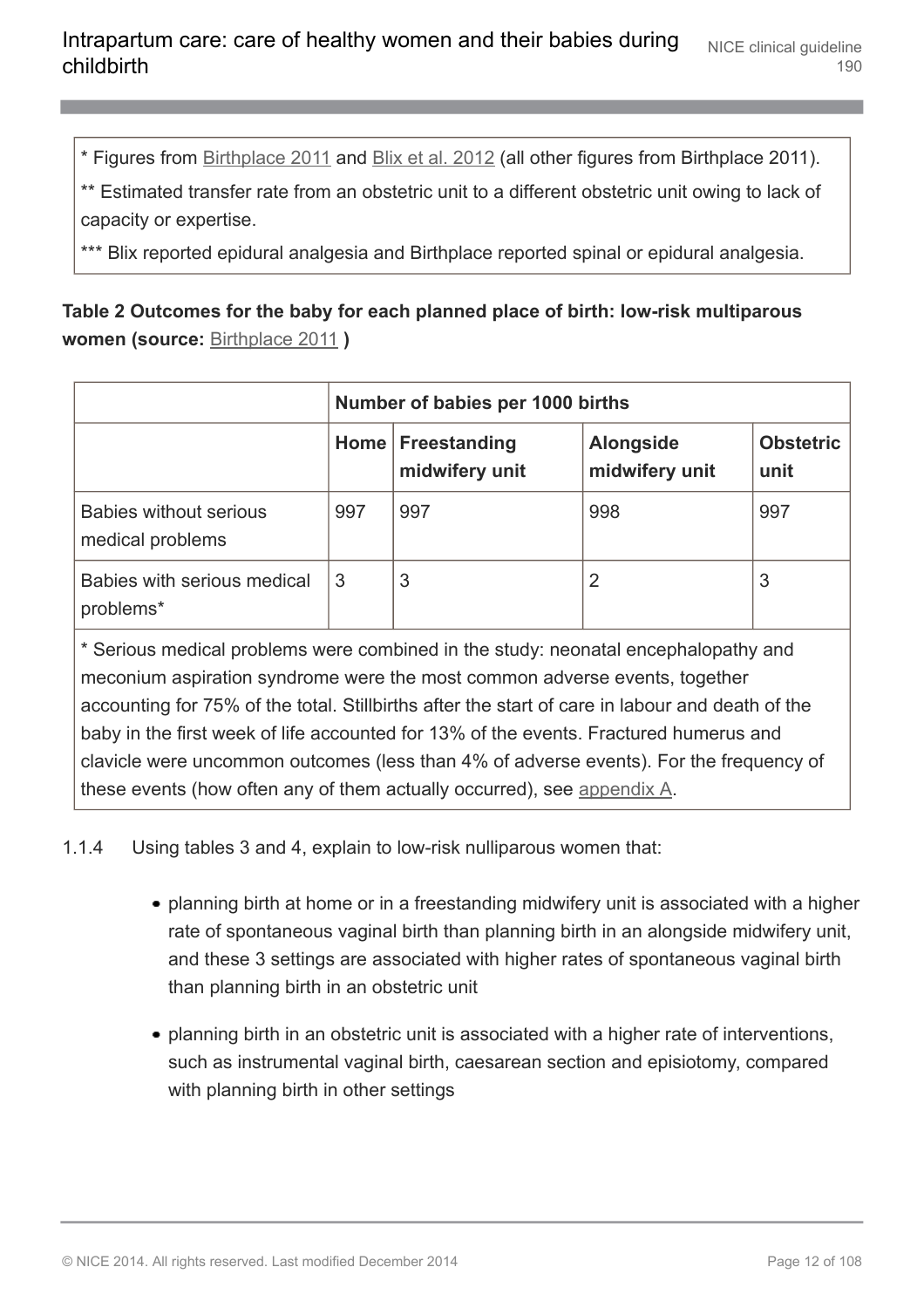- there are no differences in outcomes for the baby associated with planning birth in an alongside midwifery unit, a freestanding midwifery unit or an obstetric unit
- planning birth at home is associated with an overall small increase (about 4 more per 1000 births) in the risk of a baby having a serious medical problem compared with planning birth in other settings. **[new 2014]**

**Table 3 Rates of spontaneous vaginal birth, transfer to an obstetric unit and obstetric interventions for each planned place of birth: low-risk nulliparous women (sources:** [Birthplace 2011](https://www.npeu.ox.ac.uk/birthplace) **;** [Blix et al. 2012](http://www.sciencedirect.com/science/article/pii/S1877575612000481) **)**

|                                                   | Number of incidences per 1000 nulliparous women<br>giving birth |                                       |                                    |                          |
|---------------------------------------------------|-----------------------------------------------------------------|---------------------------------------|------------------------------------|--------------------------|
|                                                   | <b>Home</b>                                                     | <b>Freestanding</b><br>midwifery unit | <b>Alongside</b><br>midwifery unit | <b>Obstetric</b><br>unit |
| Spontaneous vaginal birth                         | 794*                                                            | 813                                   | 765                                | 688*                     |
| Transfer to an obstetric unit                     | 450*                                                            | 363                                   | 402                                | $10^{**}$                |
| Regional analgesia (epidural<br>and/or spinal)*** | $218*$                                                          | 200                                   | 240                                | 349*                     |
| Episiotomy                                        | $165*$                                                          | 165                                   | 216                                | $242*$                   |
| Caesarean birth                                   | $80*$                                                           | 69                                    | 76                                 | $121*$                   |
| Instrumental birth (forceps or<br>ventouse)       | $126*$                                                          | 118                                   | 159                                | $191*$                   |
| <b>Blood transfusion</b>                          | 12                                                              | 8                                     | 11                                 | 16                       |

\* Figures from [Birthplace 2011](https://www.npeu.ox.ac.uk/birthplace) and [Blix et al. 2012](http://www.sciencedirect.com/science/article/pii/S1877575612000481) (all other figures from Birthplace 2011).

\*\* Estimated transfer rate from an obstetric unit to a different obstetric unit owing to lack of capacity or expertise.

\*\*\* Blix reported epidural analgesia and Birthplace reported spinal or epidural analgesia.

#### **Table 4 Outcomes for the baby for each planned place of birth: low-risk nulliparous women (source:** [Birthplace 2011](https://www.npeu.ox.ac.uk/birthplace) **)**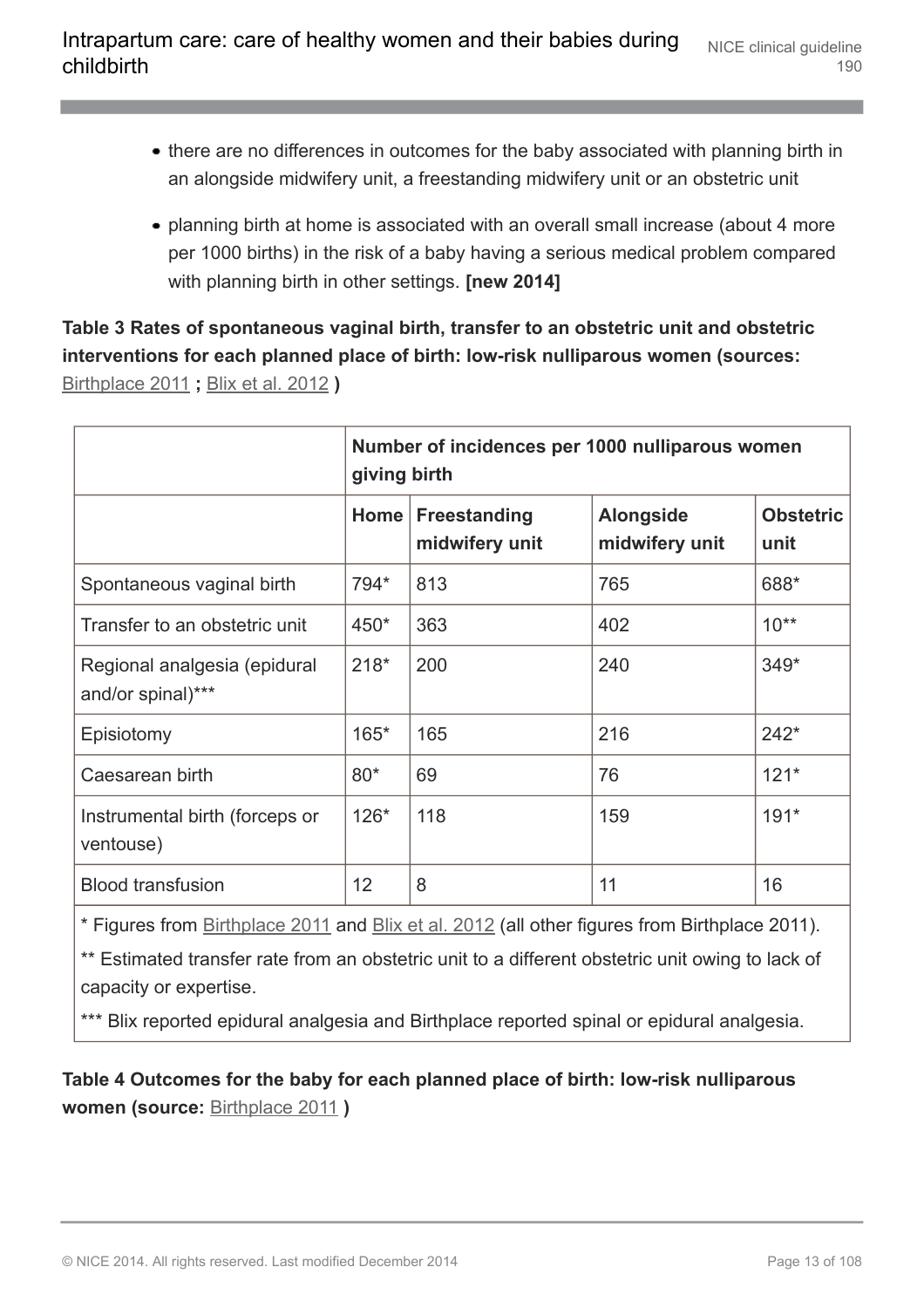|                                            | Number of babies per 1000 births |                                       |                                    |                          |
|--------------------------------------------|----------------------------------|---------------------------------------|------------------------------------|--------------------------|
|                                            |                                  | Home   Freestanding<br>midwifery unit | <b>Alongside</b><br>midwifery unit | <b>Obstetric</b><br>unit |
| Babies without serious<br>medical problems | 991                              | 995                                   | 995                                | 995                      |
| Babies with serious medical<br>problems*   | 9                                | 5                                     | 5                                  | 5                        |

\* Serious medical problems were combined in the study: neonatal encephalopathy and meconium aspiration syndrome were the most common adverse events, together accounting for 75% of the total. Stillbirths after the start of care in labour and death of the baby in the first week of life accounted for 13% of the events. Fractured humerus and clavicle were uncommon outcomes – less than 4% of adverse events. For the frequency of these events (how often any of them actually occurred), see [appendix A.](http://publications.nice.org.uk/intrapartum-care-care-of-healthy-women-and-their-babies-during-childbirth-cg190/appendix-a-adverse-outcomes)

- 1.1.5 Ensure that all healthcare professionals involved in the care of pregnant women are familiar with the types and frequencies of serious medical problems that can affect babies (see [appendix](http://publications.nice.org.uk/intrapartum-care-care-of-healthy-women-and-their-babies-during-childbirth-cg190/appendix-a-adverse-outcomes)  $A$ ), in order to be able to provide this information to women if they request it. **[new 2014]**
- 1.1.6 Commissioners and providers $[2]$  $[2]$  $[2]$  should ensure that all 4 birth settings are available to all women (in the local area or in a neighbouring area). **[new 2014]**
- 1.1.7 Give the woman the following information, including local statistics, about all local birth settings:
	- Access to midwives, including:
		- the likelihood of being cared for in labour by a familiar midwife
		- the likelihood of receiving one-to-one care throughout labour (not necessarily being cared for by the same midwife for the whole of labour).
	- Access to medical staff (obstetric, anaesthetic and neonatal).
	- Access to pain relief, including birthing pools, Entonox, other drugs and regional analgesia.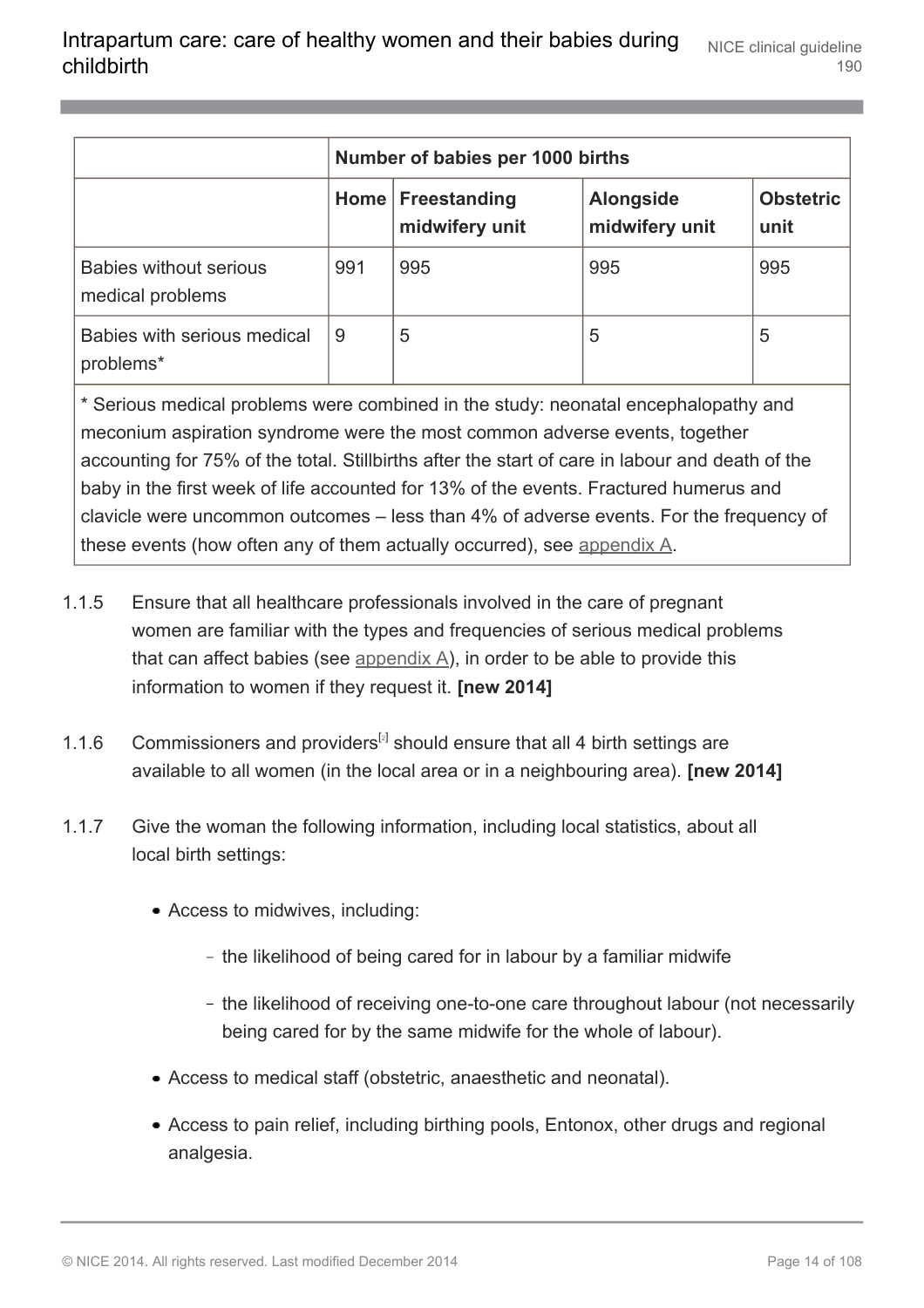The likelihood of being transferred to an obstetric unit (if this is not the woman's chosen place of birth), the reasons why this might happen and the time it may take. Refer to table 5 if no local data are available. **[new 2014]**

#### **Table 5 Primary reasons for transfer to an obstetric unit (source:** [Birthplace 2011](https://www.npeu.ox.ac.uk/birthplace) **)**

| <b>Primary reason for</b><br>transfer to an obstetric                                    | Number of women transferred (% of total transferred from<br>each setting) |                                                     |                                                   |  |
|------------------------------------------------------------------------------------------|---------------------------------------------------------------------------|-----------------------------------------------------|---------------------------------------------------|--|
| unit*                                                                                    | <b>From</b><br>home<br>$(n=3529)$                                         | From a freestanding<br>midwifery unit<br>$(n=2457)$ | From an alongside<br>midwifery unit<br>$(n=4401)$ |  |
| Delay during first or<br>second stage of labour                                          | 1144<br>$(32.4\%)$                                                        | 912 (37.1%)                                         | 1548 (35.2%)                                      |  |
| Abnormal fetal heart rate                                                                | 246 (7.0%)                                                                | 259 (10.5%)                                         | 477 (10.8%)                                       |  |
| Request for regional<br>analgesia                                                        | 180 (5.1%)                                                                | 163 (6.6%)                                          | 585 (13.3%)                                       |  |
| Meconium staining                                                                        | 432<br>$(12.2\%)$                                                         | 301 (12.2%)                                         | 538 (12.2%)                                       |  |
| Retained placenta                                                                        | 250 (7.0%)                                                                | 179 (7.3%)                                          | 203 (4.6%)                                        |  |
| Repair of perineal trauma                                                                | 386<br>$(10.9\%)$                                                         | 184 (7.5%)                                          | 369 (8.4%)                                        |  |
| <b>Neonatal concerns</b><br>(postpartum)                                                 | 180 (5.1%)                                                                | 63 (2.6%)                                           | $5(0.0\%)$                                        |  |
| Other                                                                                    | 711<br>$(20.1\%)$                                                         | 396 (16.2%)                                         | 676 (16.3%)                                       |  |
| * Main reason for transfer to an obstetric unit for each woman (there may be more than 1 |                                                                           |                                                     |                                                   |  |

reason).

1.1.8 If further discussion is wanted by either the midwife or the woman about the choice of planned place of birth, arrange this with a consultant midwife or supervisor of midwives, and/or a consultant obstetrician if there are obstetric issues. **[new 2014]**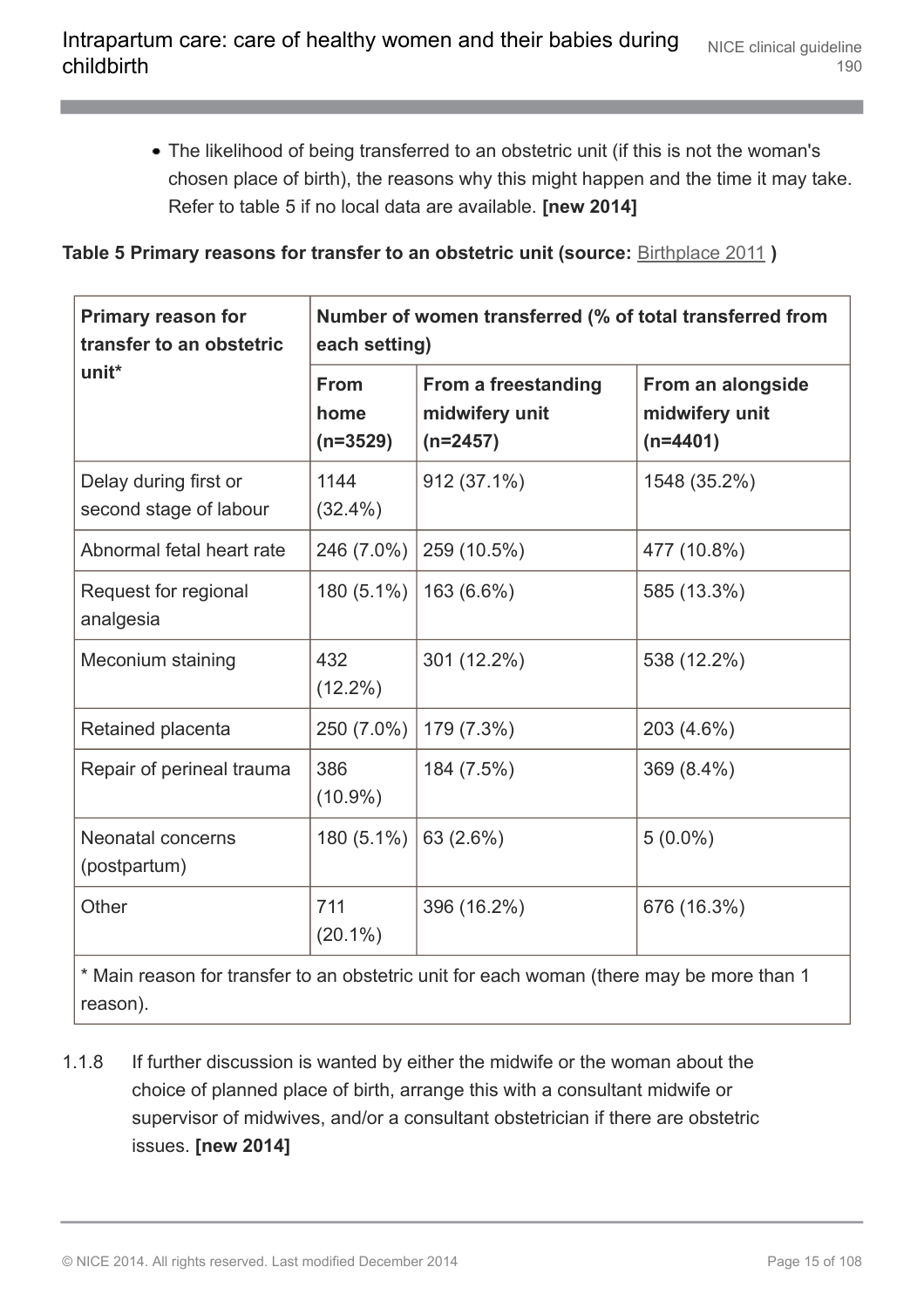1.1.9 When discussing the woman's choice of place of birth with her, do not disclose personal views or judgements about her choices. **[new 2014]**

#### **Medical conditions and other factors that may affect planned place of birth**

- 1.1.10 Use tables 6, 7, 8 and 9 as part of an assessment for a woman choosing her planned place of birth:
	- Tables 6 and 7 show medical conditions or situations in which there is increased risk for the woman or baby during or shortly after labour, where care in an obstetric unit would be expected to reduce this risk.
	- The factors listed in tables 8 and 9 are not reasons in themselves for advising birth within an obstetric unit, but indicate that further consideration of birth setting may be required.
	- Discuss these risks and the additional care that can be provided in the obstetric unit with the woman so that she can make an informed choice about planned place of birth. **[2007, amended 2014]**

#### **Table 6 Medical conditions indicating increased risk suggesting planned birth at an obstetric unit**

| Disease area   | <b>Medical condition</b>                                        |  |
|----------------|-----------------------------------------------------------------|--|
| Cardiovascular | Confirmed cardiac disease                                       |  |
|                | Hypertensive disorders                                          |  |
| Respiratory    | Asthma requiring an increase in treatment or hospital treatment |  |
|                | Cystic fibrosis                                                 |  |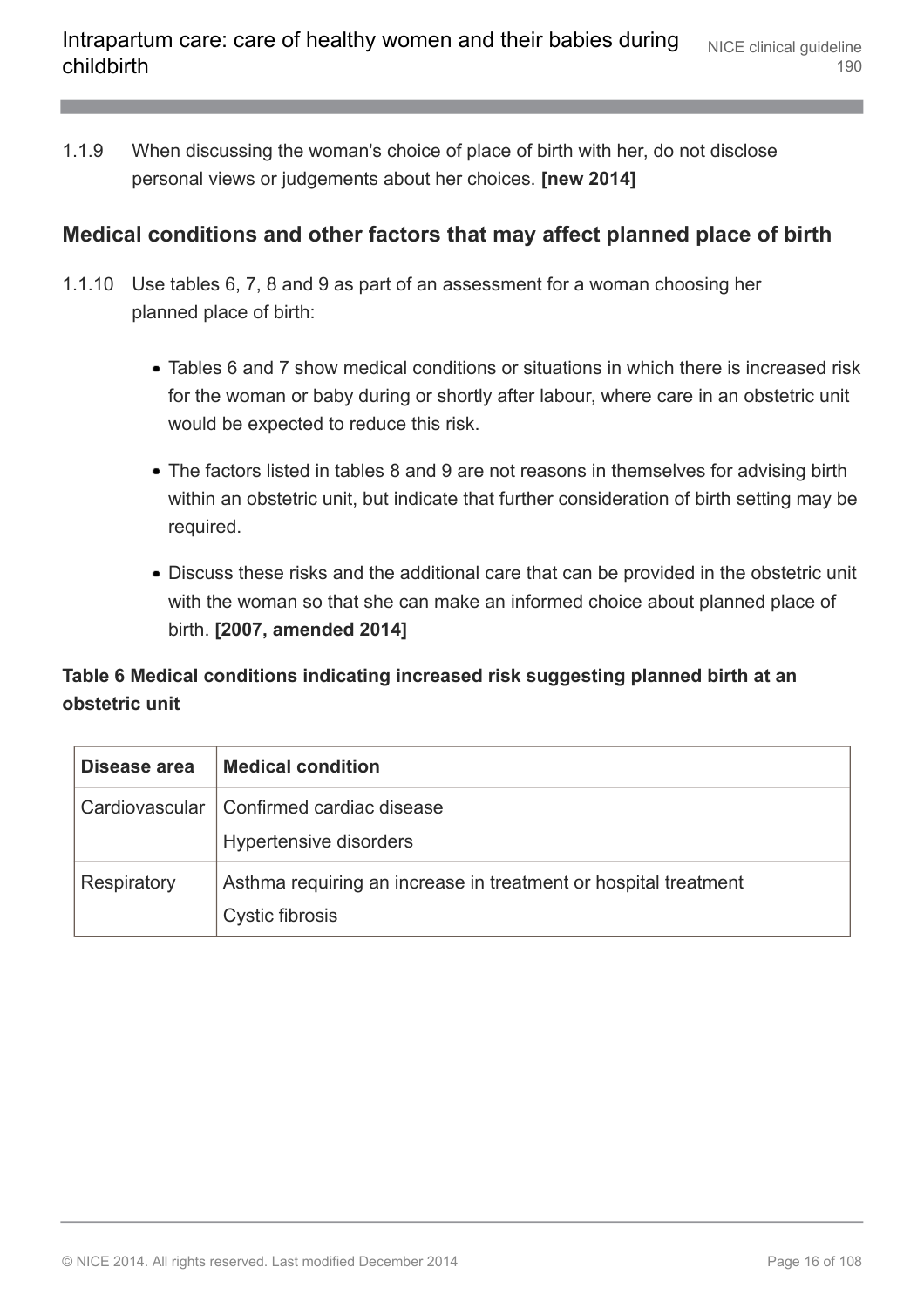| Haematological   | Haemoglobinopathies - sickle-cell disease, beta-thalassaemia major                     |
|------------------|----------------------------------------------------------------------------------------|
|                  | History of thromboembolic disorders                                                    |
|                  | Immune thrombocytopenia purpura or other platelet disorder or platelet                 |
|                  | count below 100×10 <sup>9</sup> /litre                                                 |
|                  | Von Willebrand's disease                                                               |
|                  | Bleeding disorder in the woman or unborn baby                                          |
|                  | Atypical antibodies which carry a risk of haemolytic disease of the newborn            |
| Endocrine        | Hyperthyroidism                                                                        |
|                  | <b>Diabetes</b>                                                                        |
| Infective        | Risk factors associated with group B streptococcus whereby antibiotics in              |
|                  | labour would be recommended                                                            |
|                  | Hepatitis B/C with abnormal liver function tests                                       |
|                  | Carrier of/infected with HIV                                                           |
|                  | Toxoplasmosis – women receiving treatment                                              |
|                  | Current active infection of chicken pox/rubella/genital herpes in the woman<br>or baby |
|                  | Tuberculosis under treatment                                                           |
| Immune           | Systemic lupus erythematosus                                                           |
|                  | Scleroderma                                                                            |
| Renal            | Abnormal renal function                                                                |
|                  | Renal disease requiring supervision by a renal specialist                              |
| Neurological     | <b>Epilepsy</b>                                                                        |
|                  | Myasthenia gravis                                                                      |
|                  | Previous cerebrovascular accident                                                      |
| Gastrointestinal | Liver disease associated with current abnormal liver function tests                    |
| Psychiatric      | Psychiatric disorder requiring current inpatient care                                  |

#### **Table 7 Other factors indicating increased risk suggesting planned birth at an obstetric unit**

 $\mathcal{L}^{\mathcal{L}}$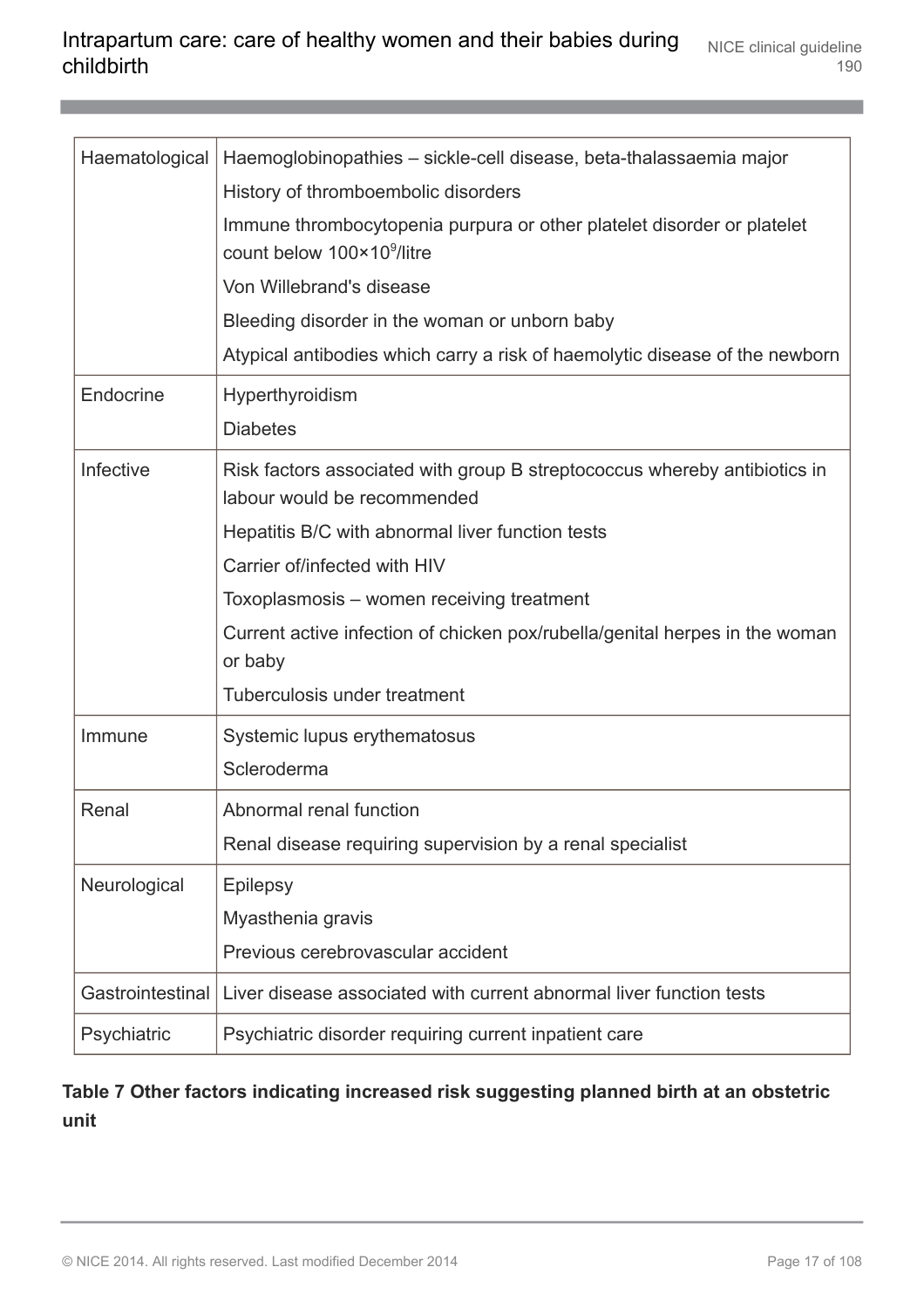| <b>Factor</b>                    | <b>Additional information</b>                                                                |
|----------------------------------|----------------------------------------------------------------------------------------------|
| <b>Previous</b><br>complications | Unexplained stillbirth/neonatal death or previous death related to<br>intrapartum difficulty |
|                                  | Previous baby with neonatal encephalopathy                                                   |
|                                  | Pre-eclampsia requiring preterm birth                                                        |
|                                  | Placental abruption with adverse outcome                                                     |
|                                  | Eclampsia                                                                                    |
|                                  | Uterine rupture                                                                              |
|                                  | Primary postpartum haemorrhage requiring additional treatment or<br>blood transfusion        |
|                                  | Retained placenta requiring manual removal in theatre                                        |
|                                  | Caesarean section                                                                            |
|                                  | Shoulder dystocia                                                                            |

a a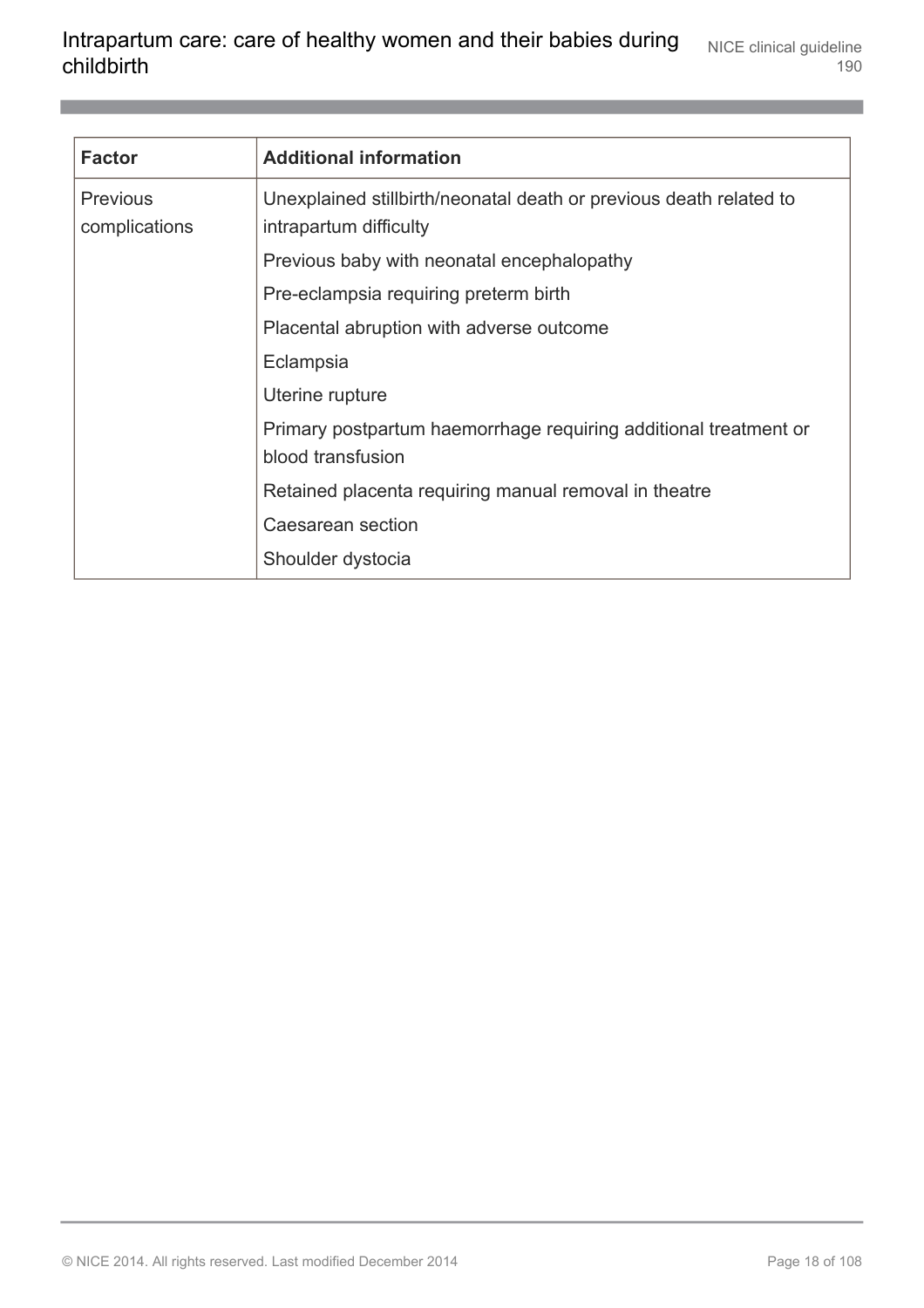| Current pregnancy         | Multiple birth                                                                                                    |
|---------------------------|-------------------------------------------------------------------------------------------------------------------|
|                           | Placenta praevia                                                                                                  |
|                           | Pre-eclampsia or pregnancy-induced hypertension                                                                   |
|                           | Preterm labour or preterm prelabour rupture of membranes                                                          |
|                           | Placental abruption                                                                                               |
|                           | Anaemia – haemoglobin less than 85 g/litre at onset of labour                                                     |
|                           | Confirmed intrauterine death                                                                                      |
|                           | Induction of labour                                                                                               |
|                           | Substance misuse                                                                                                  |
|                           | Alcohol dependency requiring assessment or treatment                                                              |
|                           | Onset of gestational diabetes                                                                                     |
|                           | Malpresentation – breech or transverse lie                                                                        |
|                           | BMI at booking of greater than 35 kg/m <sup>2</sup>                                                               |
|                           | Recurrent antepartum haemorrhage                                                                                  |
|                           | Small for gestational age in this pregnancy (less than fifth centile or<br>reduced growth velocity on ultrasound) |
|                           | Abnormal fetal heart rate/Doppler studies                                                                         |
|                           | Ultrasound diagnosis of oligo-/polyhydramnios                                                                     |
| <b>Previous</b>           | Myomectomy                                                                                                        |
| gynaecological<br>history | Hysterotomy                                                                                                       |

#### **Table 8 Medical conditions indicating individual assessment when planning place of birth**

| Disease area   | <b>Medical condition</b>                                               |
|----------------|------------------------------------------------------------------------|
| Cardiovascular | Cardiac disease without intrapartum implications                       |
| Haematological | Atypical antibodies not putting the baby at risk of haemolytic disease |
|                | Sickle-cell trait                                                      |
|                | Thalassaemia trait                                                     |
|                | Anaemia - haemoglobin 85-105 g/litre at onset of labour                |

 $\mathcal{L}^{\mathcal{L}}$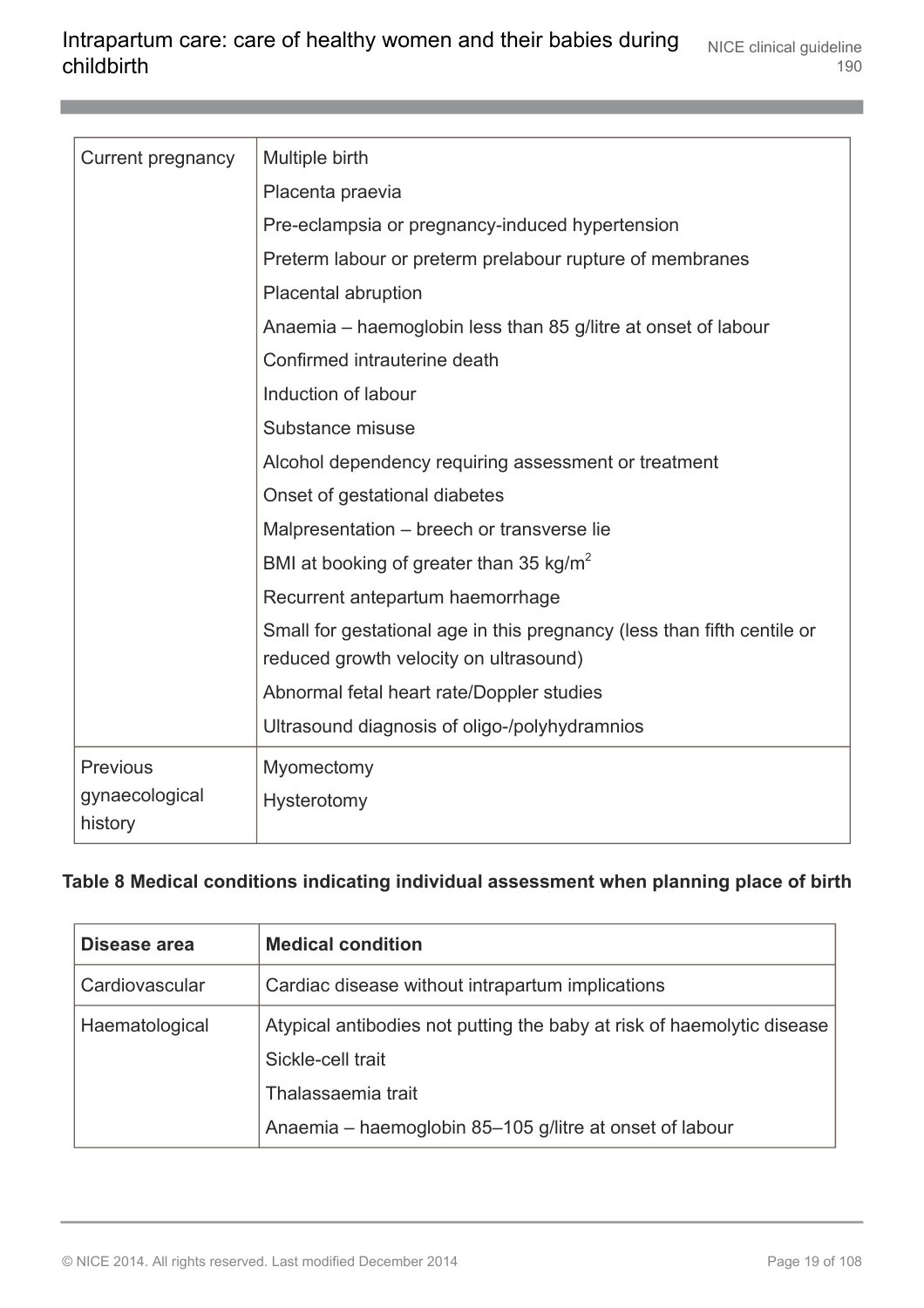| Infective             | Hepatitis B/C with normal liver function tests                      |
|-----------------------|---------------------------------------------------------------------|
| Immune                | Non-specific connective tissue disorders                            |
| Endocrine             | Unstable hypothyroidism such that a change in treatment is required |
| Skeletal/neurological | Spinal abnormalities                                                |
|                       | Previous fractured pelvis                                           |
|                       | Neurological deficits                                               |
| Gastrointestinal      | Liver disease without current abnormal liver function               |
|                       | Crohn's disease                                                     |
|                       | Ulcerative colitis                                                  |

#### **Table 9 Other factors indicating individual assessment when planning place of birth**

| <b>Factor</b>            | <b>Additional information</b>                                                         |
|--------------------------|---------------------------------------------------------------------------------------|
| Previous complications   | Stillbirth/neonatal death with a known non-recurrent cause                            |
|                          | Pre-eclampsia developing at term                                                      |
|                          | Placental abruption with good outcome                                                 |
|                          | History of previous baby more than 4.5 kg                                             |
|                          | Extensive vaginal, cervical, or third- or fourth-degree perineal<br>trauma            |
|                          | Previous term baby with jaundice requiring exchange transfusion                       |
| <b>Current pregnancy</b> | Antepartum bleeding of unknown origin (single episode after<br>24 weeks of gestation) |
|                          | BMI at booking of 30–35 kg/m <sup>2</sup>                                             |
|                          | Blood pressure of 140 mmHg systolic or 90 mmHg diastolic or<br>more on two occasions  |
|                          | Clinical or ultrasound suspicion of macrosomia                                        |
|                          | Para 4 or more                                                                        |
|                          | Recreational drug use                                                                 |
|                          | Under current outpatient psychiatric care                                             |
|                          | Age over 35 at booking                                                                |

 $\sim$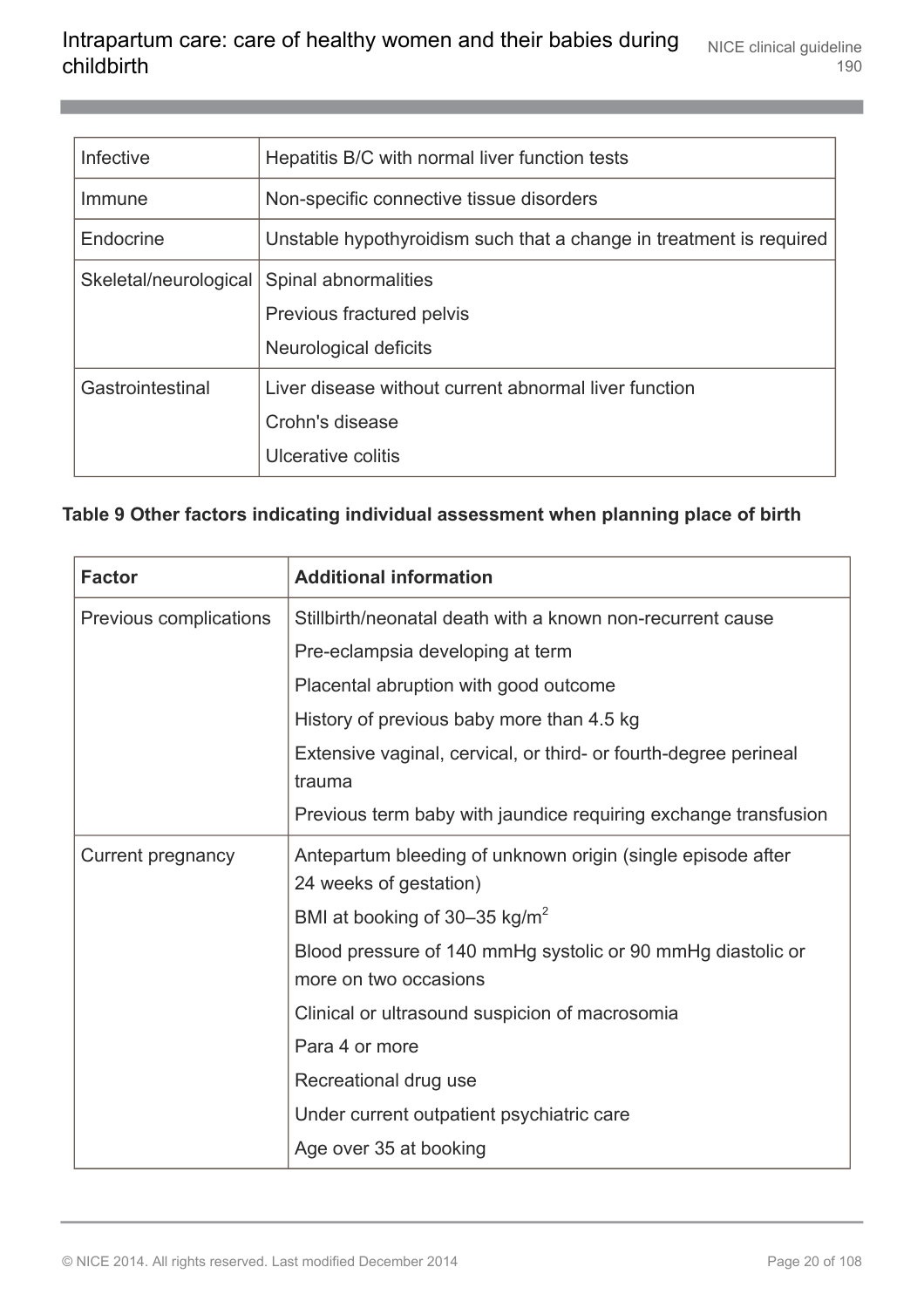| <b>Fetal indications</b> | Fetal abnormality                                                                                                                          |
|--------------------------|--------------------------------------------------------------------------------------------------------------------------------------------|
| history                  | Previous gynaecological   Major gynaecological surgery<br>Cone biopsy or large loop excision of the transformation zone<br><b>Fibroids</b> |

#### **Women's experience in all birth settings**

- 1.1.11 For all women giving birth in all birth settings, follow the principles in the NICE guideline on [patient experience in adult NHS services](http://www.nice.org.uk/guidance/cg138). **[new 2014]**
- 1.1.12 Providers, senior staff and all healthcare professionals should ensure that in all birth settings there is a culture of respect for each woman as an individual undergoing a significant and emotionally intense life experience, so that the woman is in control, is listened to and is cared for with compassion, and that appropriate informed consent is sought. **[new 2014]**
- 1.1.13 Senior staff should demonstrate, through their own words and behaviour, appropriate ways of relating to and talking about women and their birth companion(s), and of talking about birth and the choices to be made when giving birth. **[new 2014]**

#### **One-to-one care in all birth settings**

- 1.1.14 Maternity services should:
	- provide a model of care that supports one-to-one care in labour for all women **and**
	- benchmark services and identify overstaffing or understaffing by using workforce planning models and/or woman-to-midwife ratios. **[new 2014]**

#### **Service organisation and clinical governance**

- 1.1.15 Ensure that all women giving birth have timely access to an obstetric unit if they need transfer of care for medical reasons or because they request regional analgesia. **[new 2014]**
- 1.1.16 Commissioners and providers $[2]$  $[2]$  $[2]$  should ensure that there are: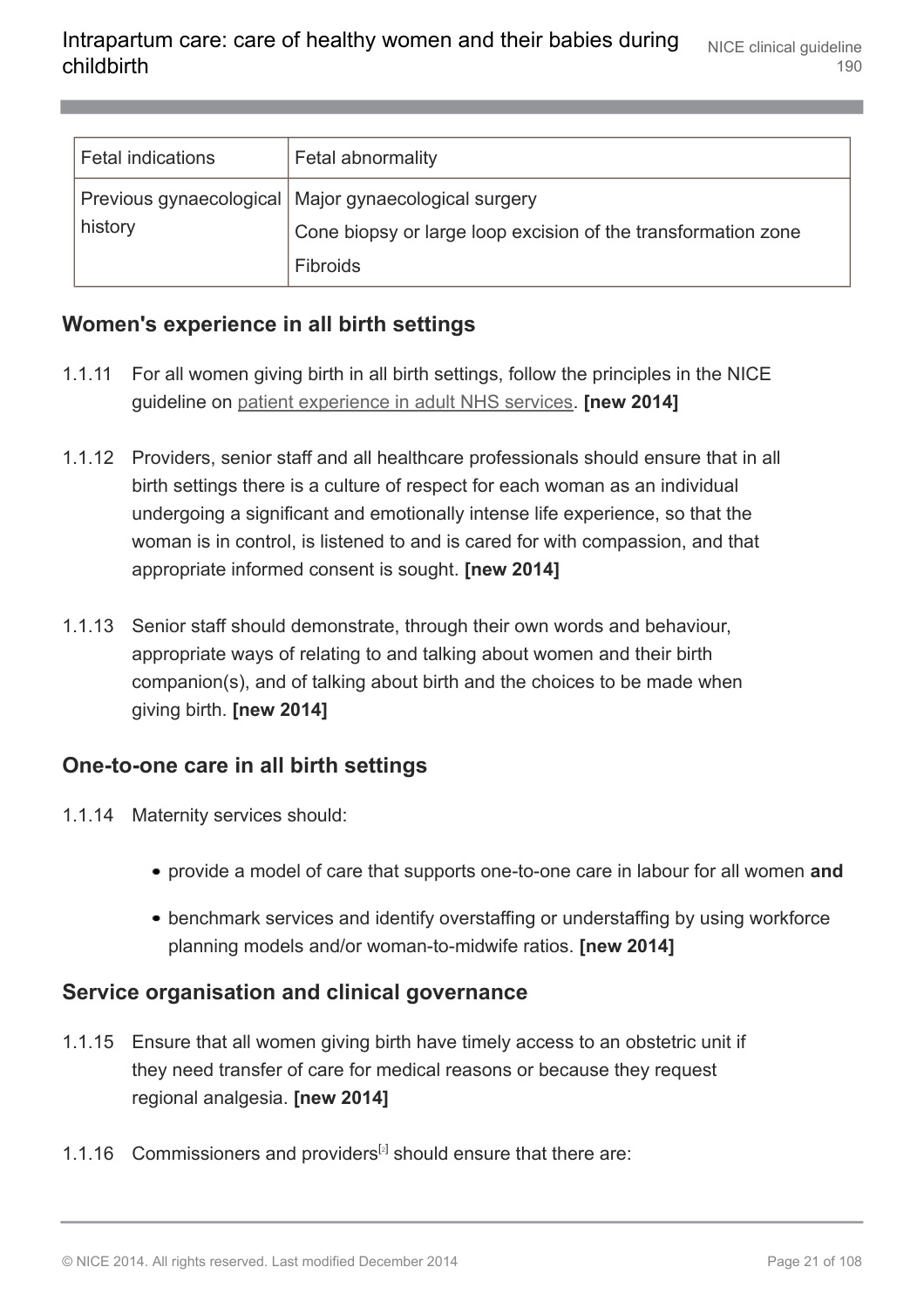- robust protocols in place for transfer of care between settings (see also [section](http://publications.nice.org.uk/intrapartum-care-care-of-healthy-women-and-their-babies-during-childbirth-cg190/recommendations#general-principles-for-transfer-of-care) 1.6)
- clear local pathways for the continued care of women who are transferred from one setting to another, including:
	- when crossing provider boundaries
	- if the nearest obstetric or neonatal unit is closed to admissions or the local midwifery-led unit is full. **[new 2014]**
- 1.1.17 Commissioners and providers $[2]$  $[2]$  $[2]$  should ensure that there are multidisciplinary clinical governance structures in place to enable the oversight of all birth settings. These structures should include, as a minimum, midwifery (including a supervisor of midwives), obstetric, anaesthetic and neonatal expertise, and adequately supported user representation. **[new 2014]**

## <span id="page-21-0"></span>*1.2 Care throughout labour*

#### **Communication**

- 1.2.1 Treat all women in labour with respect. Ensure that the woman is in control of and involved in what is happening to her, and recognise that the way in which care is given is key to this. To facilitate this, establish a rapport with the woman, ask her about her wants and expectations for labour, and be aware of the importance of tone and demeanour, and of the actual words used. Use this information to support and guide her through her labour. **[2007]**
- 1.2.2 To establish communication with the woman:
	- Greet the woman with a smile and a personal welcome, establish her language needs, introduce yourself and explain your role in her care.
	- Maintain a calm and confident approach so that your demeanour reassures the woman that all is going well.
	- Knock and wait before entering the woman's room, respecting it as her personal space, and ask others to do the same.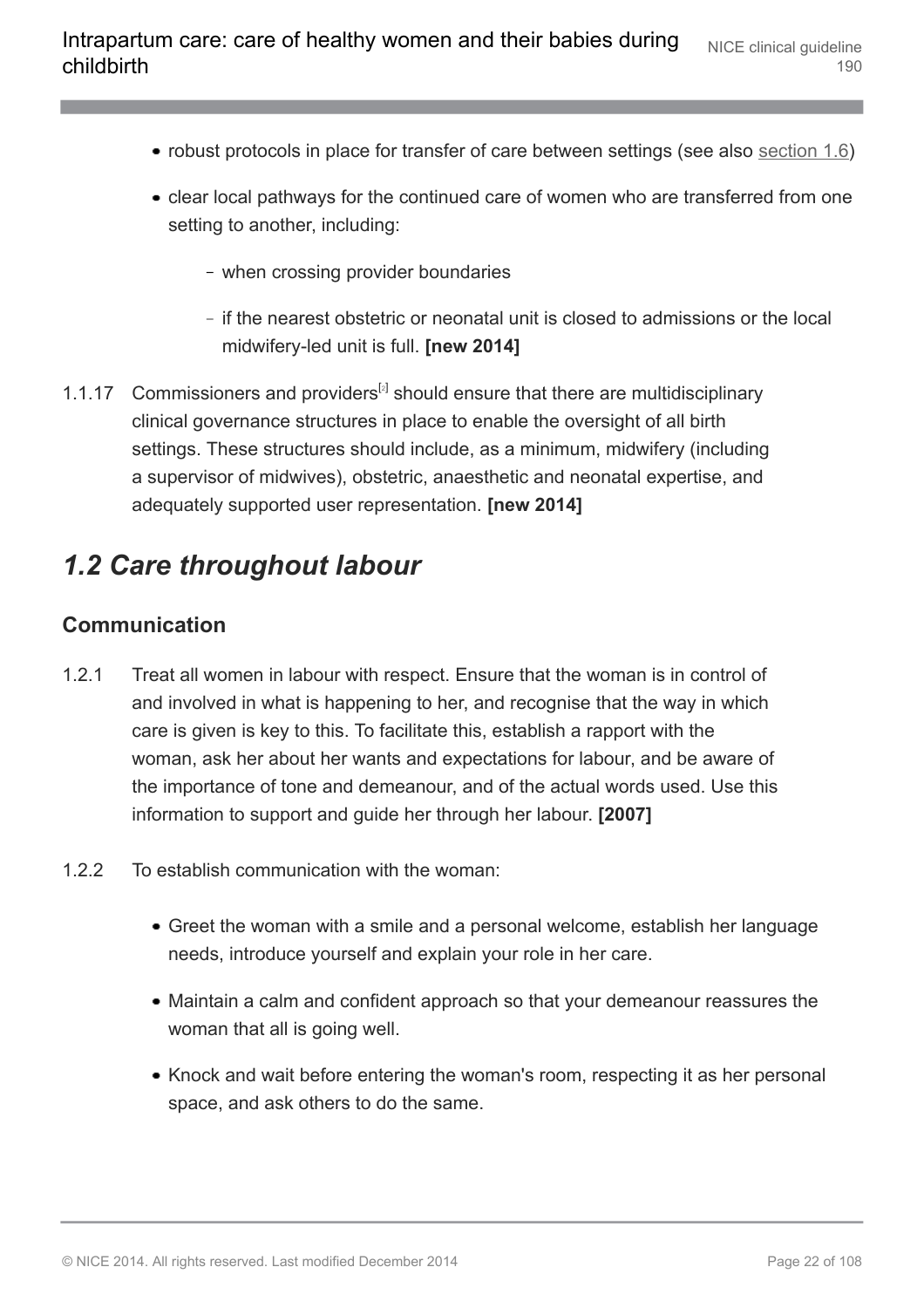- Ask how the woman is feeling and whether there is anything in particular she is worried about.
- If the woman has a written birth plan, read and discuss it with her.
- Assess the woman's knowledge of strategies for coping with pain and provide balanced information to find out which available approaches are acceptable to her.
- Encourage the woman to adapt the environment to meet her individual needs.
- Ask her permission before all procedures and observations, focusing on the woman rather than the technology or the documentation.
- Show the woman and her birth companion(s) how to summon help and reassure her that she may do so whenever and as often as she needs to. When leaving the room, let her know when you will return.
- Involve the woman in any handover of care to another professional, either when additional expertise has been brought in or at the end of a shift. **[2007]**

#### **Mobilisation**

1.2.3 Encourage and help the woman to move and adopt whatever positions she finds most comfortable throughout labour. **[2007]**

#### **Support**

1.2.4 Encourage the woman to have support from birth companion(s) of her choice. **[2007]**

#### **Hygiene measures**

- 1.2.5 Tap water may be used if cleansing is required before vaginal examination. **[2007]**
- 1.2.6 Routine hygiene measures taken by staff caring for women in labour, including standard hand hygiene and single-use non-sterile gloves, are appropriate to reduce cross-contamination between women, babies and healthcare professionals. **[2007]**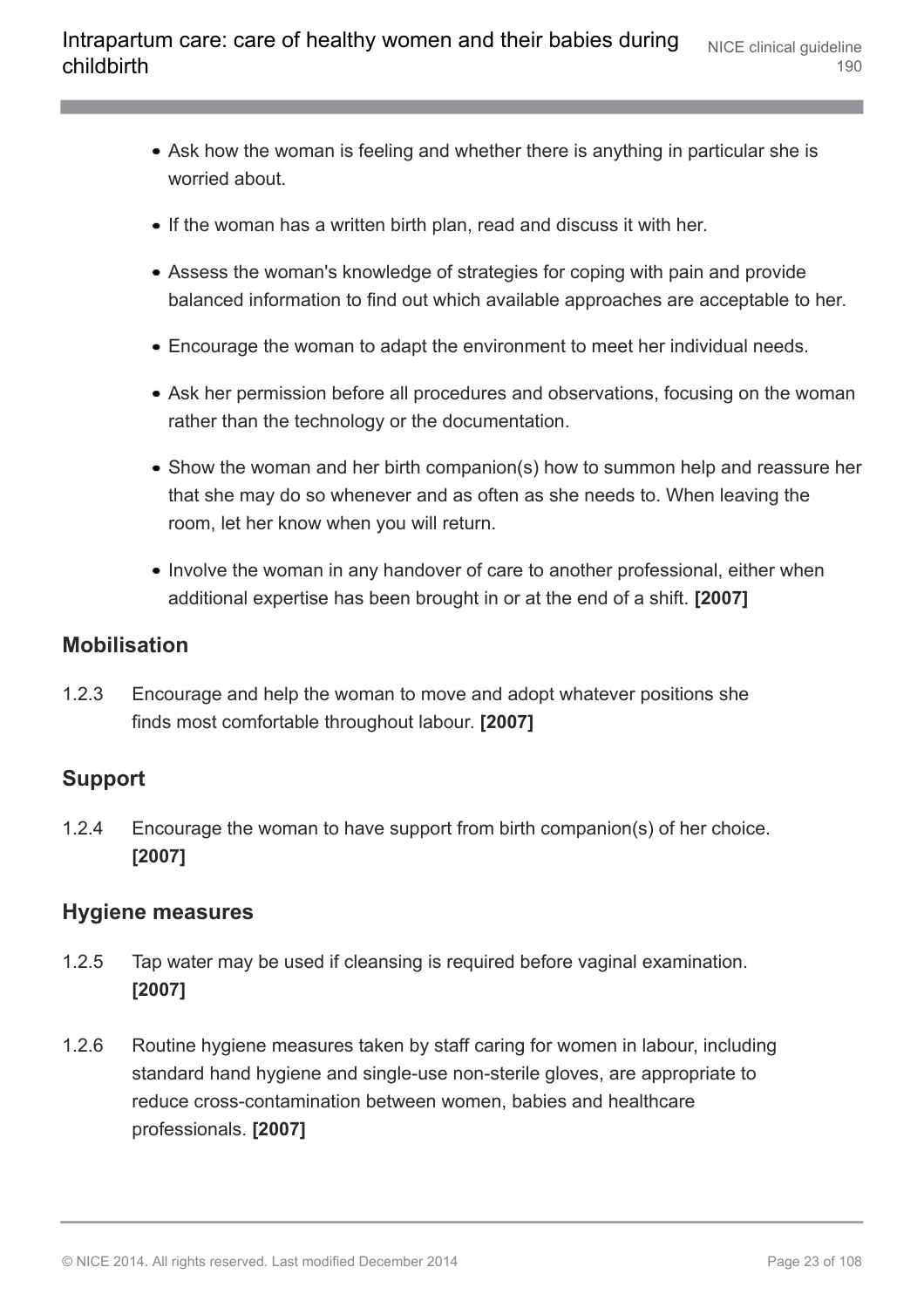1.2.7 Selection of protective equipment must $[3]$  $[3]$  $[3]$  be based on an assessment of the risk of transmission of microorganisms to the woman, and the risk of contamination of the healthcare worker's clothing and skin by women's blood, body fluids, secretions or excretions<sup>[[4](#page-85-2)]</sup>. [2007, amended 2014]

## <span id="page-23-0"></span>*1.3 Latent first stage of labour*

#### **Definitions of the latent and established first stages of labour**

- 1.3.1 For the purposes of this guideline, use the following definitions of labour:
	- Latent first stage of labour a period of time, not necessarily continuous, when:
		- there are painful contractions and
		- there is some cervical change, including cervical effacement and dilatation up to 4 cm.
	- Established first stage of labour when:
		- there are regular painful contractions and
		- there is progressive cervical dilatation from 4 cm. **[2007]**

#### **Education and early assessment**

- 1.3.2 Give all nulliparous women information antenatally about:
	- what to expect in the latent first stage of labour
	- how to work with any pain they experience
	- how to contact their midwifery care team and what to do in an emergency. **[new 2014]**
- 1.3.3 Offer all nulliparous women antenatal education about the signs of labour, consisting of:
	- how to differentiate between Braxton Hicks contractions and active labour contractions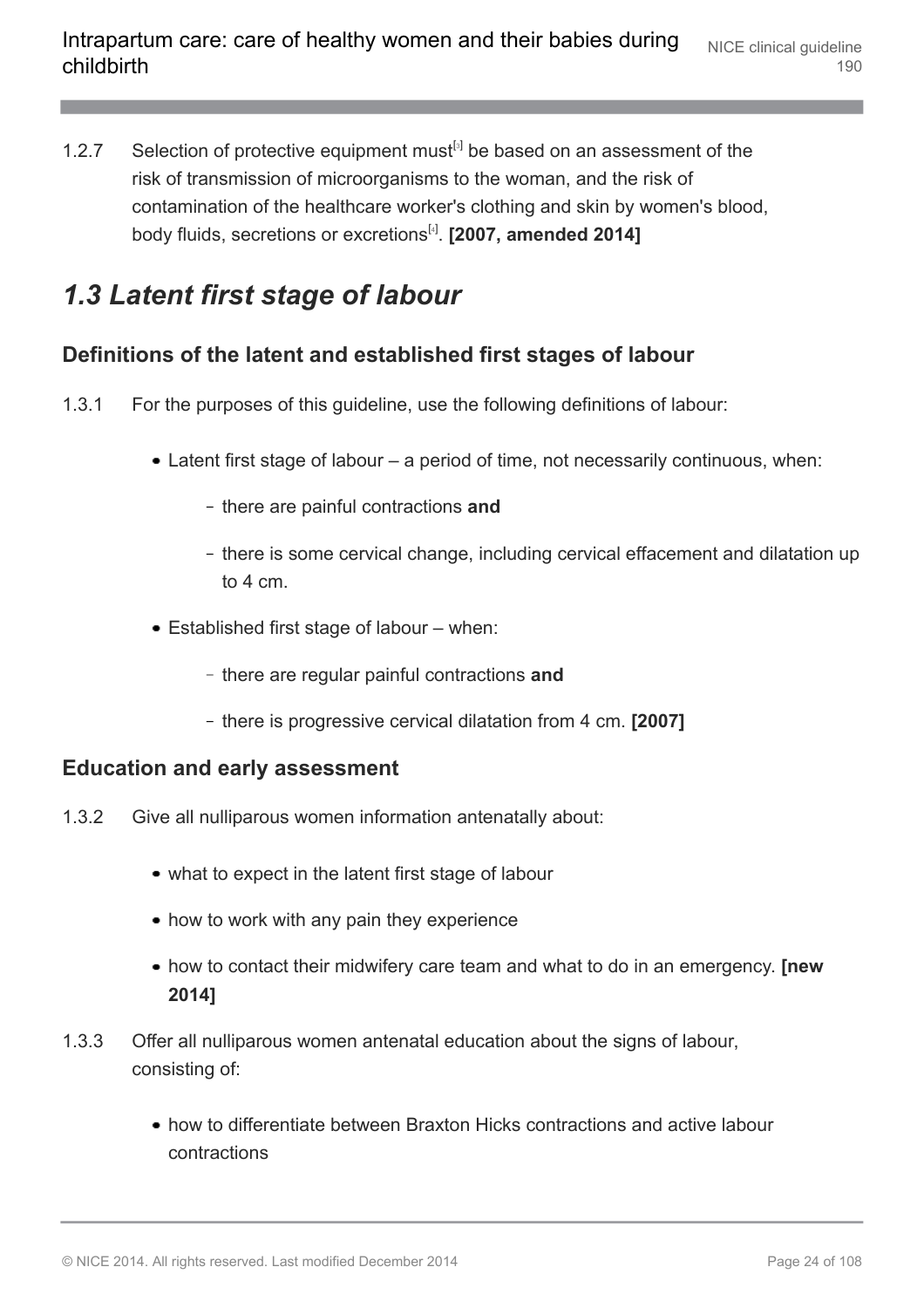- the expected frequency of contractions and how long they last
- recognition of amniotic fluid ('waters breaking')
- description of normal vaginal loss. **[new 2014]**
- 1.3.4 Consider an early assessment of labour by telephone triage provided by a dedicated triage midwife for all women. **[new 2014]**
- 1.3.5 Consider a face-to-face early assessment of labour for all low-risk nulliparous women, either:
	- at home (regardless of planned place of birth) **or**
	- in an assessment facility in her planned place of birth (midwifery-led unit or obstetric unit), comprising one-to-one midwifery care for at least 1 hour. **[new 2014]**
- 1.3.6 Include the following in any early or triage assessment of labour:
	- ask the woman how she is, and about her wishes, expectations and any concerns she has
	- ask the woman about the baby's movements, including any changes
	- give information about what the woman can expect in the latent first stage of labour and how to work with any pain she experiences
	- give information about what to expect when she accesses care
	- agree a plan of care with the woman, including guidance about who she should contact next and when
	- provide guidance and support to the woman's birth companion(s). **[new 2014]**
- 1.3.7 The triage midwife should document the guidance that she gives to the woman. **[new 2014]**
- 1.3.8 If a woman seeks advice or attends a midwifery-led unit or obstetric unit with painful contractions, but is not in established labour: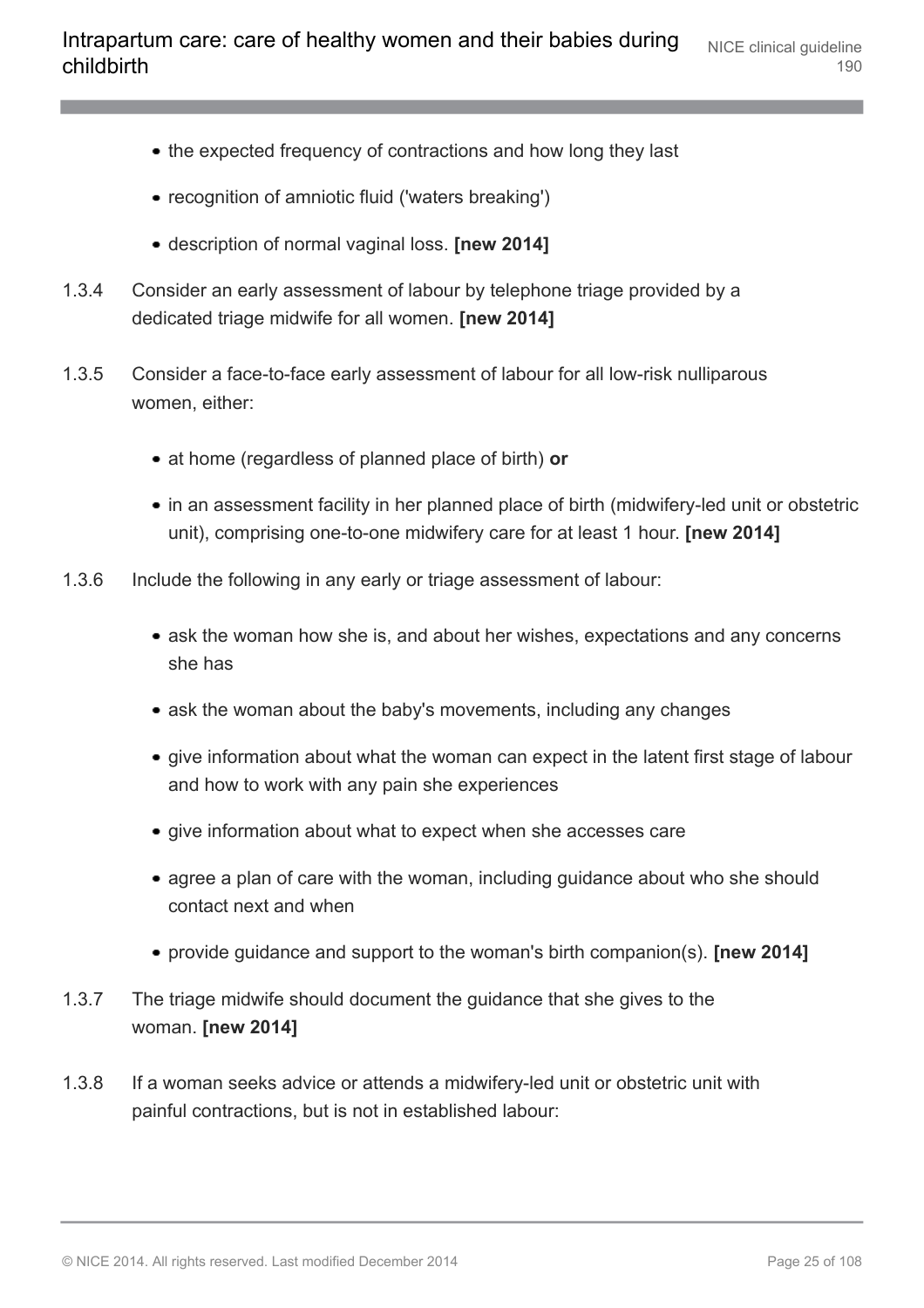- recognise that a woman may experience painful contractions without cervical change, and although she is described as not being in labour, she may well think of herself as being 'in labour' by her own definition
- offer her individualised support, and analgesia if needed
- encourage her to remain at or return home, unless doing so leads to a significant risk that she could give birth without a midwife present or become distressed. **[new 2014]**

#### **Pain relief**

- 1.3.9 Advise the woman and her birth companion(s) that breathing exercises, immersion in water and massage may reduce pain during the latent first stage of labour. (See also [recommendation](http://publications.nice.org.uk/intrapartum-care-care-of-healthy-women-and-their-babies-during-childbirth-cg190/recommendations#timing-of-regional-analgesia) 1.9.3) **[new 2014]**
- 1.3.10 Do not offer or advise aromatherapy, yoga or acupressure for pain relief during the latent first stage of labour. If a woman wants to use any of these techniques, respect her wishes. **[new 2014]**

### <span id="page-25-0"></span>*1.4 Initial assessment*

- 1.4.1 When performing an initial assessment of a woman in labour, listen to her story and take into account her preferences and her emotional and psychological needs. **[new 2014]**
- 1.4.2 Carry out an initial assessment to determine if midwifery-led care in any setting is suitable for the woman, irrespective of any previous plan. The assessment should comprise the following:
	- Observations of the woman:
		- Review the antenatal notes (including all antenatal screening results) and discuss these with the woman.
		- Ask her about the length, strength and frequency of her contractions.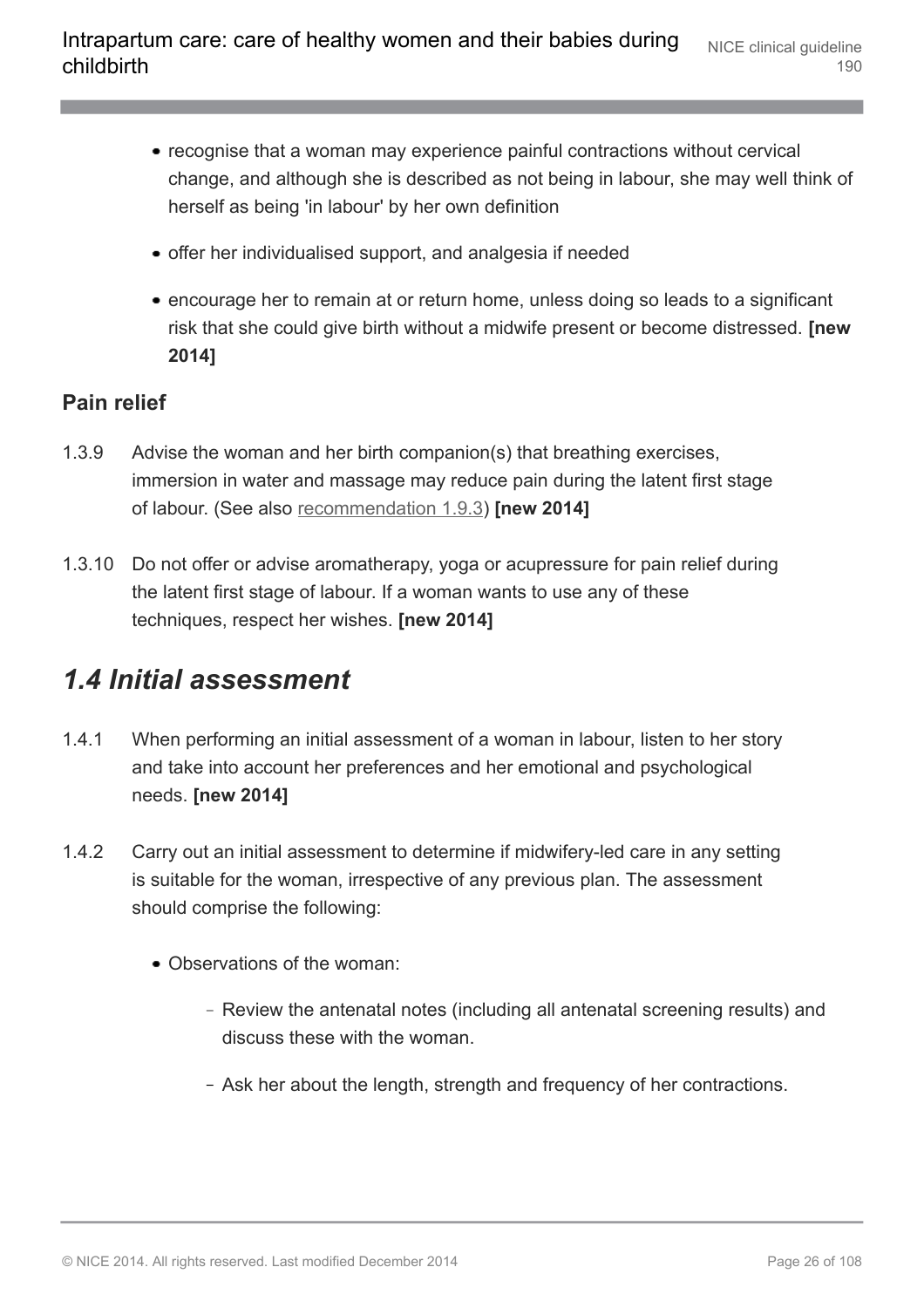- Ask her about any pain she is experiencing and discuss her options for pain relief.
- Record her pulse, blood pressure and temperature, and carry out urinalysis.
- Record if she has had any vaginal loss.
- Observations of the unborn baby:
	- Ask the woman about the baby's movements in the last 24 hours.
	- Palpate the woman's abdomen to determine the fundal height, the baby's lie, presentation, position, engagement of the presenting part, and frequency and duration of contractions.
- Auscultate the fetal heart rate for a minimum of 1 minute immediately after a contraction. Palpate the woman's pulse to differentiate between the heart rates of the woman and the baby.

In addition (see also recommendation 1.4.5):

- If there is uncertainty about whether the woman is in established labour, a vaginal examination may be helpful after a period of assessment, but is not always necessary.
- If the woman appears to be in established labour, offer a vaginal examination. [new 2014]
- 1.4.3 Transfer the woman to obstetric-led care, following the general principles for transfer of care described in [section](http://publications.nice.org.uk/intrapartum-care-care-of-healthy-women-and-their-babies-during-childbirth-cg190/recommendations#general-principles-for-transfer-of-care) 1.6, if any of the following are observed on initial assessment:
	- Observations of the woman:
		- pulse over 120 beats/minute on 2 occasions 30 minutes apart
		- a single reading of either raised diastolic blood pressure of 110 mmHg or more or raised systolic blood pressure of 160 mmHg or more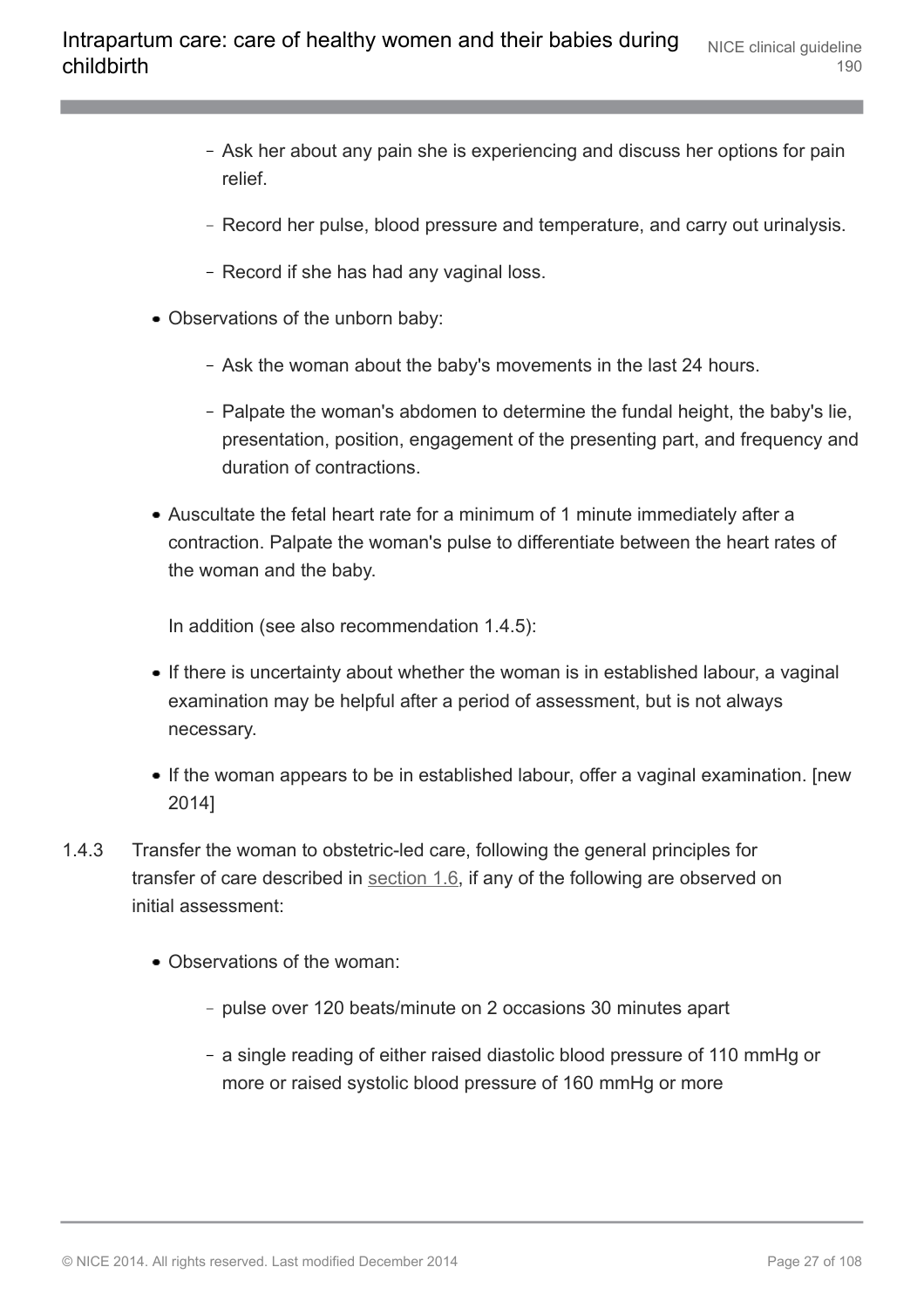- either raised diastolic blood pressure of 90 mmHg or more or raised systolic blood pressure of 140 mmHg or more on 2 consecutive readings taken 30 minutes apart
- a reading of 2+ of protein on urinalysis and a single reading of either raised diastolic blood pressure (90 mmHg or more) or raised systolic blood pressure (140 mmHg or more)
- temperature of 38°C or above on a single reading, or 37.5°C or above on 2 consecutive readings 1 hour apart
- any vaginal blood loss other than a show
- rupture of membranes more than 24 hours before the onset of established labour (see [recommendation](http://publications.nice.org.uk/intrapartum-care-care-of-healthy-women-and-their-babies-during-childbirth-cg190/recommendations#babies-born-to-women-with-prelabour-rupture-of-the-membranes-at-term) 1.15.25)
- the presence of significant meconium (see [recommendation](http://publications.nice.org.uk/intrapartum-care-care-of-healthy-women-and-their-babies-during-childbirth-cg190/recommendations#presence-of-meconium) 1.5.2)
- pain reported by the woman that differs from the pain normally associated with contractions
- any risk factors recorded in the woman's notes that indicate the need for obstetric led care.
- Observations of the unborn baby:
	- any abnormal presentation, including cord presentation
	- transverse or oblique lie
	- high (4/5–5/5 palpable) or free-floating head in a nulliparous woman
	- suspected fetal growth restriction or macrosomia
	- suspected anhydramnios or polyhydramnios
	- fetal heart rate below 110 or above 160 beats/minute
	- a deceleration in fetal heart rate heard on intermittent auscultation
	- reduced fetal movements in the last 24 hours reported by the woman.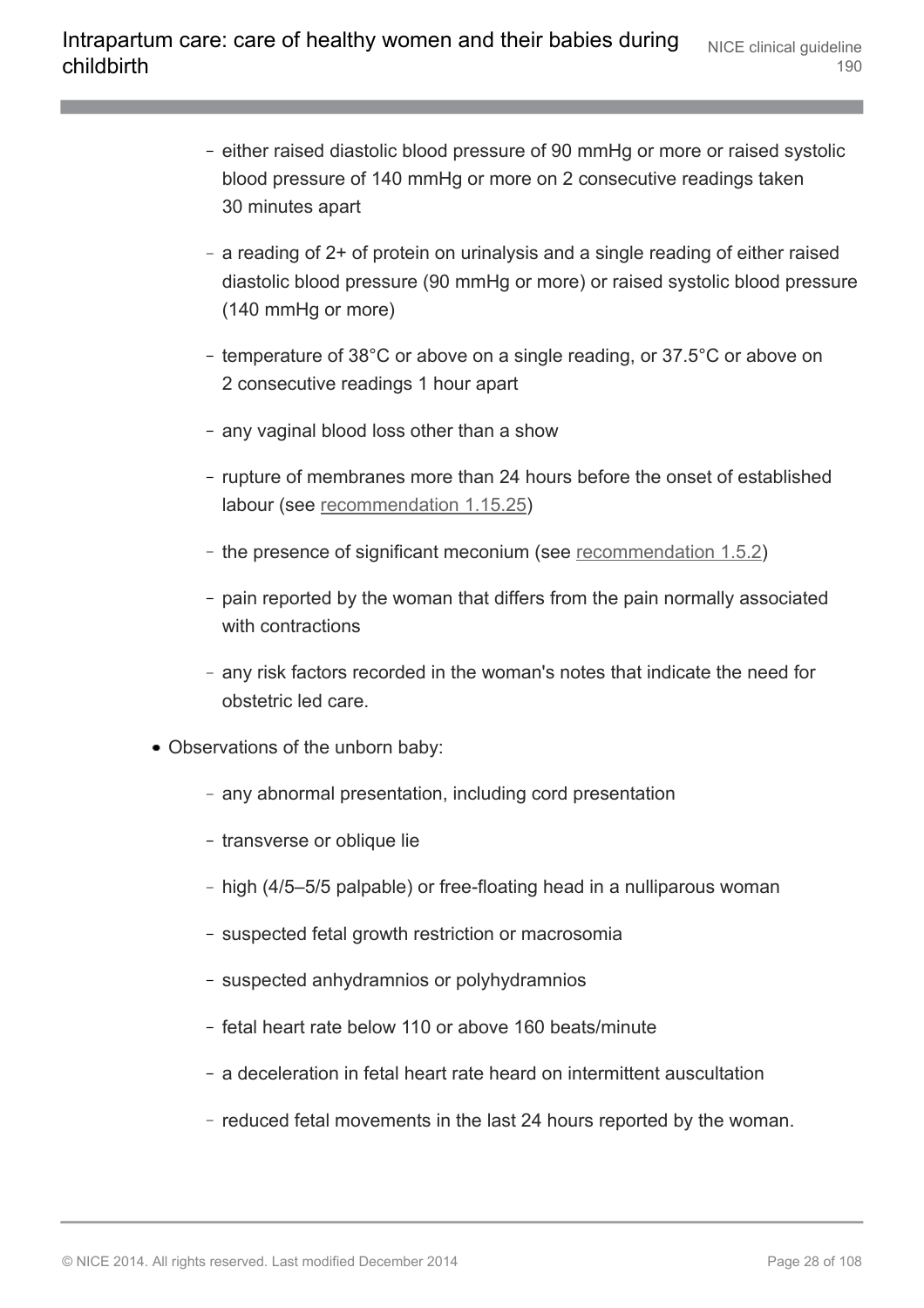If none of these are observed, continue with midwifery led care unless the woman requests transfer (see also recommendation 1.4.10). **[new 2014]**

- 1.4.4 If any of the factors in recommendation 1.4.3 are observed but birth is imminent, assess whether birth in the current location is preferable to transferring the woman to an obstetric unit and discuss this with the coordinating midwife. **[new 2014]**
- 1.4.5 When conducting a vaginal examination:
	- be sure that the examination is necessary and will add important information to the decision-making process
	- recognise that a vaginal examination can be very distressing for a woman, especially if she is already in pain, highly anxious and in an unfamiliar environment
	- explain the reason for the examination and what will be involved
	- ensure the woman's informed consent, privacy, dignity and comfort
	- explain sensitively the findings of the examination and any impact on the birth plan to the woman and her birth companion(s). **[new 2014]**

#### **Measuring fetal heart rate as part of initial assessment**

- 1.4.6 Auscultate the fetal heart rate at first contact with the woman in labour, and at each further assessment. **[new 2014]**
- 1.4.7 Auscultate the fetal heart rate for a minimum of 1 minute immediately after a contraction and record it as a single rate. **[new 2014]**
- 1.4.8 Palpate the maternal pulse to differentiate between maternal heart rate and fetal heart rate. **[new 2014]**
- 1.4.9 Record accelerations and decelerations if heard. **[new 2014]**
- 1.4.10 Do not perform cardiotocography on admission for low-risk women in suspected or established labour in any birth setting as part of the initial assessment. **[new 2014]**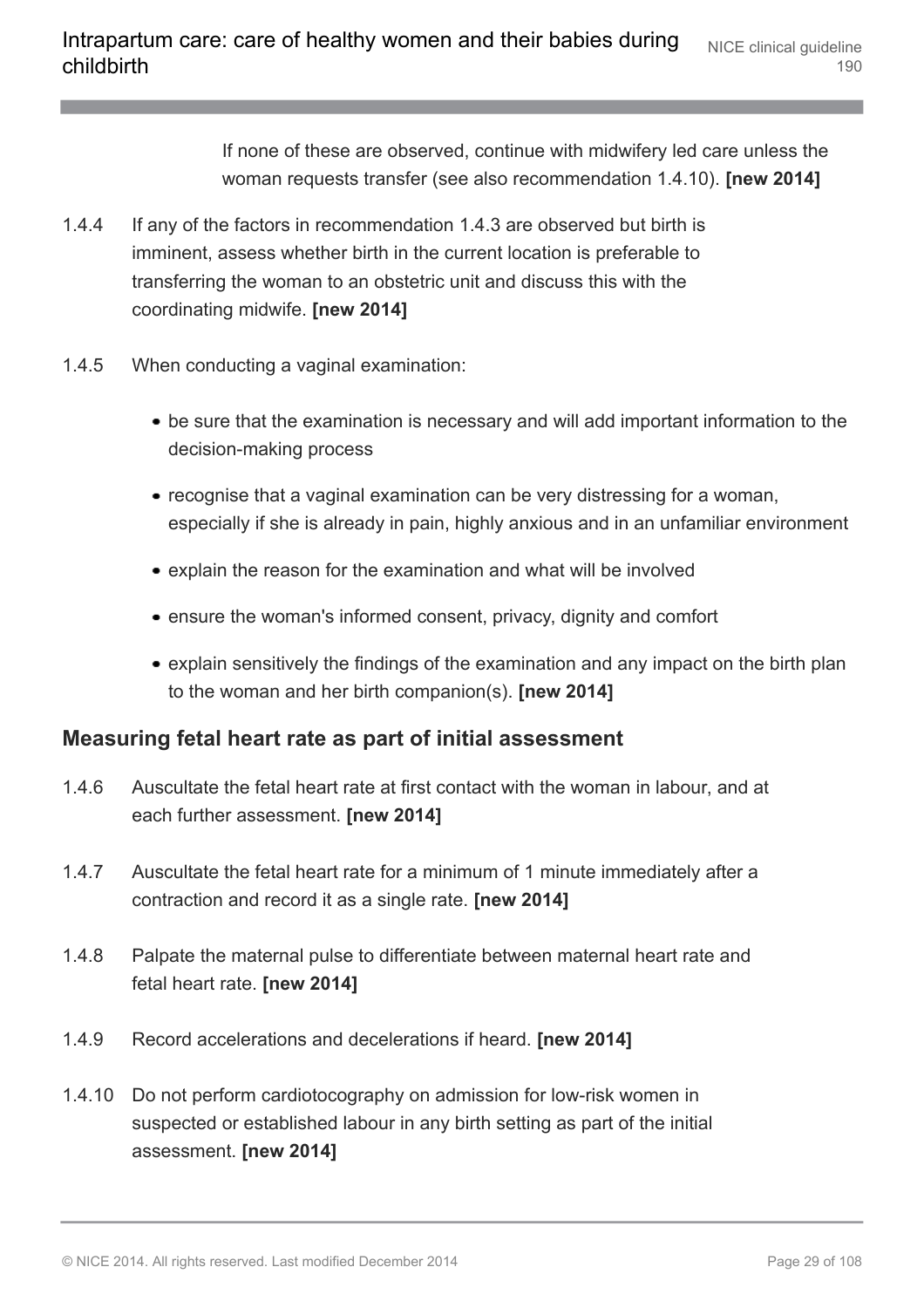- 1.4.11 Offer continuous cardiotocography if any of the risk factors listed in recommendation 1.4.3 are identified on initial assessment, and explain to the woman why this is necessary. (See also [section](http://publications.nice.org.uk/intrapartum-care-care-of-healthy-women-and-their-babies-during-childbirth-cg190/recommendations#monitoring-during-labour) 1.10 on fetal monitoring.) **[new 2014]**
- 1.4.12 Offer cardiotocography if intermittent auscultation indicates possible fetal heart rate abnormalities, and explain to the woman why this is necessary. Remove the cardiotocograph if the trace is normal after 20 minutes. (See also section 1.10 on fetal monitoring.) **[new 2014]**
- 1.4.13 If fetal death is suspected despite the presence of an apparently recorded fetal heart rate, offer real-time ultrasound assessment to check fetal viability. **[new 2014]**

## <span id="page-29-0"></span>*1.5 Ongoing assessment*

- 1.5.1 Transfer the woman to obstetric-led care (following the general principles for transfer of care described in [section](http://publications.nice.org.uk/intrapartum-care-care-of-healthy-women-and-their-babies-during-childbirth-cg190/recommendations#general-principles-for-transfer-of-care) 1.6) if any of the following are observed at any point, unless the risks of transfer outweigh the benefits:
	- Observations of the woman:
		- pulse over 120 beats/minute on 2 occasions 30 minutes apart
		- a single reading of either raised diastolic blood pressure of 110 mmHg or more or raised systolic blood pressure of 160 mmHg or more
		- either raised diastolic blood pressure of 90 mmHg or more or raised systolic blood pressure of 140 mmHg or more on 2 consecutive readings taken 30 minutes apart
		- a reading of 2+ of protein on urinalysis and a single reading of either raised diastolic blood pressure (90 mmHg or more) or raised systolic blood pressure (140 mmHg or more)
		- temperature of 38 $^{\circ}$ C or above on a single reading, or 37.5 $^{\circ}$ C or above on 2 consecutive occasions 1 hour apart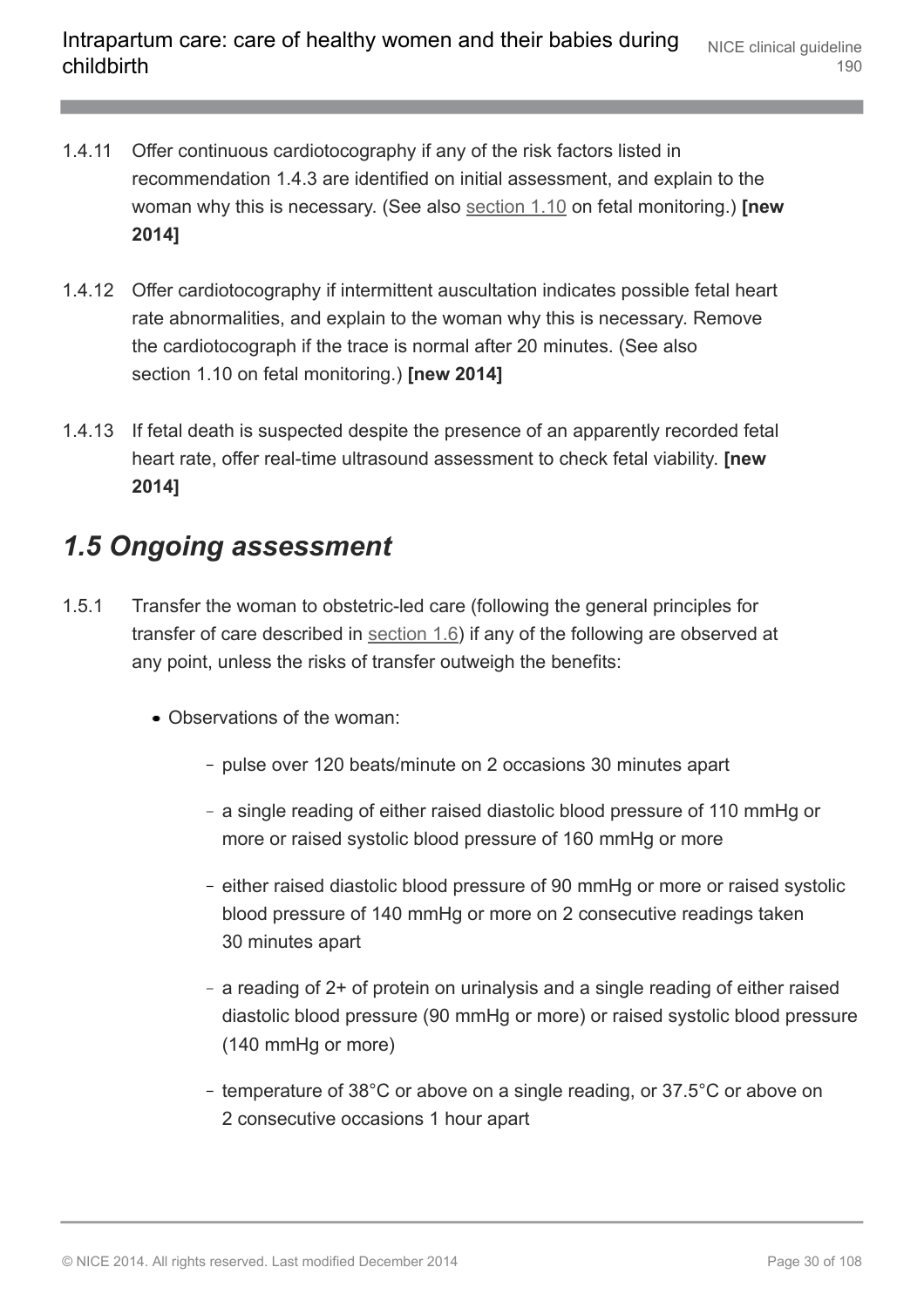- any vaginal blood loss other than a show
- the presence of significant meconium (see recommendation 1.5.2)
- pain reported by the woman that differs from the pain normally associated with contractions
- confirmed delay in the first or second stage of labour
- request by the woman for additional pain relief using regional analgesia
- obstetric emergency including antepartum haemorrhage, cord prolapse, postpartum haemorrhage, maternal seizure or collapse, or a need for advanced neonatal resuscitation
- retained placenta
- third-degree or fourth-degree tear or other complicated perineal trauma that needs suturing.
- Observations of the unborn baby:
	- any abnormal presentation, including cord presentation
	- transverse or oblique lie
	- high (4/5–5/5 palpable) or free-floating head in a nulliparous woman
	- suspected fetal growth restriction or macrosomia
	- suspected anhydramnios or polyhydramnios
	- fetal heart rate below 110 or above 160 beats/minute
	- a deceleration in fetal heart rate heard on intermittent auscultation.

If none of these are observed, continue with midwifery led care unless the woman requests transfer (see also recommendation 1.4.10). **[new 2014]**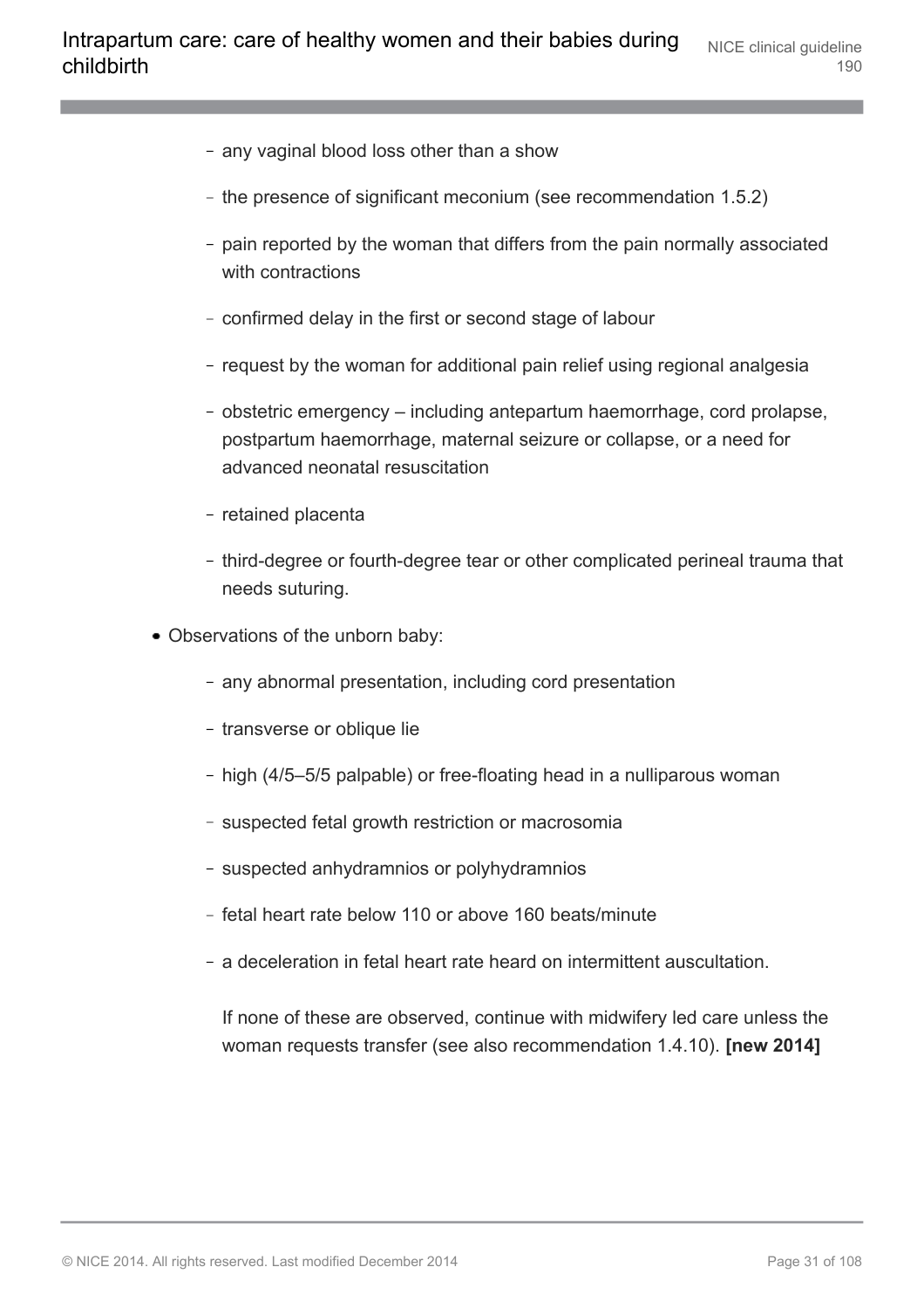#### **Presence of meconium**

- 1.5.2 As part of ongoing assessment, document the presence or absence of significant meconium. This is defined as dark green or black amniotic fluid that is thick or tenacious, or any meconium-stained amniotic fluid containing lumps of meconium. **[new 2014]**
- 1.5.3 If significant meconium is present, ensure that:
	- healthcare professionals trained in fetal blood sampling are available during labour **and**
	- healthcare professionals trained in advanced neonatal life support are readily available for the birth. **[2014]**
- 1.5.4 If significant meconium is present, transfer the woman to obstetric-led care provided that it is safe to do so and the birth is unlikely to occur before transfer is completed. Follow the general principles for transfer of care described in section 1.6. **[new 2014]**

## <span id="page-31-0"></span>*1.6 General principles for transfer of care*

Transfer of care refers to the transfer between midwifery-led care and obstetric-led care. This may or may not involve transport from one location to another. Women who are receiving midwifery-led care in an obstetric unit can have their care transferred to obstetric-led care without being moved.

- 1.6.1 Base any decisions about transfer of care on clinical findings, and discuss the options with the woman and her birth companion(s). **[new 2014]**
- 1.6.2 If contemplating transfer of care:
	- talk with the woman and her birth companion(s) about the reasons for this and what they can expect, including the time needed for transfer
	- address any concerns she has and try to allay her anxiety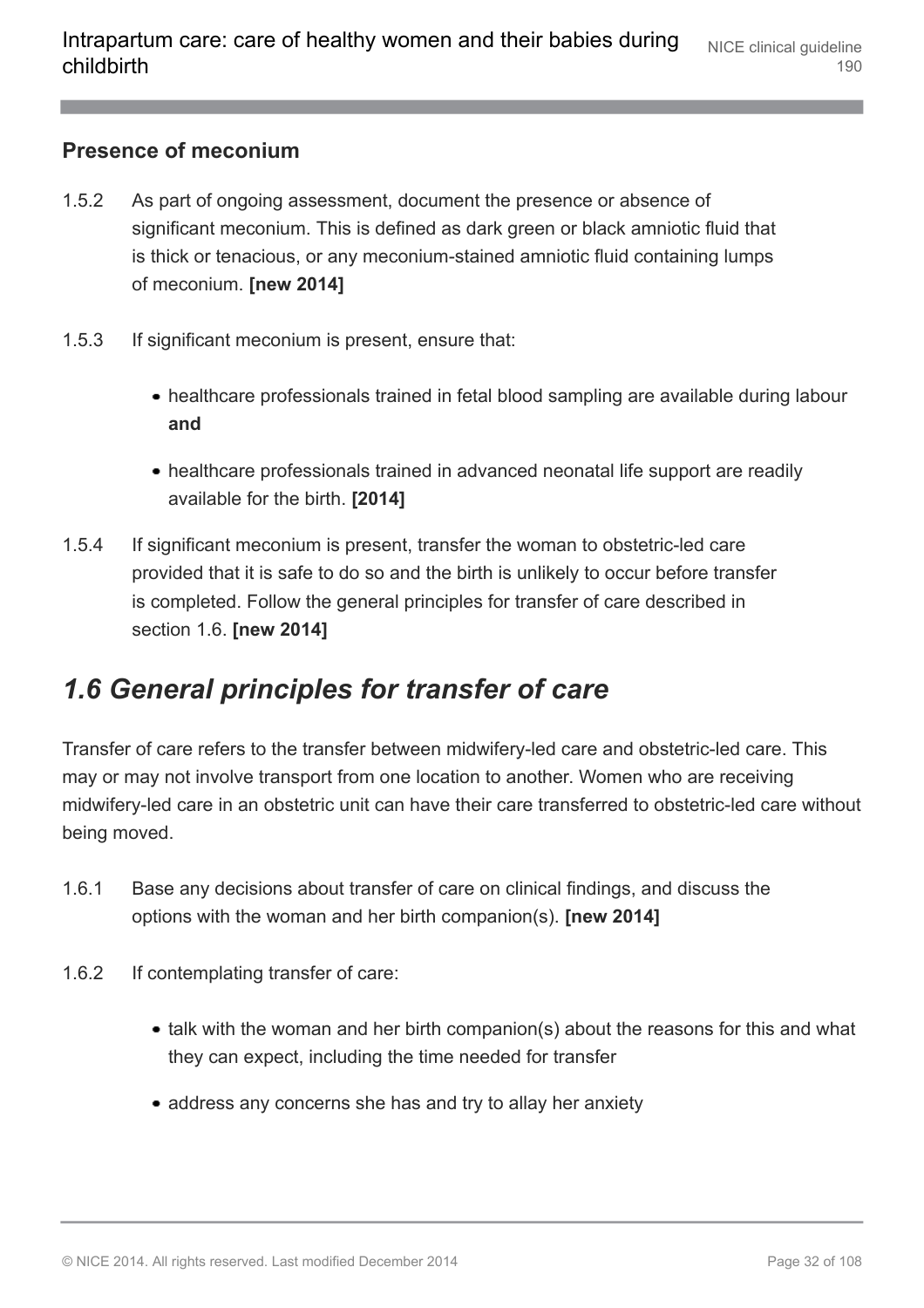- ensure that her wishes are respected and her informed consent is obtained. **[new 2014]**
- 1.6.3 When arranging transfer of care, the midwife attending the labour should contact the ambulance service (if appropriate) and the coordinating midwife in the obstetric unit. The coordinating midwife should then alert the relevant healthcare professionals (obstetric, anaesthetic and neonatal). **[new 2014]**
- 1.6.4 When arranging transfer from one location to another, ensure the following:
	- Before transfer, the woman is dressed, wrapped in a blanket or otherwise covered in a way that she feels is comfortable and appropriate.
	- The woman is made to feel as comfortable as possible before and during transfer.
	- Any ambulance staff or other personnel involved are aware that some positions may make the woman uncomfortable or afraid and could affect her labour, so she should be encouraged to choose how to move and what position to adopt if possible, in accordance with ambulance service protocols.
	- Communication and companionship are maintained. Explain the arrangements for transfer to the woman and her birth companion(s). A midwife who has been involved in her care up to that point should travel with her and carry out a handover of care that involves the woman.
	- Arrangements are in place to enable the woman's birth companion(s) to travel with her in the ambulance if that is what she wants. If this is not possible or not wanted, check that the birth companion(s) have or can arrange their own transport. **[new 2014]**
- 1.6.5 If a woman is transferred to an obstetric unit after the birth (see [section](http://publications.nice.org.uk/intrapartum-care-care-of-healthy-women-and-their-babies-during-childbirth-cg190/recommendations#care-of-the-woman-after-birth) 1.16), ensure that her baby goes with her. **[new 2014]**

## <span id="page-32-0"></span>*1.7 Care in established labour*

#### **Support in labour**

1.7.1 Provide a woman in established labour with supportive one-to-one care. **[2007]**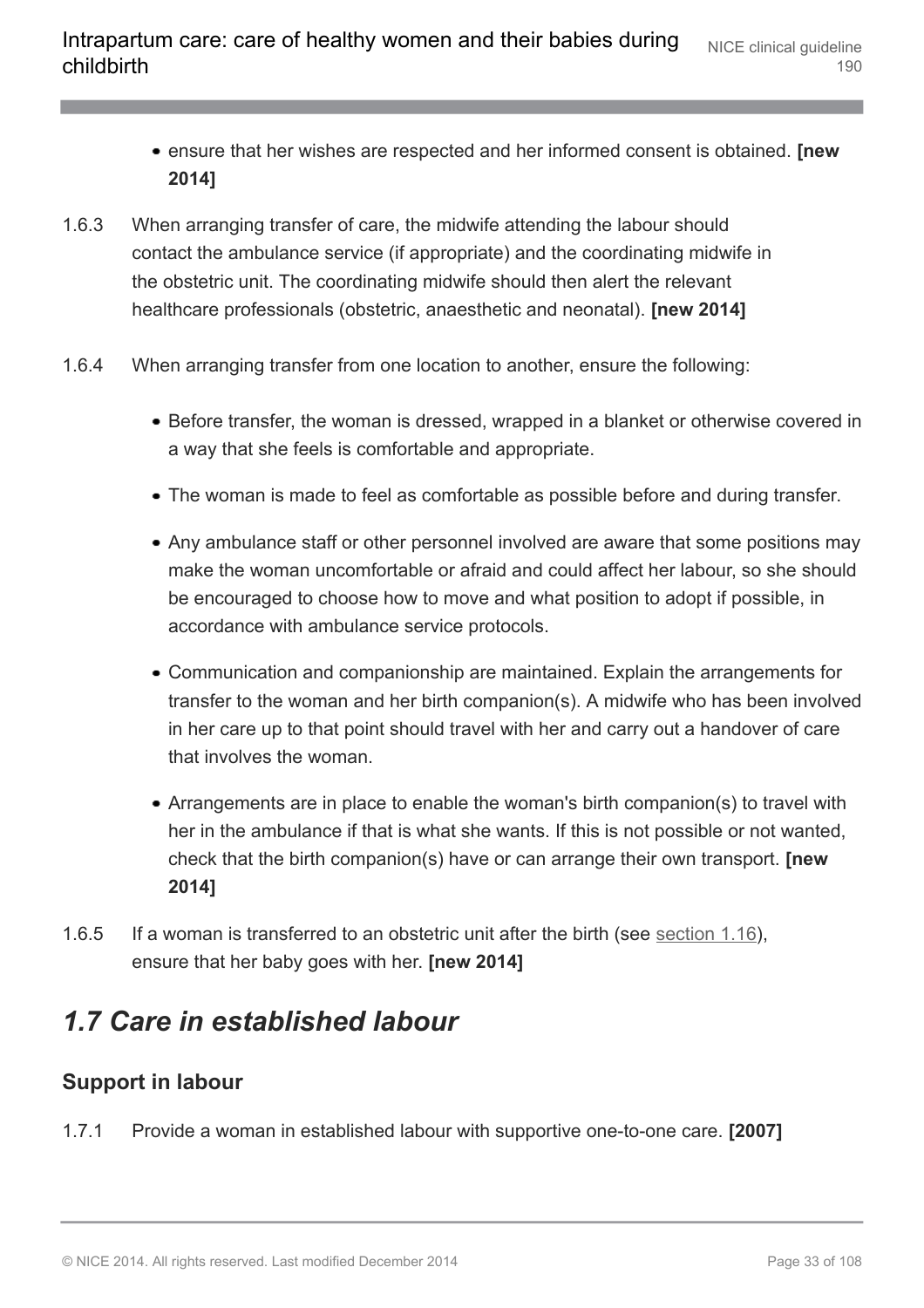- 1.7.2 Do not leave a woman in established labour on her own except for short periods or at the woman's request. **[2007]**
- 1.7.3 Team midwifery (defined as a group of midwives providing care and taking shared responsibility for a group of women from the antenatal, through intrapartum to the postnatal period) is not recommended. **[2007]**

#### **Controlling gastric acidity**

- 1.7.4 Do not offer either  $H_2$ -receptor antagonists or antacids routinely to low-risk women. **[2007]**
- 1.7.5 Either  $H_2$ -receptor antagonists or antacids should be considered for women who receive opioids or who have or develop risk factors that make a general anaesthetic more likely. **[2007]**
- 1.7.6 Inform the woman that she may drink during established labour and that isotonic drinks may be more beneficial than water. **[2007]**
- 1.7.7 Inform the woman that she may eat a light diet in established labour unless she has received opioids or she develops risk factors that make a general anaesthetic more likely. **[2007]**

## <span id="page-33-0"></span>*1.8 Pain relief in labour: non-regional*

#### **Attitudes to pain and pain relief in childbirth**

1.8.1 Healthcare professionals should think about how their own values and beliefs inform their attitude to coping with pain in labour and ensure their care supports the woman's choice. **[2007]**

#### **Pain-relieving strategies**

1.8.2 If a woman chooses to use breathing and relaxation techniques in labour, support her in this choice. **[2007]**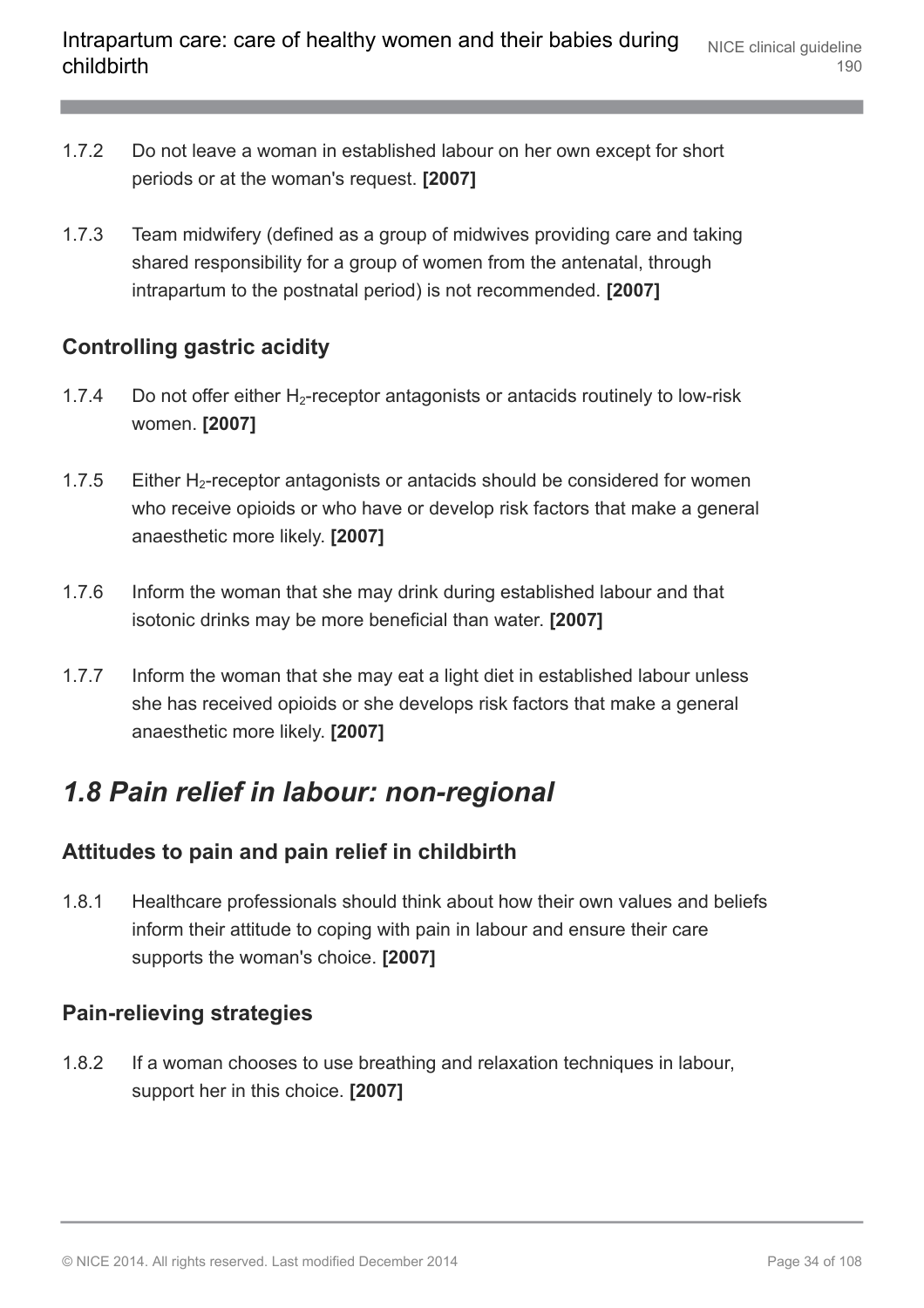- 1.8.3 If a woman chooses to use massage techniques in labour that have been taught to birth companions, support her in this choice. **[2007]**
- 1.8.4 Offer the woman the opportunity to labour in water for pain relief. **[2007]**
- 1.8.5 For women labouring in water, monitor the temperature of the woman and the water hourly to ensure that the woman is comfortable and not becoming pyrexial. The temperature of the water should not be above 37.5°C. **[2007]**
- 1.8.6 Keep baths and birthing pools clean using a protocol agreed with the microbiology department and, in the case of birthing pools, in accordance with the manufacturer's guidelines. **[2007]**
- 1.8.7 Do not use injected water papules. **[2007]**
- 1.8.8 Do not offer acupuncture, acupressure or hypnosis, but do not prevent women who wish to use these techniques from doing so. **[2007]**
- 1.8.9 Support the playing of music of the woman's choice in labour. **[2007]**

#### **Non-pharmacological analgesia**

1.8.10 Do not offer transcutaneous electrical nerve stimulation (TENS) to women in established labour. **[2007]**

#### **Inhalational analgesia**

1.8.11 Ensure that Entonox (a 50:50 mixture of oxygen and nitrous oxide) is available in all birth settings as it may reduce pain in labour, but inform the woman that it may make her feel nauseous and light-headed. **[2007]**

#### **Intravenous and intramuscular opioids**

1.8.12 Ensure that pethidine, diamorphine or other opioids are available in all birth settings. Inform the woman that these will provide limited pain relief during labour and may have significant side effects for both her (drowsiness, nausea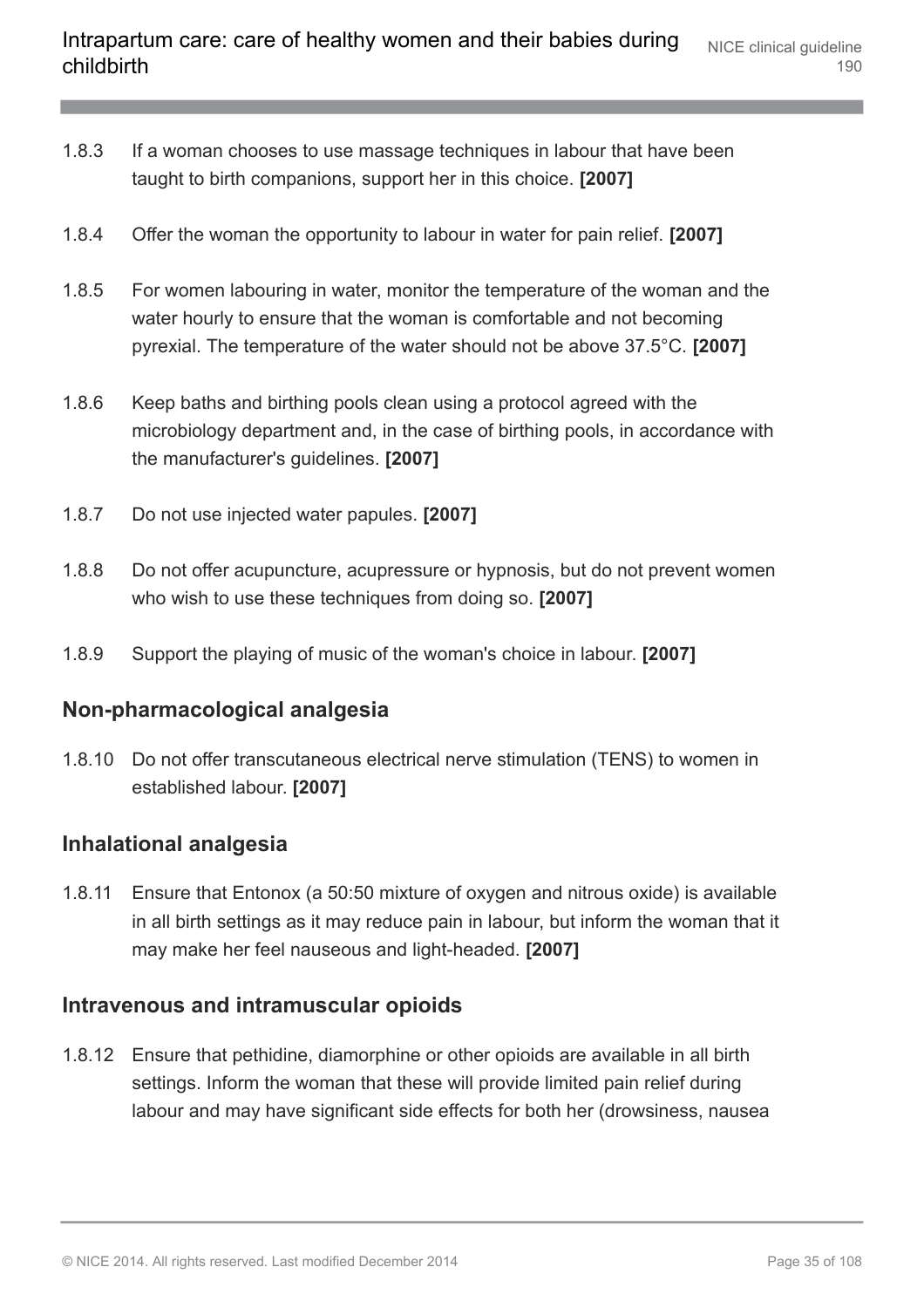and vomiting) and her baby (short-term respiratory depression and drowsiness which may last several days). **[2007]**

- 1.8.13 Inform the woman that pethidine, diamorphine or other opioids may interfere with breastfeeding. **[2007]**
- 1.8.14 If an intravenous or intramuscular opioid is used, also administer an antiemetic. **[2007]**
- 1.8.15 Women should not enter water (a birthing pool or bath) within 2 hours of opioid administration or if they feel drowsy. **[2007]**

## <span id="page-35-0"></span>*1.9 Pain relief in labour: regional analgesia*

#### **Information about regional analgesia**

- 1.9.1 If a woman is contemplating regional analgesia, talk with her about the risks and benefits and the implications for her labour, including the arrangements and time involved for transfer of care to an obstetric unit if she is at home or in a midwifery unit (follow the general principles for transfer of care described in [section](http://publications.nice.org.uk/intrapartum-care-care-of-healthy-women-and-their-babies-during-childbirth-cg190/recommendations#general-principles-for-transfer-of-care) 1.6). **[2007, amended 2014]**
- 1.9.2 Provide information about epidural analgesia, including the following:
	- It is available only in obstetric units.
	- It provides more effective pain relief than opioids.
	- It is not associated with long-term backache.
	- It is not associated with a longer first stage of labour or an increased chance of a caesarean birth.
	- It is associated with a longer second stage of labour and an increased chance of vaginal instrumental birth.
	- It will be accompanied by a more intensive level of monitoring and intravenous access, and so mobility may be reduced. **[2007, amended 2014]**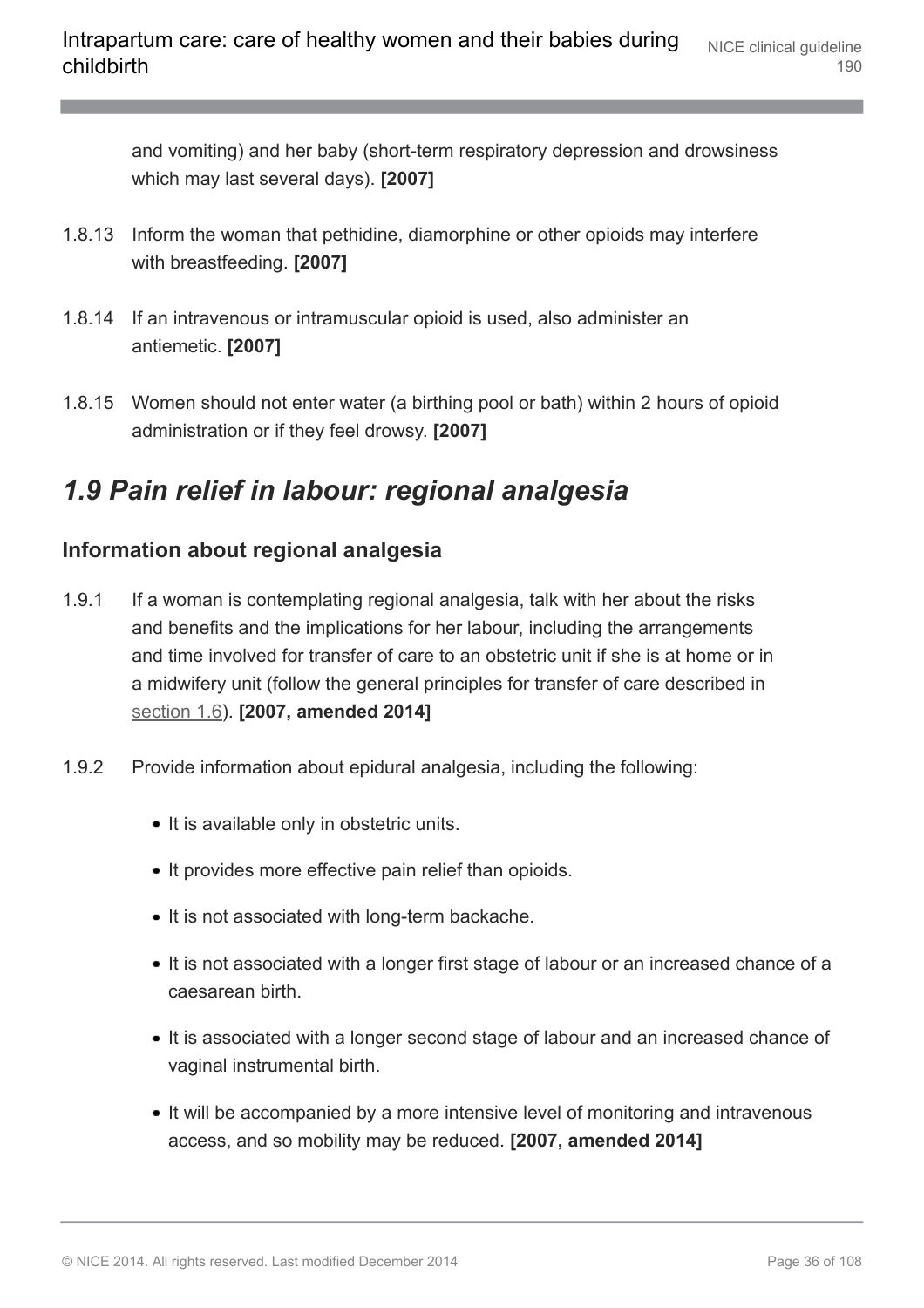### **Timing of regional analgesia**

1.9.3 If a woman in labour asks for regional analgesia, comply with her request. This includes women in severe pain in the latent first stage of labour. **[2007]**

### **Care and observations for women with regional analgesia**

- 1.9.4 Always secure intravenous access before starting regional analgesia. **[2007]**
- 1.9.5 Preloading and maintenance fluid infusion need not be administered routinely before establishing low-dose epidural analgesia and combined spinal–epidural analgesia. **[2007]**
- 1.9.6 Undertake the following additional observations for women with regional analgesia:
	- During establishment of regional analgesia or after further boluses (10 ml or more of low-dose solutions), measure blood pressure every 5 minutes for 15 minutes.
	- If the woman is not pain-free 30 minutes after each administration of local anaesthetic/opioid solution, recall the anaesthetist.
	- Assess the level of the sensory block hourly. **[2007]**
- 1.9.7 Encourage women with regional analgesia to move and adopt whatever upright positions they find comfortable throughout labour. **[2007]**
- 1.9.8 Once established, continue regional analgesia until after completion of the third stage of labour and any necessary perineal repair. **[2007]**
- 1.9.9 Upon confirmation of full cervical dilatation in a woman with regional analgesia, unless the woman has an urge to push or the baby's head is visible, pushing should be delayed for at least 1 hour and longer if the woman wishes, after which actively encourage her to push during contractions. **[2007]**
- 1.9.10 After diagnosis of full dilatation in a woman with regional analgesia, agree a plan with the woman in order to ensure that birth will have occurred within 4 hours regardless of parity. **[2007]**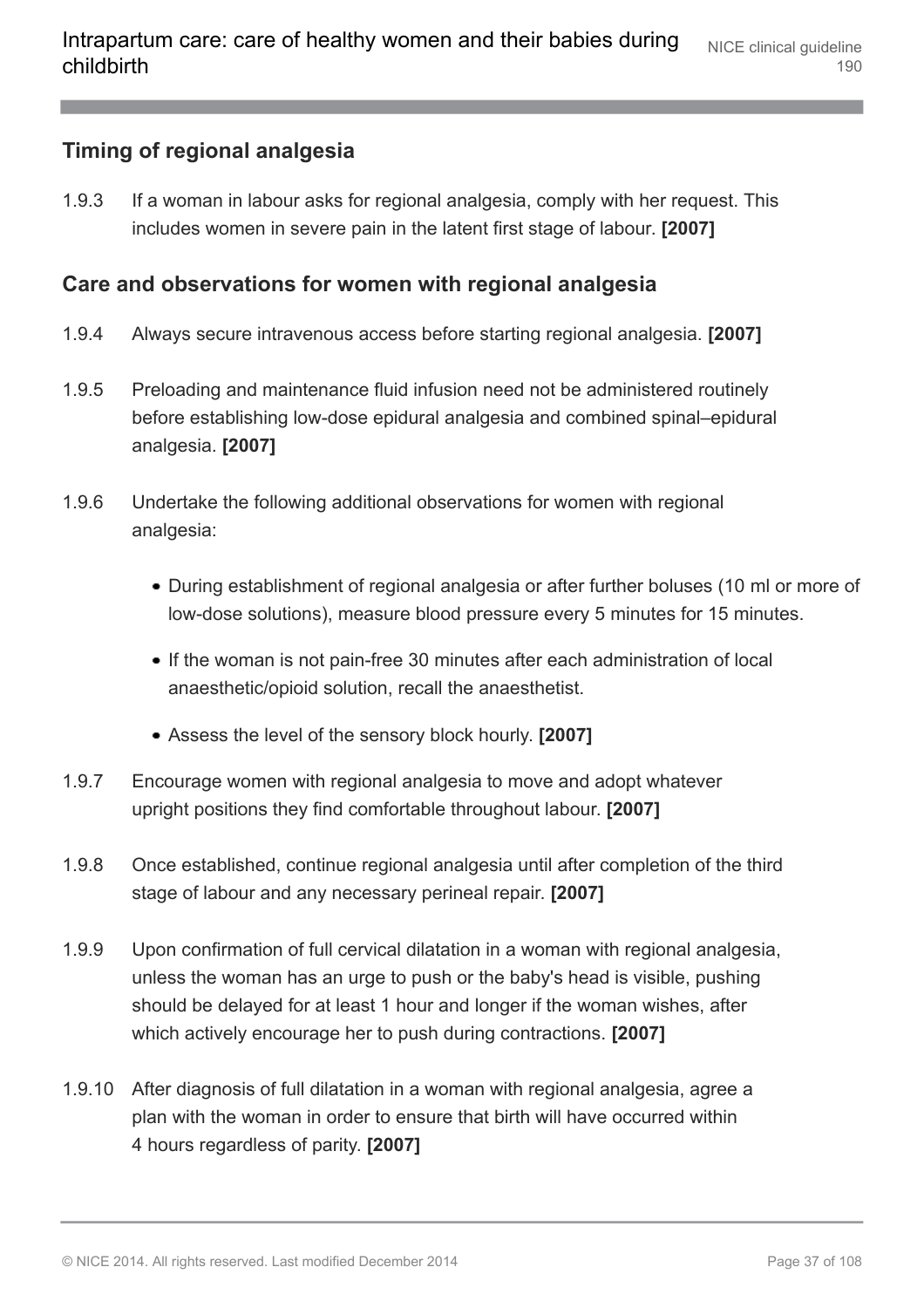- 1.9.11 Do not routinely use oxytocin in the second stage of labour for women with regional analgesia. **[2007]**
- 1.9.12 Perform continuous cardiotocography for at least 30 minutes during establishment of regional analgesia and after administration of each further bolus of 10 ml or more. **[2007, amended 2014]**

# **Establishing and maintaining regional analgesia**

- 1.9.13 Use either epidural or combined spinal–epidural analgesia for establishing regional analgesia in labour. **[2007]**
- 1.9.14 If rapid analgesia is required, use combined spinal–epidural analgesia. **[2007]**
- 1.9.15 Establish combined spinal–epidural analgesia with bupivacaine and fentanyl. **[2007]**
- 1.9.16 Establish epidural analgesia with a low-concentration local anaesthetic and opioid solution with, for example, 10–15 ml of 0.0625–0.1% bupivacaine with 1–2 micrograms per ml fentanyl. The initial dose of local anaesthetic plus opioid is essentially a test dose, so administer cautiously to ensure that inadvertent intrathecal injection has not occurred. **[2007]**
- 1.9.17 Use low-concentration local anaesthetic and opioid solutions (0.0625–0.1% bupivacaine or equivalent combined with 2.0 micrograms per ml fentanyl) for maintaining epidural analgesia in labour. **[2007]**
- 1.9.18 Do not use high concentrations of local anaesthetic solutions (0.25% or above of bupivacaine or equivalent) routinely for either establishing or maintaining epidural analgesia. **[2007]**
- 1.9.19 Either patient-controlled epidural analgesia or intermittent bolus given by healthcare professionals are the preferred modes of administration for maintenance of epidural analgesia. **[2007]**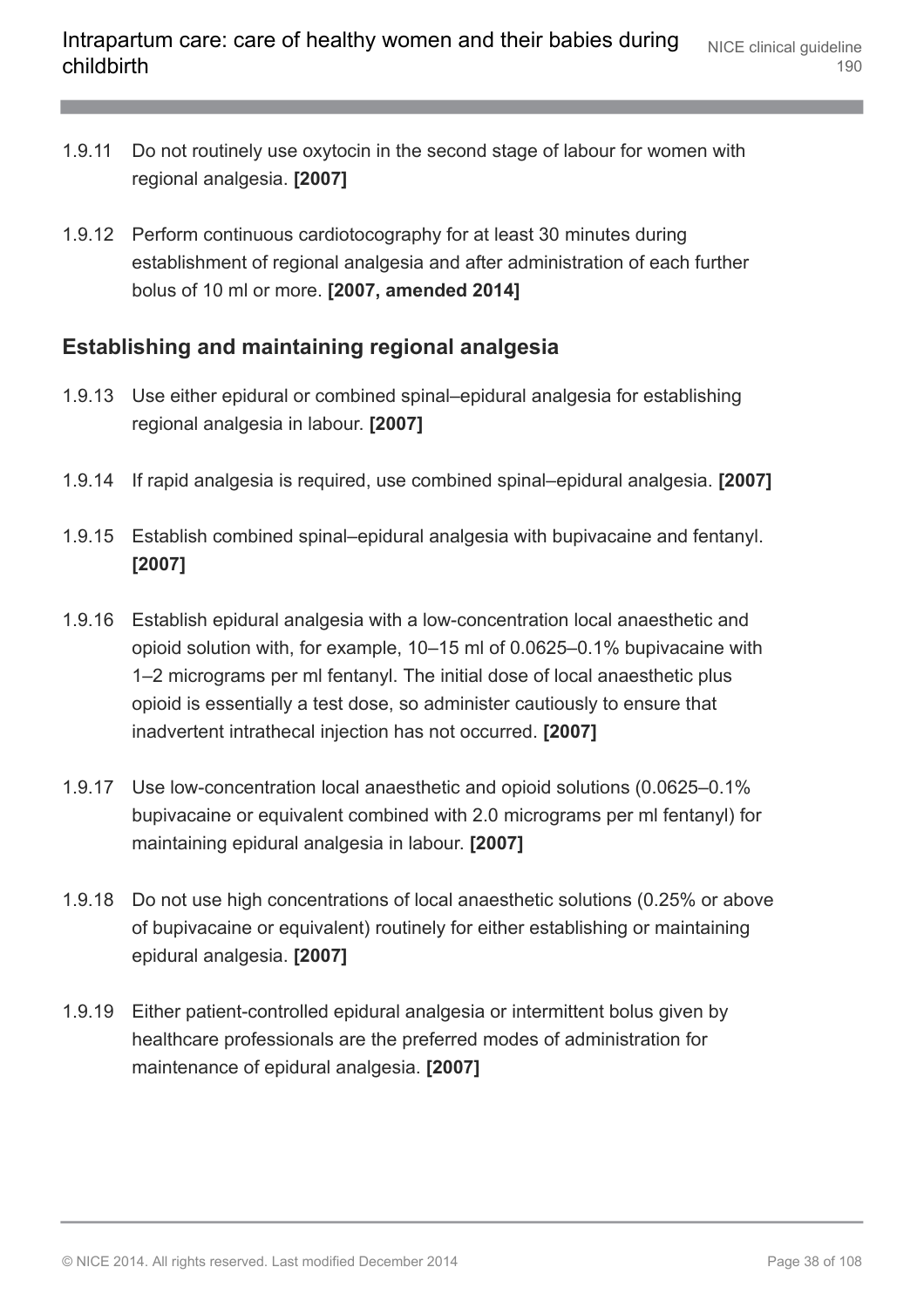# *1.10 Monitoring during labour*

# **Measuring fetal heart rate**

- 1.10.1 Offer intermittent auscultation of the fetal heart rate to low-risk women in established first stage of labour in all birth settings:
	- Use either a Pinard stethoscope or Doppler ultrasound.
	- Carry out intermittent auscultation immediately after a contraction for at least 1 minute, at least every 15 minutes, and record it as a single rate.
	- Record accelerations and decelerations if heard.
	- Palpate the maternal pulse if a fetal heart rate abnormality is suspected, to differentiate between the two heart rates. **[new 2014]**
- 1.10.2 Do not perform cardiotocography for low-risk women in established labour. **[new 2014]**
- 1.10.3 Advise continuous cardiotocography if any of the following risk factors are present or arise during labour:
	- suspected chorioamnionitis or sepsis, or a temperature of 38°C or above
	- severe hypertension (160/110 mmHg or above [see the NICE guideline on [hypertension in pregnancy](http://www.nice.org.uk/guidance/cg107)]).
	- oxytocin use
	- the presence of significant meconium (see [recommendation](http://publications.nice.org.uk/intrapartum-care-care-of-healthy-women-and-their-babies-during-childbirth-cg190/recommendations#presence-of-meconium) 1.5.2)
	- fresh vaginal bleeding that develops in labour. **[new 2014]**
- 1.10.4 If any one of the following risk factors is present or arises during labour, perform a full assessment of all factors listed in [recommendation](http://publications.nice.org.uk/intrapartum-care-care-of-healthy-women-and-their-babies-during-childbirth-cg190/recommendations#ongoing-assessment) 1.5.1:
	- prolonged period since rupture of membranes (24 hours or more) (see also [section](http://publications.nice.org.uk/intrapartum-care-care-of-healthy-women-and-their-babies-during-childbirth-cg190/recommendations#prelabour-rupture-of-membranes-at-term) 1.11)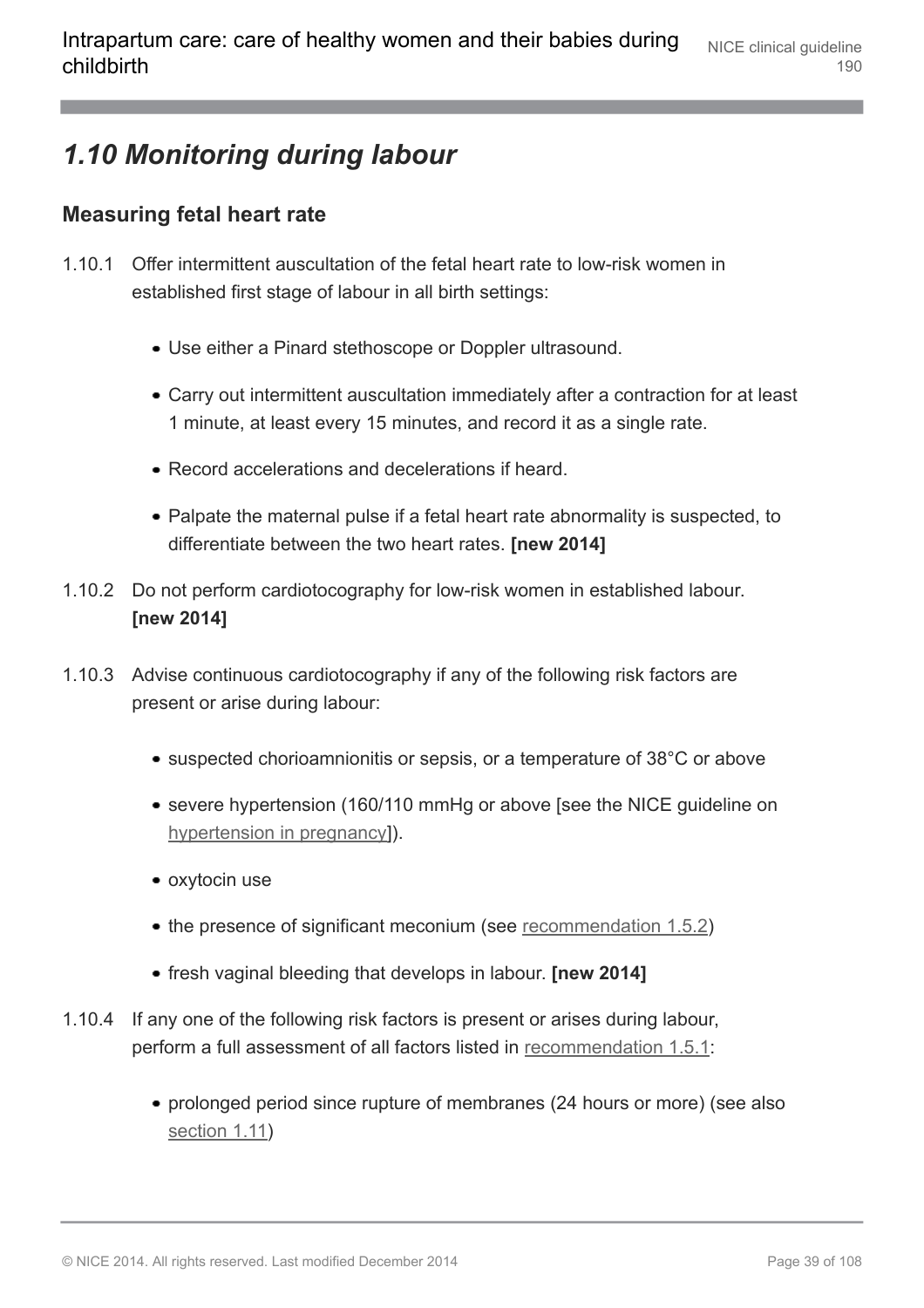- moderate hypertension (150/100 to 159/109 mmHg [see the NICE guideline on [hypertension in pregnancy](http://www.nice.org.uk/guidance/cg107)])
- confirmed delay in the first or second stage of labour (see recommendations [1.12.13](http://publications.nice.org.uk/intrapartum-care-care-of-healthy-women-and-their-babies-during-childbirth-cg190/recommendations#delay-in-the-first-stage), [1.13.24 and 1.13.25\)](http://publications.nice.org.uk/intrapartum-care-care-of-healthy-women-and-their-babies-during-childbirth-cg190/recommendations#delay-in-the-second-stage)
- the presence of non-significant meconium.

Advise continuous cardiotocography if 2 or more of the above risk factors are present, or any other risk factor in recommendation 1.5.1 is present with 1 of these. **[new 2014]**

- 1.10.5 Do not regard amniotomy alone for suspected delay in the established first stage of labour as an indication to start continuous cardiotocography. **[2007, amended 2014]**
- 1.10.6 Address any concerns that the woman has about continuous cardiotocography, and give her the following information:
	- Explain that continuous cardiotocography is used to monitor the baby's heartbeat and the labour contractions.
	- Give details of the types of findings that may occur. Explain that a normal trace is reassuring and indicates that the baby is coping well with labour, but if the trace is not normal there is less certainty about the condition of the baby and further continuous monitoring will be advised.
	- Explain that decisions about whether to take any further action will be based on an assessment of several factors, including the findings from cardiotocography. **[new 2014]**
- 1.10.7 If continuous cardiotocography has been used because of concerns arising from intermittent auscultation but there are no non-reassuring or abnormal features (see table 10) on the cardiotocograph trace after 20 minutes, remove the cardiotocograph and return to intermittent auscultation. **[new 2014]**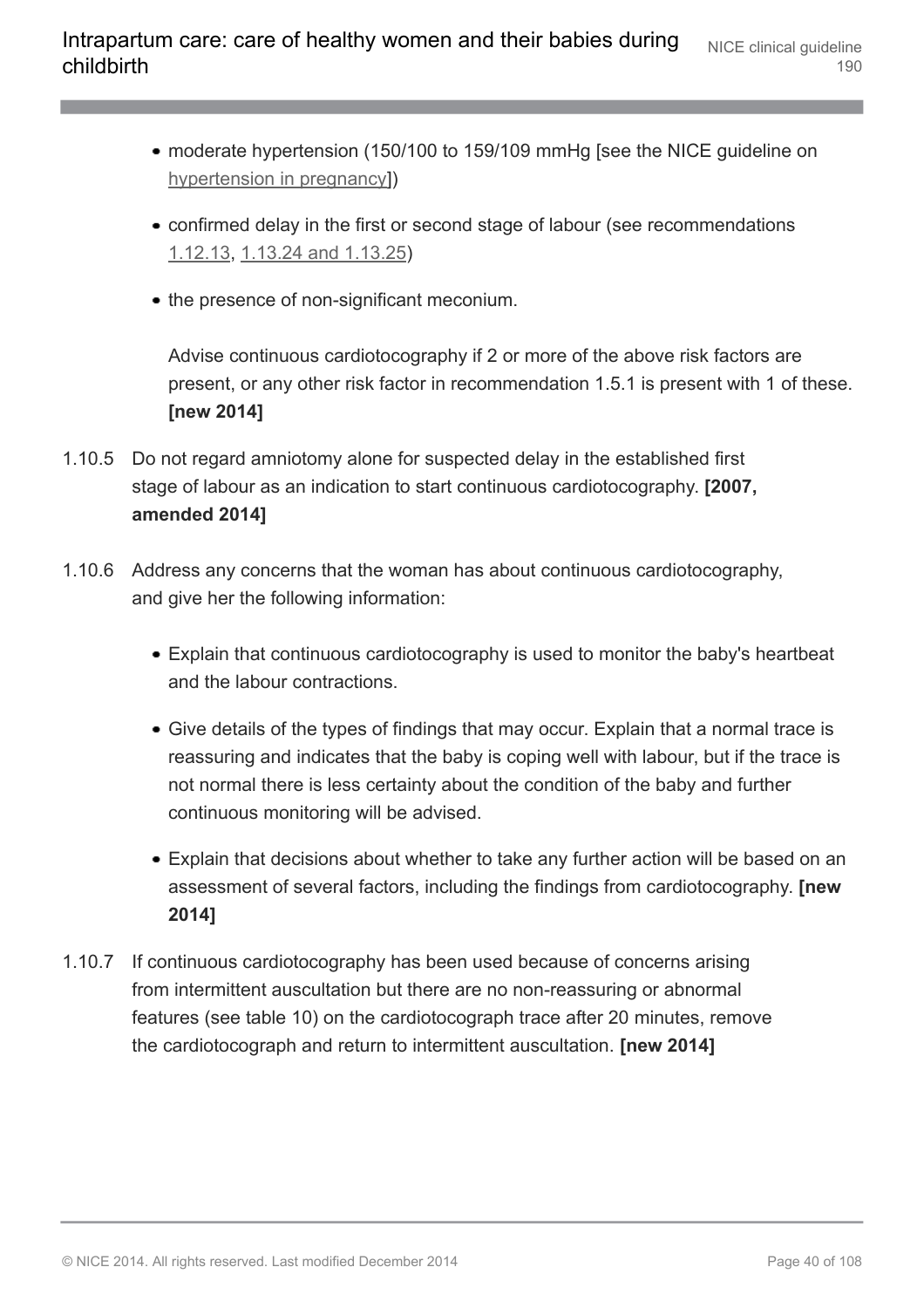# **Telemetry**

1.10.8 Offer telemetry to any woman who needs continuous cardiotocography during labour. **[new 2014]**

### **Interpretation of cardiotocograph traces**

1.10.9 Use tables 10 and 11 to define and interpret cardiotocograph traces and to guide the management of labour for women who are having continuous cardiotocography. These tables include and summarise individual recommendations about fetal monitoring (1.10.10 to 1.10.34), fetal scalp stimulation (1.10.39 and 1.10.40), fetal blood sampling (1.10.41 to 1.10.54) and intrauterine resuscitation (1.10.35 to 1.10.38) in this guideline. **[new 2014]**

#### **Table 10 Description of cardiotocograph trace features**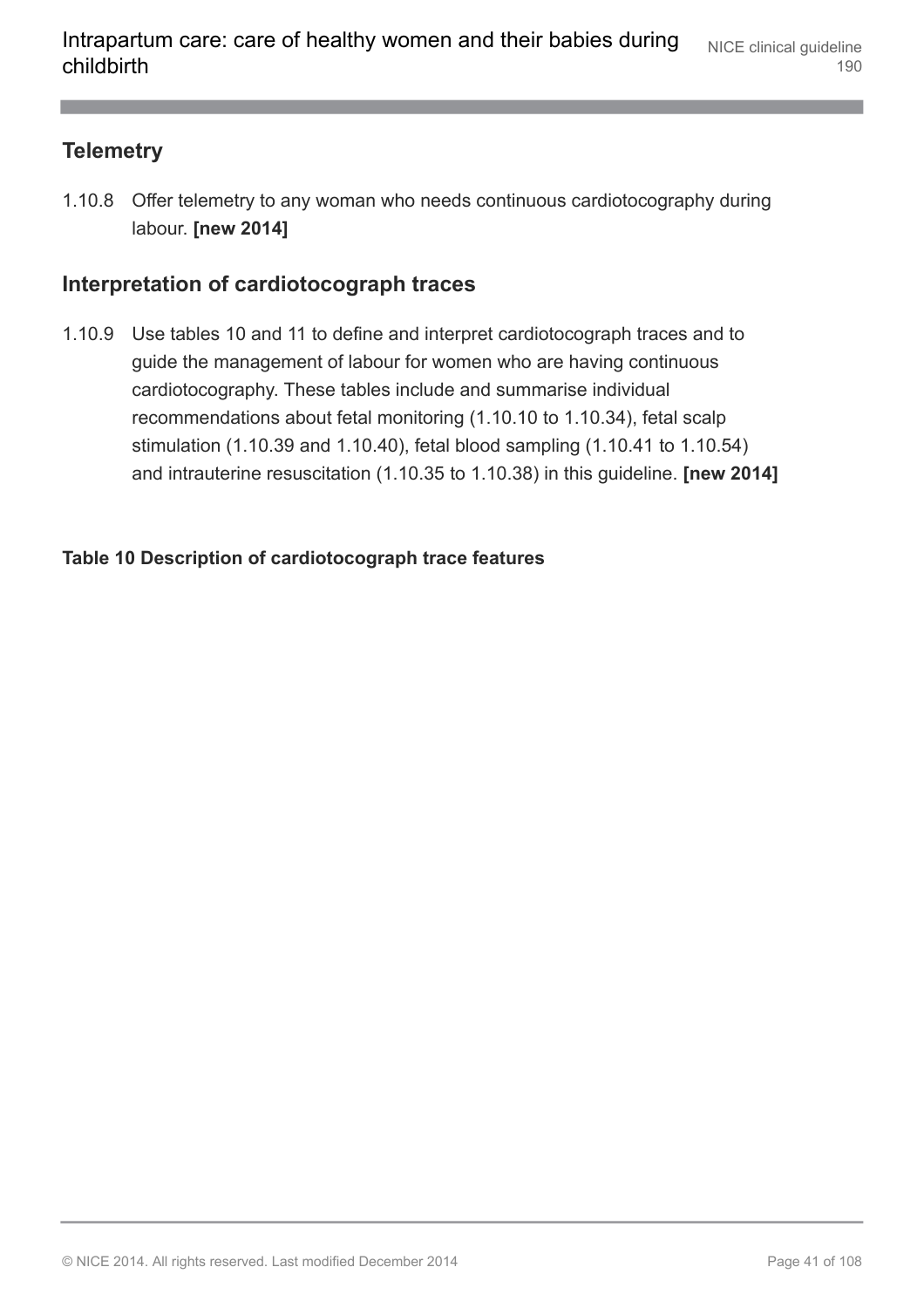#### **Overall care**

- Do not make any decision about a woman's care in labour on the basis of cardiotocography (CTG) findings alone.
- Take into account any antenatal and intrapartum risk factors, the current wellbeing of the woman and unborn baby, and the progress of labour when interpreting the CTG trace.
- Remain with the woman at all times in order to continue providing one-to-one support.
- Ensure that the focus of care remains on the woman rather than the CTG trace.
- Make a documented systematic assessment of the condition of the woman and the unborn baby (including CTG findings) hourly, or more frequently if there are concerns.

### **Principles for intrapartum CTG trace interpretation**

- When reviewing the CTG trace, assess and document all 4 features (baseline fetal heart rate, baseline variability, presence or absence of decelerations, presence of accelerations).
- It is not possible to categorise or interpret every CTG trace. **Senior obstetric input is important in these cases**.

#### **Accelerations**

- The presence of fetal heart rate accelerations is generally a sign that the unborn baby is healthy.
- If a fetal blood sample is indicated and the sample cannot be obtained, but the associated scalp stimulation results in fetal heart rate accelerations, decide whether to continue the labour or expedite the birth in light of the clinical circumstances and in discussion with the woman.

|                       | <b>Feature</b>                        |                                                   |                      |  |
|-----------------------|---------------------------------------|---------------------------------------------------|----------------------|--|
| <b>Description</b>    | <b>Baseline</b><br>(beats/<br>minute) | <b>Baseline</b><br>variability<br>(beats/ minute) | <b>Decelerations</b> |  |
| Normal/<br>reassuring | $100 - 160$                           | 5 or more                                         | None or early        |  |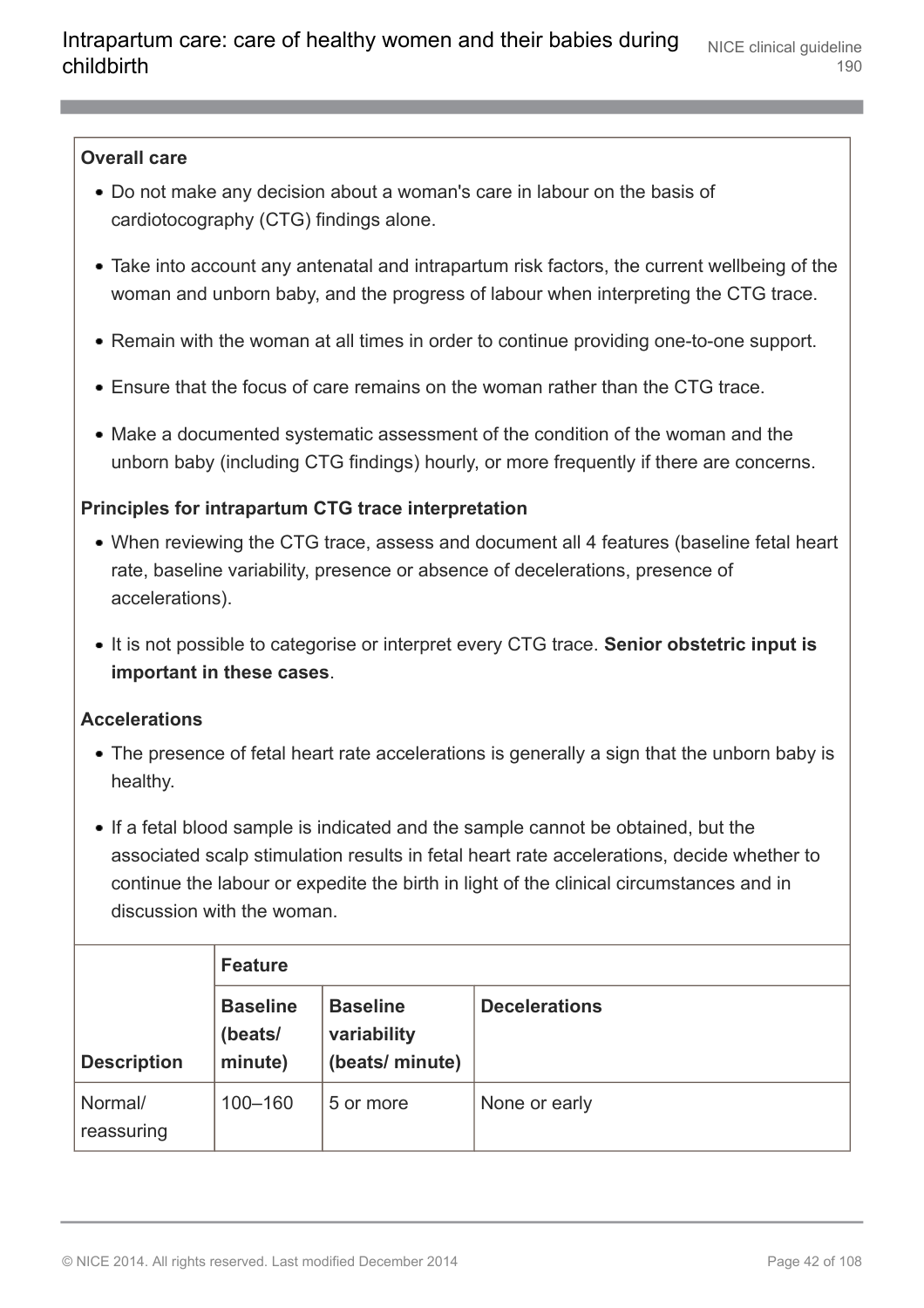| Non-reassuring | $161 - 180$<br>Less than 5 for | Variable decelerations: |                                            |
|----------------|--------------------------------|-------------------------|--------------------------------------------|
|                |                                | 30-90 minutes           | • dropping from baseline by 60 beats/      |
|                |                                |                         | minute or less and taking 60 seconds or    |
|                |                                |                         | less to recover                            |
|                |                                |                         |                                            |
|                |                                |                         | • present for over 90 minutes              |
|                |                                |                         | • occurring with over 50% of contractions. |
|                |                                |                         | <b>OR</b>                                  |
|                |                                |                         | Variable decelerations:                    |
|                |                                |                         | • dropping from baseline by more than      |
|                |                                |                         | 60 beats/minute or taking over             |
|                |                                |                         | 60 seconds to recover                      |
|                |                                |                         |                                            |
|                |                                |                         | • present for up to 30 minutes             |
|                |                                |                         |                                            |
|                |                                |                         | • occurring with over 50% of contractions. |
|                |                                |                         | <b>OR</b>                                  |
|                |                                |                         | Late decelerations:                        |
|                |                                |                         | • present for up to 30 minutes             |
|                |                                |                         |                                            |
|                |                                |                         | • occurring with over 50% of contractions. |
|                |                                |                         |                                            |

a a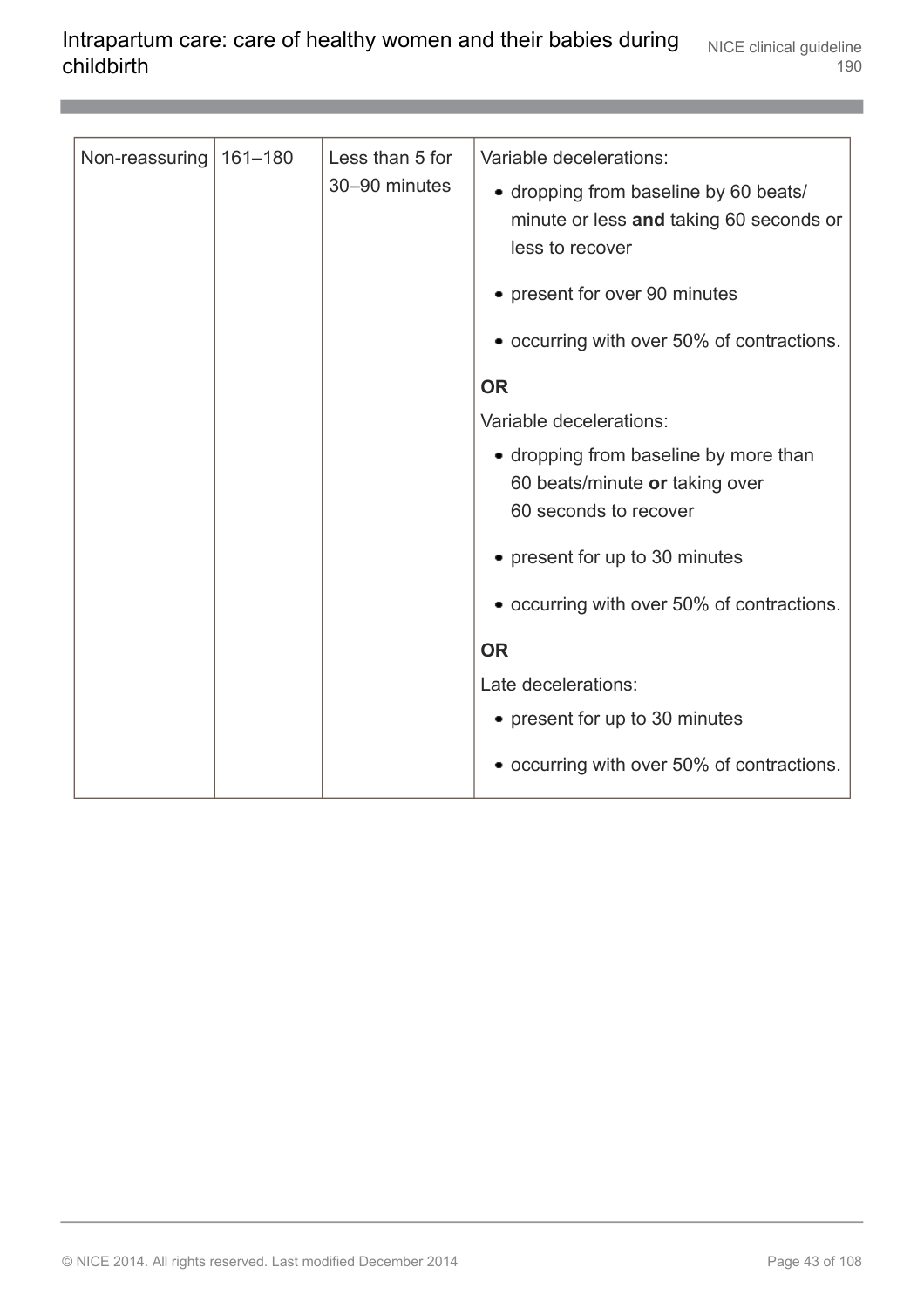| Abnormal                             | Above 180<br>or | Less than 5 for<br>over 90 minutes | Non-reassuring variable decelerations (see<br>row above):           |
|--------------------------------------|-----------------|------------------------------------|---------------------------------------------------------------------|
|                                      | below 100       |                                    | • still observed 30 minutes after starting<br>conservative measures |
|                                      |                 |                                    | • occurring with over 50% of contractions.                          |
|                                      |                 |                                    | <b>OR</b>                                                           |
|                                      |                 |                                    | Late decelerations:                                                 |
|                                      |                 |                                    | • present for over 30 minutes                                       |
|                                      |                 |                                    | • do not improve with conservative<br>measures                      |
|                                      |                 |                                    | • occurring with over 50% of contractions.                          |
|                                      |                 |                                    | <b>OR</b>                                                           |
|                                      |                 |                                    | Bradycardia or a single prolonged                                   |
|                                      |                 |                                    | deceleration lasting 3 minutes or more.                             |
| Abbreviation: CTG, cardiotocography. |                 |                                    |                                                                     |

# **Table 11 Management based on interpretation of cardiotocograph traces**

| Category                        | <b>Definition</b>                        | Interpretation                                                             | <b>Management</b>                                                                                                                                                                                                                                        |
|---------------------------------|------------------------------------------|----------------------------------------------------------------------------|----------------------------------------------------------------------------------------------------------------------------------------------------------------------------------------------------------------------------------------------------------|
| CTG is<br>normal/<br>reassuring | All 3 features are<br>normal/ reassuring | Normal CTG, no<br>non-reassuring or<br>abnormal features,<br>healthy fetus | • Continue CTG and normal<br>care.<br>• If CTG was started because<br>of concerns arising from<br>intermittent auscultation,<br>remove CTG after<br>20 minutes if there are no<br>non-reassuring or abnormal<br>features and no ongoing risk<br>factors. |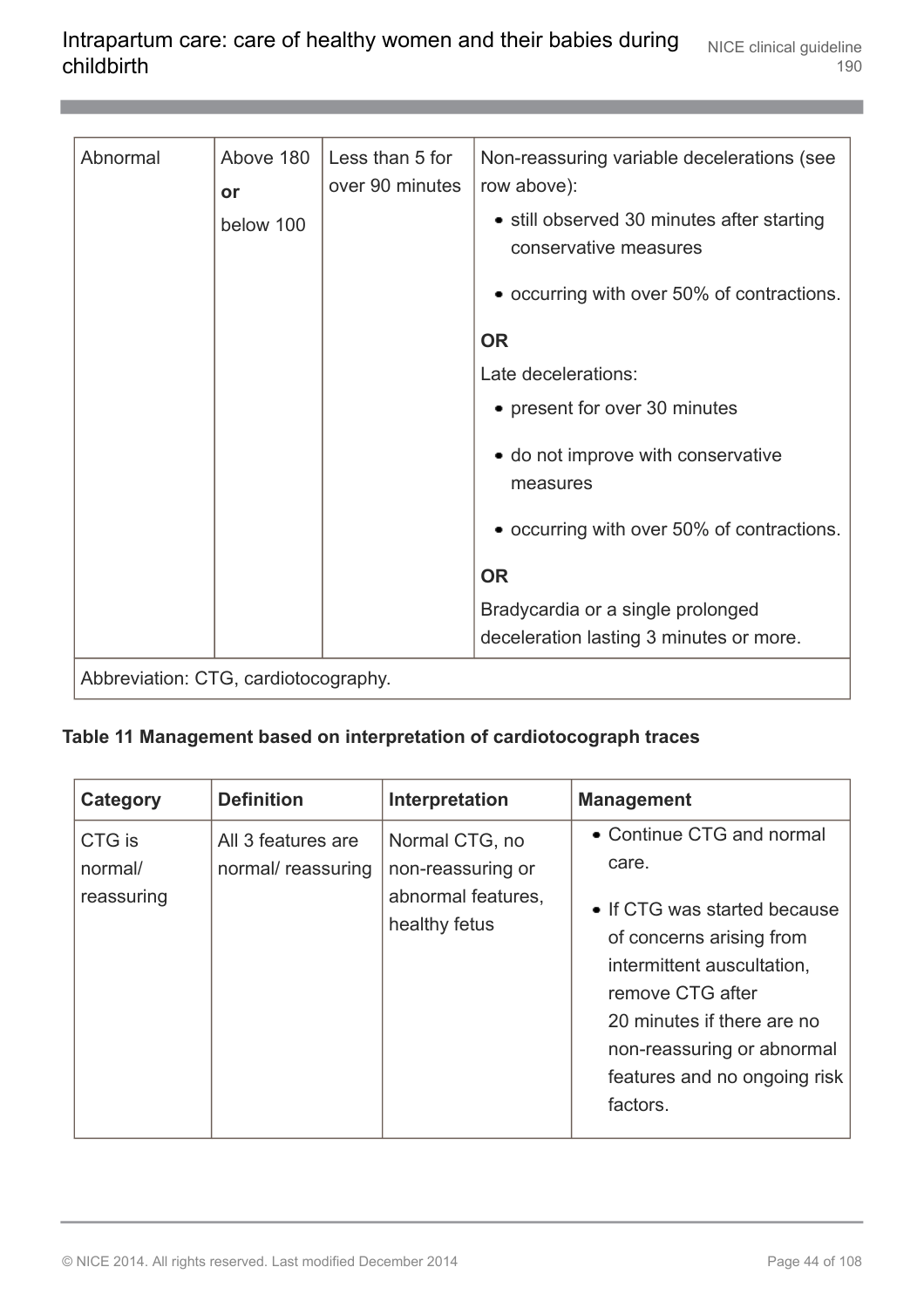| CTG is<br>non-reassuring<br>and suggests<br>need for<br>conservative<br>measures | 1 non-reassuring<br>feature<br><b>AND</b><br>2 normal/<br>reassuring<br>features | Combination of<br>features that may be<br>associated with<br>increased risk of fetal<br>acidosis; if<br>accelerations are<br>present, acidosis is<br>unlikely | • Think about possible<br>underlying causes.<br>• If the baseline fetal heart<br>rate is over 160 beats/<br>minute, check the woman's<br>temperature and pulse. If<br>either are raised, offer fluids<br>and paracetamol.<br>• Start 1 or more conservative<br>measures:<br>- encourage the woman<br>to mobilise or adopt a<br>left-lateral position,<br>and in particular to<br>avoid being supine<br>- offer oral or<br>intravenous fluids<br>- reduce contraction<br>frequency by stopping<br>oxytocin if being used<br>and/or offering<br>tocolysis.<br>• Inform coordinating midwife<br>and obstetrician. |
|----------------------------------------------------------------------------------|----------------------------------------------------------------------------------|---------------------------------------------------------------------------------------------------------------------------------------------------------------|----------------------------------------------------------------------------------------------------------------------------------------------------------------------------------------------------------------------------------------------------------------------------------------------------------------------------------------------------------------------------------------------------------------------------------------------------------------------------------------------------------------------------------------------------------------------------------------------------------------|
|----------------------------------------------------------------------------------|----------------------------------------------------------------------------------|---------------------------------------------------------------------------------------------------------------------------------------------------------------|----------------------------------------------------------------------------------------------------------------------------------------------------------------------------------------------------------------------------------------------------------------------------------------------------------------------------------------------------------------------------------------------------------------------------------------------------------------------------------------------------------------------------------------------------------------------------------------------------------------|

190

a a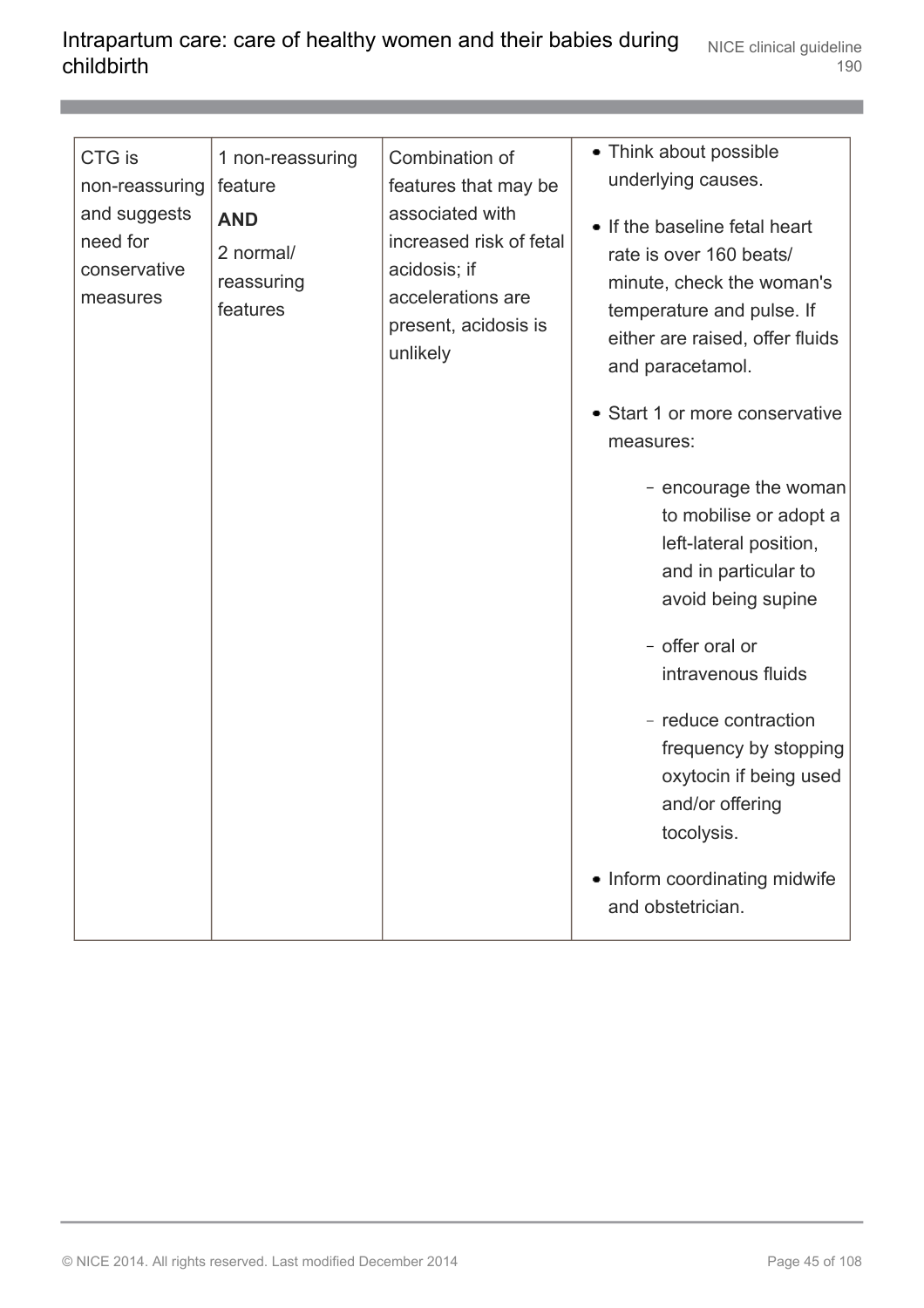#### Intrapartum care: care of healthy women and their babies during childbirth NICE clinical guideline 190

| CTG is<br>abnormal and<br>indicates need<br>for<br>conservative<br>measures<br><b>AND</b> further<br>testing | 1 abnormal feature<br><b>OR</b><br>2 non-reassuring<br>features | Combination of<br>features that is more<br>likely to be<br>associated with fetal<br>acidosis | • Think about possible<br>underlying causes.<br>• If the baseline fetal heart<br>rate is over 180 beats/<br>minute, check the woman's<br>temperature and pulse. If<br>either are raised, offer fluids<br>and paracetamol.<br>• Start 1 or more conservative<br>measures (see 'CTG is<br>non-reassuring' row for<br>details).<br>• Inform coordinating midwife<br>and obstetrician.<br>• Offer to take an FBS (for<br>lactate or pH) after<br>implementing conservative<br>measures, or expedite birth if<br>an FBS cannot be obtained<br>and no accelerations are<br>seen as a result of scalp<br>stimulation.<br>• Take action sooner than<br>30 minutes if late<br>decelerations are<br>accompanied by tachycardia<br>and/or reduced baseline<br>variability. |
|--------------------------------------------------------------------------------------------------------------|-----------------------------------------------------------------|----------------------------------------------------------------------------------------------|-----------------------------------------------------------------------------------------------------------------------------------------------------------------------------------------------------------------------------------------------------------------------------------------------------------------------------------------------------------------------------------------------------------------------------------------------------------------------------------------------------------------------------------------------------------------------------------------------------------------------------------------------------------------------------------------------------------------------------------------------------------------|
|                                                                                                              |                                                                 |                                                                                              | • Inform the consultant<br>obstetrician if any FBS result<br>is abnormal.                                                                                                                                                                                                                                                                                                                                                                                                                                                                                                                                                                                                                                                                                       |

a a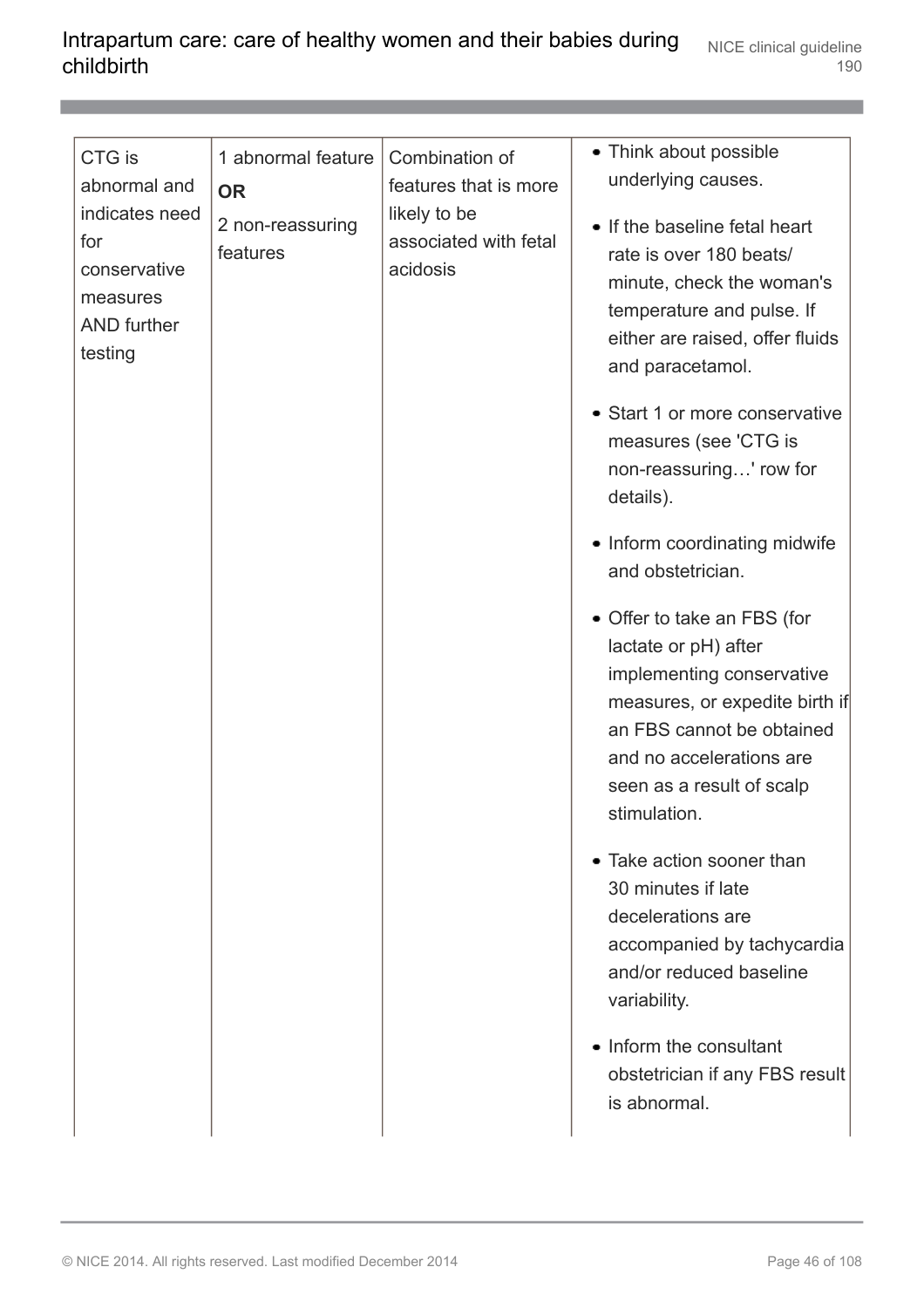|                                                                        |                                                                                                                                          |                                                                                                                                                        | • Discuss with the consultant<br>obstetrician if an FBS cannot<br>be obtained or a third FBS is<br>thought to be needed.                                                                                                                                                                                                                                                                    |
|------------------------------------------------------------------------|------------------------------------------------------------------------------------------------------------------------------------------|--------------------------------------------------------------------------------------------------------------------------------------------------------|---------------------------------------------------------------------------------------------------------------------------------------------------------------------------------------------------------------------------------------------------------------------------------------------------------------------------------------------------------------------------------------------|
| CTG is<br>abnormal and<br>indicates need<br>for urgent<br>intervention | Bradycardia or a<br>single prolonged<br>deceleration with<br>baseline below<br>100 beats/minute,<br>persisting for<br>3 minutes or more* | An abnormal feature<br>that is very likely to<br>be associated with<br>current fetal acidosis<br>or imminent rapid<br>development of fetal<br>acidosis | • Start 1 or more conservative<br>measures (see 'CTG is<br>non-reassuring' row for<br>details).<br>• Inform coordinating midwife.<br>• Urgently seek obstetric help.<br>• Make preparations for urgent<br>birth.<br>• Expedite birth if persists for<br>9 minutes.<br>• If heart rate recovers before<br>9 minutes, reassess decision<br>to expedite birth in<br>discussion with the woman. |

Abbreviations: CTG, cardiotocography; FBS, fetal blood sample.

\* A stable baseline value of 90–99 beats/minute with normal baseline variability (having confirmed that this is not the maternal heart rate) may be a normal variation; obtain a senior obstetric opinion if uncertain.

# **Overall care**

1.10.10 If continuous cardiotocography is needed:

- explain to the woman that it will restrict her mobility, particularly if conventional monitoring is used
- encourage and help the woman to be as mobile as possible and to change position as often as she wishes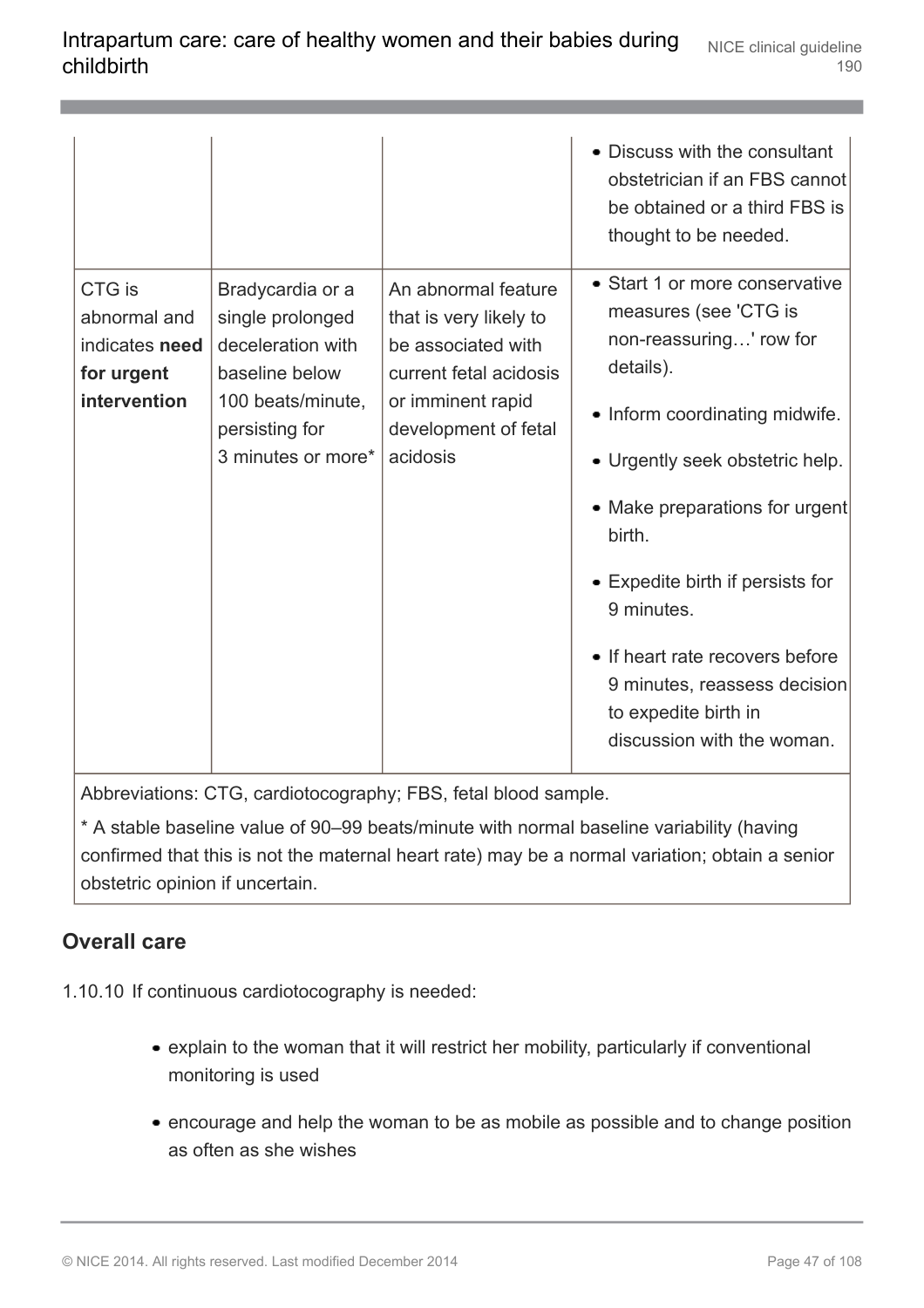- remain with the woman in order to continue providing one-to-one support
- monitor the condition of the woman and the baby, and take prompt action if required
- ensure that the focus of care remains on the woman rather than the cardiotocograph trace
- ensure that the cardiotocograph trace is of high quality, and think about other options if this is not the case
- bear in mind that it is not possible to categorise or interpret every cardiotocograph trace; senior obstetric input is important in these cases. **[new 2014]**
- 1.10.11 Do not make any decision about a woman's care in labour on the basis of cardiotocography findings alone. **[new 2014]**
- 1.10.12 Any decision about changes to a woman's care in labour when she is on a cardiotocograph monitor should also take into account the following:
	- the woman's report of how she is feeling
	- the woman's report of the baby's movements
	- assessment of the woman's wellbeing and behaviour
	- the woman's temperature, pulse and blood pressure
	- whether there is meconium or blood in the amniotic fluid
	- any signs of vaginal bleeding
	- any medication the woman is taking
	- the frequency of contractions
	- the stage and progress of labour
	- the woman's parity
	- the results of fetal blood sampling if undertaken (see [recommendations 1.10.41 to](http://publications.nice.org.uk/intrapartum-care-care-of-healthy-women-and-their-babies-during-childbirth-cg190/recommendations#fetal-blood-sampling) [1.10.54](http://publications.nice.org.uk/intrapartum-care-care-of-healthy-women-and-their-babies-during-childbirth-cg190/recommendations#fetal-blood-sampling))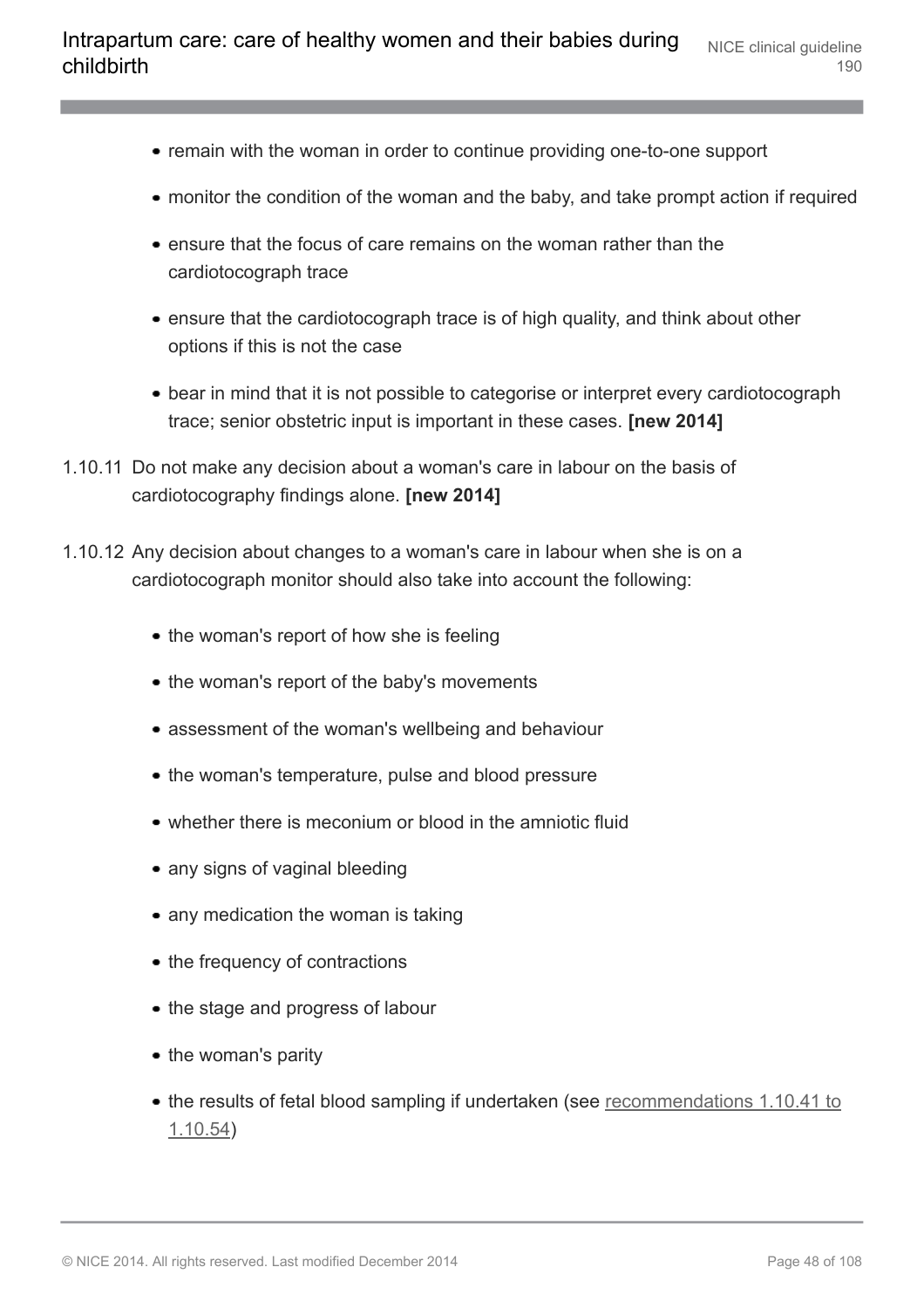- the fetal response to scalp stimulation if performed (see [recommendations](http://publications.nice.org.uk/intrapartum-care-care-of-healthy-women-and-their-babies-during-childbirth-cg190/recommendations#response-to-fetal-scalp-stimulation) 1.10.39 [and 1.10.40](http://publications.nice.org.uk/intrapartum-care-care-of-healthy-women-and-their-babies-during-childbirth-cg190/recommendations#response-to-fetal-scalp-stimulation)). **[new 2014]**
- 1.10.13 When reviewing the cardiotocograph trace, assess and document all 4 features (baseline fetal heart rate, baseline variability, presence or absence of decelerations, and presence of accelerations). **[new 2014]**
- 1.10.14 Supplement ongoing care with a documented systematic assessment of the condition of the woman and unborn baby (including any cardiotocography findings) every hour. If there are concerns about cardiotocography findings, undertake this assessment more frequently. **[new 2014]**
- 1.10.15 Be aware that if the cardiotocography parameters of baseline fetal heart rate and baseline variability are normal, the risk of fetal acidosis is low. **[new 2014]**

# **Baseline fetal heart rate**

- 1.10.16 Take the following into account when assessing baseline fetal heart rate:
	- this will usually be between 110 and 160 beats/minute
	- a baseline fetal heart rate between 100 and 109 beats/minute (having confirmed that this is not the maternal heart rate) with normal baseline variability and no variable or late decelerations is normal and should not prompt further action
	- a stable baseline fetal heart rate between 90 and 99 beats/minute with normal baseline variability (having confirmed that this is not the maternal heart rate) may be a normal variation; obtain a senior obstetric opinion if uncertain. **[new 2014]**
- 1.10.17 If the baseline fetal heart rate is between 161 and 180 beats/minute with no other non-reassuring or abnormal features on the cardiotocograph:
	- think about possible underlying causes (such as infection) and appropriate investigation
	- check the woman's temperature and pulse; if either are raised, offer fluids and paracetamol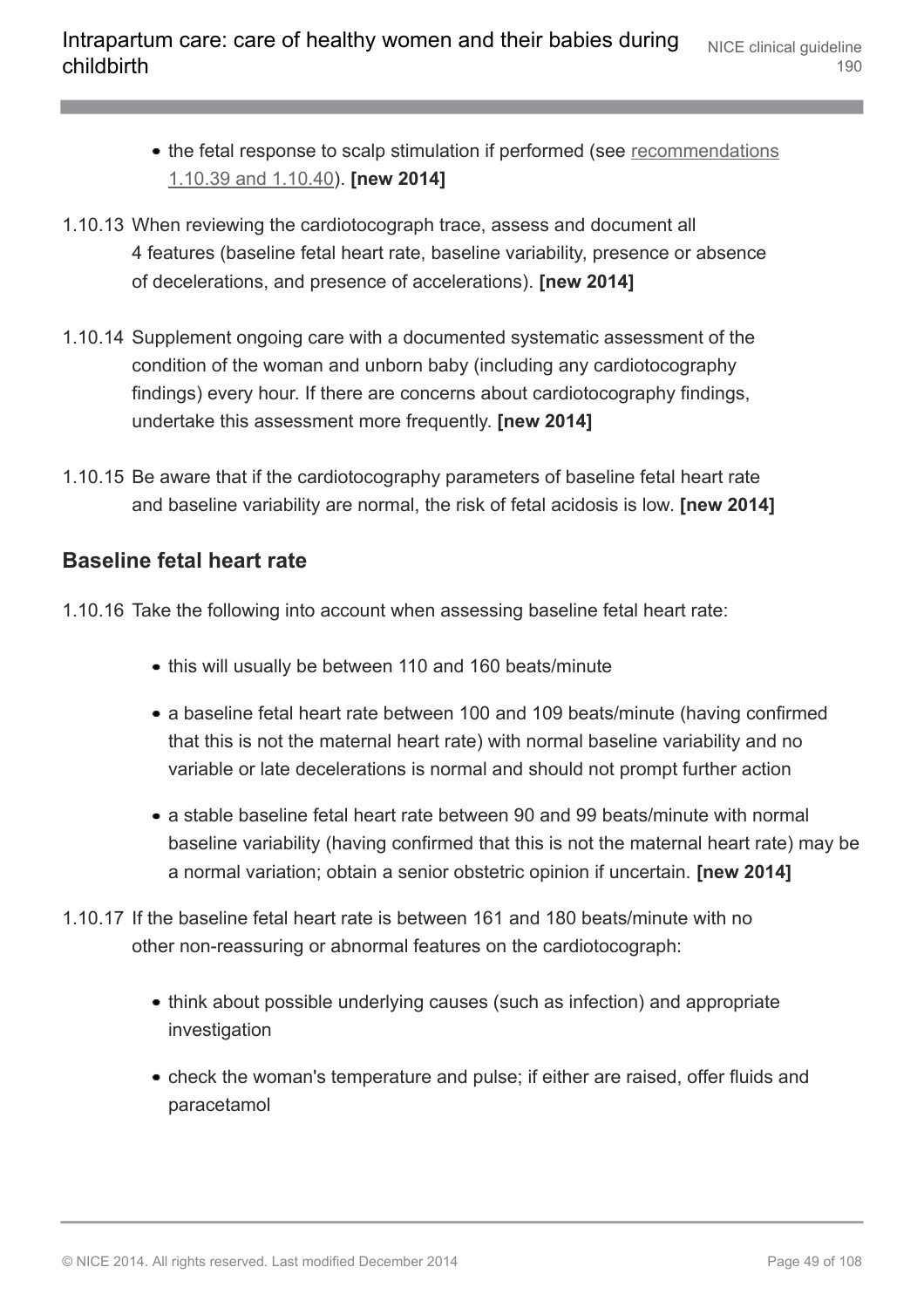- start one or more conservative measures (see [recommendation](http://publications.nice.org.uk/intrapartum-care-care-of-healthy-women-and-their-babies-during-childbirth-cg190/recommendations#conservative-measures) 1.10.35). **[new 2014]**
- 1.10.18 If the baseline fetal heart rate is between 161 and 180 beats/minute with no other non-reassuring or abnormal features on the cardiotocograph and the woman's temperature and pulse are normal, continue cardiotocography and normal care, since the risk of fetal acidosis is low. **[new 2014]**
- 1.10.19 If the baseline fetal heart rate is between 100 and 109 beats/minute or above 160 beats/minute and there is 1 other non-reassuring feature on the cardiotocograph, start conservative measures (see recommendation 1.10.35) to improve fetal wellbeing. **[new 2014]**
- 1.10.20 If the baseline fetal heart rate is above 180 beats/minute with no other non-reassuring or abnormal features on the cardiotocograph:
	- think about possible underlying causes (such as infection) and appropriate investigation
	- check the woman's temperature and pulse; if either are raised, offer fluids and paracetamol
	- start one or more conservative measures (see recommendation 1.10.35)
	- offer fetal blood sampling to measure lactate or pH (see [recommendations 1.10.41](http://publications.nice.org.uk/intrapartum-care-care-of-healthy-women-and-their-babies-during-childbirth-cg190/recommendations#fetal-blood-sampling) [to 1.10.54\)](http://publications.nice.org.uk/intrapartum-care-care-of-healthy-women-and-their-babies-during-childbirth-cg190/recommendations#fetal-blood-sampling) if the rate stays above 180 beats/minute despite conservative measures. **[new 2014]**
- 1.10.21 If there is a bradycardia or a single prolonged deceleration with the fetal heart rate below 100 beats/minute for 3 minutes or more:
	- start conservative measures (see recommendation 1.10.35)
	- urgently seek obstetric help
	- make preparations for urgent birth
	- expedite the birth (see [recommendations 1.13.34 to 1.13.37\)](http://publications.nice.org.uk/intrapartum-care-care-of-healthy-women-and-their-babies-during-childbirth-cg190/recommendations#expediting-birth) if the bradycardia persists for 9 minutes.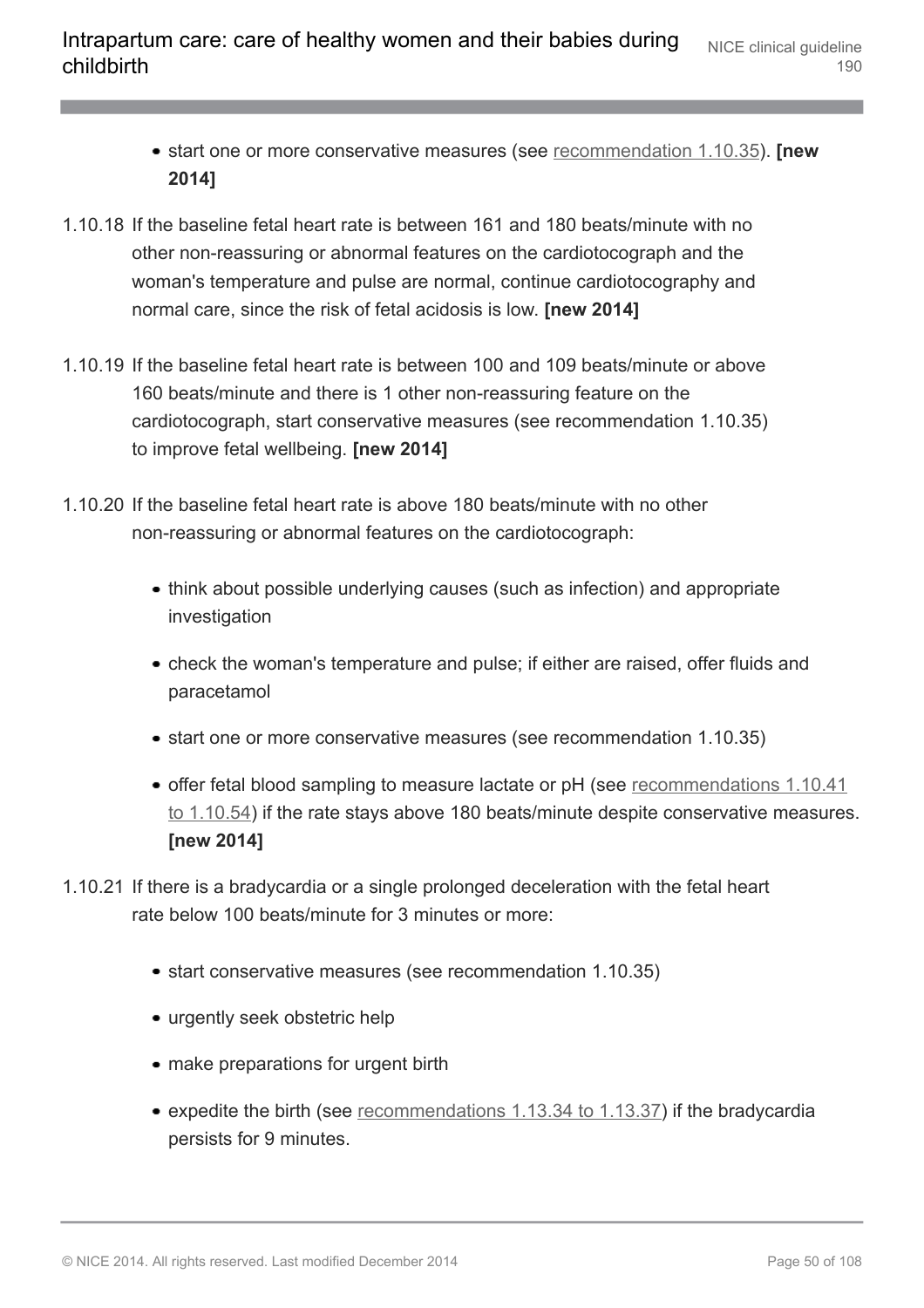If the fetal heart rate recovers at any time up to 9 minutes, reassess any decision to expedite the birth, in discussion with the woman. **[new 2014]**

### **Baseline variability**

- 1.10.22 Take the following into account when assessing fetal heart rate baseline variability:
	- baseline variability will usually be 5 beats/minute or more
	- intermittent periods of reduced baseline variability are normal, especially during periods of quiescence ('sleep')
	- mild or minor pseudo-sinusoidal patterns (oscillations of amplitude 5–15 beats/ minute) are of no significance. **[new 2014]**
- 1.10.23 If there is reduced baseline variability of less than 5 beats/minute with a normal baseline fetal heart rate and no variable or late decelerations:
	- start conservative measures (see recommendation 1.10.35) if this persists for over 30 minutes
	- offer fetal blood sampling to measure lactate or pH (see recommendations 1.10.41 to 1.10.54) if it persists for over 90 minutes. **[new 2014]**
- 1.10.24 If there is reduced baseline variability of less than 5 beats/minute for over 30 minutes together with 1 or more of tachycardia (baseline fetal heart rate above 160 beats/minute), a baseline fetal heart rate below 100 beats/minute or variable or late decelerations:
	- start conservative measures (see recommendation 1.10.35) **and**
	- offer fetal blood sampling to measure lactate or pH (see recommendations 1.10.41 to 1.10.54). **[new 2014]**

### **Decelerations**

1.10.25 When describing decelerations in fetal heart rate, specify: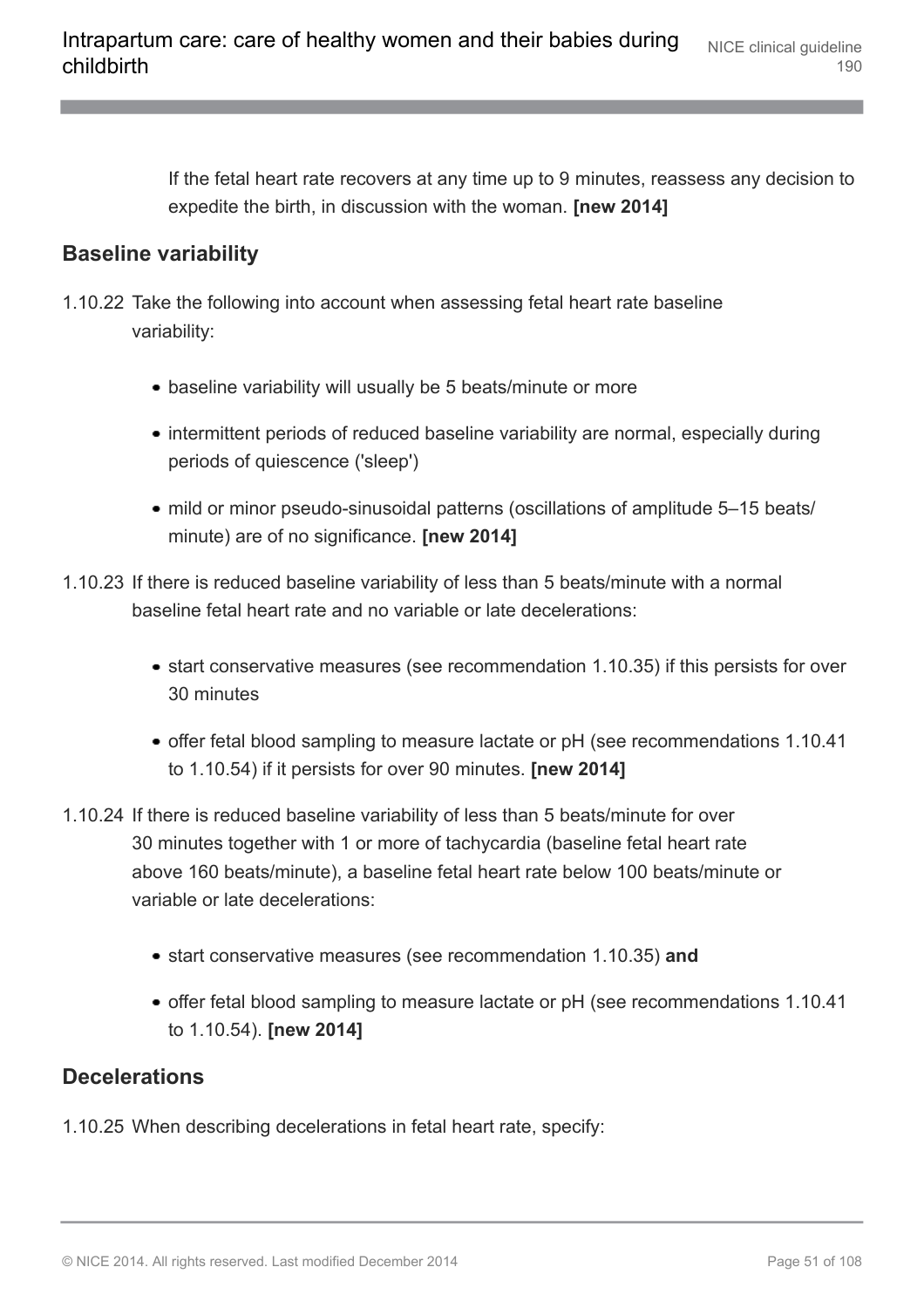- the depth and duration of the individual decelerations
- their timing in relation to the peaks of the contractions
- whether or not the fetal heart rate returns to baseline
- how long they have been present for
- whether they occur with over 50% of contractions. **[new 2014]**
- 1.10.26 Describe decelerations as 'early', 'variable' or 'late'. Do not use the terms 'typical' and 'atypical' because they can cause confusion. **[new 2014]**
- 1.10.27 Take the following into account when assessing decelerations in fetal heart rate:
	- early decelerations are uncommon, benign and usually associated with head compression
	- early decelerations with no non-reassuring or abnormal features on the cardiotocograph trace should not prompt further action. **[new 2014]**
- 1.10.28 If variable decelerations are observed that begin with the onset of a contraction:
	- be aware that these are very common, can be a normal feature in an otherwise uncomplicated labour and birth, and are usually a result of cord compression
	- think about asking the woman to change position or mobilise. **[new 2014]**
- 1.10.29 Start conservative measures (see recommendation 1.10.35) if variable decelerations are observed with a normal baseline fetal heart rate and normal baseline variability that are:
	- dropping from baseline by 60 beats/minute or less **and** taking 60 seconds or less to recover
	- present for over 90 minutes
	- occurring with over 50% of contractions. **[new 2014]**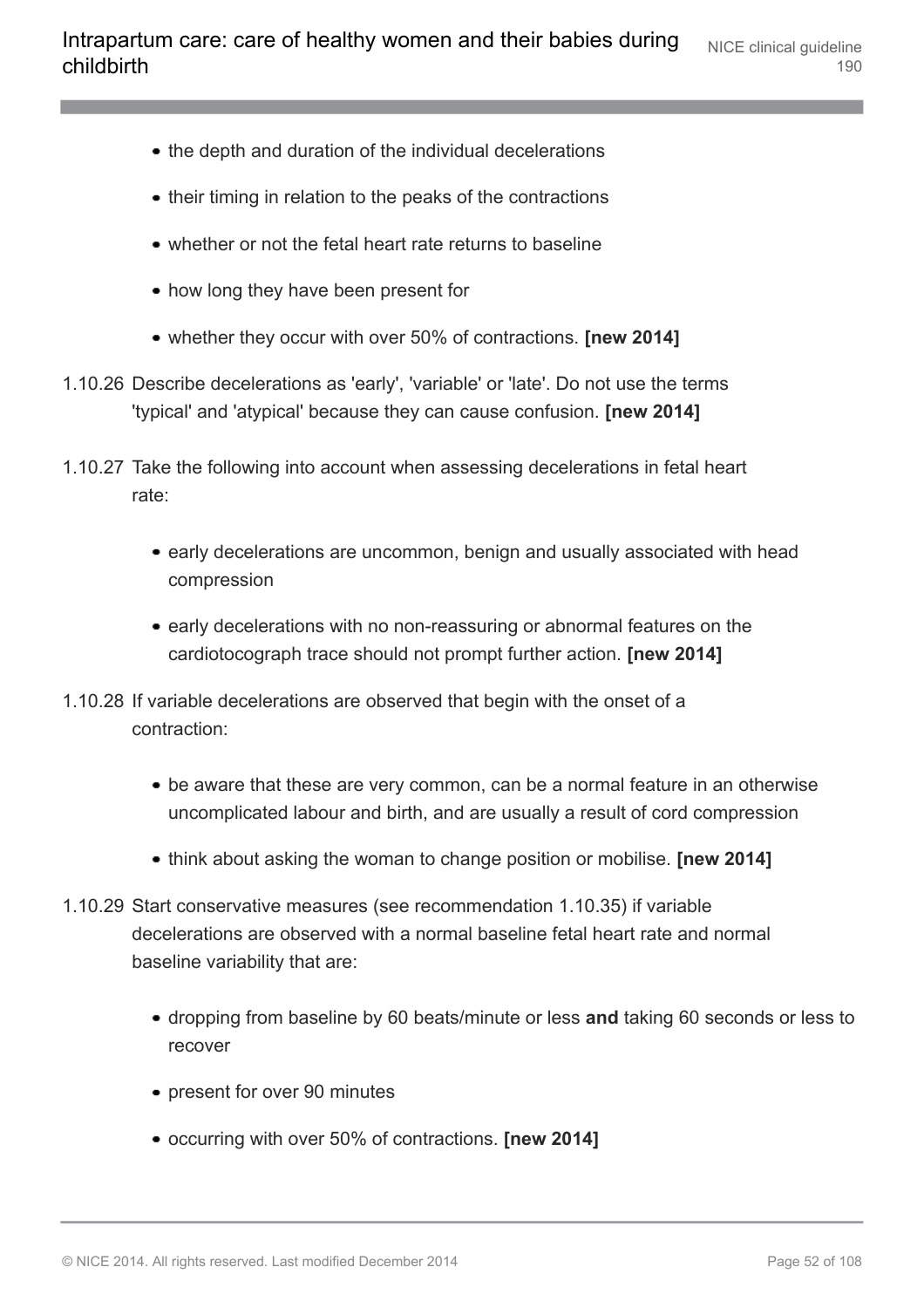- 1.10.30 Start conservative measures (see recommendation 1.10.35) if variable decelerations are observed with a normal baseline fetal heart rate and normal baseline variability that are:
	- dropping from baseline by more than 60 beats/minute **or** taking over 60 seconds to recover
	- present for up to 30 minutes
	- occurring with over 50% of contractions. **[new 2014]**
- 1.10.31 Offer fetal blood sampling to measure lactate or pH (see recommendations 1.10.41 to 1.10.54) if non-reassuring variable decelerations (see recommendations 1.10.29 and 1.10.30) are:
	- still observed 30 minutes after starting conservative measures **or**
	- accompanied by tachycardia (baseline fetal heart rate above 160 beats/minute) and/or reduced baseline variability (less than 5 beats/minute). **[new 2014]**
- 1.10.32 If late decelerations (decelerations that start after a contraction and often have a slow return to baseline) are observed:
	- start conservative measures (see recommendation 1.10.35) if the late decelerations occur with over 50% of contractions
	- offer fetal blood sampling to measure lactate or pH (see recommendations 1.10.41 to 1.10.54) and/or expedite the birth (see recommendations 1.13.34 to 1.13.37) if the late decelerations persist for over 30 minutes and occur with over 50% of contractions
	- take action sooner if the late decelerations are accompanied by an abnormal baseline fetal heart rate and/or reduced baseline variability. **[new 2014]**
- 1.10.33 Take into account that the longer, the later and the deeper the individual decelerations, the more likely the presence of fetal acidosis (particularly if the decelerations are accompanied by tachycardia and/or reduced baseline variability), and take action sooner than 30 minutes if there is concern about fetal wellbeing. **[new 2014]**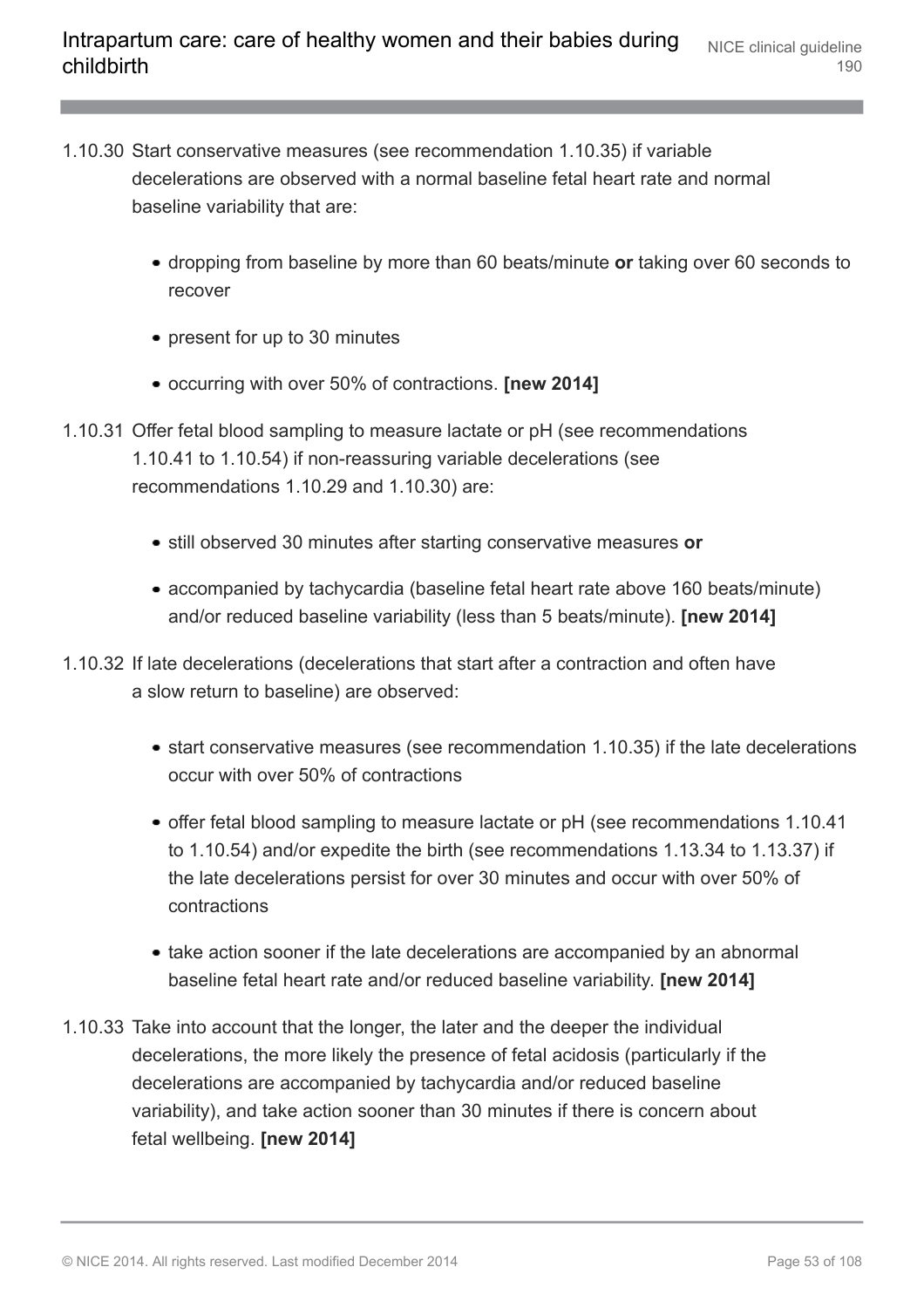Intrapartum care: care of healthy women and their babies during childbirth NICE clinical guideline  $190$ 

### **Accelerations**

- 1.10.34 Take the following into account when assessing accelerations in fetal heart rate:
	- the presence of fetal heart rate accelerations is generally a sign that the baby is healthy
	- the absence of accelerations in an otherwise normal cardiotocograph trace does not indicate acidosis. **[new 2014]**

#### **Conservative measures**

- 1.10.35 If there are any concerns about the baby's wellbeing, think about the possible underlying causes and start one or more of the following conservative measures based on an assessment of the most likely cause(s):
	- encourage the woman to mobilise or adopt a left-lateral position, and in particular to avoid being supine
	- offer oral or intravenous fluids
	- offer paracetamol if the woman has a raised temperature
	- reduce contraction frequency by:
		- stopping oxytocin if it is being used (the consultant obstetrician should decide whether and when to restart oxytocin) **and/or**
		- offering a tocolytic drug (a suggested regimen is subcutaneous terbutaline 0.25 mg). **[new 2014]**
- 1.10.36 Inform the coordinating midwife and an obstetrician whenever conservative measures are implemented. **[new 2014]**
- 1.10.37 Do not use maternal facial oxygen therapy for intrauterine fetal resuscitation, because it may harm the baby (but it can be used where it is administered for maternal indications such as hypoxia or as part of preoxygenation before a potential anaesthetic). **[new 2014]**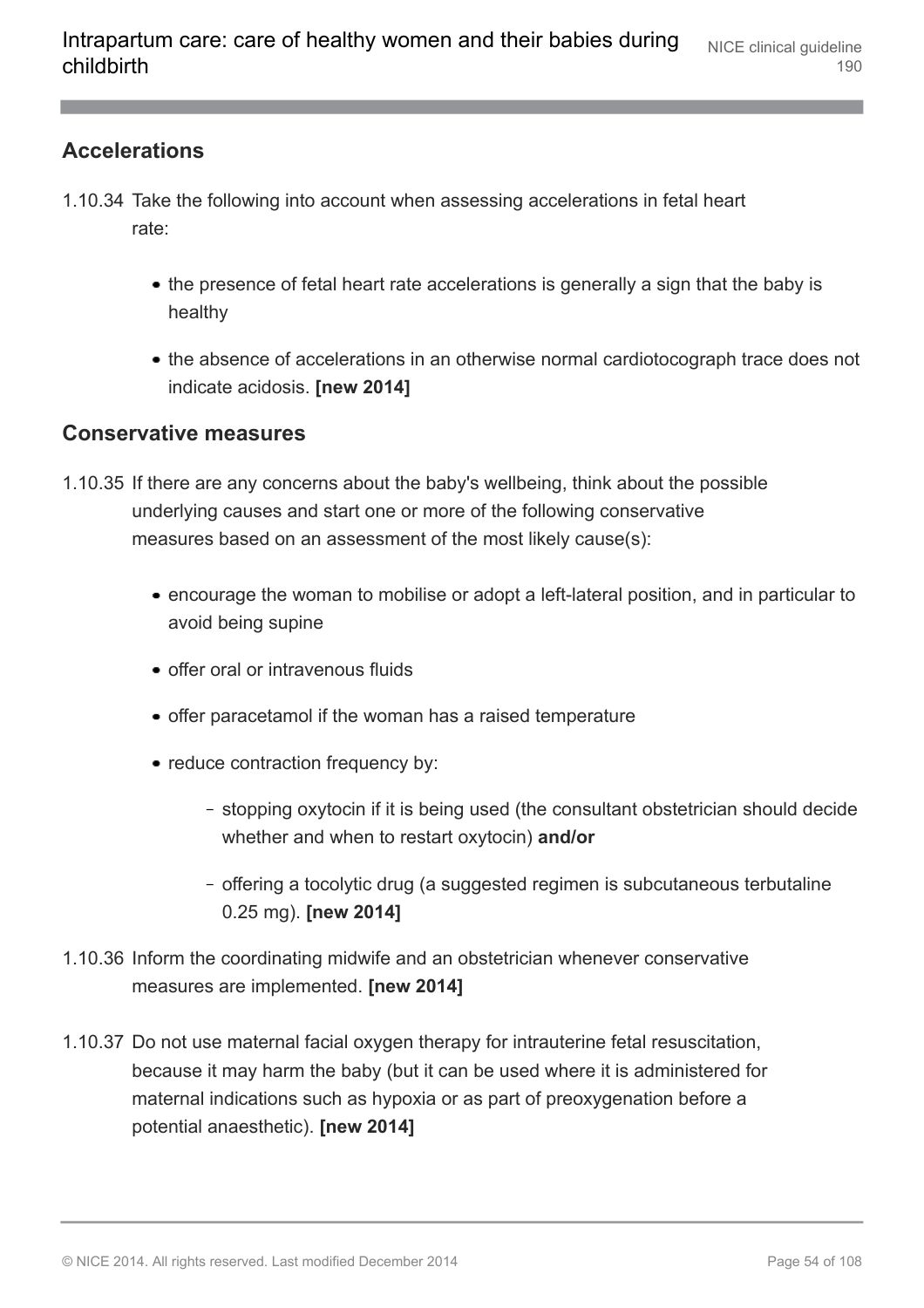### **Intrauterine resuscitation**

1.10.38 Do not offer amnioinfusion for intrauterine fetal resuscitation. **[new 2014]**

### **Response to fetal scalp stimulation**

- 1.10.39 If fetal scalp stimulation leads to an acceleration in fetal heart rate, regard this as a reassuring feature. Take this into account when reviewing the whole clinical picture (see recommendation 1.10.12). **[new 2014]**
- 1.10.40 Use the fetal heart rate response after fetal scalp stimulation during a vaginal examination to elicit information about fetal wellbeing if fetal blood sampling is unsuccessful or contraindicated. **[new 2014]**

### **Fetal blood sampling**

1.10.41 When offering fetal blood sampling, explain the following to the woman:

- Why the test is being advised.
- The blood sample will be used to measure the level of acid in the baby's blood, to see how well the baby is coping with labour.
- The procedure will require her to have a vaginal examination using a small device similar to a speculum.
- A sample of blood will be taken from the baby's head by making a small scratch on the baby's scalp. This will heal quickly after birth, but there is a small risk of infection.
- The procedure can help to reduce the need for further, more serious interventions.
- What the different outcomes of the test may be (normal, borderline and abnormal) and the actions that will follow each result.
- There is a small chance that it will not be possible to obtain a blood sample (especially if the cervix is less than 4 cm dilated). If a sample cannot be obtained, a caesarean section or instrumental birth (forceps or ventouse) may be needed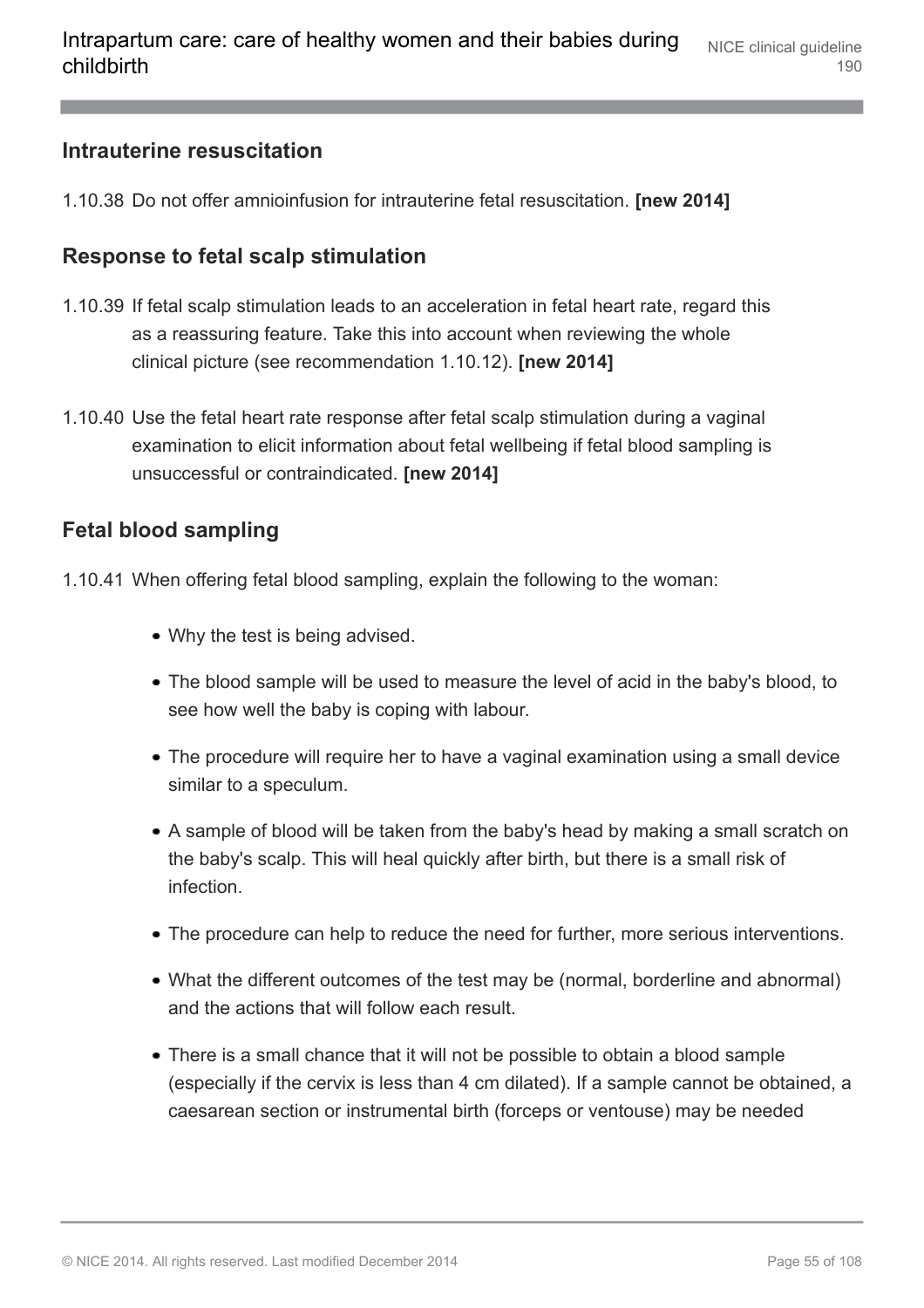because otherwise it is not possible to find out how well the baby is coping. **[new 2014]**

- 1.10.42 Do not carry out fetal blood sampling if any contraindications are present, including risk of maternal-to-fetal transmission of infection or risk of fetal bleeding disorders. **[new 2014]**
- 1.10.43 Take fetal blood samples with the woman in the left-lateral position. **[2014]**
- 1.10.44 Measure either lactate or pH when performing fetal blood sampling. Measure lactate if the necessary equipment and suitably trained staff are available; otherwise measure pH. **[new 2014]**
- 1.10.45 Use the classification of fetal blood sample results shown in table 12. **[new 2014]**

### **Table 12 Classification of fetal blood sample results**

| Lactate (mmol/l) $ pH$ |             | Interpretation         |
|------------------------|-------------|------------------------|
| $\leq 4.1$             | $\ge 7.25$  | Normal                 |
| $4.2 - 4.8$            |             | 7.21-7.24   Borderline |
| $\geq 4.9$             | $\leq 7.20$ | Abnormal               |

- 1.10.46 Interpret fetal blood sample results taking into account any previous lactate or pH measurement, the rate of progress in labour and the clinical features of the woman and baby. **[new 2014]**
- 1.10.47 Inform the consultant obstetrician if any fetal blood sample result is abnormal. **[new 2014]**
- 1.10.48 Discuss with the consultant obstetrician if:
	- a fetal blood sample cannot be obtained **or**
	- a third fetal blood sample is thought to be needed. **[new 2014]**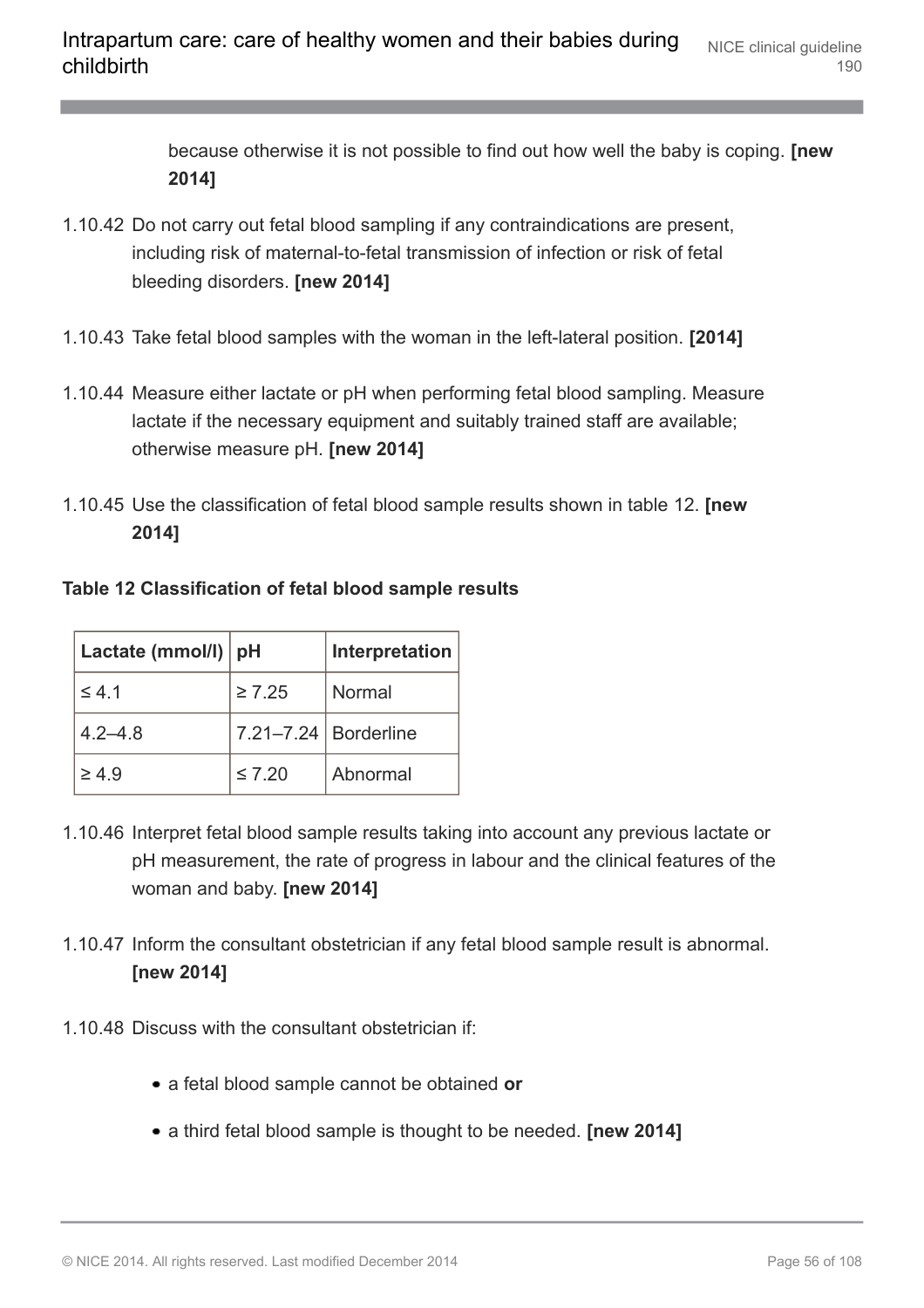- 1.10.49 If the fetal blood sample result is normal, offer repeat sampling no more than 1 hour later if this is still indicated by the cardiotocograph trace, or sooner if additional non-reassuring or abnormal features are seen. **[2014]**
- 1.10.50 If the fetal blood sample result is borderline, offer repeat sampling no more than 30 minutes later if this is still indicated by the cardiotocograph trace, or sooner if additional non-reassuring or abnormal features are seen. **[2014]**
- 1.10.51 Take into account the time needed to take a fetal blood sample when planning repeat sampling. **[2014]**
- 1.10.52 If the cardiotocograph trace remains unchanged and the fetal blood sample result is stable (that is, lactate or pH is unchanged) after a second test, further samples may be deferred unless additional non-reassuring or abnormal features are seen. **[new 2014]**

# **When a fetal blood sample cannot be obtained**

- 1.10.53 If a fetal blood sample is indicated and the sample cannot be obtained, but the associated scalp stimulation results in fetal heart rate accelerations, decide whether to continue the labour or expedite the birth in light of the clinical circumstances and in discussion with the consultant obstetrician and the woman. **[new 2014]**
- 1.10.54 If a fetal blood sample is indicated but a sample cannot be obtained and there is no improvement in the cardiotocograph trace, advise the woman that the birth should be expedited (see recommendations 1.13.34 to 1.13.37). **[new 2014]**

# **Record keeping**

- 1.10.55 To ensure accurate record keeping for cardiotocography:
	- make sure that date and time clocks on the cardiotocograph monitor are set correctly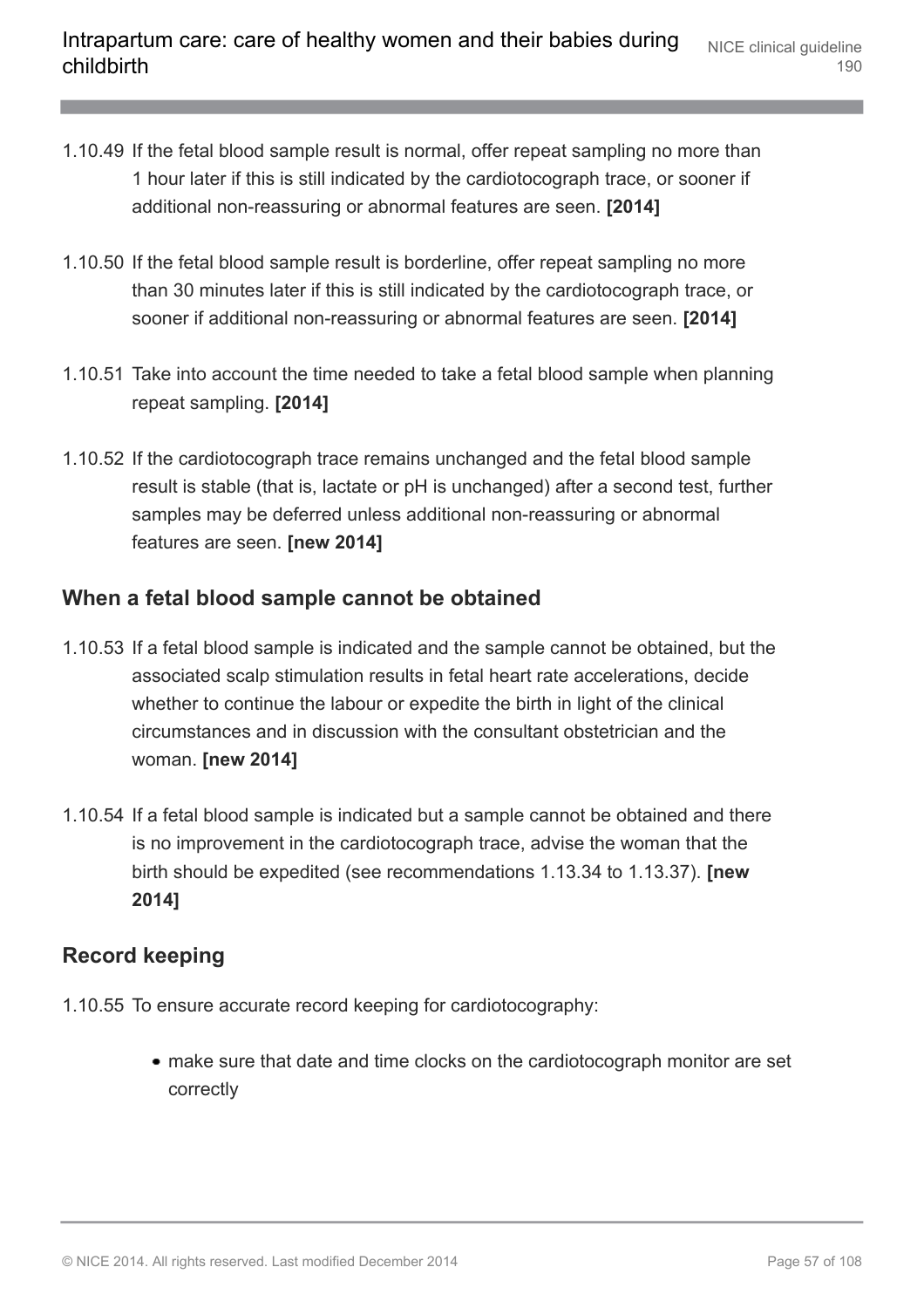- label traces with the woman's name, date of birth and hospital number or NHS number, the date and the woman's pulse at the start of monitoring. **[new 2014]**
- 1.10.56 Individual units should develop a system for recording relevant intrapartum events (for example, vaginal examination, fetal blood sampling and siting of an epidural) in standard notes and/or on the cardiotocograph trace. **[new 2014]**
- 1.10.57 Keep cardiotocograph traces for 25 years and, if possible, store them electronically. **[2007, amended 2014]**
- 1.10.58 In cases where there is concern that the baby may experience developmental delay, photocopy cardiotocograph traces and store them indefinitely in case of possible adverse outcomes. **[2007, amended 2014]**
- 1.10.59 Ensure that tracer systems are available for all cardiotocograph traces if stored separately from the woman's records. **[2007, amended 2014]**
- 1.10.60 Develop tracer systems to ensure that cardiotocograph traces removed for any purpose (such as risk management or for teaching purposes) can always be located. **[2007, amended 2014]**

# *1.11 Prelabour rupture of membranes at term*

- 1.11.1 Do not carry out a speculum examination if it is certain that the membranes have ruptured. **[2007]**
- 1.11.2 If it is uncertain whether prelabour rupture of the membranes has occurred, offer the woman a speculum examination to determine whether the membranes have ruptured. Avoid digital vaginal examination in the absence of contractions. **[2007]**
- 1.11.3 Advise women presenting with prelabour rupture of the membranes at term that:
	- the risk of serious neonatal infection is 1%, rather than 0.5% for women with intact membranes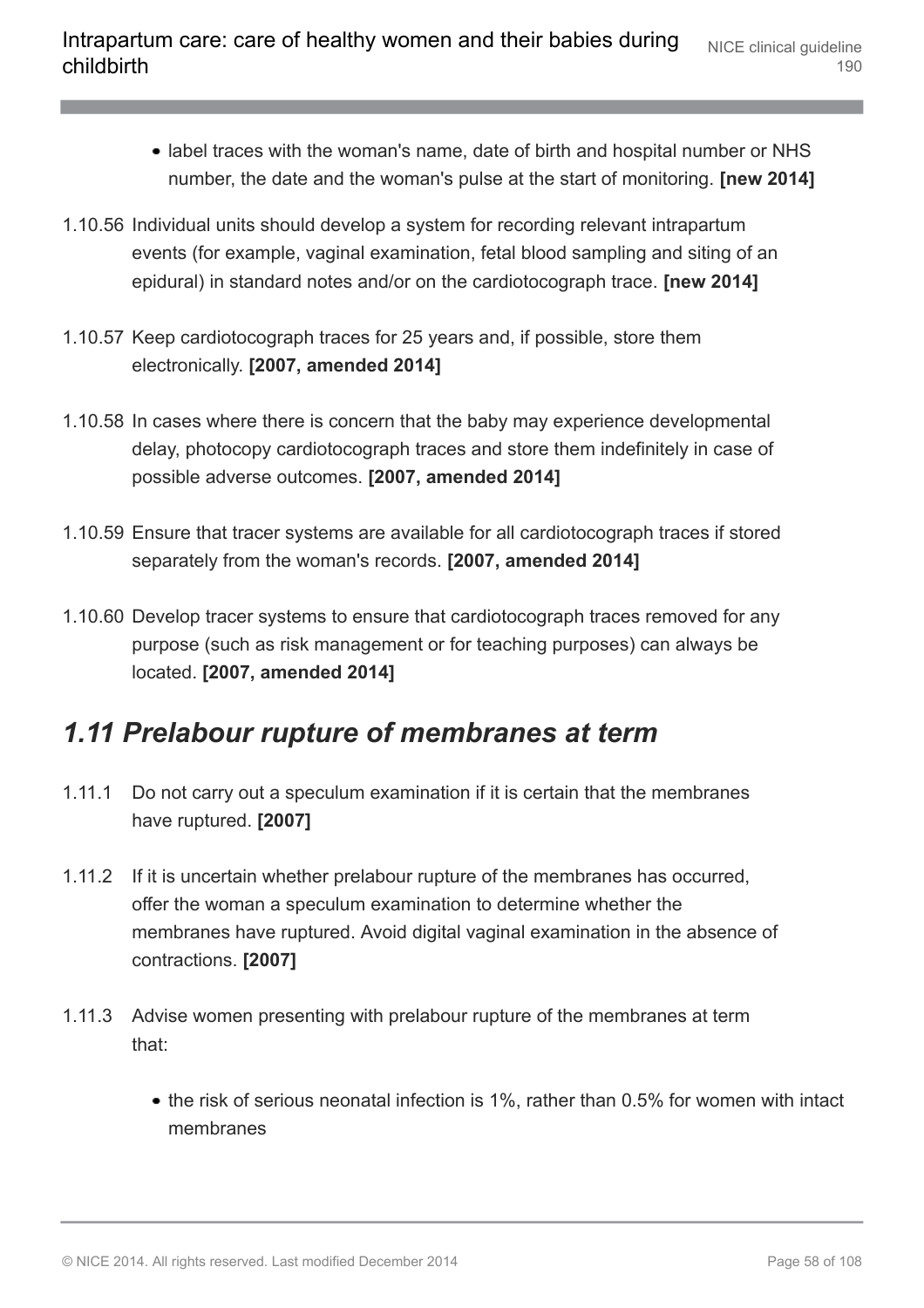- 60% of women with prelabour rupture of the membranes will go into labour within 24 hours
- induction of labour<sup>[[5](#page-85-0)]</sup> is appropriate approximately 24 hours after rupture of the membranes. **[2007]**
- 1.11.4 Until the induction is started or if expectant management beyond 24 hours is chosen by the woman:
	- do not offer lower vaginal swabs and measurement of maternal C-reactive protein
	- to detect any infection that may be developing, advise the woman to record her temperature every 4 hours during waking hours and to report immediately any change in the colour or smell of her vaginal loss
	- inform the woman that bathing or showering is not associated with an increase in infection, but that having sexual intercourse may be. **[2007]**
- 1.11.5 Assess fetal movement and heart rate at initial contact and then every 24 hours after rupture of the membranes while the woman is not in labour, and advise the woman to report immediately any decrease in fetal movements. **[2007]**
- 1.11.6 If labour has not started 24 hours after rupture of the membranes, advise the woman to give birth where there is access to neonatal services and to stay in hospital for at least 12 hours after the birth. **[2007]**

# *1.12 First stage of labour*

See [recommendation](http://publications.nice.org.uk/intrapartum-care-care-of-healthy-women-and-their-babies-during-childbirth-cg190/recommendations#latent-first-stage-of-labour) 1.3.1 for the definition of the first stage of labour.

- 1.12.1 Do not offer or advise clinical intervention if labour is progressing normally and the woman and baby are well. **[2007]**
- 1.12.2 In all stages of labour, women who have left the normal care pathway because of the development of complications can return to it if/when the complication is resolved. **[2007]**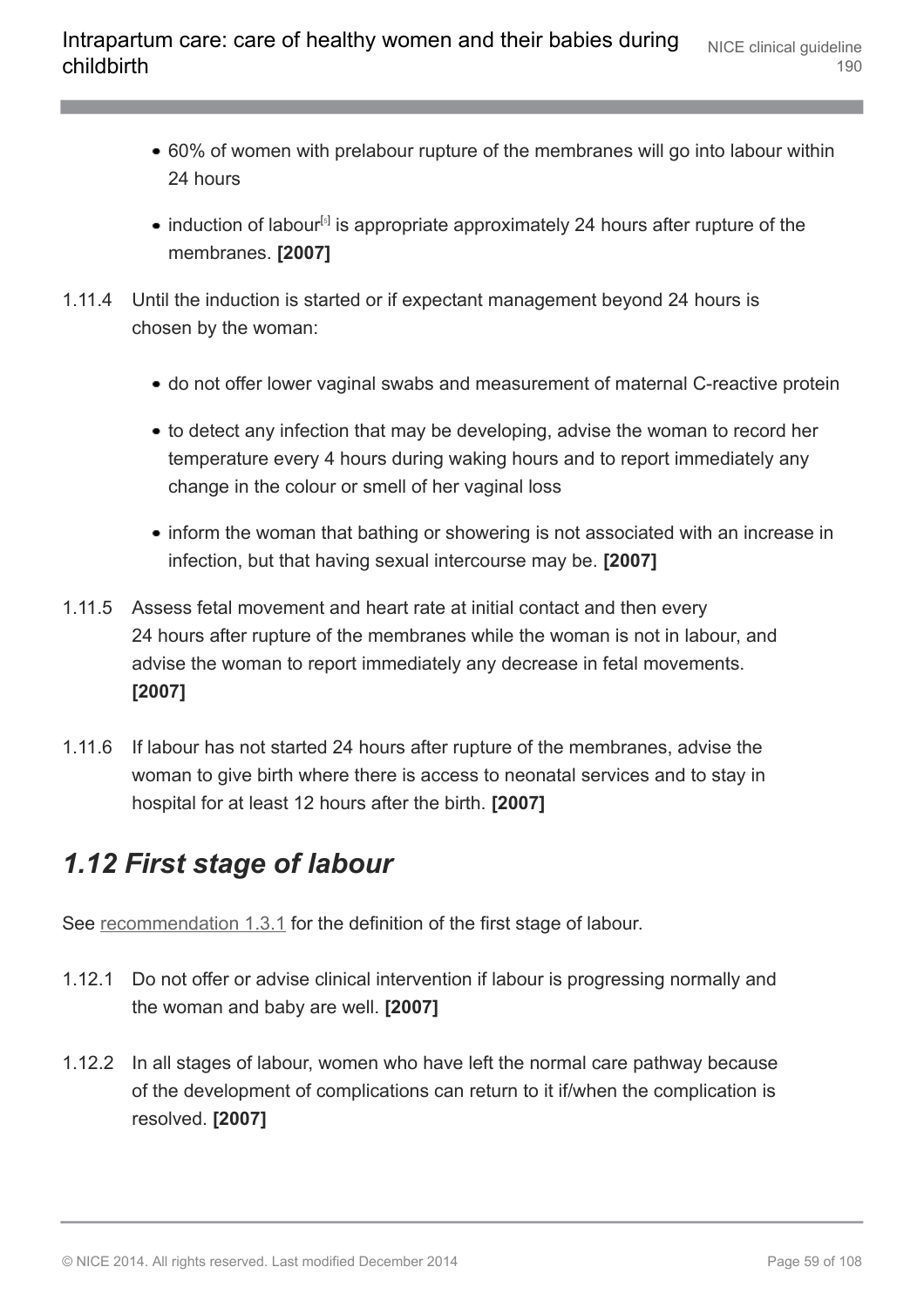### **Duration of the first stage**

- 1.12.3 Inform women that, while the length of established first stage of labour varies between women:
	- first labours last on average 8 hours and are unlikely to last over 18 hours
	- second and subsequent labours last on average 5 hours and are unlikely to last over 12 hours. **[2007]**

### **Observations during the established first stage**

- 1.12.4 Do not routinely use verbal assessment using a numerical pain score. **[2007]**
- 1.12.5 Use a pictorial record of labour (partogram) once labour is established. **[2007]**
- 1.12.6 Where the partogram includes an action line, use the World Health Organization recommendation of a 4-hour action line<sup>[[6](#page-85-1)]</sup>. [2007]
- 1.12.7 Record the following observations during the first stage of labour:
	- half-hourly documentation of frequency of contractions
	- hourly pulse
	- 4-hourly temperature and blood pressure
	- frequency of passing urine
	- offer a vaginal examination (see [recommendation](http://publications.nice.org.uk/intrapartum-care-care-of-healthy-women-and-their-babies-during-childbirth-cg190/recommendations#initial-assessment) 1.4.5) 4-hourly or if there is concern about progress or in response to the woman's wishes (after abdominal palpation and assessment of vaginal loss). **[2007]**

If any of the indications for transfer are met (see [recommendation](http://publications.nice.org.uk/intrapartum-care-care-of-healthy-women-and-their-babies-during-childbirth-cg190/recommendations#ongoing-assessment) 1.5.1), transfer the woman to obstetric-led care. Follow the general principles for transfer of care described in [section](http://publications.nice.org.uk/intrapartum-care-care-of-healthy-women-and-their-babies-during-childbirth-cg190/recommendations#general-principles-for-transfer-of-care) 1.6. **[new 2014]**

1.12.8 Give ongoing consideration to the woman's emotional and psychological needs, including her desire for pain relief. **[2007]**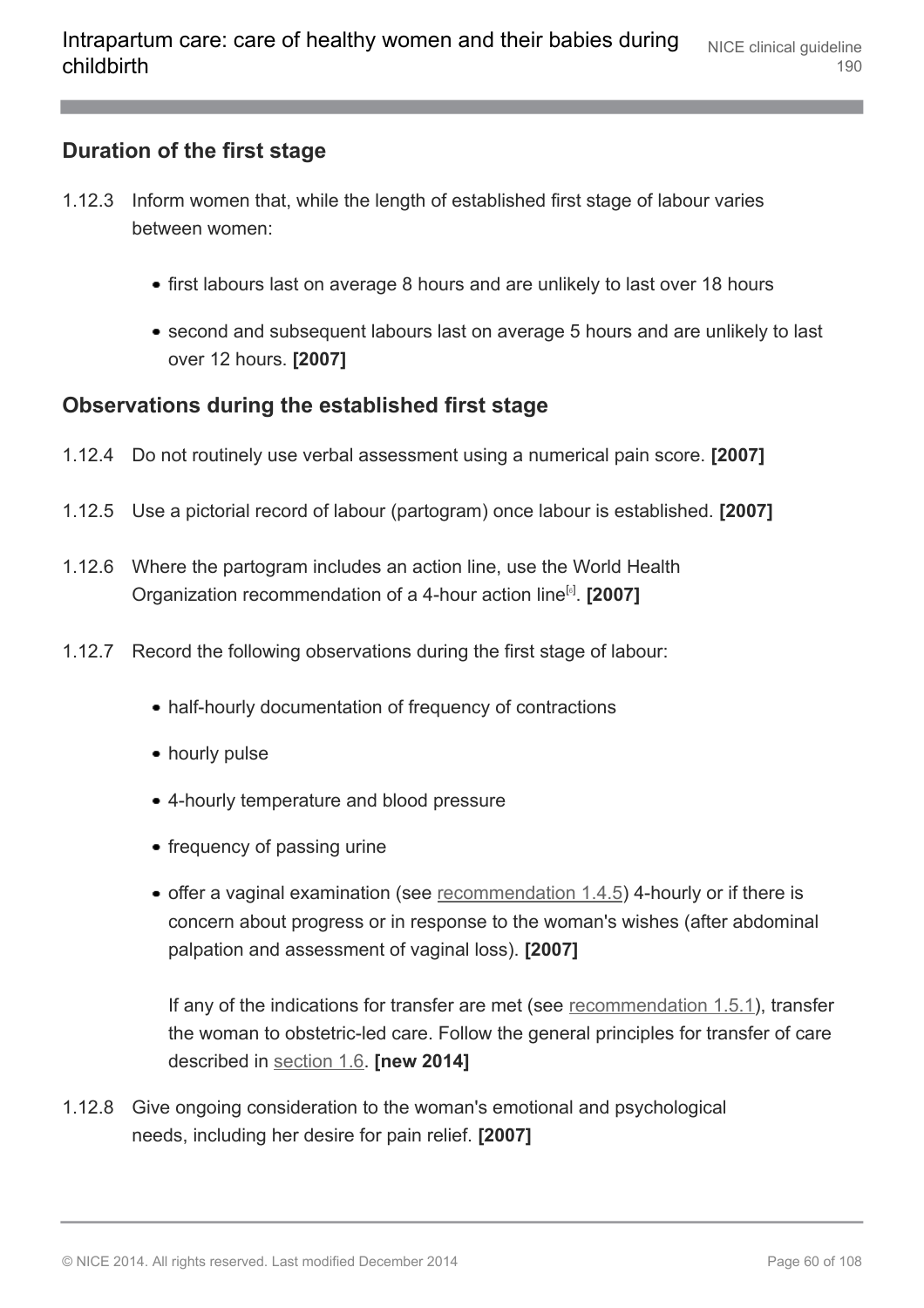1.12.9 Encourage the woman to communicate her need for analgesia at any point during labour. **[2007]**

# **Possible routine interventions in the first stage**

- 1.12.10 Do not routinely offer the package known as active management of labour (one-to-one continuous support; strict definition of established labour; early routine amniotomy; routine 2-hourly vaginal examination; oxytocin if labour becomes slow). **[2007]**
- 1.12.11 In normally progressing labour, do not perform amniotomy routinely. **[2007]**
- 1.12.12 Do not use combined early amniotomy with use of oxytocin routinely. **[2007]**

# **Delay in the first stage**

- 1.12.13 If delay in the established first stage is suspected, take the following into account:
	- parity
	- cervical dilatation and rate of change
	- uterine contractions
	- station and position of presenting part
	- the woman's emotional state
	- referral to the appropriate healthcare professional.

Offer the woman support, hydration, and appropriate and effective pain relief. **[2007]**

- 1.12.14 If delay in the established first stage is suspected, assess all aspects of progress in labour when diagnosing delay, including:
	- cervical dilatation of less than 2 cm in 4 hours for first labours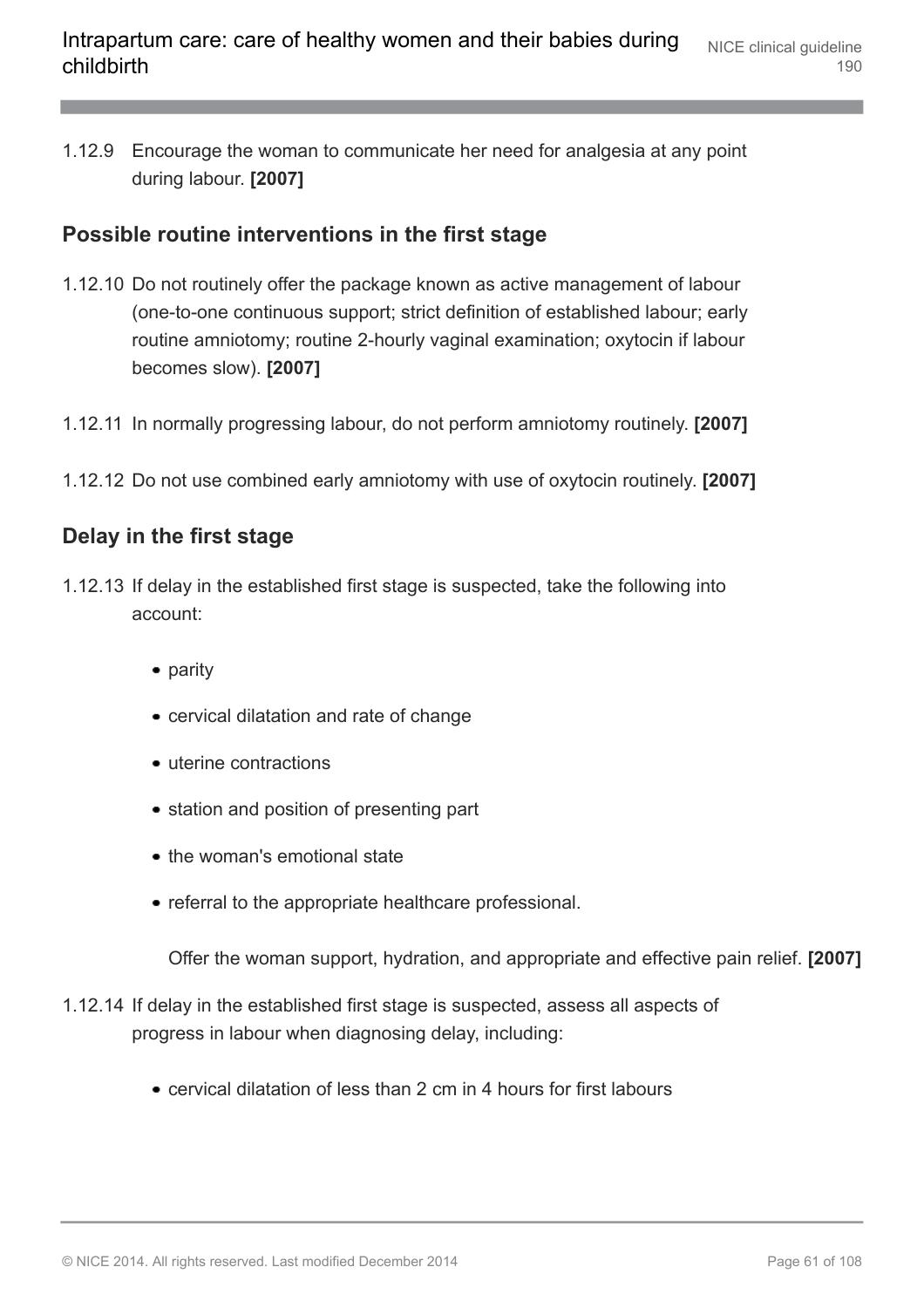- cervical dilatation of less than 2 cm in 4 hours or a slowing in the progress of labour for second or subsequent labours
- descent and rotation of the baby's head
- changes in the strength, duration and frequency of uterine contractions. **[2007]**

If delay is diagnosed, transfer the woman to obstetric-led care. Follow the general principles for transfer of care described in [section](http://publications.nice.org.uk/intrapartum-care-care-of-healthy-women-and-their-babies-during-childbirth-cg190/recommendations#general-principles-for-transfer-of-care) 1.6. **[new 2014]**

- 1.12.15 If delay in the established first stage of labour is suspected, amniotomy should be considered for all women with intact membranes, after explanation of the procedure and advice that it will shorten her labour by about an hour and may increase the strength and pain of her contractions. **[2007]**
- 1.12.16 Whether or not a woman has agreed to an amniotomy, advise all women with suspected delay in the established first stage of labour to have a vaginal examination 2 hours later, and diagnose delay if progress is less than 1 cm. **[2007]**
- 1.12.17 For women with intact membranes in whom delay in the established first stage of labour is confirmed, advise the woman to have an amniotomy, and to have a repeat vaginal examination 2 hours later whether her membranes are ruptured or intact. **[2007]**
- 1.12.18 For all women with confirmed delay in the established first stage of labour:
	- transfer the woman to obstetric-led care for an obstetric review and a decision about management options, including the use of oxytocin (follow the general principles for transfer of care described in [section](http://publications.nice.org.uk/intrapartum-care-care-of-healthy-women-and-their-babies-during-childbirth-cg190/recommendations#general-principles-for-transfer-of-care) 1.6) **[new 2014]**
	- explain to her that using oxytocin after spontaneous or artificial rupture of the membranes will bring forward the time of birth but will not influence the mode of birth or other outcomes. **[2007]**
- 1.12.19 For a multiparous woman with confirmed delay in the established first stage of labour, an obstetrician should perform a full assessment, including abdominal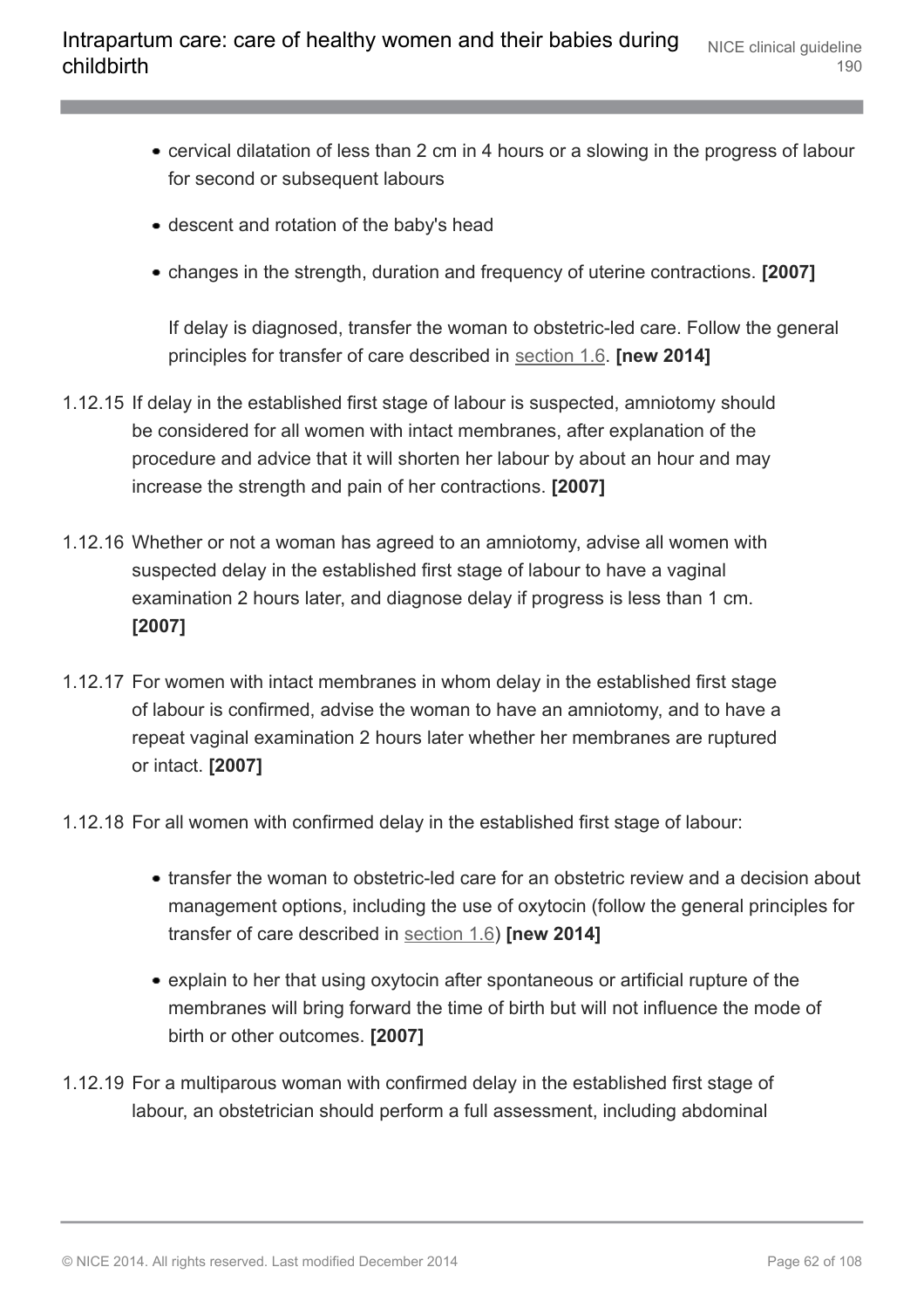palpation and vaginal examination, before a decision is made about using oxytocin. **[2007]**

- 1.12.20 Offer all women with delay in the established first stage of labour support and effective pain relief. **[2007]**
- 1.12.21 Inform the woman that oxytocin will increase the frequency and strength of her contractions and that its use will mean that her baby should be monitored continuously. Offer the woman an epidural before oxytocin is started. **[2007]**
- 1.12.22 If oxytocin is used, ensure that the time between increments of the dose is no more frequent than every 30 minutes. Increase oxytocin until there are 4–5 contractions in 10 minutes. (See also recommendation 1.10.3.) **[2007]**
- 1.12.23 Advise the woman to have a vaginal examination 4 hours after starting oxytocin in established labour:
	- If cervical dilatation has increased by less than 2 cm after 4 hours of oxytocin, further obstetric review is required to assess the need for caesarean section.
	- If cervical dilatation has increased by 2 cm or more, advise 4-hourly vaginal examinations. **[2007]**

# *1.13 Second stage of labour*

# **Definition of the second stage**

1.13.1 For the purposes of this guideline, use the following definitions of labour:

- Passive second stage of labour:
	- the finding of full dilatation of the cervix before or in the absence of involuntary expulsive contractions.
- Onset of the active second stage of labour:
	- the baby is visible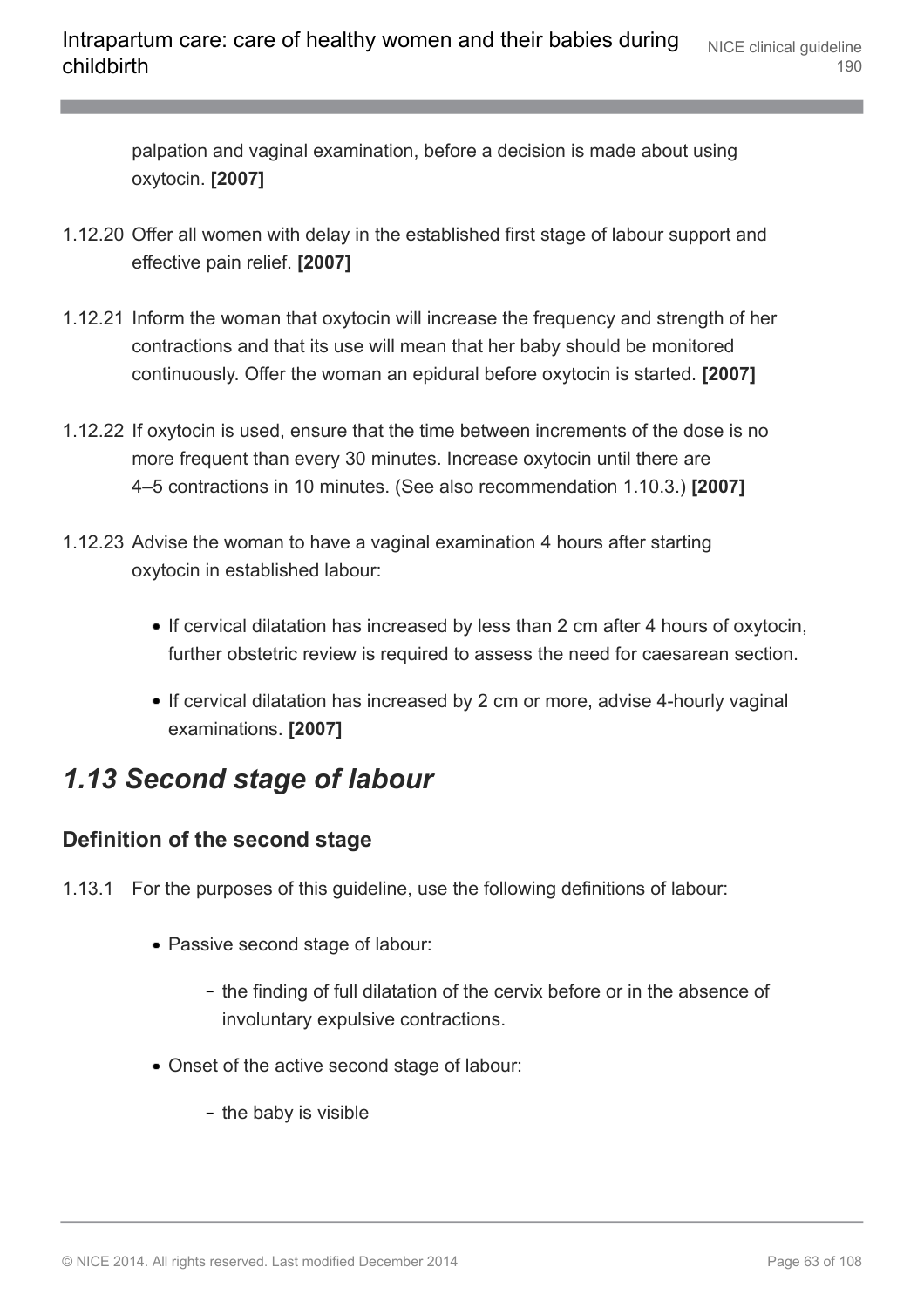- expulsive contractions with a finding of full dilatation of the cervix or other signs of full dilatation of the cervix
- active maternal effort following confirmation of full dilatation of the cervix in the absence of expulsive contractions. **[2007]**

### **Observations during the second stage**

- 1.13.2 Carry out the following observations in the second stage of labour, record all observations on the partogram and assess whether transfer of care may be needed (see [recommendation](http://publications.nice.org.uk/intrapartum-care-care-of-healthy-women-and-their-babies-during-childbirth-cg190/recommendations#ongoing-assessment) 1.5.1) **[2007, amended 2014]**:
	- half-hourly documentation of the frequency of contractions **[2007]**
	- hourly blood pressure **[2007]**
	- continued 4-hourly temperature **[2007]**
	- frequency of passing urine [2007]
	- offer a vaginal examination (see [recommendation](http://publications.nice.org.uk/intrapartum-care-care-of-healthy-women-and-their-babies-during-childbirth-cg190/recommendations#initial-assessment) 1.4.5) hourly in the active second stage, or in response to the woman's wishes (after abdominal palpation and assessment of vaginal loss). **[2007]**

In addition:

- Continue to take the woman's emotional and psychological needs into account. **[2007]**
- Assess progress, which should include the woman's behaviour, the effectiveness of pushing and the baby's wellbeing, taking into account the baby's position and station at the onset of the second stage. These factors will assist in deciding the timing of further vaginal examination and any need for transfer to obstetric led care. **[2007, amended 2014]**
- Perform intermittent auscultation of the fetal heart rate immediately after a contraction for at least 1 minute, at least every 5 minutes. Palpate the woman's pulse every 15 minutes to differentiate between the two heart rates. **[2007, amended 2014]**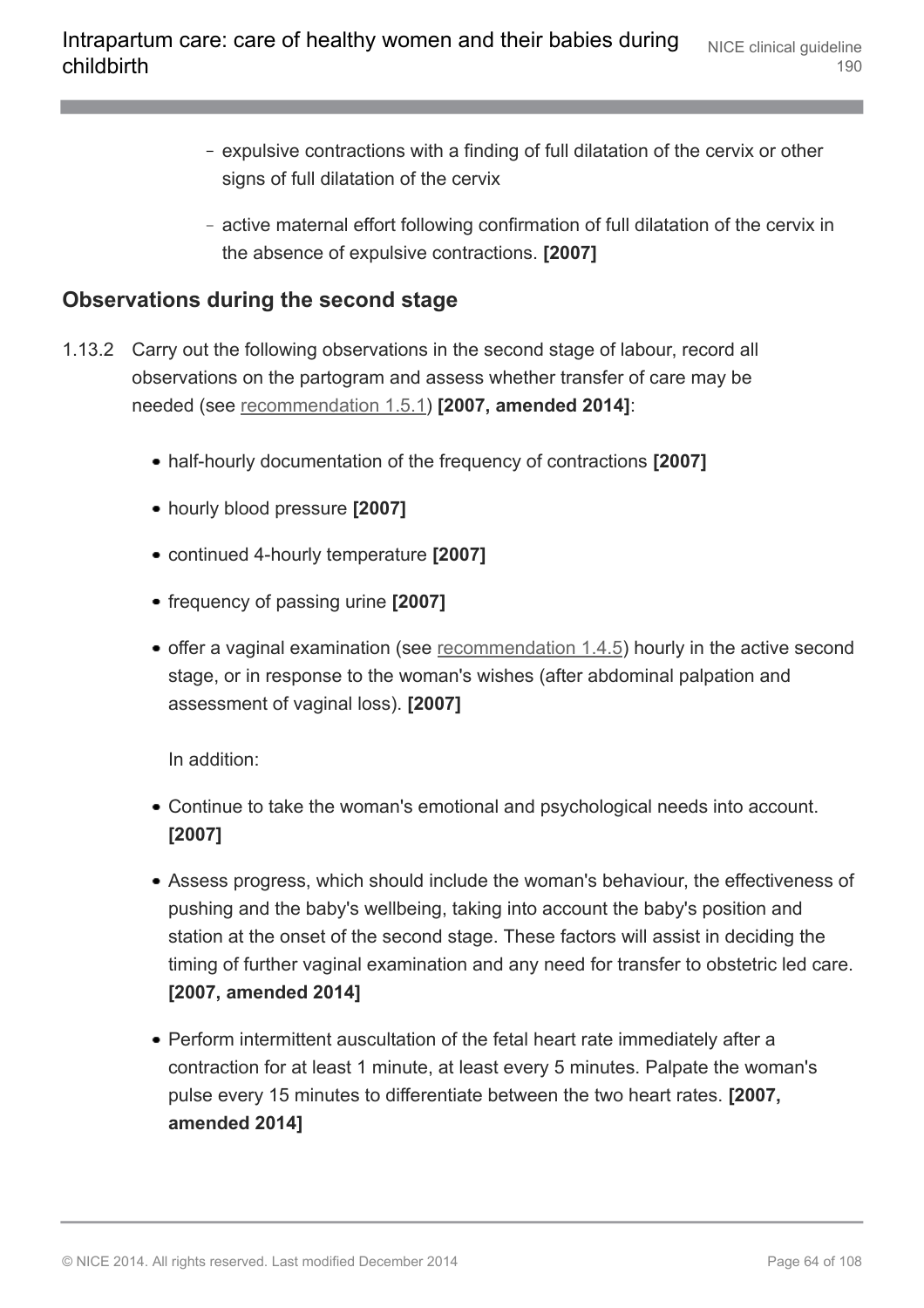Ongoing consideration should be given to the woman's position, hydration, coping strategies and pain relief throughout the second stage. **[2007]**

# **Duration of the second stage and definition of delay**

- 1.13.3 For a nulliparous woman:
	- birth would be expected to take place within 3 hours of the start of the active second stage in most women
	- diagnose delay in the active second stage when it has lasted 2 hours and refer the woman to a healthcare professional trained to undertake an operative vaginal birth if birth is not imminent. **[2007]**
- 1.13.4 For a multiparous woman:
	- birth would be expected to take place within 2 hours of the start of the active second stage in most women
	- diagnose delay in the active second stage when it has lasted 1 hour and refer the woman to a healthcare professional trained to undertake an operative vaginal birth if birth is not imminent. **[2007]**
- 1.13.5 For a nulliparous woman, suspect delay if progress (in terms of rotation and/or descent of the presenting part) is inadequate after 1 hour of active second stage. Offer vaginal examination and then offer amniotomy if the membranes are intact. **[2007, amended 2014]**
- 1.13.6 For a multiparous woman, suspect delay if progress (in terms of rotation and/or descent of the presenting part) is inadequate after 30 minutes of active second stage. Offer vaginal examination and then offer amniotomy if the membranes are intact. **[new 2014]**
- 1.13.7 If full dilatation of the cervix has been confirmed in a woman without regional analgesia, but she does not get an urge to push, carry out further assessment after 1 hour. **[2007]**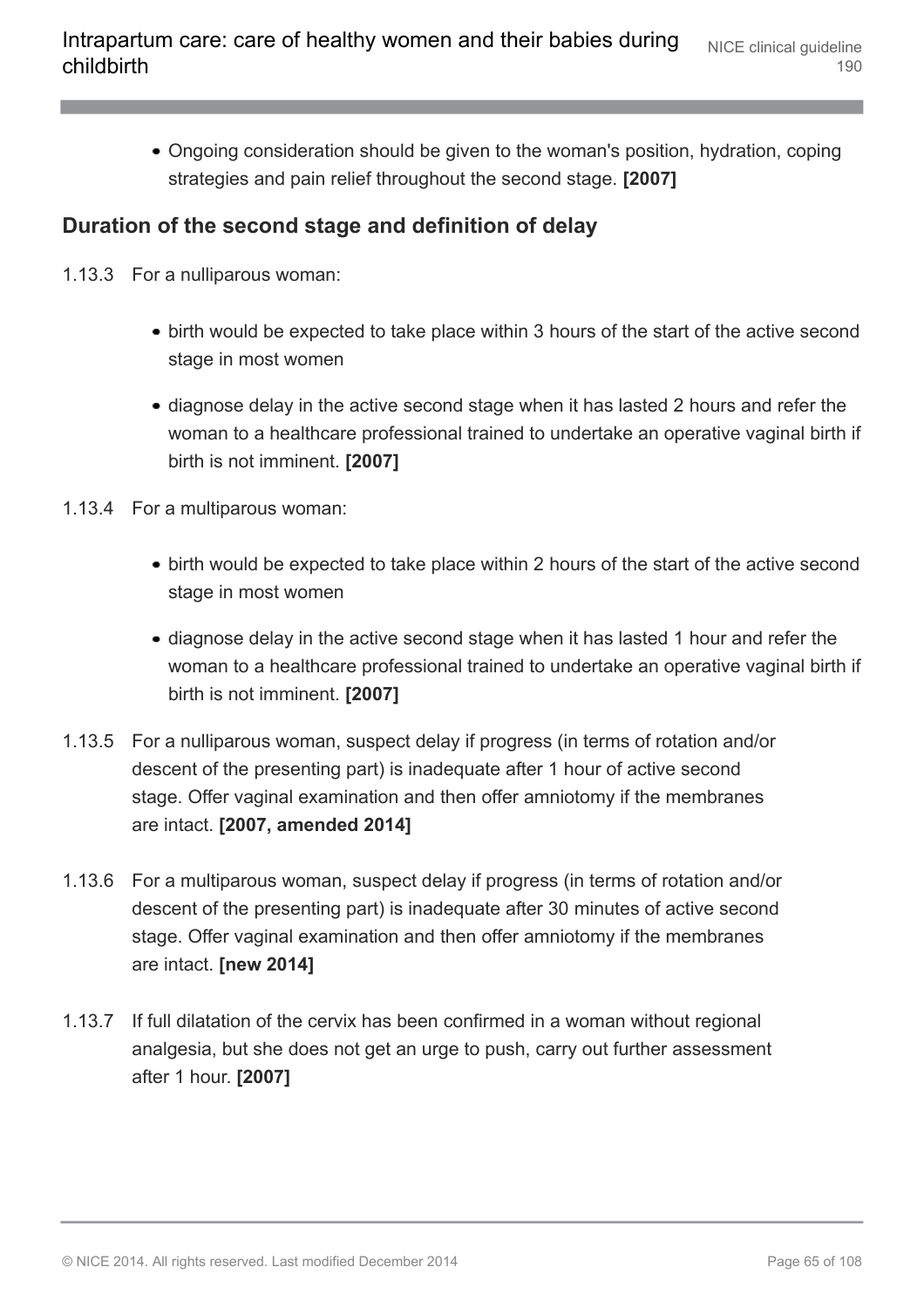### **Oxytocin in the second stage**

1.13.8 Consideration should be given to the use of oxytocin, with the offer of regional analgesia, for nulliparous women if contractions are inadequate at the onset of the second stage. **[2007]**

### **The woman's position and pushing in the second stage**

- 1.13.9 Discourage the woman from lying supine or semi-supine in the second stage of labour and encourage her to adopt any other position that she finds most comfortable. **[2007]**
- 1.13.10 Inform the woman that in the second stage she should be guided by her own urge to push. **[2007]**
- 1.13.11 If pushing is ineffective or if requested by the woman, offer strategies to assist birth, such as support, change of position, emptying of the bladder and encouragement. **[2007]**

### **Intrapartum interventions to reduce perineal trauma**

- 1.13.12 Do not perform perineal massage in the second stage of labour. **[2007]**
- 1.13.13 Either the 'hands on' (guarding the perineum and flexing the baby's head) or the 'hands poised' (with hands off the perineum and baby's head but in readiness) technique can be used to facilitate spontaneous birth. **[2007]**
- 1.13.14 Do not offer lidocaine spray to reduce pain in the second stage of labour. **[2007]**
- 1.13.15 Do not carry out a routine episiotomy during spontaneous vaginal birth. **[2007]**
- 1.13.16 Inform any woman with a history of severe perineal trauma that her risk of repeat severe perineal trauma is not increased in a subsequent birth, compared with women having their first baby. **[2007]**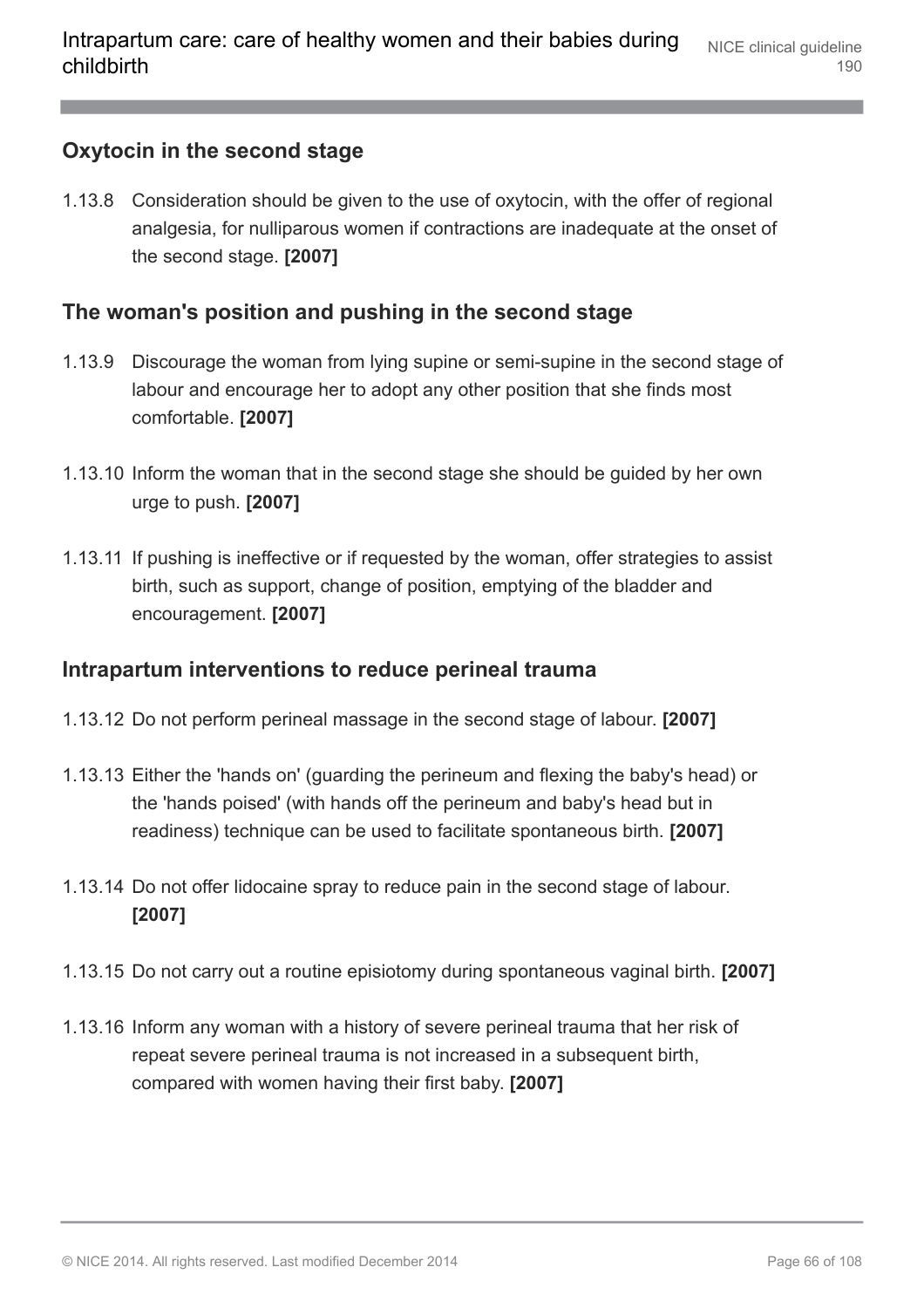- 1.13.17 Do not offer episiotomy routinely at vaginal birth after previous third- or fourth-degree trauma. **[2007]**
- 1.13.18 In order for a woman who has had previous third- or fourth-degree trauma to make an informed choice, talk with her about the future mode of birth, encompassing:
	- current urgency or incontinence symptoms
	- the degree of previous trauma
	- risk of recurrence
	- the success of the repair undertaken
	- the psychological effect of the previous trauma
	- management of her labour. **[2007]**
- 1.13.19 Inform any woman with infibulated genital mutilation of the risks of difficulty with vaginal examination, catheterisation and application of fetal scalp electrodes. Inform her of the risks of delay in the second stage and spontaneous laceration together with the need for an anterior episiotomy and the possible need for defibulation in labour. **[2007]**
- 1.13.20 If an episiotomy is performed, the recommended technique is a mediolateral episiotomy originating at the vaginal fourchette and usually directed to the right side. The angle to the vertical axis should be between 45 and 60 degrees at the time of the episiotomy. **[2007]**
- 1.13.21 Perform an episiotomy if there is a clinical need, such as instrumental birth or suspected fetal compromise. **[2007]**
- 1.13.22 Provide tested effective analgesia before carrying out an episiotomy, except in an emergency because of acute fetal compromise. **[2007]**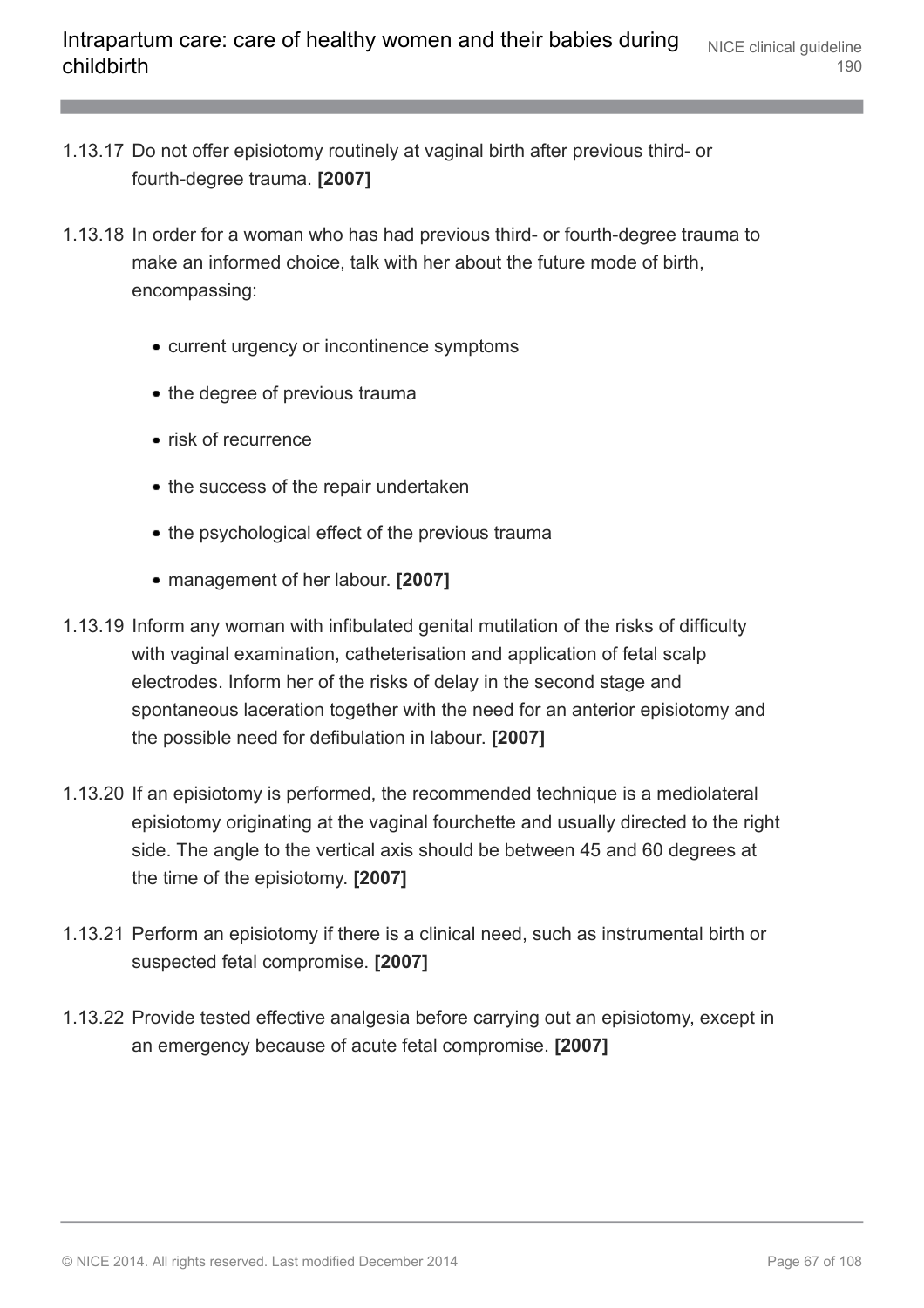### **Water birth**

1.13.23 Inform women that there is insufficient high-quality evidence to either support or discourage giving birth in water. **[2007]**

### **Delay in the second stage**

- 1.13.24 If there is delay in the second stage of labour, or if the woman is excessively distressed, support and sensitive encouragement and the woman's need for analgesia/anaesthesia are particularly important. **[2007]**
- 1.13.25 An obstetrician should assess a woman with confirmed delay in the second stage (after transfer to obstetric-led care, following the general principles for transfer of care described in [section](http://publications.nice.org.uk/intrapartum-care-care-of-healthy-women-and-their-babies-during-childbirth-cg190/recommendations#general-principles-for-transfer-of-care) 1.6) before contemplating the use of oxytocin. **[new 2014]**
- 1.13.26 After initial obstetric assessment of a woman with delay in the second stage, maintain ongoing obstetric review every 15–30 minutes. **[2007]**

### **Instrumental birth and delayed second stage**

- 1.13.27 Think about offering instrumental birth if there is concern about the baby's wellbeing or there is a prolonged second stage. **[2007]**
- 1.13.28 Recognise that, on rare occasions, the woman's need for help in the second stage may be an indication to assist by offering instrumental birth when supportive care has not helped. **[2007]**
- 1.13.29 The choice of instrument depends on a balance of clinical circumstance and practitioner experience. **[2007]**
- 1.13.30 Because instrumental birth is an operative procedure, advise the woman to have tested effective anaesthesia. **[2007]**
- 1.13.31 If a woman declines anaesthesia, offer a pudendal block combined with local anaesthetic to the perineum during instrumental birth. **[2007]**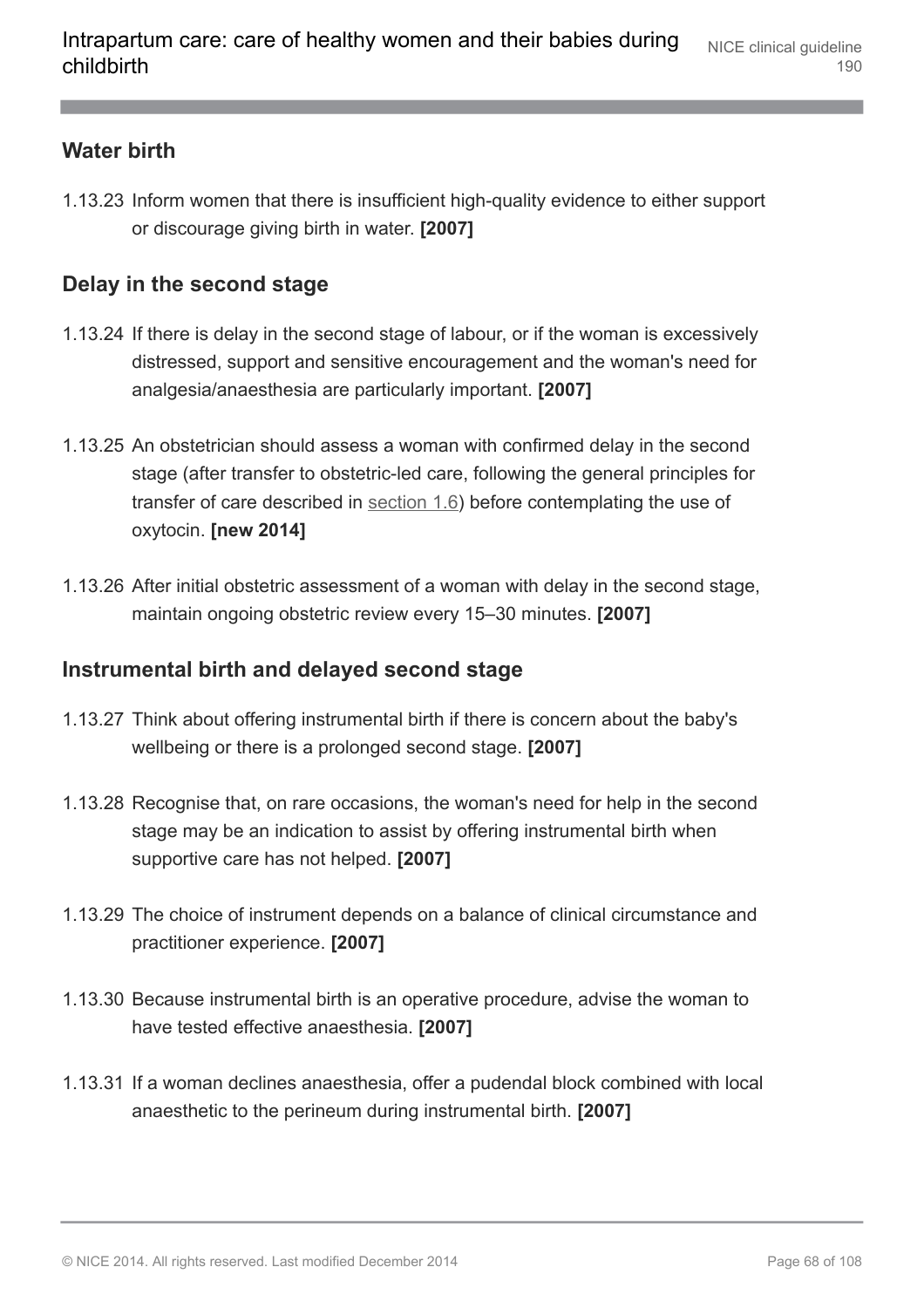- 1.13.32 If there is concern about fetal compromise, offer either tested effective anaesthesia or, if time does not allow this, a pudendal block combined with local anaesthetic to the perineum during instrumental birth. **[2007]**
- 1.13.33 Advise the woman to have a caesarean section if vaginal birth is not possible<sup>[[7](#page-85-2)]</sup>. **[2007]**

# **Expediting birth**

- 1.13.34 If the birth needs to be expedited for maternal or fetal reasons, assess both the risk to the baby and the safety of the woman. Assessments should include:
	- the degree of urgency
	- clinical findings on abdominal and vaginal examination
	- choice of mode of birth (and whether to use forceps or ventouse if an instrumental birth is indicated)
	- anticipated degree of difficulty, including the likelihood of success if instrumental birth is attempted
	- location
	- any time that may be needed for transfer to obstetric-led care
	- the need for additional analgesia or anaesthesia
	- the woman's preferences. **[new 2014]**
- 1.13.35 Talk with the woman and her birth companion(s) about why the birth needs to be expedited and what the options are. **[new 2014]**
- 1.13.36 Inform the team about the degree of urgency. **[new 2014]**
- 1.13.37 Record the time at which the decision to expedite the birth is made. **[new 2014]**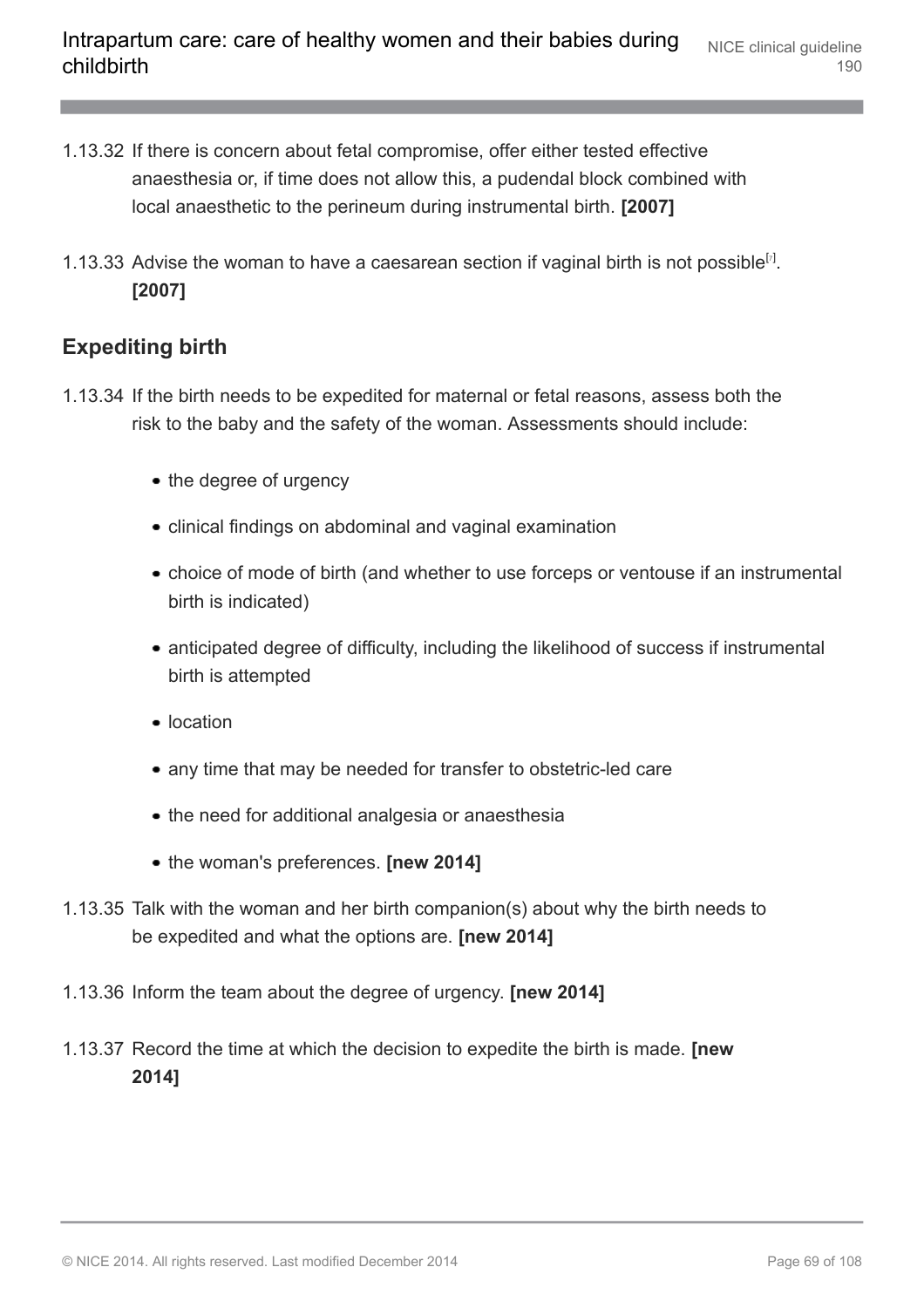# *1.14 Third stage of labour*

1.14.1 Recognise that the time immediately after the birth is when the woman and her birth companion(s) are meeting and getting to know the baby. Ensure that any care or interventions are sensitive to this and minimise separation or disruption of the mother and baby. **[new 2014]**

# **Definition of the third stage**

- 1.14.2 For the purposes of this guideline, use the following definitions:
	- The third stage of labour is the time from the birth of the baby to the expulsion of the placenta and membranes.
	- Active management of the third stage involves a package of care comprising the following components:
		- routine use of uterotonic drugs
		- deferred clamping and cutting of the cord
		- controlled cord traction after signs of separation of the placenta.
	- Physiological management of the third stage involves a package of care that includes the following components:
		- no routine use of uterotonic drugs
		- no clamping of the cord until pulsation has stopped
		- delivery of the placenta by maternal effort. **[new 2014]**

# **Prolonged third stage**

1.14.3 Diagnose a prolonged third stage of labour if it is not completed within 30 minutes of the birth with active management or within 60 minutes of the birth with physiological management. Follow recommendations 1.14.21 to 1.14.28 on managing a retained placenta. **[new 2014]**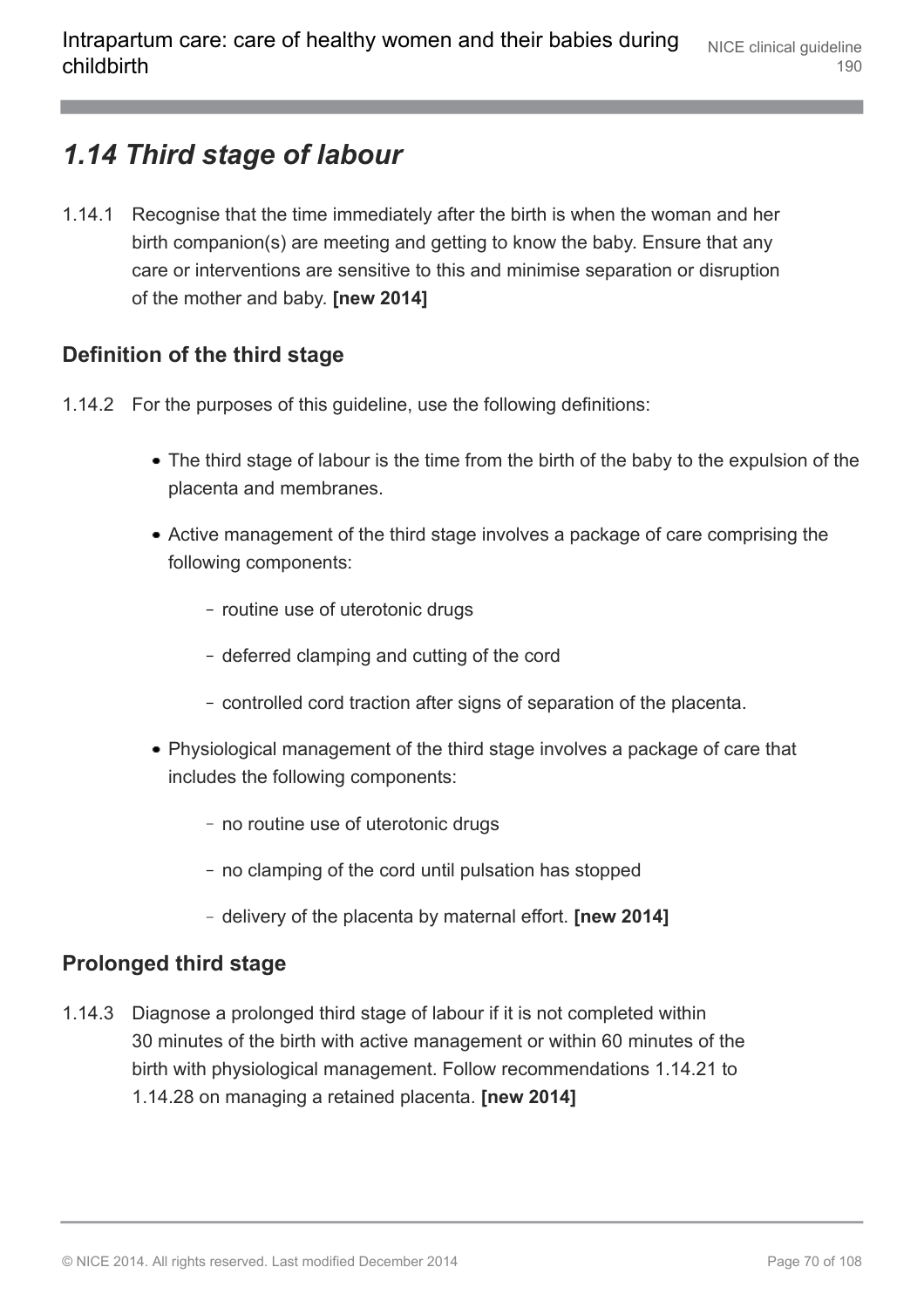### **Observations in the third stage**

- 1.14.4 Record the following observations for a woman in the third stage of labour:
	- her general physical condition, as shown by her colour, respiration and her own report of how she feels
	- vaginal blood loss. **[new 2014]**
- 1.14.5 If there is postpartum haemorrhage, a retained placenta or maternal collapse, or any other concerns about the woman's wellbeing:
	- transfer her to obstetric-led care (following the general principles for transfer of care described in [section](http://publications.nice.org.uk/intrapartum-care-care-of-healthy-women-and-their-babies-during-childbirth-cg190/recommendations#general-principles-for-transfer-of-care) 1.6)
	- carry out frequent observations to assess whether resuscitation is needed. **[new 2014]**

### **Active and physiological management of the third stage**

- 1.14.6 Explain to the woman antenatally about what to expect with each package of care for managing the third stage of labour and the benefits and risks associated with each. **[new 2014]**
- 1.14.7 Explain to the woman that active management:
	- shortens the third stage compared with physiological management
	- is associated with nausea and vomiting in about 100 in 1000 women
	- is associated with an approximate risk of 13 in 1000 of a haemorrhage of more than 1 litre
	- is associated with an approximate risk of 14 in 1000 of a blood transfusion. **[new 2014]**
- 1.14.8 Explain to the woman that physiological management:
	- is associated with nausea and vomiting in about 50 in 1000 women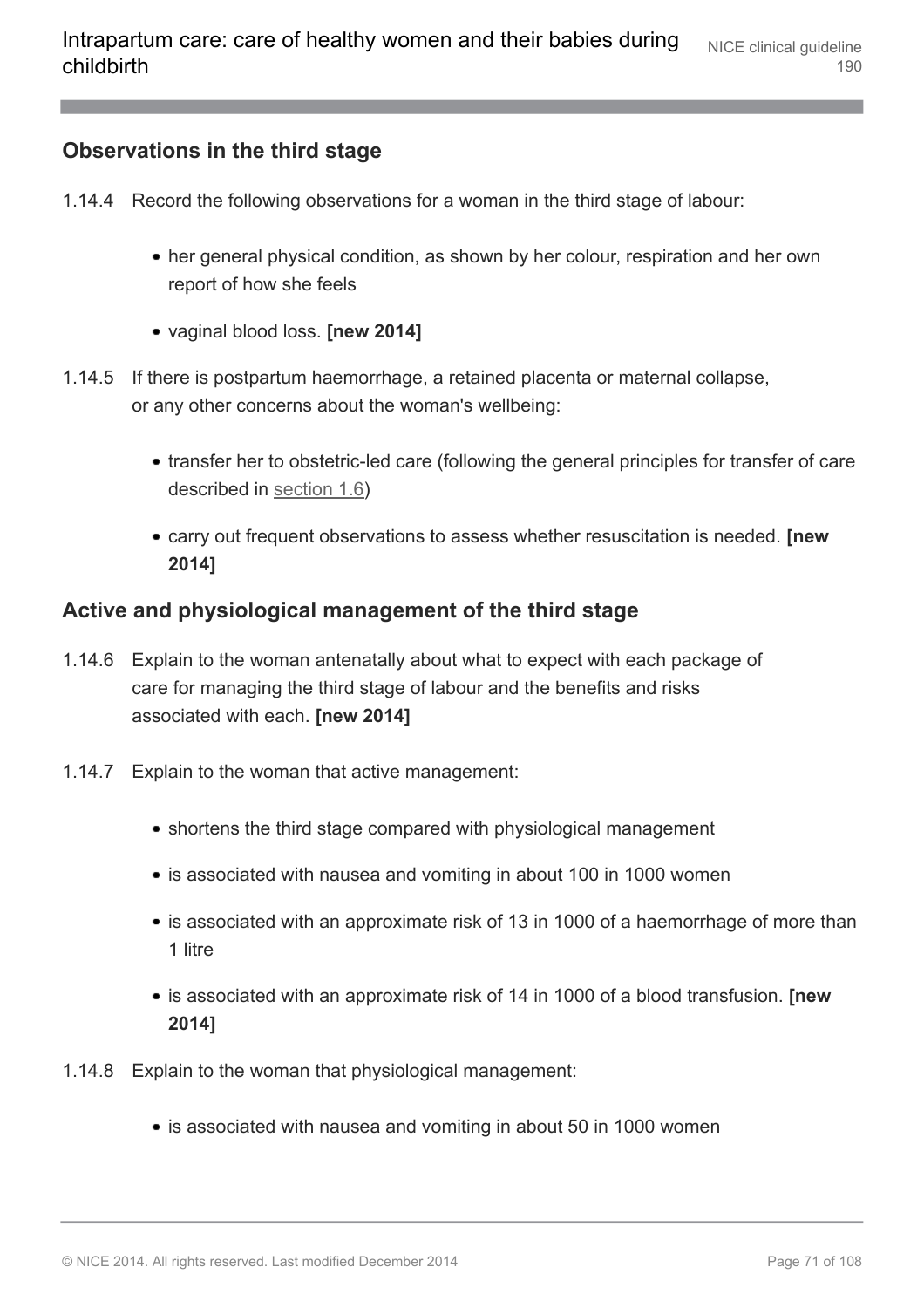- is associated with an approximate risk of 29 in 1000 of a haemorrhage of more than 1 litre
- is associated with an approximate risk of 40 in 1000 of a blood transfusion. **[new 2014]**
- 1.14.9 Discuss again with the woman at the initial assessment in labour (see section 1.4) about the different options for managing the third stage and ways of supporting her during delivery of the placenta, and ask if she has any preferences. **[new 2014]**
- 1.14.10 Advise the woman to have active management of the third stage, because it is associated with a lower risk of a postpartum haemorrhage and/or blood transfusion. **[new 2014]**
- 1.14.11 If a woman at low risk of postpartum haemorrhage requests physiological management of the third stage, support her in her choice. **[2014]**
- 1.14.12 Document in the records the decision that is agreed with the woman about management of the third stage. **[new 2014]**
- 1.14.13 For active management, administer 10 IU of oxytocin by intramuscular injection with the birth of the anterior shoulder or immediately after the birth of the baby and before the cord is clamped and cut. Use oxytocin as it is associated with fewer side effects than oxytocin plus ergometrine. **[new 2014]**
- 1.14.14 After administering oxytocin, clamp and cut the cord.
	- Do not clamp the cord earlier than 1 minute from the birth of the baby unless there is concern about the integrity of the cord or the baby has a heartbeat below 60 beats/minute that is not getting faster.
	- Clamp the cord before 5 minutes in order to perform controlled cord traction as part of active management.
	- If the woman requests that the cord is clamped and cut later than 5 minutes, support her in her choice. **[new 2014]**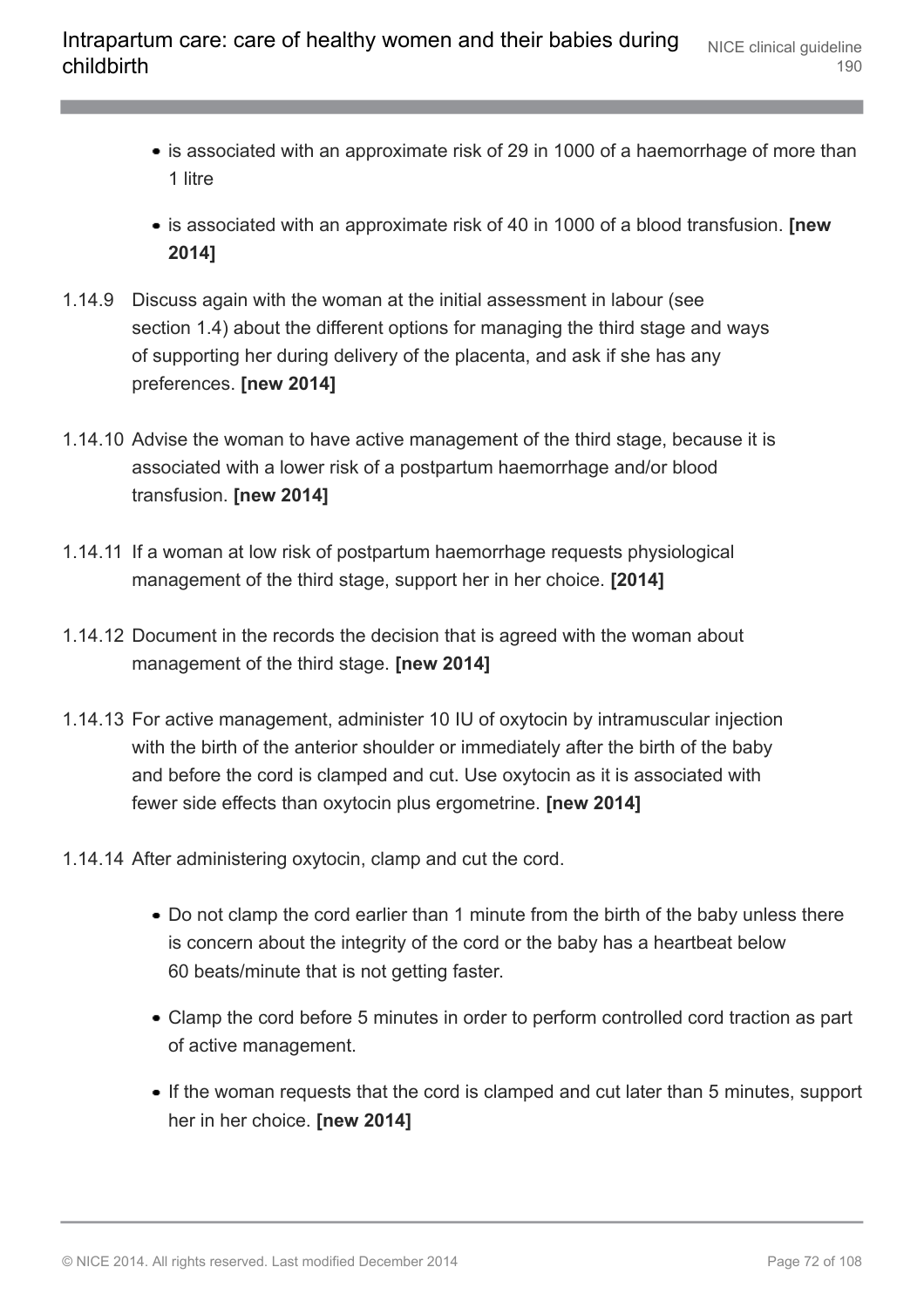1.14.15 After cutting the cord, use controlled cord traction. **[new 2014]**

- 1.14.16 Perform controlled cord traction as part of active management only after administration of oxytocin and signs of separation of the placenta. **[new 2014]**
- 1.14.17 Record the timing of cord clamping in both active and physiological management. **[new 2014]**
- 1.14.18 Advise a change from physiological management to active management if either of the following occur:
	- haemorrhage
	- the placenta is not delivered within 1 hour of the birth of the baby. **[new 2014]**
- 1.14.19 Offer a change from physiological management to active management if the woman wants to shorten the third stage. **[new 2014]**
- 1.14.20 Do not use either umbilical oxytocin infusion or prostaglandin routinely in the third stage of labour. **[2014]**

#### **Retained placenta**

- 1.14.21 Secure intravenous access if the placenta is retained, and explain to the woman why this is needed. **[new 2014]**
- 1.14.22 Do not use umbilical vein agents if the placenta is retained. **[new 2014]**
- 1.14.23 Do not use intravenous oxytocic agents routinely to deliver a retained placenta. **[new 2014]**
- 1.14.24 Give intravenous oxytocic agents if the placenta is retained and the woman is bleeding excessively. **[new 2014]**
- 1.14.25 If the placenta is retained and there is concern about the woman's condition: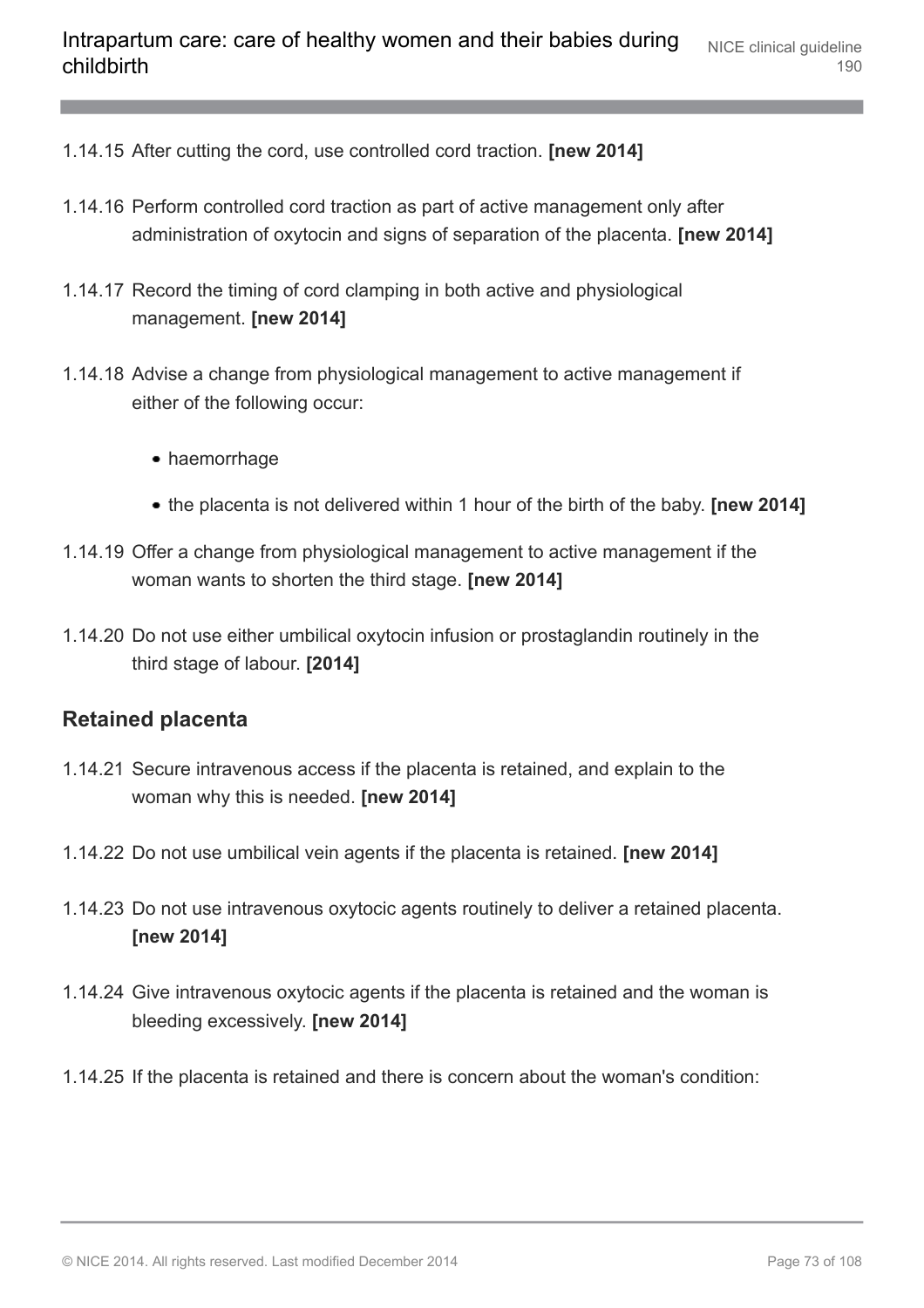- offer a vaginal examination to assess the need to undertake manual removal of the placenta
- explain that this assessment can be painful and advise her to have analgesia. **[new 2014]**
- 1.14.26 If the woman reports inadequate analgesia during the assessment, stop the examination and address this immediately. **[2014]**
- 1.14.27 If uterine exploration is necessary and the woman is not already in an obstetric unit, arrange urgent transfer (following the general principles for transfer of care described in [section](http://publications.nice.org.uk/intrapartum-care-care-of-healthy-women-and-their-babies-during-childbirth-cg190/recommendations#general-principles-for-transfer-of-care) 1.6). **[new 2014]**
- 1.14.28 Do not carry out uterine exploration or manual removal of the placenta without an anaesthetic. **[new 2014]**

### **Postpartum haemorrhage**

#### **Risk factors**

- 1.14.29 Advise women with risk factors for postpartum haemorrhage to give birth in an obstetric unit, where more emergency treatment options are available.
	- Antenatal risk factors:
		- previous retained placenta or postpartum haemorrhage
		- maternal haemoglobin level below 85 g/litre at onset of labour
		- BMI greater than 35 kg/ $m<sup>2</sup>$
		- grand multiparity (parity 4 or more)
		- antepartum haemorrhage
		- overdistention of the uterus (for example, multiple pregnancy, polyhydramnios or macrosomia)
		- existing uterine abnormalities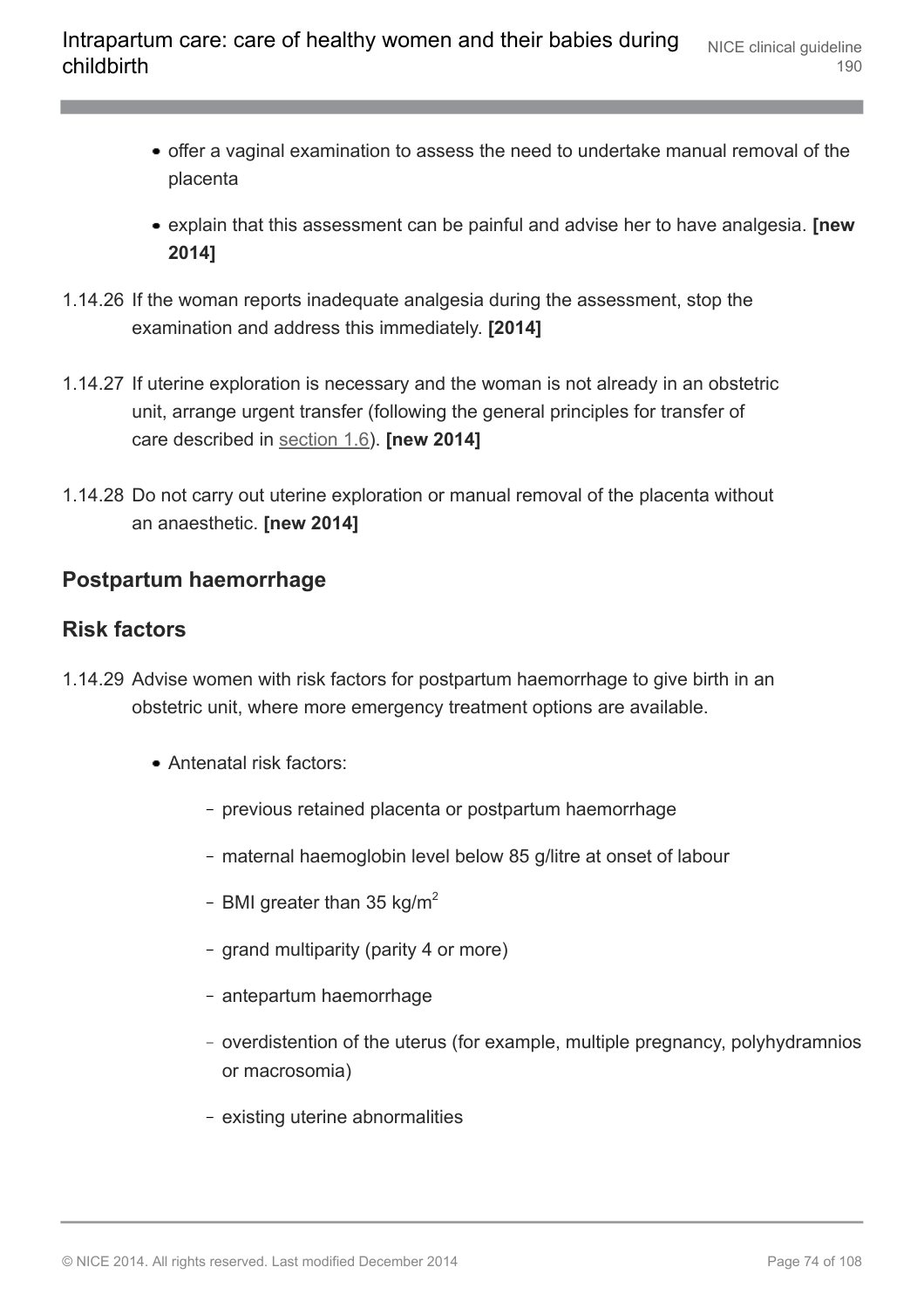- low-lying placenta
- maternal age of 35 years or older.
- Risk factors in labour:
	- induction
	- prolonged first, second or third stage of labour
	- oxytocin use
	- precipitate labour
	- operative birth or caesarean section. **[2007]**
- 1.14.30 If a woman has risk factors for postpartum haemorrhage, highlight these in her notes, and make and discuss with her a care plan covering the third stage of labour. **[2007]**

#### **Management**

- 1.14.31 If a woman has a postpartum haemorrhage:
	- call for help
	- give immediate clinical treatment:
		- emptying of the bladder and
		- uterine massage **and**
		- uterotonic drugs **and**
		- intravenous fluids and
		- controlled cord traction if the placenta has not yet been delivered
	- continuously assess blood loss and the woman's condition, and identify the source of the bleeding
	- give supplementary oxygen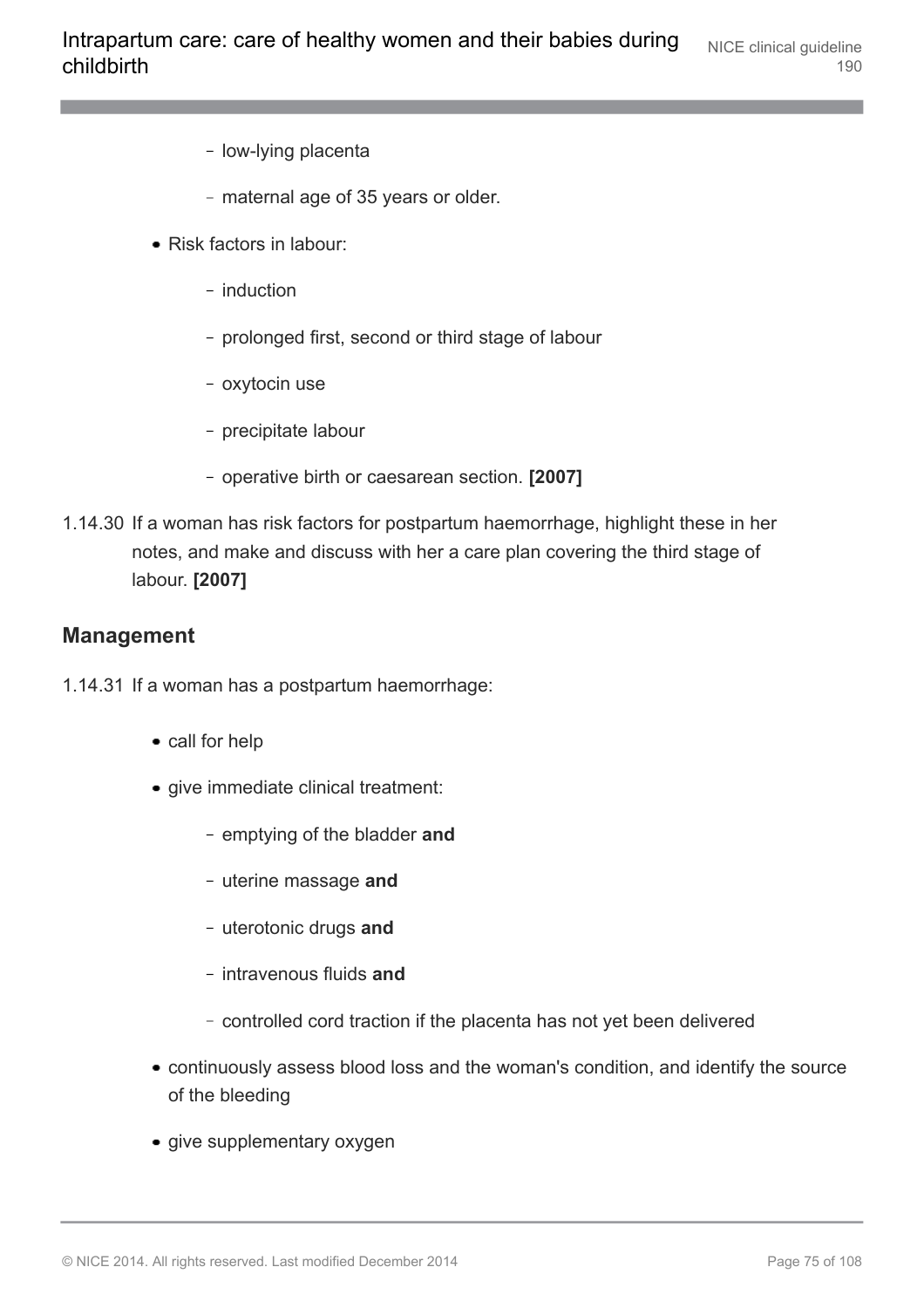- arrange for transfer of the woman to obstetric-led care (following the general principles for transfer of care described in [section](http://publications.nice.org.uk/intrapartum-care-care-of-healthy-women-and-their-babies-during-childbirth-cg190/recommendations#general-principles-for-transfer-of-care) 1.6). **[new 2014]**
- 1.14.32 Administer a bolus of one of the following as first-line treatment for postpartum haemorrhage:
	- oxytocin (10 IU intravenous) **or**
	- ergometrine (0.5 mg intramuscular) **or**
	- combined oxytocin and ergometrine (5 IU/0.5 mg intramuscular). **[new 2014]**
- 1.14.33 Offer second-line treatment for postpartum haemorrhage if needed. No particular uterotonic drug can be recommended over any other; options include:
	- repeat bolus of:
		- oxytocin (intravenous)
		- ergometrine (intramuscular, or cautiously intravenously)
		- combined oxytocin and ergometrine (intramuscular)
	- misoprostol
	- oxytocin infusion
	- carboprost (intramuscular). **[new 2014]**
- 1.14.34 Assess the need for adjuvant options for managing significant continuing postpartum haemorrhage, including:
	- tranexamic acid (intravenous)
	- rarely, in the presence of otherwise normal clotting factors, rFactor VIIa, in consultation with a haematologist. **[new 2014]**
- 1.14.35 Allocate a member of the healthcare team to stay with the woman and her birth companion(s), explain what is happening, answer any questions and offer support throughout the emergency situation. **[new 2014]**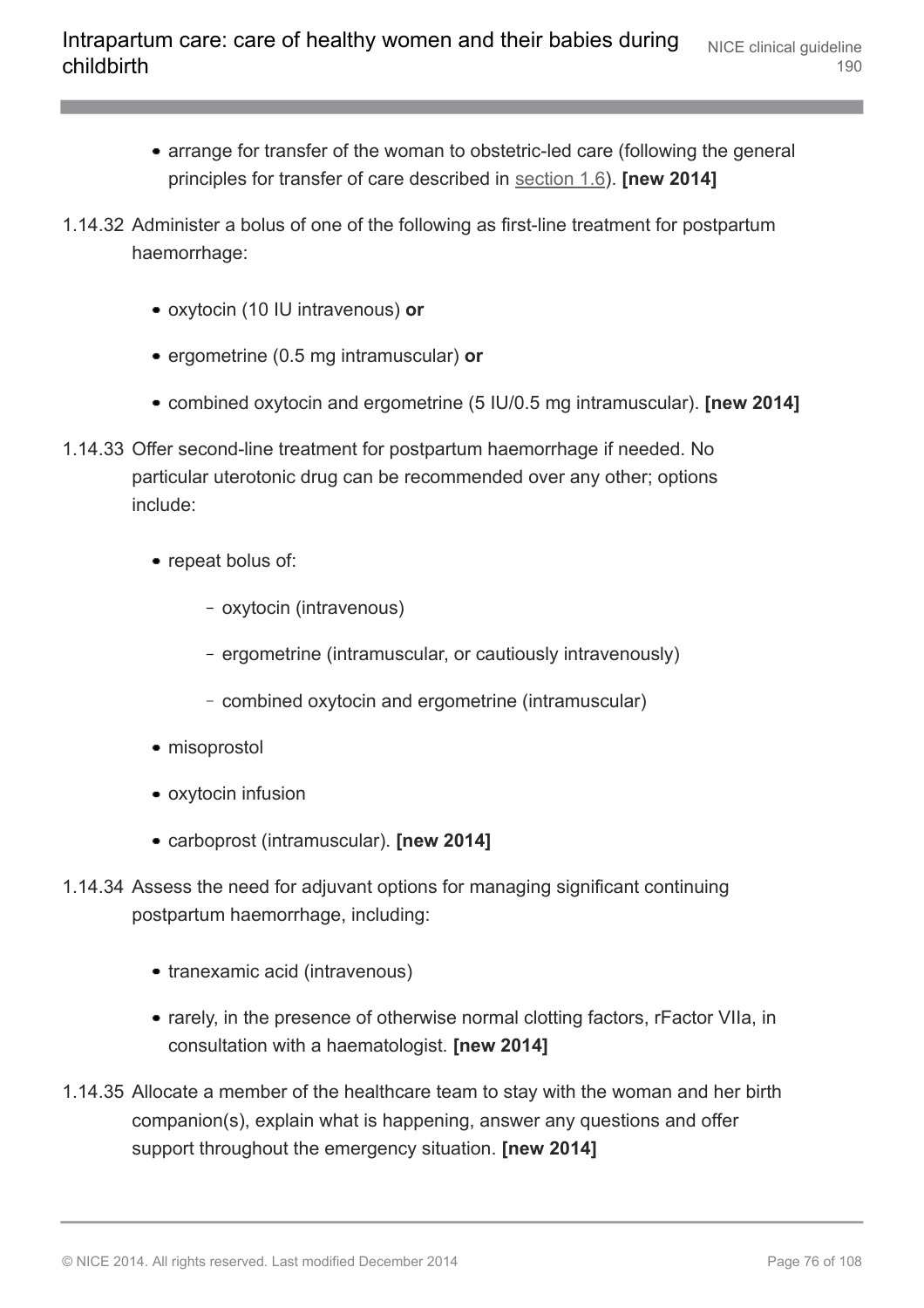- 1.14.36 If the haemorrhage continues:
	- perform examination under anaesthetic
	- ensure that the uterus is empty and repair any trauma
	- consider balloon tamponade before surgical options. **[new 2014]**
- 1.14.37 Be aware that no particular surgical procedure can be recommended over any other for treating postpartum haemorrhage. **[new 2014]**
- 1.14.38 The maternity service and ambulance service should have strategies in place in order to respond quickly and appropriately if a woman has a postpartum haemorrhage in any setting. **[new 2014]**

### *1.15 Care of the newborn baby*

#### **Initial assessment of the newborn baby and mother–baby bonding**

- 1.15.1 Record the Apgar score routinely at 1 and 5 minutes for all births. **[2007]**
- 1.15.2 Record the time from birth to the onset of regular respirations. **[new 2014]**
- 1.15.3 If the baby is born in poor condition (on the basis of abnormal breathing, heart rate or tone):
	- follow recommendations 1.15.13 to 1.15.18 on neonatal resuscitation **and**
	- take paired cord-blood samples for blood gas analysis, after clamping the cord using 2 clamps.

Continue to evaluate and record the baby's condition until it is improved and stable. **[new 2014]**

1.15.4 Do not take paired cord blood samples (for blood gas analysis) routinely. **[new 2014]**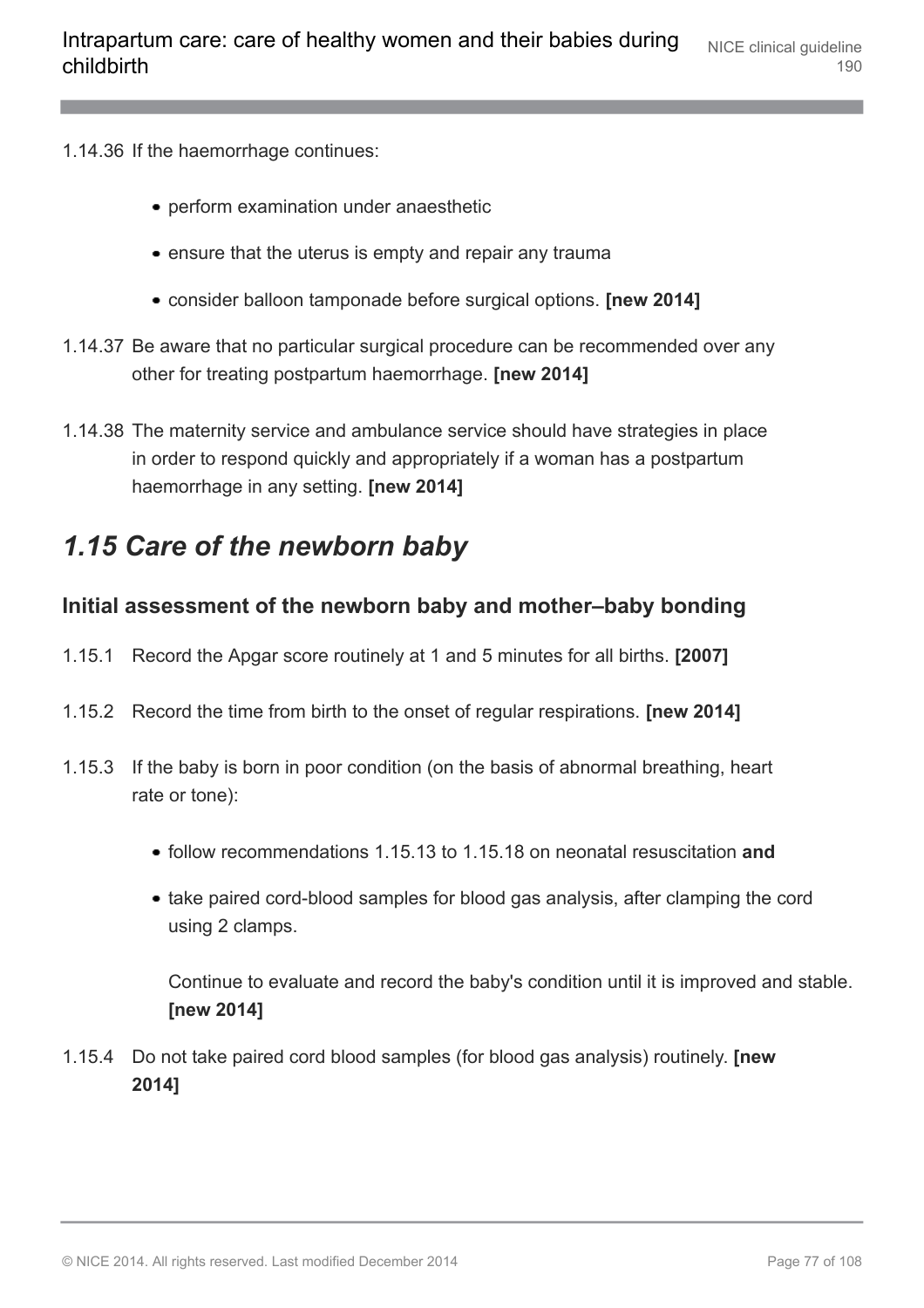- 1.15.5 Ensure that a second clamp to allow double-clamping of the cord is available in all birth settings. **[2014]**
- <span id="page-77-0"></span>1.15.6 Encourage women to have skin-to-skin contact with their babies as soon as possible after the birth[[8](#page-85-0)] . **[2007]**
- 1.15.7 In order to keep the baby warm, dry and cover him or her with a warm, dry blanket or towel while maintaining skin-to-skin contact with the woman. **[2007]**
- 1.15.8 Avoid separation of a woman and her baby within the first hour of the birth for routine postnatal procedures, for example, weighing, measuring and bathing, unless these measures are requested by the woman, or are necessary for the immediate care of the baby<sup>[[8](#page-85-0)]</sup>. [2007]
- 1.15.9 Encourage initiation of breastfeeding as soon as possible after the birth, ideally within 1 hour[[8](#page-85-0)] . **[2007]**
- 1.15.10 Record head circumference, body temperature and birth weight soon after the first hour following birth. **[2007]**
- 1.15.11 Undertake an initial examination to detect any major physical abnormality and to identify any problems that require referral. **[2007]**
- 1.15.12 Ensure that any examination or treatment of the baby is undertaken with the consent of the parents and either in their presence or, if this is not possible, with their knowledge. **[2007]**

#### **Neonatal resuscitation**

- 1.15.13 In the first minutes after birth, evaluate the condition of the baby specifically respiration, heart rate and tone – in order to determine whether resuscitation is needed according to nationally accredited guidelines on neonatal resuscitation. **[new 2014]**
- 1.15.14 All relevant healthcare professionals caring for women during birth should attend annually a course in neonatal resuscitation that is consistent with nationally accredited guidelines on neonatal resuscitation. **[new 2014]**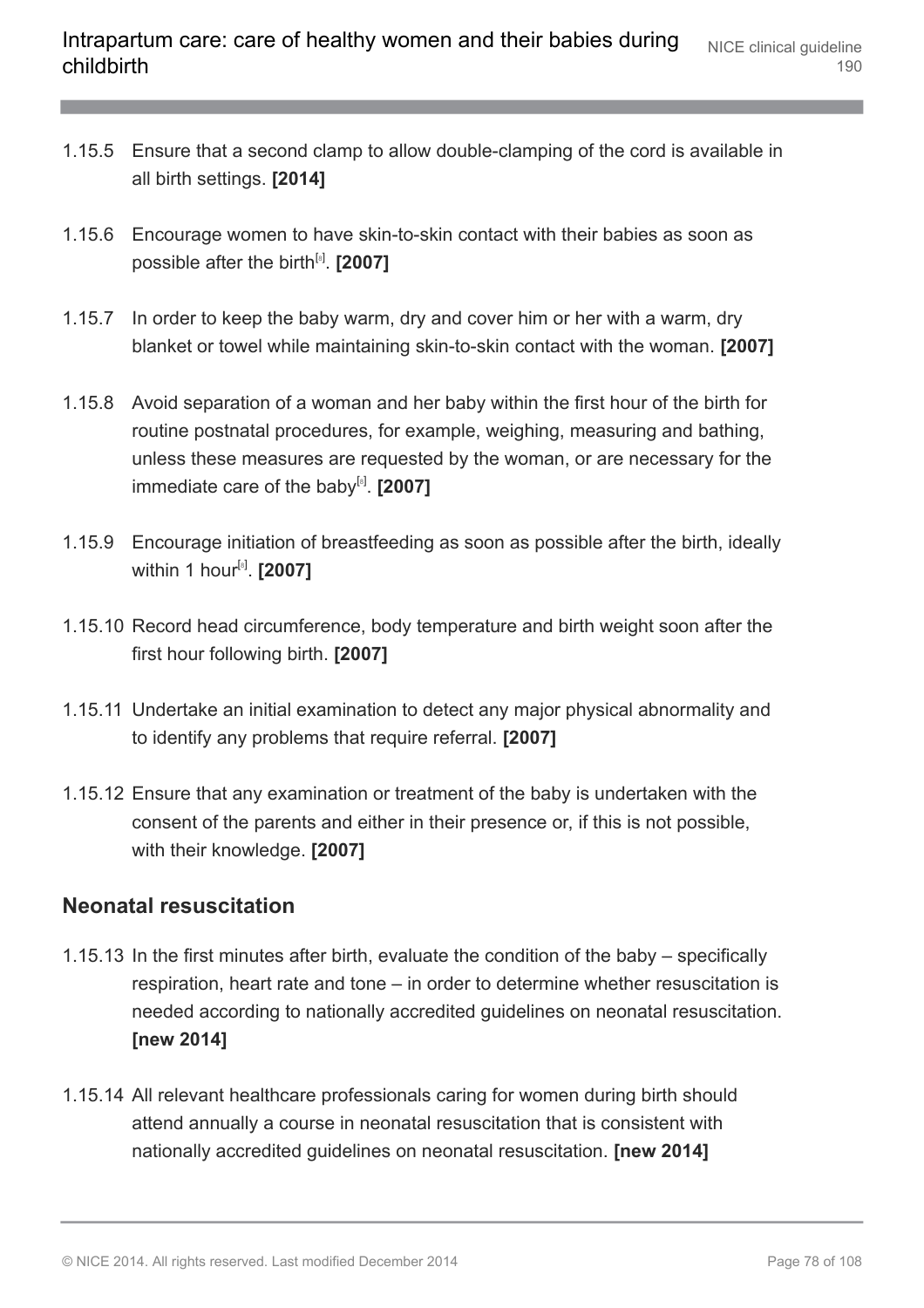- 1.15.15 In all birth settings:
	- bear in mind that it will be necessary to call for help if the baby needs resuscitation, and plan accordingly
	- ensure that there are facilities for resuscitation, and for transferring the baby to another location if necessary
	- develop emergency referral pathways for both the woman and the baby, and implement these if necessary. **[new 2014]**
- 1.15.16 If a newborn baby needs basic resuscitation, start with air. **[2014]**
- 1.15.17 Minimise separation of the baby and mother, taking into account the clinical circumstances. **[new 2014]**
- 1.15.18 Throughout an emergency situation in which the baby needs resuscitation, allocate a member of the healthcare team to talk with, and offer support to, the woman and any birth companion(s). **[new 2014]**

#### **Care of babies in the presence of meconium**

- 1.15.19 In the presence of any degree of meconium:
	- do not suction the baby's upper airways (nasopharynx and oropharynx) before birth of the shoulders and trunk
	- do not suction the baby's upper airways (nasopharynx and oropharynx) if the baby has normal respiration, heart rate and tone
	- do not intubate if the baby has normal respiration, heart rate and tone. **[new 2014]**
- 1.15.20 If there has been significant meconium (see [recommendation](http://publications.nice.org.uk/intrapartum-care-care-of-healthy-women-and-their-babies-during-childbirth-cg190/recommendations#presence-of-meconium) 1.5.2) and the baby does not have normal respiration, heart rate and tone, follow nationally accredited guidelines on neonatal resuscitation, including early laryngoscopy and suction under direct vision. **[new 2014]**
- 1.15.21 If there has been significant meconium and the baby is healthy, closely observe the baby within a unit with immediate access to a neonatologist.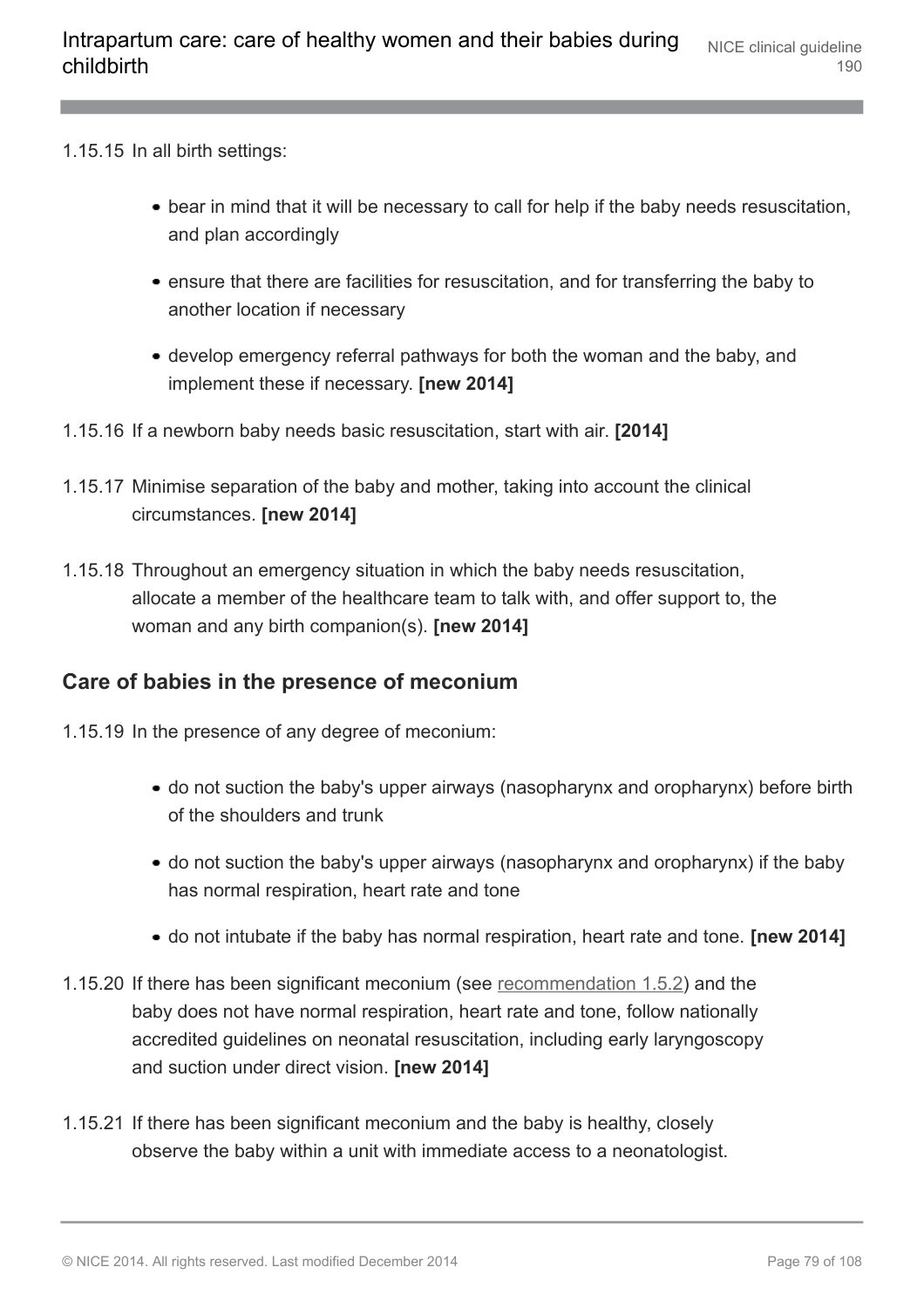Perform these observations at 1 and 2 hours of age and then 2-hourly until 12 hours of age. **[new 2014]**

- 1.15.22 If there has been non-significant meconium, observe the baby at 1 and 2 hours of age in all birth settings. **[new 2014]**
- 1.15.23 If any of the following are observed after any degree of meconium, ask a neonatologist to assess the baby (transfer both the woman and baby if they are at home or in a freestanding midwifery unit, following the general principles for transfer of care described in [section](http://publications.nice.org.uk/intrapartum-care-care-of-healthy-women-and-their-babies-during-childbirth-cg190/recommendations#general-principles-for-transfer-of-care) 1.6):
	- respiratory rate above 60 per minute
	- the presence of grunting
	- heart rate below 100 or above 160 beats/minute
	- capillary refill time above 3 seconds
	- body temperature of 38°C or above, or 37.5°C on 2 occasions 30 minutes apart
	- oxygen saturation below 95% (measuring oxygen saturation is optional after non-significant meconium)
	- presence of central cyanosis, confirmed by pulse oximetry if available. **[new 2014]**
- 1.15.24 Explain the findings to the woman, and inform her about what to look out for and who to talk to if she has any concerns. **[new 2014]**

#### **Babies born to women with prelabour rupture of the membranes at term**

- 1.15.25 Closely observe any baby born to a woman with prelabour rupture of the membranes (more than 24 hours before the onset of established labour) at term for the first 12 hours of life (at 1 hour, 2 hours, 6 hours and 12 hours) in all settings. Include assessment of:
	- temperature
	- heart rate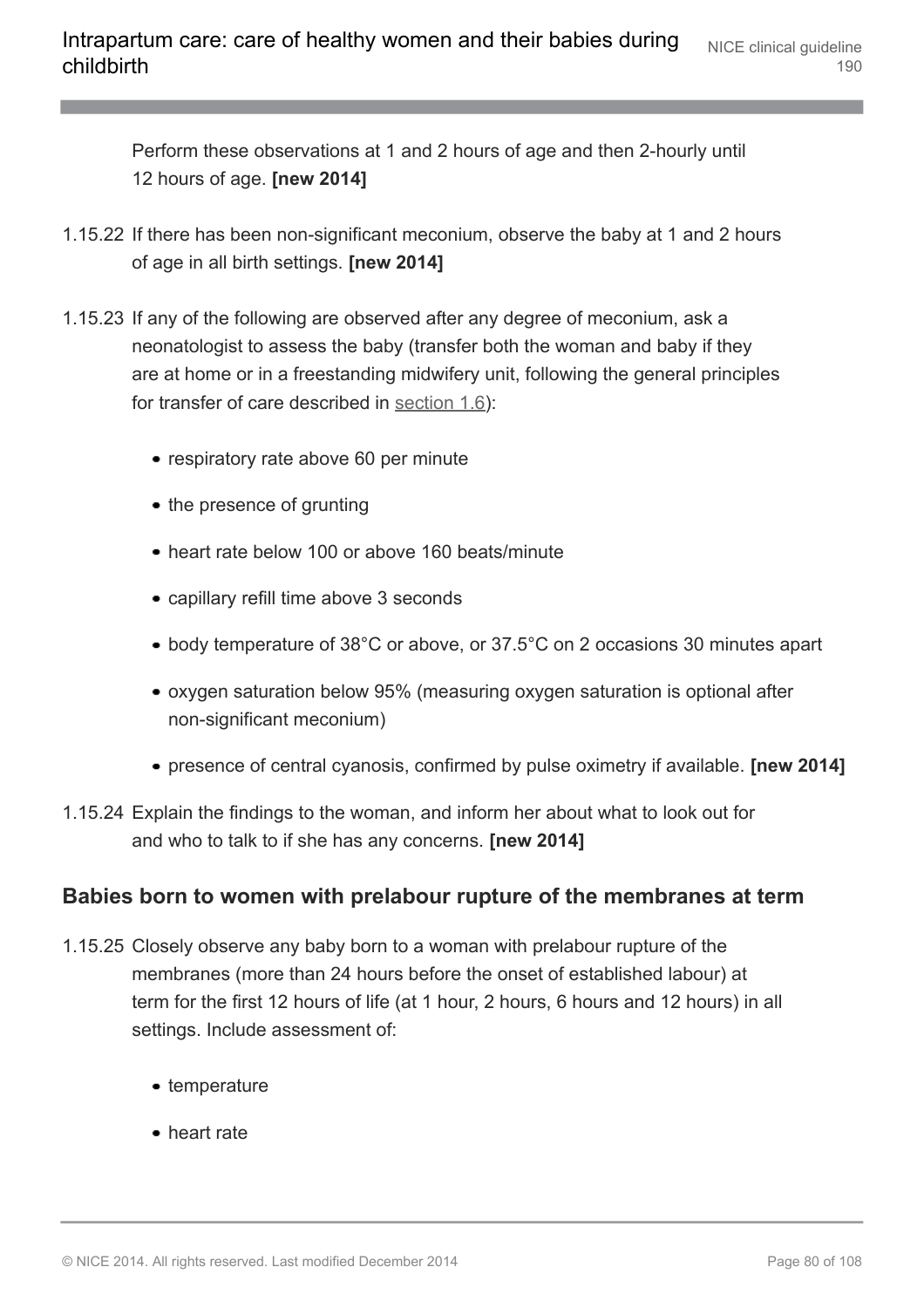- respiratory rate
- presence of respiratory grunting
- significant subcostal recession
- presence of nasal flare
- presence of central cyanosis, confirmed by pulse oximetry if available
- skin perfusion assessed by capillary refill
- floppiness, general wellbeing and feeding.

If any of these are observed, ask a neonatologist to assess the baby (transfer both the woman and baby if they are at home or in a freestanding midwifery unit, following the general principles for transfer of care described in [section](http://publications.nice.org.uk/intrapartum-care-care-of-healthy-women-and-their-babies-during-childbirth-cg190/recommendations#general-principles-for-transfer-of-care) 1.6). **[new 2014]**

- 1.15.26 If there are no signs of infection in the woman, do not give antibiotics to either the woman or the baby, even if the membranes have been ruptured for over 24 hours. **[2007]**
- 1.15.27 If there is evidence of infection in the woman, prescribe a full course of broad-spectrum intravenous antibiotics. **[2007]**
- 1.15.28 Advise women with prelabour rupture of the membranes to inform their healthcare professionals immediately of any concerns they have about their baby's wellbeing in the first 5 days after birth, particularly in the first 12 hours when the risk of infection is greatest. **[2007]**
- 1.15.29 Do not perform blood, cerebrospinal fluid and/or surface culture tests in an asymptomatic baby. **[2007]**
- 1.15.30 Refer a baby with any symptom of possible sepsis, or born to a woman who has evidence of chorioamnionitis, to a neonatal care specialist immediately. **[2007]**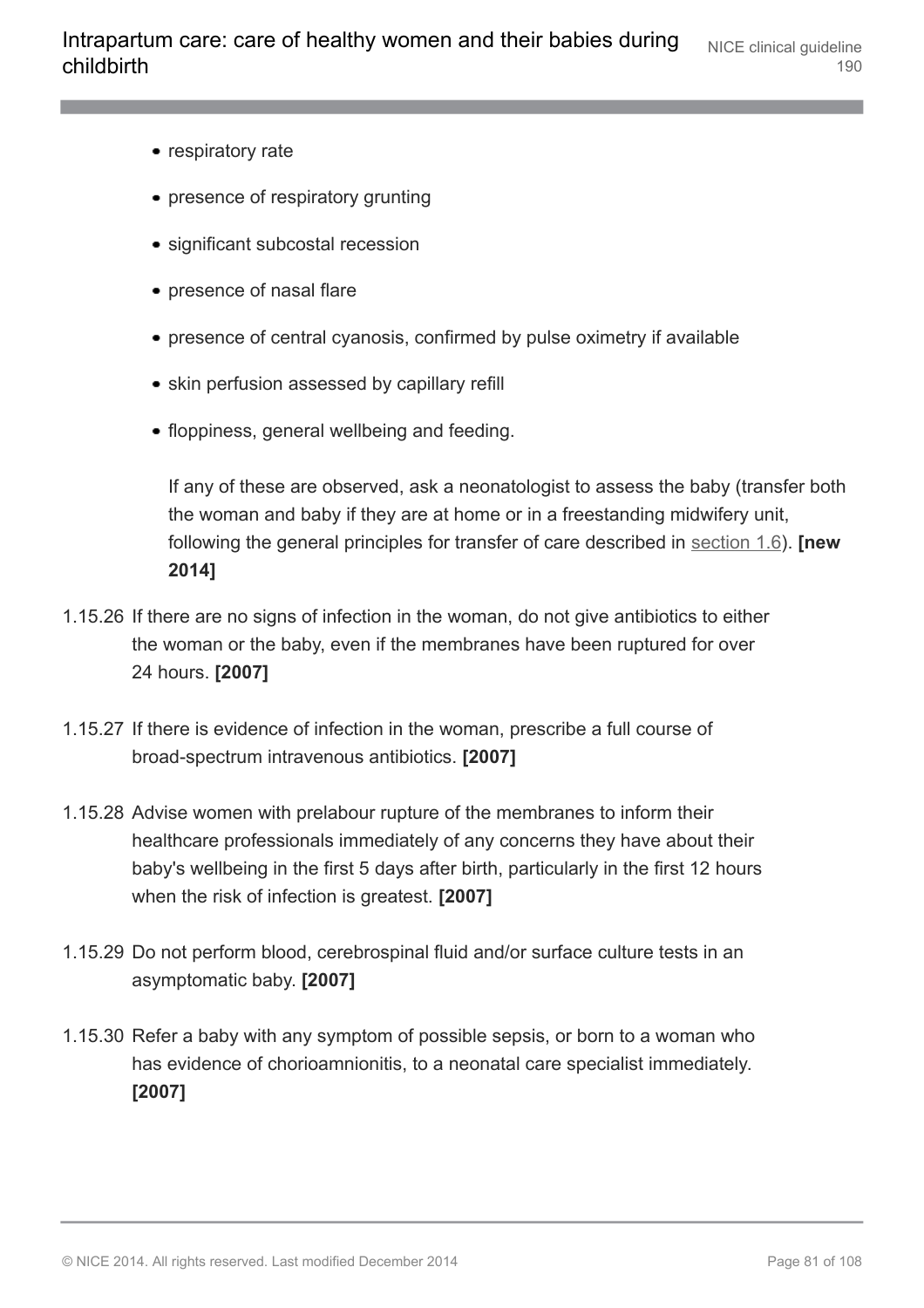## *1.16 Care of the woman after birth*

### **Initial assessment**

- 1.16.1 Carry out the following observations of the woman after birth:
	- Record her temperature, pulse and blood pressure. Transfer the woman (with her baby) to obstetric-led care if any of the relevant indications listed in [recommendation](http://publications.nice.org.uk/intrapartum-care-care-of-healthy-women-and-their-babies-during-childbirth-cg190/recommendations#ongoing-assessment) 1.5.1 are met.
	- Uterine contraction and lochia.
	- Examine the placenta and membranes: assess their condition, structure, cord vessels and completeness. Transfer the woman (with her baby) to obstetric-led care if the placenta is incomplete.
	- Early assessment of the woman's emotional and psychological condition in response to labour and birth.
	- Successful voiding of the bladder. Assess whether to transfer the woman (with her baby) to obstetric-led care after 6 hours if her bladder is palpable and she is unable to pass urine.

If transferring the woman to obstetric-led care, follow the general principles for transfer of care described in [section](http://publications.nice.org.uk/intrapartum-care-care-of-healthy-women-and-their-babies-during-childbirth-cg190/recommendations#general-principles-for-transfer-of-care) 1.6. **[new 2014]**

### **Perineal care**

- 1.16.2 Define perineal or genital trauma caused by either tearing or episiotomy as follows:
	- $\bullet$  first degree injury to skin only
	- second degree injury to the perineal muscles but not the anal sphincter
	- third degree injury to the perineum involving the anal sphincter complex:
		- 3a less than 50% of external anal sphincter thickness torn
		- 3b more than 50% of external anal sphincter thickness torn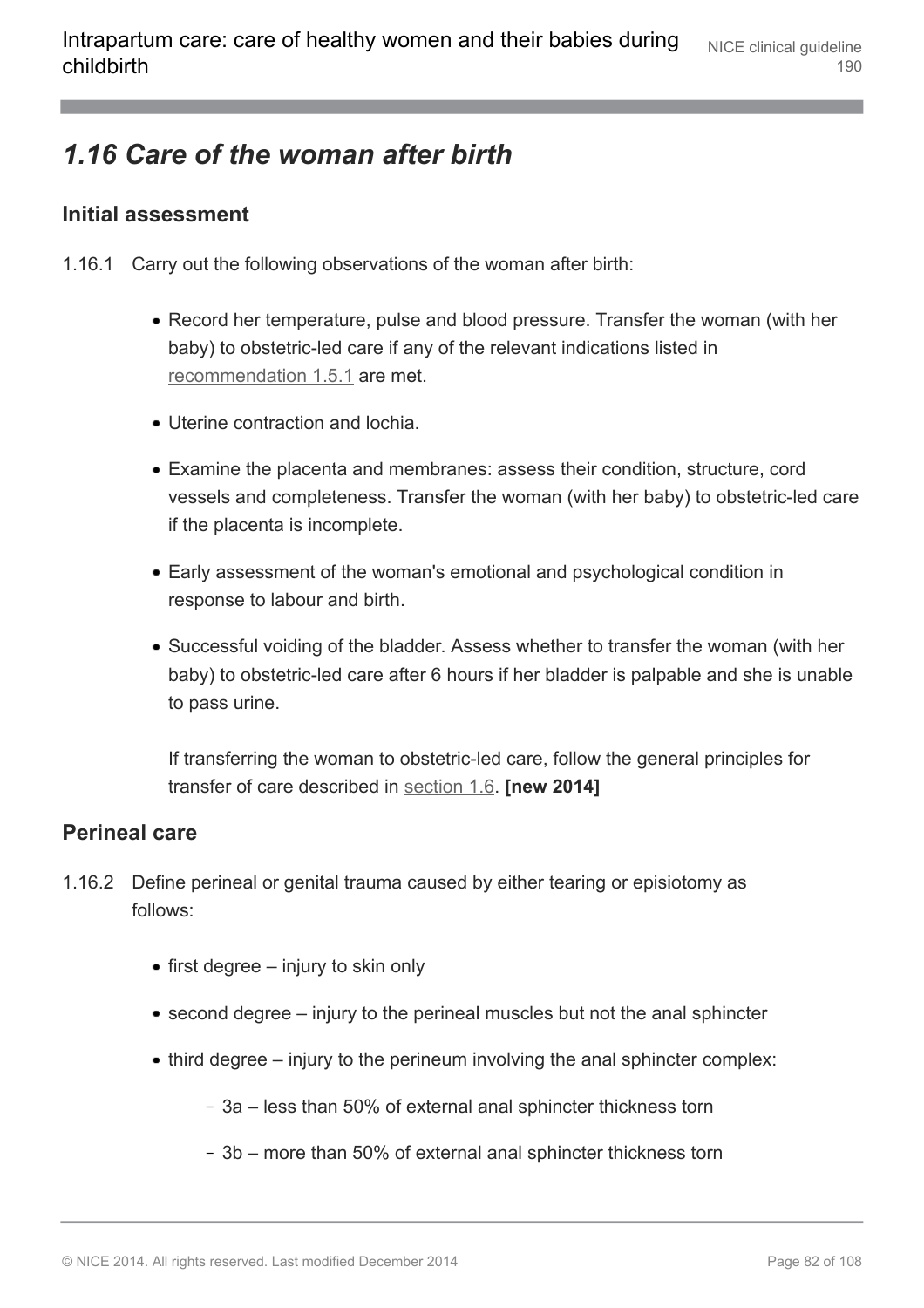- 3c internal anal sphincter torn.
- fourth degree injury to the perineum involving the anal sphincter complex (external and internal anal sphincter) and anal epithelium. **[2007]**
- 1.16.3 Before assessing for genital trauma:
	- explain to the woman what is planned and why
	- offer inhalational analgesia
	- ensure good lighting
	- position the woman so that she is comfortable and so that the genital structures can be seen clearly. **[2007]**
- 1.16.4 Perform the initial examination gently and with sensitivity. It may be done in the immediate period after birth. **[2007]**
- 1.16.5 If genital trauma is identified after birth, offer further systematic assessment, including a rectal examination. **[2007]**
- 1.16.6 Include the following in a systematic assessment of genital trauma:
	- further explanation of what is planned and why
	- confirmation by the woman that tested effective local or regional analgesia is in place
	- visual assessment of the extent of perineal trauma to include the structures involved, the apex of the injury and assessment of bleeding
	- a rectal examination to assess whether there has been any damage to the external or internal anal sphincter if there is any suspicion that the perineal muscles are damaged. **[2007]**
- 1.16.7 Ensure that the timing of this systematic assessment does not interfere with mother–baby bonding unless the woman has bleeding that requires urgent attention. **[2007]**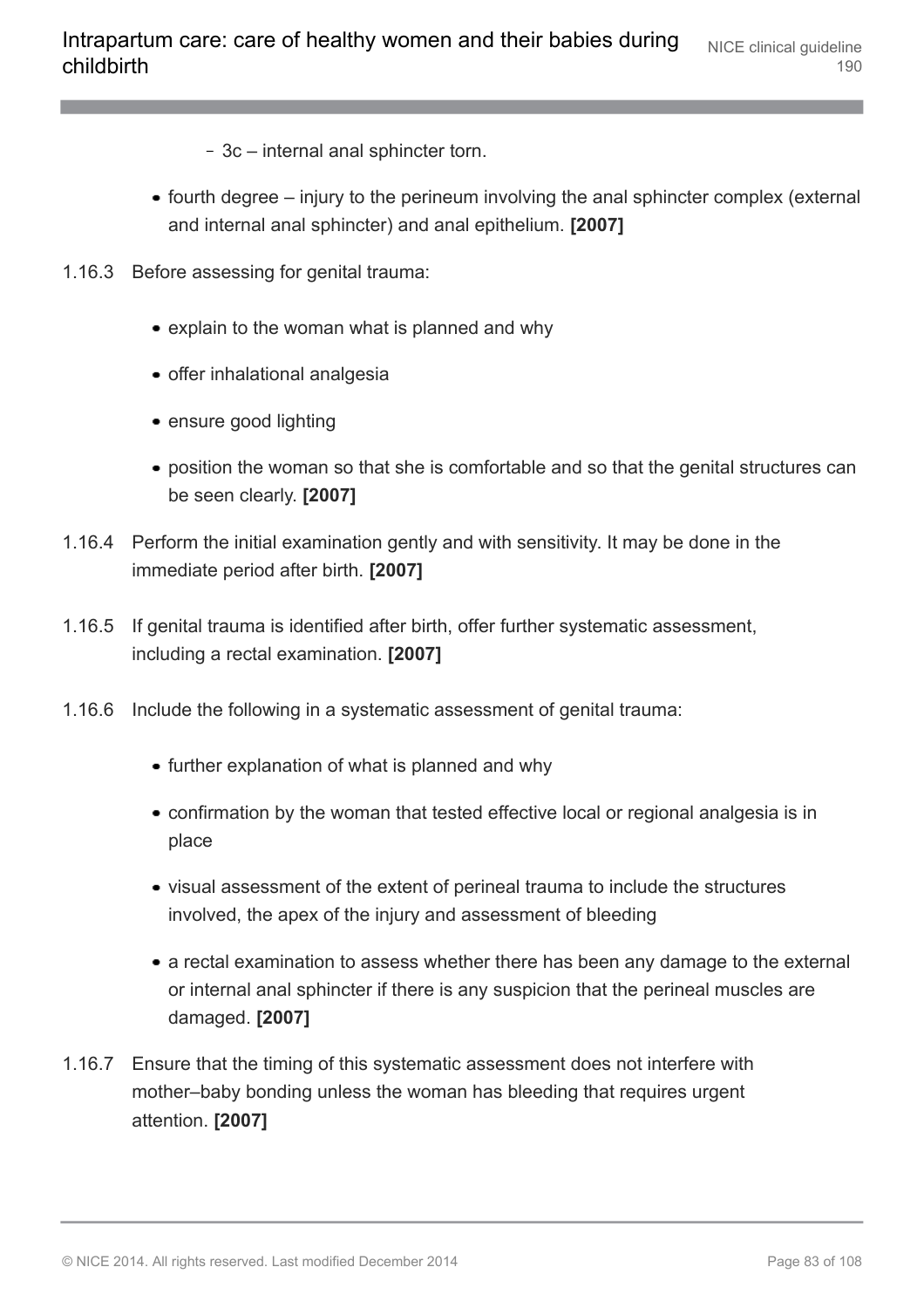- 1.16.8 Assist the woman to adopt a position that allows adequate visual assessment of the degree of trauma and for repair. Only maintain this position for as long as necessary for systematic assessment and repair. If it is not possible to adequately assess the trauma, transfer the woman (with her baby) to obstetric-led care, following the general principles for transfer of care described in [section](http://publications.nice.org.uk/intrapartum-care-care-of-healthy-women-and-their-babies-during-childbirth-cg190/recommendations#general-principles-for-transfer-of-care) 1.6. **[2007, amended2014]**
- 1.16.9 Seek advice from a more experienced midwife or obstetrician if there is uncertainty about the nature or extent of the trauma. Transfer the woman (with her baby) to obstetric-led care (following the general principles for transfer of care described in section 1.6) if the repair needs further surgical or anaesthetic expertise. **[2007, amended 2014]**
- 1.16.10 Document the systematic assessment and its results fully, possibly pictorially. **[2007]**
- 1.16.11 All relevant healthcare professionals should attend training in perineal/genital assessment and repair, and ensure that they maintain these skills. **[2007]**
- 1.16.12 Undertake repair of the perineum as soon as possible to minimise the risk of infection and blood loss. **[2007]**
- 1.16.13 When carrying out perineal repair:
	- ensure that tested effective analgesia is in place, using infiltration with up to 20 ml of 1% lidocaine or equivalent
	- top up the epidural or insert a spinal anaesthetic if necessary. **[2007]**
- 1.16.14 If the woman reports inadequate pain relief at any point, address this immediately. **[2007]**
- 1.16.15 Advise the woman that in the case of first-degree trauma, the wound should be sutured in order to improve healing, unless the skin edges are well opposed. **[2007]**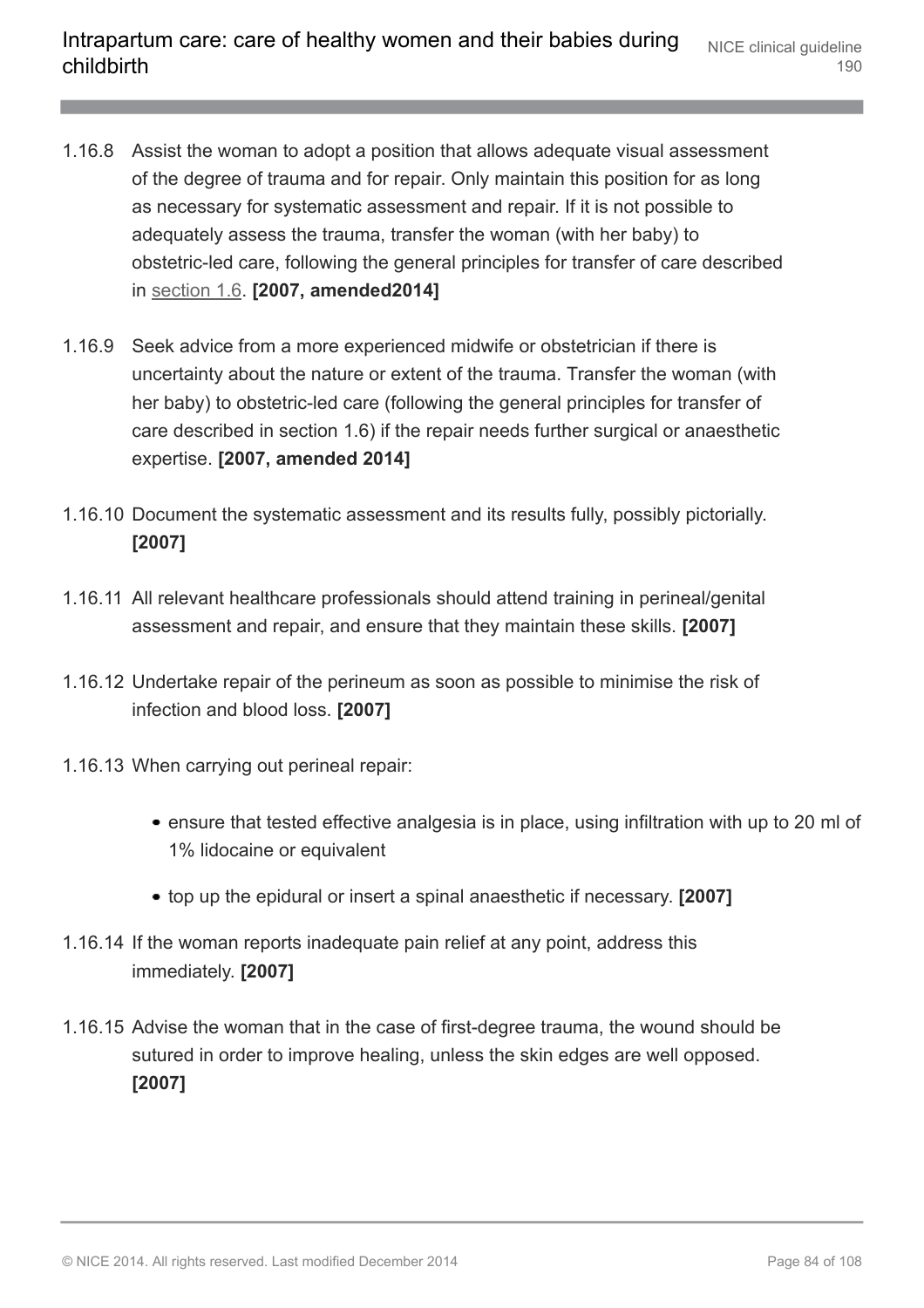- 1.16.16 Advise the woman that in the case of second-degree trauma, the muscle should be sutured in order to improve healing. **[2007]**
- 1.16.17 If the skin is opposed after suturing of the muscle in second-degree trauma, there is no need to suture it. **[2007]**
- 1.16.18 If the skin does require suturing, use a continuous subcuticular technique. **[2007]**
- 1.16.19 Undertake perineal repair using a continuous non-locked suturing technique for the vaginal wall and muscle layer. **[2007]**
- 1.16.20 Use an absorbable synthetic suture material to suture the perineum. **[2007]**
- 1.16.21 Offer rectal non-steroidal anti-inflammatory drugs routinely after perineal repair of first- and second-degree trauma provided these drugs are not contraindicated. **[2007]**
- 1.16.22 Observe the following basic principles when performing perineal repairs:
	- Repair perineal trauma using aseptic techniques.
	- Check equipment and count swabs and needles before and after the procedure.
	- Good lighting is essential to see and identify the structures involved.
	- Ensure that difficult trauma is repaired by an experienced practitioner in theatre under regional or general anaesthesia.
	- Insert an indwelling catheter for 24 hours to prevent urinary retention.
	- Ensure that good anatomical alignment of the wound is achieved and that consideration is given to the cosmetic results.
	- Carry out rectal examination after completing the repair to ensure that suture material has not been accidentally inserted through the rectal mucosa.
	- After completion of the repair, document an accurate detailed account covering the extent of the trauma, the method of repair and the materials used.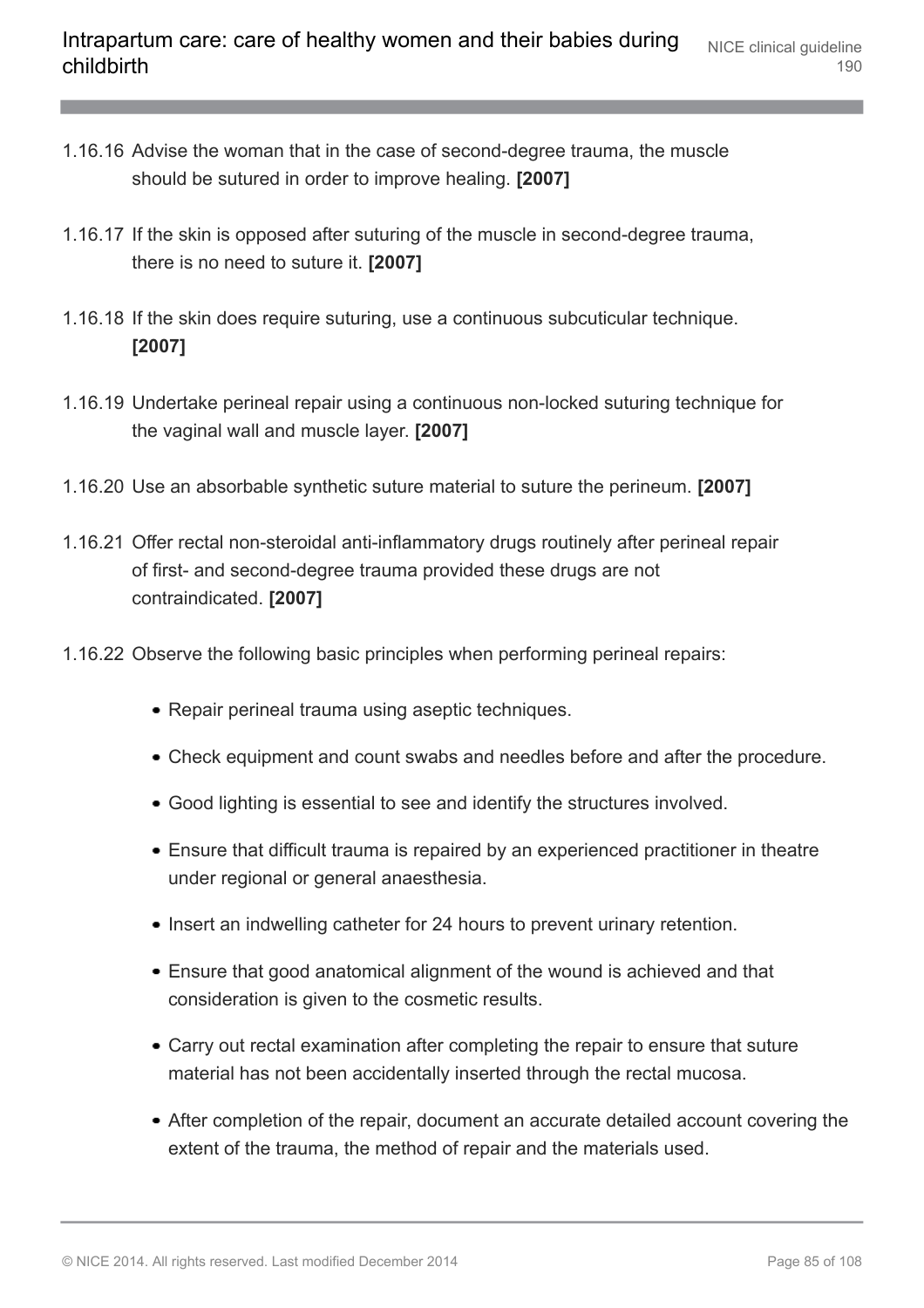Give the woman information about the extent of the trauma, pain relief, diet, hygiene and the importance of pelvic-floor exercises. **[2007]**

[[2](#page-21-0)] This can also include networks of providers.

[[3](#page-23-0)] In accordance with current health and safety legislation (at the time of publication of NICE guideline CG139 [March 2012]): [Health and Safety at Work Act 1974,](http://www.legislation.gov.uk/ukpga/1974/37) [Management of Health](http://www.legislation.gov.uk/uksi/1999/3242/contents/made) [and Safety at Work Regulations 1999,](http://www.legislation.gov.uk/uksi/1999/3242/contents/made) [Health and Safety Regulations 2002](http://www.legislation.gov.uk/uksi/2002/2174/contents/made), [Control of](http://www.legislation.gov.uk/uksi/2002/2677/contents/made) [Substances Hazardous to Health Regulations 2002](http://www.legislation.gov.uk/uksi/2002/2677/contents/made), [Personal Protective Equipment Regulations](http://www.legislation.gov.uk/uksi/2002/1144/contents/made) [2002](http://www.legislation.gov.uk/uksi/2002/1144/contents/made) and [Health and Social Care Act 2008](http://www.legislation.gov.uk/ukpga/2008/14/contents).

[[4](#page-23-1)] This recommendation is adapted from [Infection: prevention and control of healthcare](http://www.nice.org.uk/guidance/cg139)[associated infections in primary and community care](http://www.nice.org.uk/guidance/cg139) (2012) NICE guideline CG139.

<sup>[6]</sup> The care of women who have their labour induced is covered by the NICE quideline on [induction of labour](http://www.nice.org.uk/guidance/cg70).

[[6](#page-59-0)] Anonymous (1994) World Health Organization partograph in management of labour. World Health Organization Maternal Health and Safe Motherhood Programme. Lancet 343: 1399–404. See also the [WHO Multicountry Survey on Maternal and Newborn Health.](http://www.who.int/reproductivehealth/en/)

[[7](#page-68-0)] See the NICE quideline on [caesarean section.](http://www.nice.org.uk/guidance/cg132)

<span id="page-85-0"></span><sup>[[8](#page-77-0)]</sup> Recommendations relating to immediate postnatal care (within 2 hours of birth) have been adapted from the NICE guideline on [routine postnatal care of women and their babies;](http://www.nice.org.uk/guidance/cg37) please refer to this for further guidance on care after birth.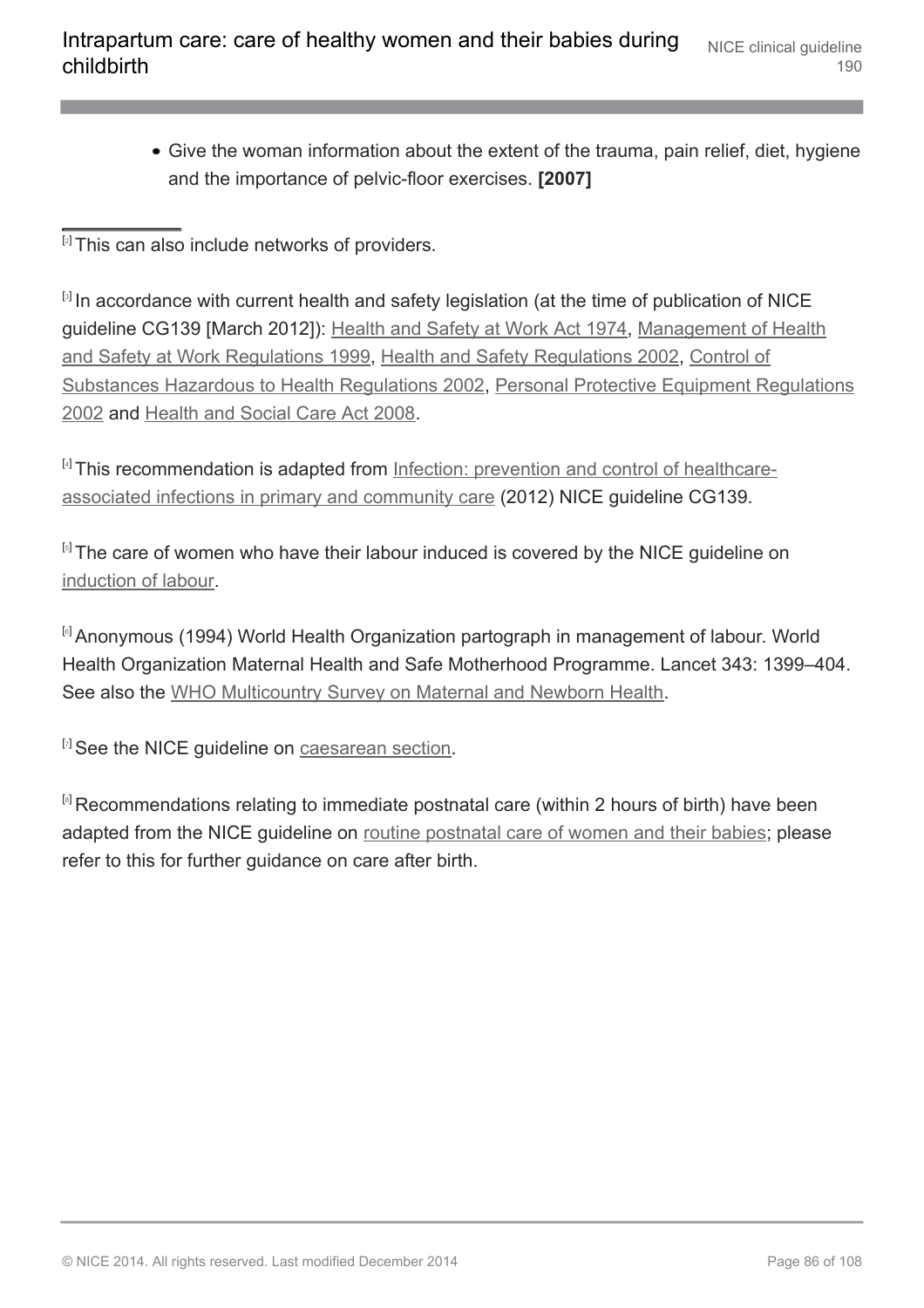### **2 Research recommendations**

The Guideline Development Group has made the following recommendations for research, based on its review of evidence, to improve NICE guidance and patient care in the future. The Guideline Development Group's full set of research recommendations is detailed in the [full](http://www.nice.org.uk/Guidance/CG190/Evidence) [guideline](http://www.nice.org.uk/Guidance/CG190/Evidence).

# *2.1 Effect of information giving on place of birth*

How does the provision of accurate, evidence-based information affect women's decision-making processes and choice of place of birth?

### **Why this is important**

A report by Coxon et al. (2013) identifies in detail why women make choices about where to give birth and how these choices can be influenced. Influences may include written and verbal information (both online and from midwives and doctors), previous experience, and word-of-mouth advice from friends and family. The Birthplace study concluded that giving birth outside an obstetric unit is the optimal choice for low-risk women. This finding should be used to restructure the way in which information is provided, so that it is presented in a more accurate, less risk-based way in order to support women's choices. This change should be evaluated in a quantitative observational study and/or qualitative study that records any changes in women's choice-making about place of birth. Outcomes include understanding why and how women make choices about where to give birth and how this can influence the provision of appropriate and accessible information, a measure of informed decision-making, and fearfulness and absence of fearfulness when choosing place of birth.

# *2.2 Long-term consequences of planning birth in different settings*

What are the long-term consequences for women and babies of planning birth in different settings?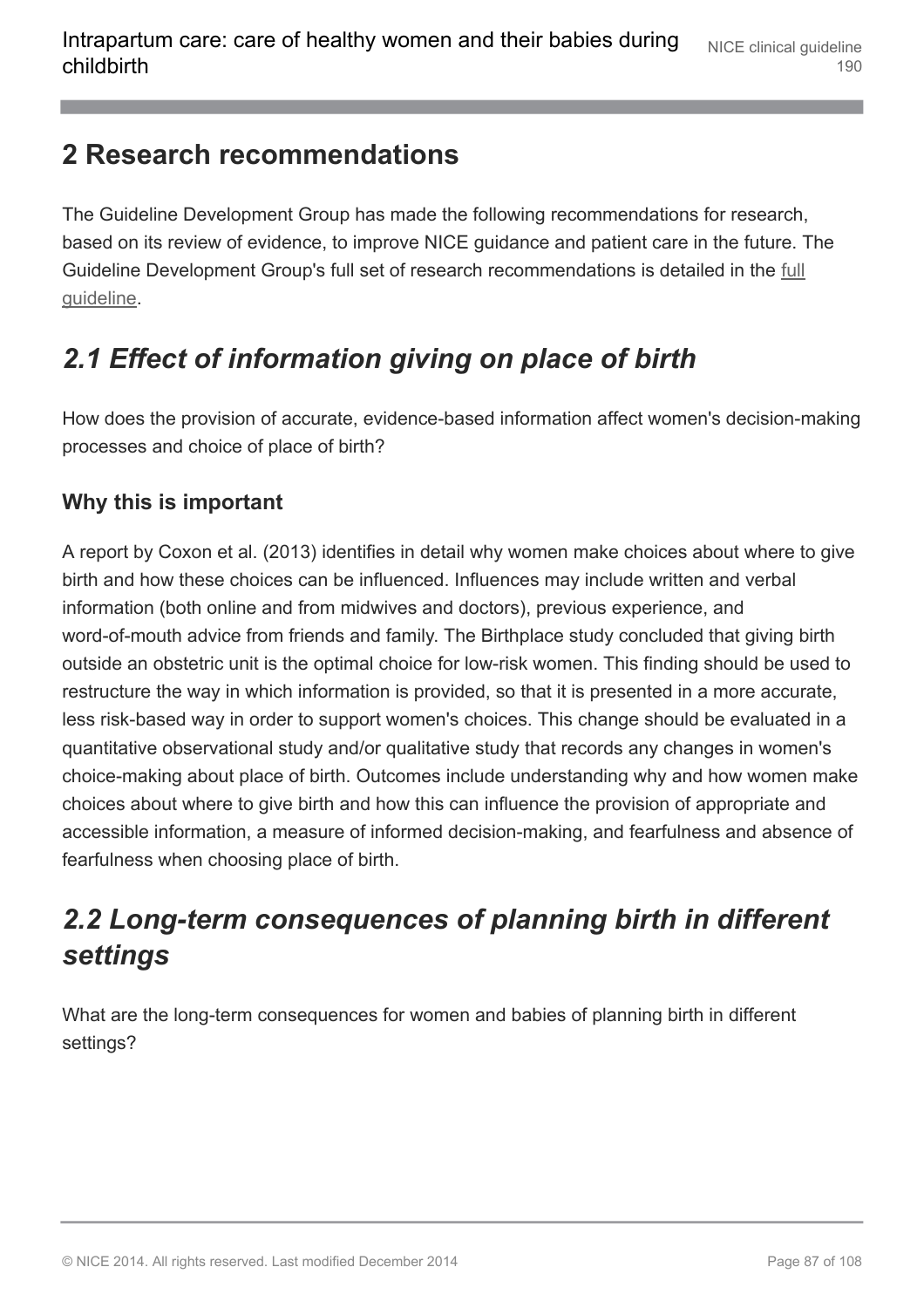### **Why this is important**

The long-term consequences of birth experiences and birth outcomes are poorly understood, particularly in relation to place of birth. A large population-based observational study would compare women's experiences and outcomes in different birth settings (with subgroup analysis by mode of birth) in relation to the wellbeing of the women and their children over different periods of time (for example, 2, 5, 10, 15, 20 and 30 years). A secondary analysis could compare different providers where birth philosophies are different. Outcomes would be compared by accessing medical records and through qualitative interviews. Primary outcomes are long-term physical morbidity, pain after birth, readmission to hospital, infection, psychological morbidity (for example, postnatal depression, bonding, relationship breakdown with partner, fear of giving birth in future) and breastfeeding rates. Secondary outcomes are impact on attachment between mother and child, obesity in children, autoimmune disease, chronic illness, educational achievement and family functioning.

# *2.3 Education about the latent first stage of labour*

Does enhanced education specifically about the latent first stage of labour increase the number of nulliparous women who wait until they are in established labour before attending the obstetric or midwifery unit (or calling the midwife to a home birth), compared with women who do not receive this education?

### **Why this is important**

Studies show that antenatal education about labour and birth in general makes a difference to some birth outcomes, but there is limited evidence focusing on education about the latent first stage of labour specifically. The aim of this study (randomised controlled trial or prospective observational study) would be to compare 2 groups of women experiencing their first labour and birth: a group who receive an education session in late pregnancy covering what to expect in the latent first stage of labour and how to recognise the onset of established labour, and a group who have not received this focused education. Primary outcomes would be mode of birth, satisfaction with the birth experience and the woman's physical and emotional wellbeing after birth. Secondary outcomes would be use of pharmacological pain relief, use of oxytocin to augment labour, and time from first contact in confirmed established labour to birth.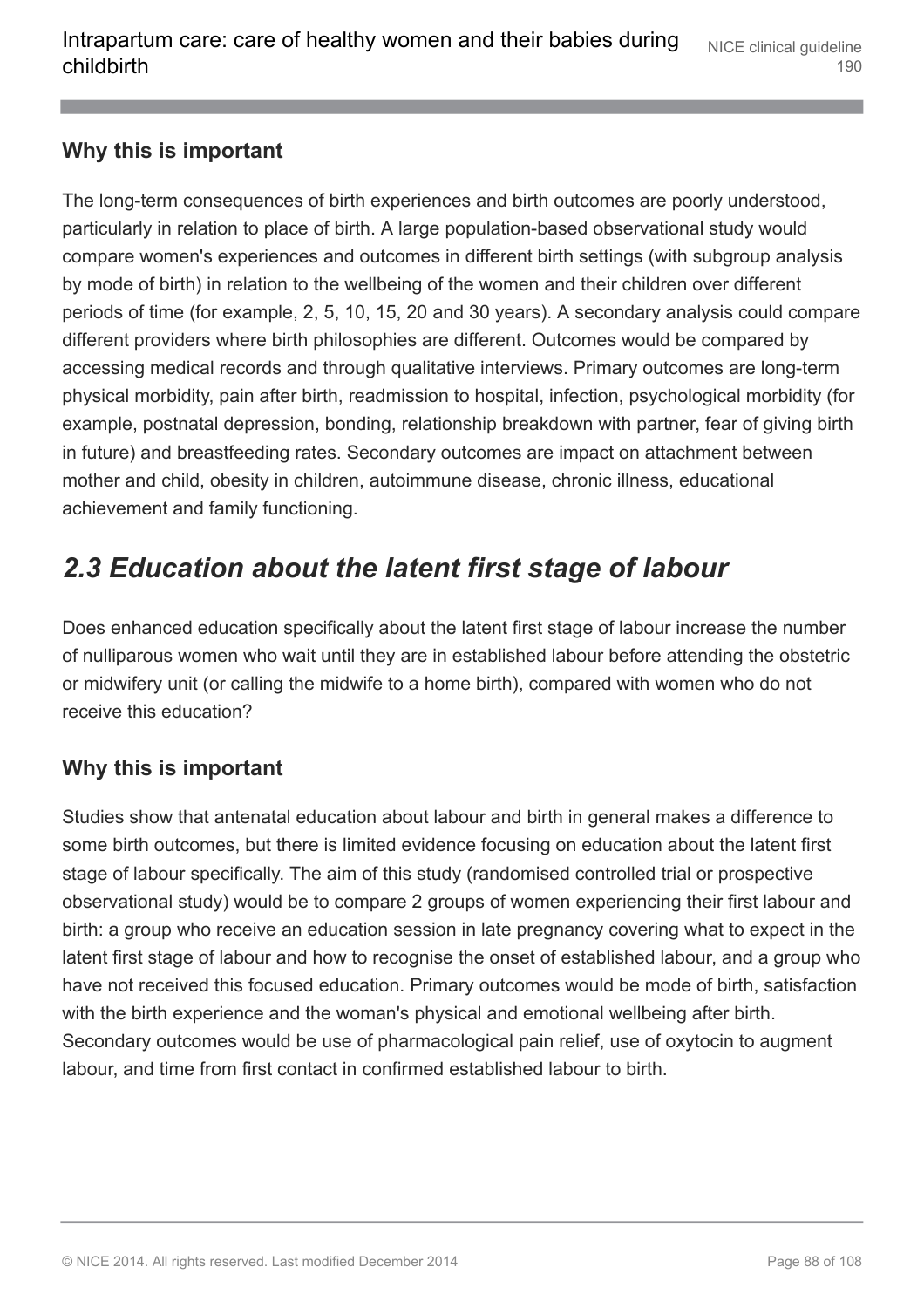# *2.4 Postpartum haemorrhage*

What is the most effective treatment for primary postpartum haemorrhage?

### **Why this is important**

There is uncertainty about the most effective drug treatments and dosage regimes, and about which other treatments should be used, for women who develop a postpartum haemorrhage. The most effective sequencing of interventions is also uncertain. The psychological impact of postpartum haemorrhage for women can be significant, and identifying the approach that minimises this impact is important. Randomised controlled trials comparing different dosage regimes for oxytocin and misoprostol, as well as comparisons with ergometrine and carboprost, are needed. Trials of mechanical measures such as intrauterine balloons or interventional radiology as early second-line treatment (rather than an alternative drug treatment) are also needed. Alternatively, a trial comparing the effectiveness of a complex intervention (for example, an educational component, sequence of interventions, immediate feedback and quality improvements) compared with standard care could be undertaken. Important outcomes include blood and blood product transfusion, need for further intervention, need for hysterectomy and psychological outcomes for the woman.

# *2.5 Intermittent auscultation compared with cardiotocography*

What are the natural frequencies of the avoidable harms that cardiotocography is intended to prevent for women who are assessed as being at low risk of complications at the start of labour? Does using cardiotocography in labours where complications develop confer a net benefit compared with intermittent auscultation?

### **Why this is important**

Cardiotocography is used in current practice to monitor the fetal heart rate when there is a concern that fetal hypoxia may develop. It is regarded as unethical, in most circumstances, to conduct clinical research where women whose labour is categorised as 'high risk' are not offered cardiotocography. There is therefore no high-quality evidence about the size of the benefit or harm derived from the use of cardiotocography compared with intermittent auscultation, either in individual cases or across a whole population. Further analysis is needed to evaluate the actual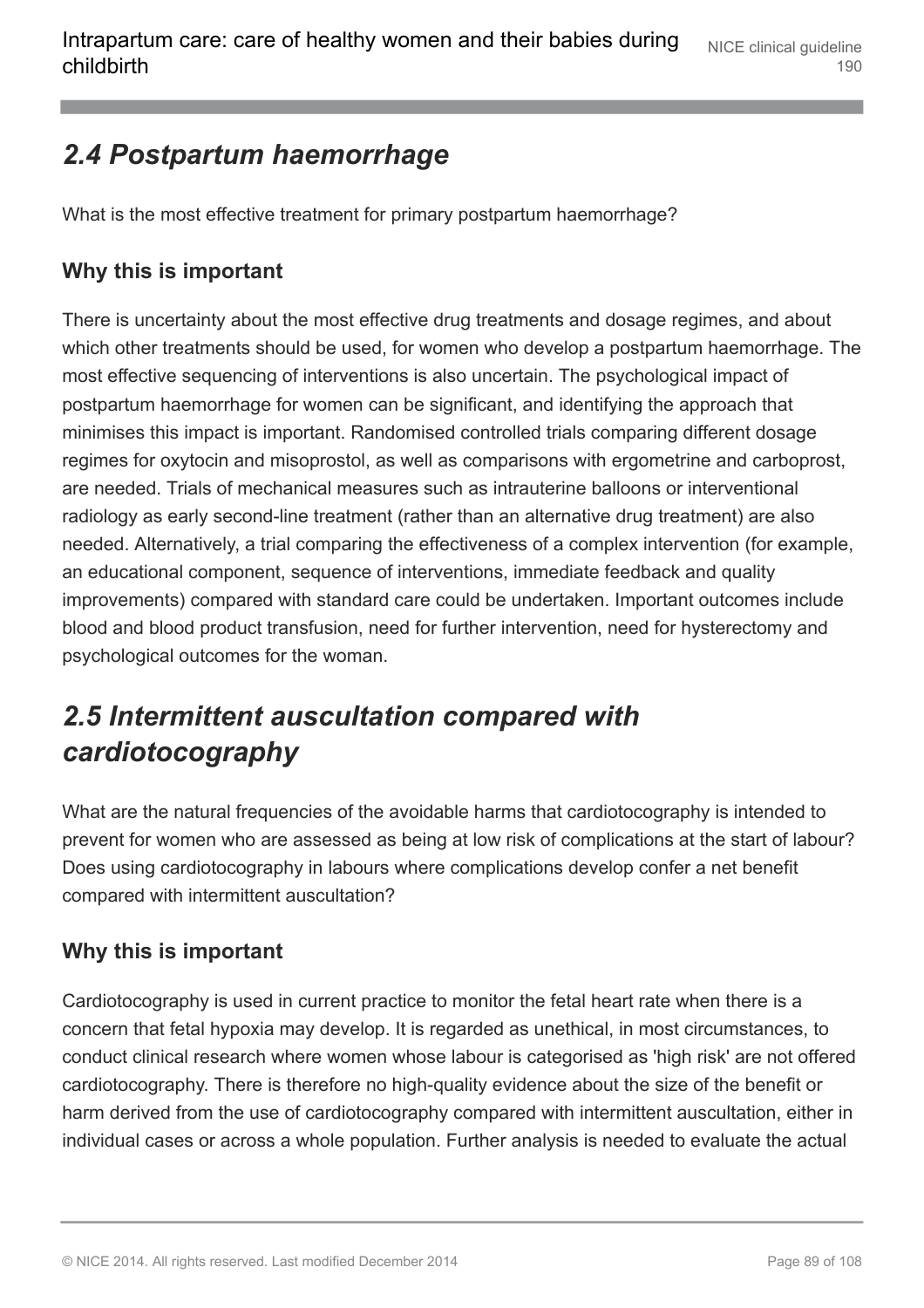(or probable) benefits and harms associated with this screening test. This would be based on analysis and modelling using data and assumptions derived from existing evidence from a range of countries, comprising data from any studies and/or historic data sets that record the natural frequencies of avoidable damage caused by intrapartum events. These data could then be used to ascertain both the natural frequencies of adverse events and whether widespread use of cardiotocography reduces these. Primary outcomes would be intrapartum fetal death, neonatal encephalopathy, cerebral palsy or other significant neurodevelopmental injury, and maternal morbidity. Other outcomes might include long-term physical and psychological outcomes (health across whole of life), health and social care costs, implications for informed decision-making, and analysis of ethical considerations.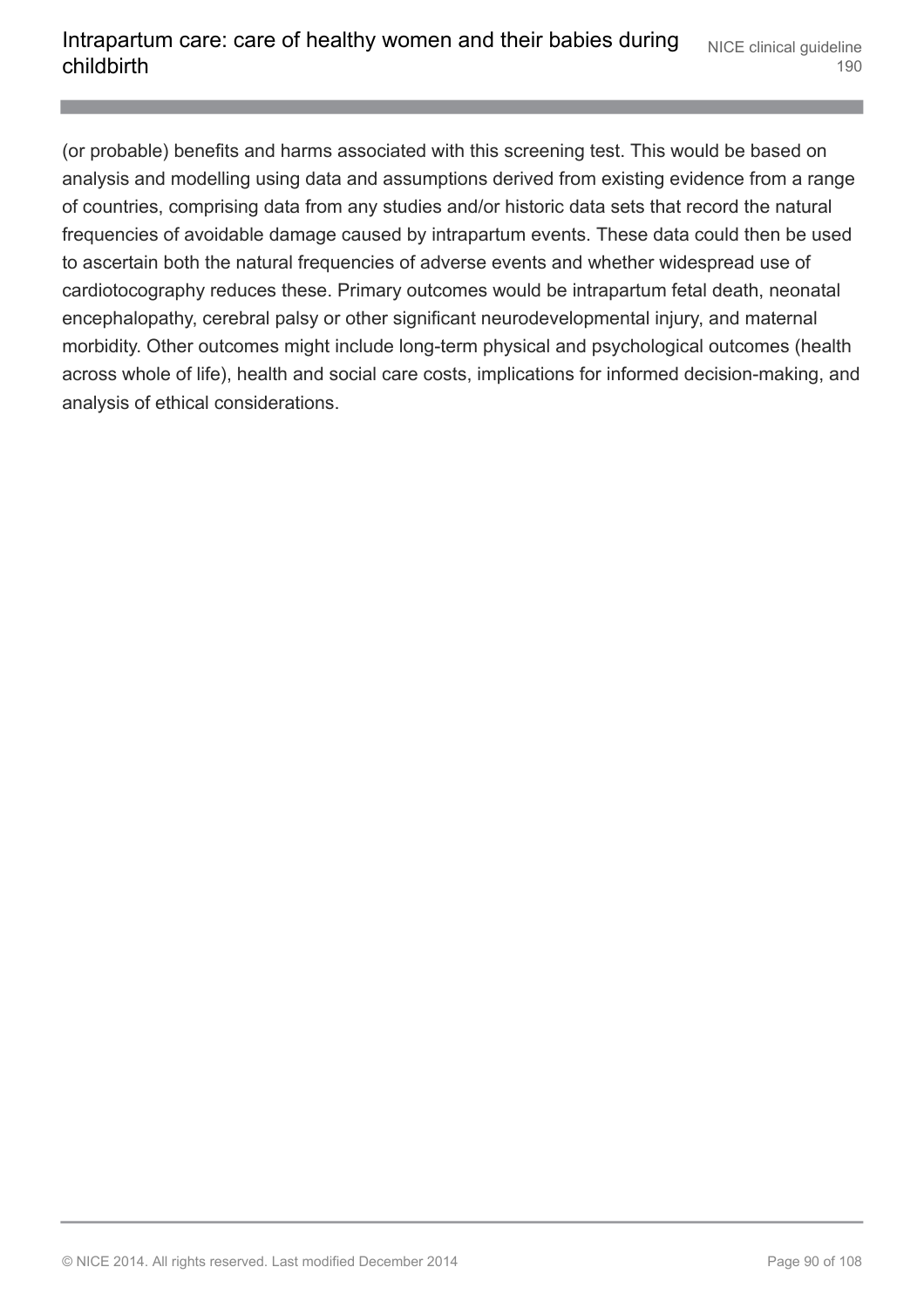# **3 Other information**

## *3.1 Scope and how this guideline was developed*

NICE guidelines are developed in accordance with a [scope](http://www.nice.org.uk/guidance/CG190/documents) that defines what the guideline will and will not cover.

#### **How this guideline was developed**

NICE commissioned the National Collaborating Centre for Women's and Children's Health to develop this guideline. The Centre established a Guideline Development Group (see [section](http://publications.nice.org.uk/intrapartum-care-care-of-healthy-women-and-their-babies-during-childbirth-cg190/the-guideline-development-group-national-collaborating-centre-and-nice-project-team) 4), which reviewed the evidence and developed the recommendations.

The methods and processes for developing NICE clinical guidelines are described in [the](http://www.nice.org.uk/About/What-we-do/Our-Programmes/NICE-guidance/NICE-guidelines/NICE-clinical-guidelines) [guidelines manual.](http://www.nice.org.uk/About/What-we-do/Our-Programmes/NICE-guidance/NICE-guidelines/NICE-clinical-guidelines)

## *3.2 Related NICE guidance*

Details are correct at the time of publication (December 2014). Further information is available on the [NICE website.](http://www.nice.org.uk/)

### **Published**

#### **General**

- [Patient experience in adult NHS services](http://www.nice.org.uk/guidance/cg138) (2012) NICE quideline CG138
- [Medicines adherence](http://www.nice.org.uk/guidance/cg76) (2009) NICE guideline CG76

### **Condition-specific**

- [Postnatal care](http://www.nice.org.uk/guidance/cg37) (2014) NICE guideline CG37
- [Antibiotics for early-onset neonatal infection](http://www.nice.org.uk/guidance/cg149) (2012) NICE guideline CG149
- [Caesarean section](http://www.nice.org.uk/guidance/cg132) (2011) NICE guideline CG132
- [Generalised anxiety disorder and panic disorder \(with or without agoraphobia\) in adults](http://www.nice.org.uk/guidance/cg113) (2011) NICE guideline CG113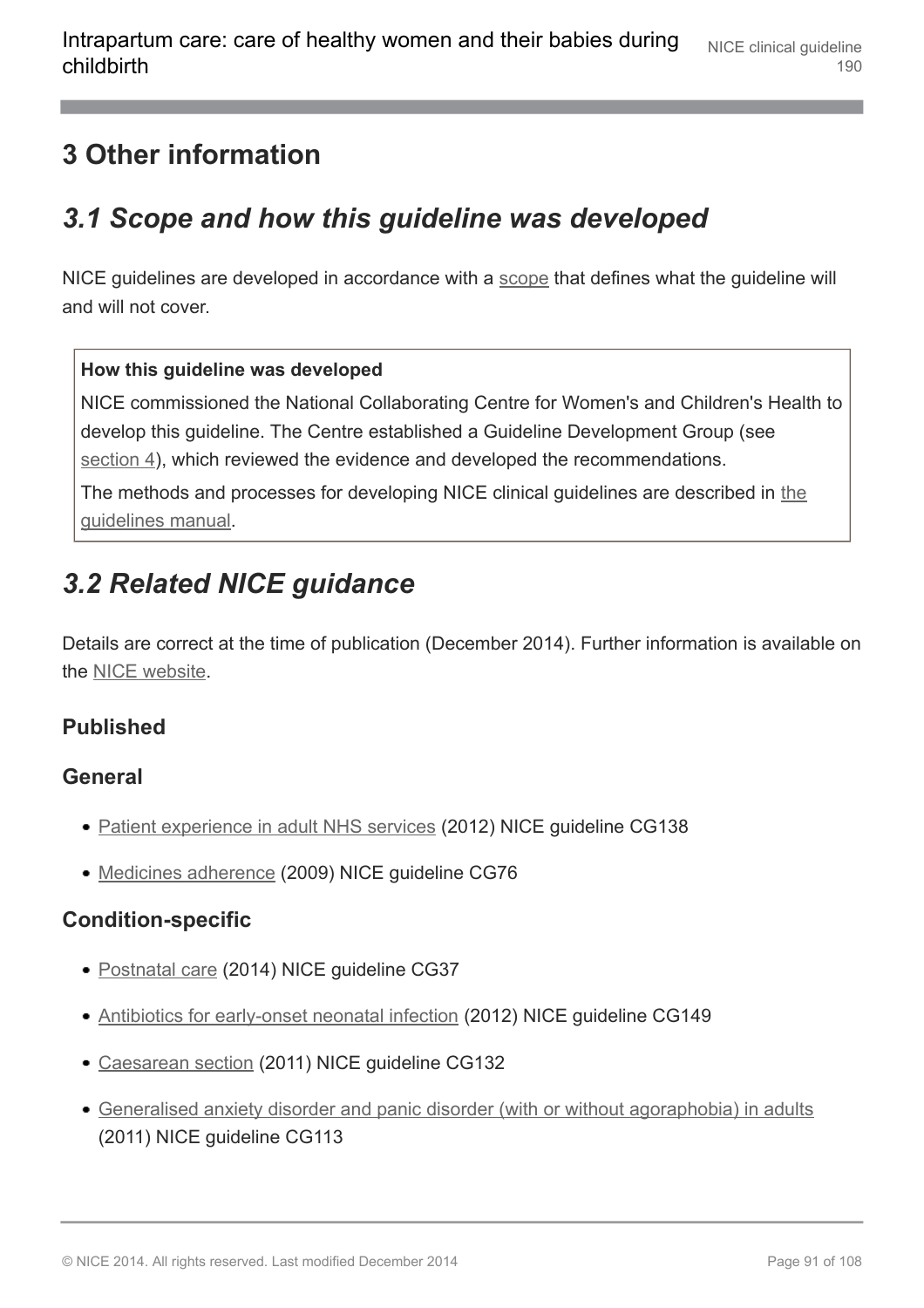- [Hypertension in pregnancy](http://www.nice.org.uk/guidance/cg107) (2010) NICE quideline CG107
- [Neonatal jaundice](http://www.nice.org.uk/guidance/cg98) (2010) NICE guideline CG98
- [Therapeutic hypothermia with intracorporeal temperature monitoring for hypoxic perinatal](http://www.nice.org.uk/guidance/IPG347) [brain injury](http://www.nice.org.uk/guidance/IPG347) (2010) NICE interventional procedure guidance 347
- [Induction of labour](http://www.nice.org.uk/guidance/cg70) (2008) NICE guideline CG70
- [Antenatal care](http://www.nice.org.uk/guidance/cg62) (2008) NICE guideline CG62
- [Antenatal and postnatal mental health](http://www.nice.org.uk/guidance/cg45) (2007) NICE guideline CG45
- [Intraoperative blood cell salvage in obstetrics](http://www.nice.org.uk/guidance/IPG144) (2005) NICE interventional procedure guidance 144

### **Under development**

NICE is developing the following guidance (details available from [the NICE website](http://www.nice.org.uk/)):

- Safe midwifery staffing for maternity settings. NICE quideline. Publication expected January 2015.
- Preterm labour and birth. NICE guideline. Publication expected November 2015.
- Cervical ripening balloon for the induction of labour in women who have previously undergone caesarean section. NICE interventional procedure guidance. Publication date to be confirmed.
- Ex utero intrapartum therapy for fetal obstruction. NICE interventional procedure guidance. Publication date to be confirmed.
- Intrapartum care for high risk women. NICE guideline. Publication date to be confirmed.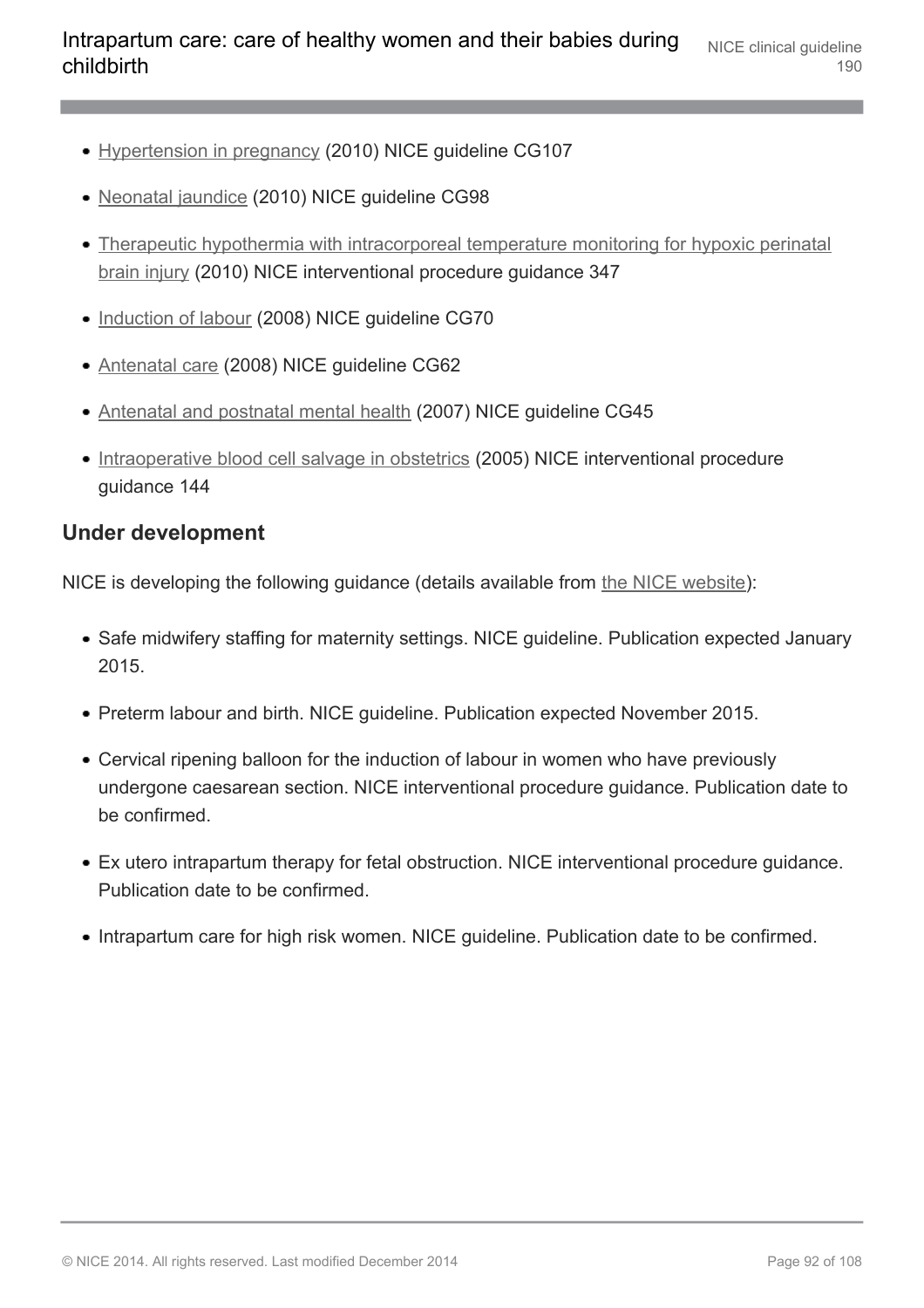## **4 The Guideline Development Group, National Collaborating Centre and NICE project team**

## *4.1 Guideline Development Group*

The Guideline Development Group members listed are those for the 2014 update. For the composition of the previous Guideline Development Group, see the [full guideline.](http://www.nice.org.uk/Guidance/CG190/Evidence)

### **Susan Bewley** Professor of complex obstetrics, King's College London

**Tracey Cooper** Consultant midwife, Lancashire Teaching Hospitals Foundation Trust

#### **Sarah Fishburn** Lay member

#### **Helen Ford (stood down August 2013)**

Senior commissioner, NHS Gloucestershire

#### **Kevin Ives**

Consultant neonatologist, John Radcliffe Hospital, Oxford

### **Michael Lane (from January 2014)**

GP commissioner, Southwest London

#### **Nuala Lucas** Consultant anaesthetist, Northwick Park Hospital, London

**Bryony Strachan** Consultant obstetrician, St Michael's Hospital, Bristol

### **Derek Tuffnell** Consultant in obstetrics and gynaecology, Bradford Teaching Hospitals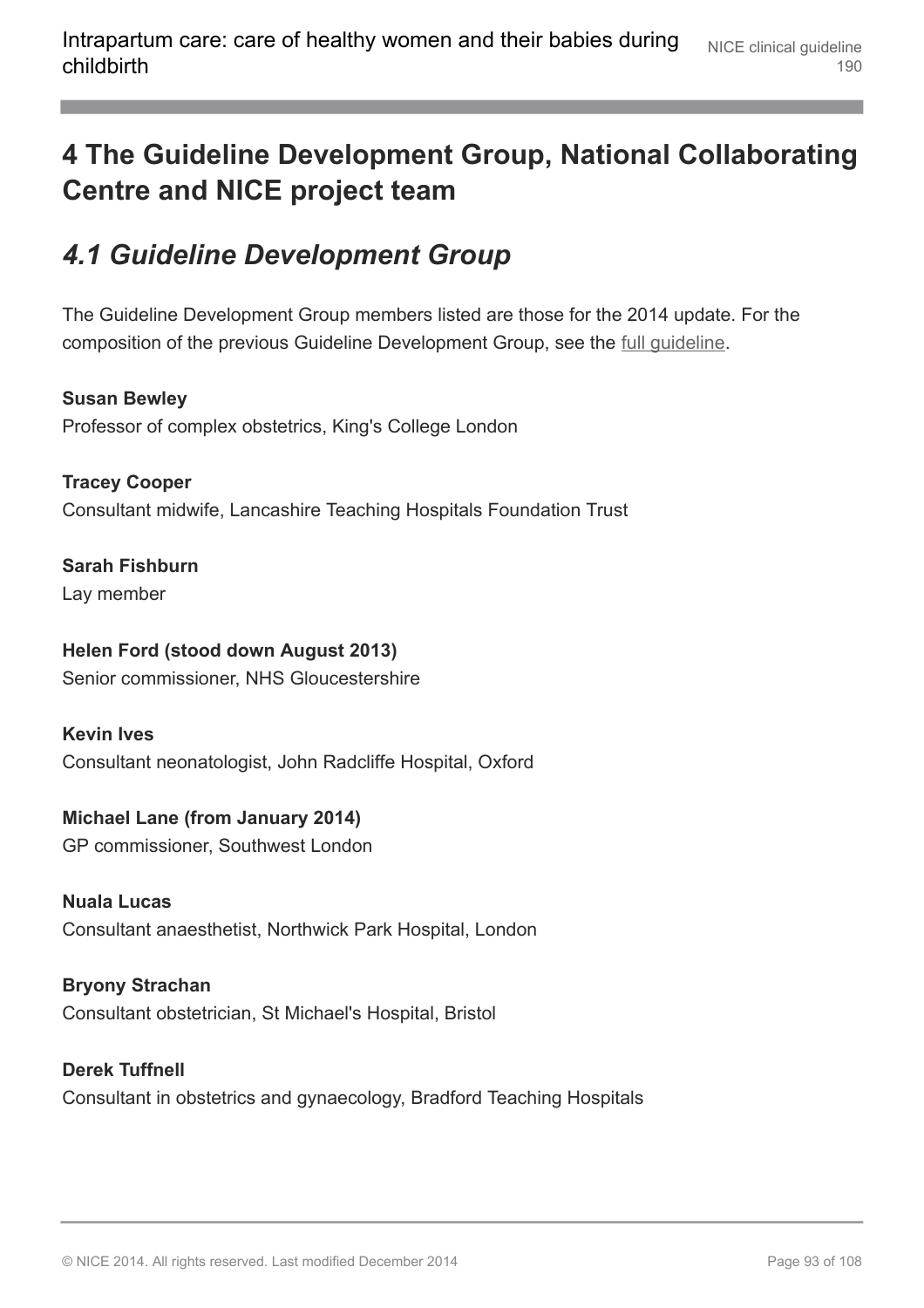Intrapartum care: care of healthy women and their babies during childbirth NICE clinical guideline 190

**Kylie Watson** Coordinating midwife, Central Manchester University Hospitals NHS Foundation Trust

### **Catherine Williams**

Lay member

# *4.2 National Collaborating Centre for Women's and Children's Health*

**Jessica Sims** Project Manager (from June 2014)

**Vanessa Delgado Nunes** Guideline Lead (from July 2014)

**Zosia Beckles** Information scientist

**Fiona Caldwell** Research assistant

**Katherine Cullen** Health economist/research fellow

**Rupert Franklin** Project manager (until June 2014)

**Maryam Gholitabar** Research associate

**David James** Clinical director, women's health

**Rosalind Lai** Information scientist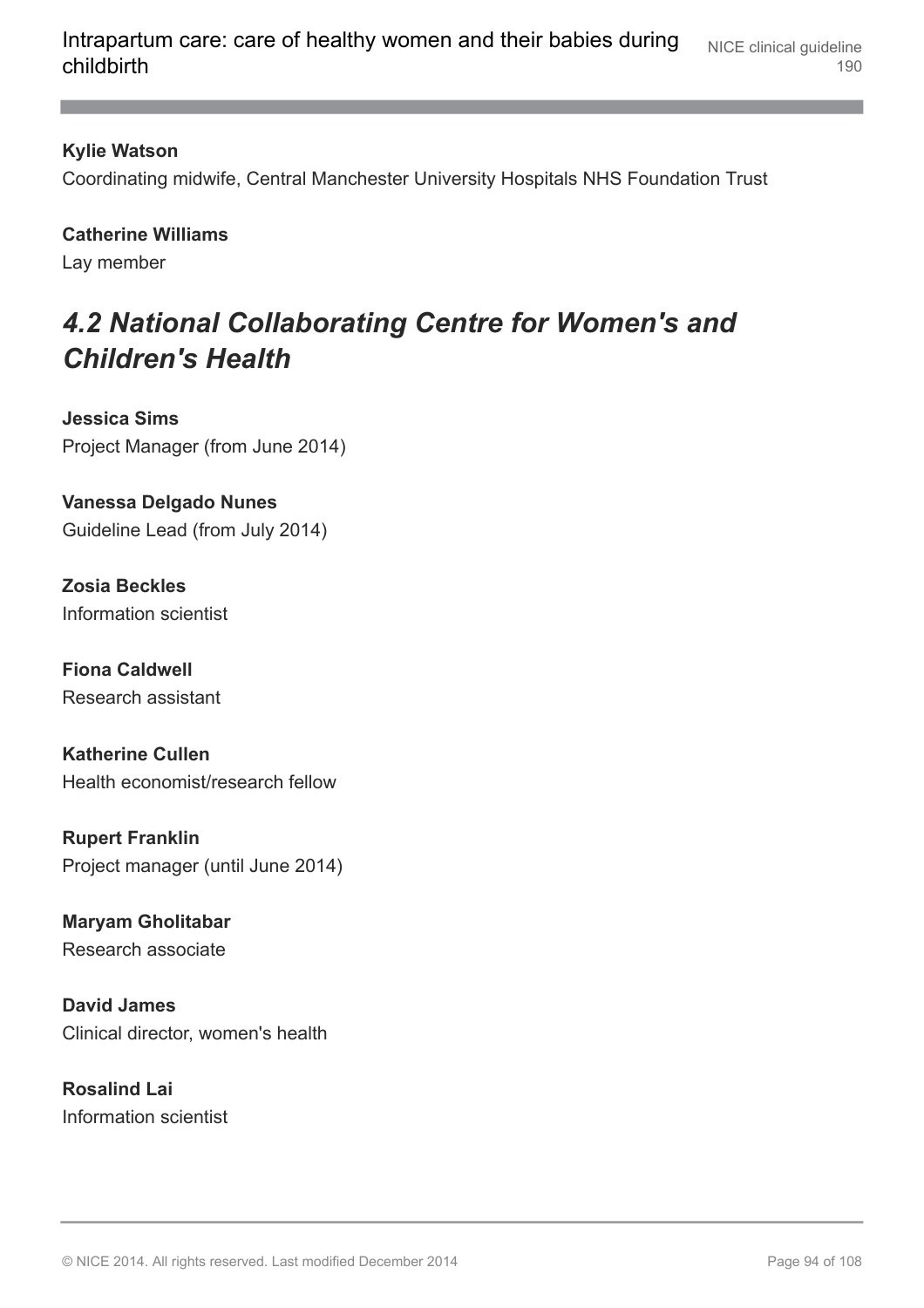Intrapartum care: care of healthy women and their babies during childbirth NICE clinical guideline 190

**Emma Newbatt** Research associate (until March 2013)

**Roz Ullman** Senior research fellow, clinical lead; midwifery (until May 2014)

# *4.3 NICE project team*

**Mark Baker** Guideline Lead

**Chris Carson** Clinical Adviser

**Ben Doak** Guideline Commissioning Manager (to October 2012)

**Sarah Dunsdon** Guideline Commissioning Manager (from October 2012 to May 2014)

**Oliver Bailey** Guideline Commissioning Manager (from May 2014)

**Besma Nash** Guideline Coordinator

**Steven Barnes** Technical Lead

**Bhaish Naidoo** Health Economist

**Lyn Knott** Editor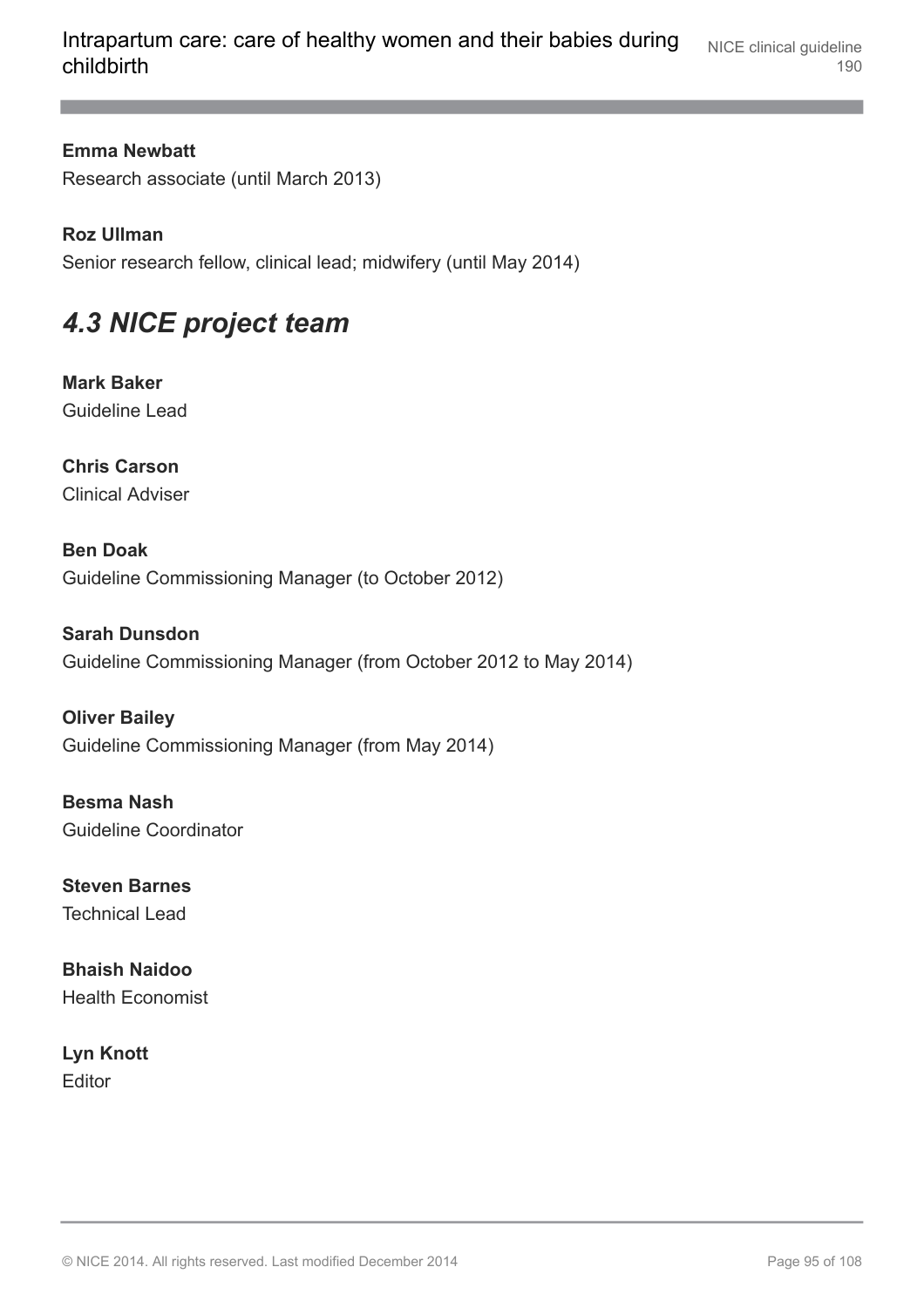### **Appendix A: Adverse outcomes**

Adverse outcome: in order to be able to count enough adverse events to be able to say that the results recorded are not just a result of chance, the [Birthplace UK \(2011\) study](https://www.npeu.ox.ac.uk/birthplace) used a composite definition of 'adverse outcome'. The definition includes the following outcomes: stillbirth during labour, death of the baby in the first week after birth, neonatal encephalopathy (disordered brain function caused by oxygen deprivation before or during birth), meconium aspiration syndrome, and physical birth injuries (brachial plexus injury and bone fractures). The term 'serious medical problems' has been used to describe this composite outcome in the guideline recommendations.

### **Table A1: Numbers and proportions of the individual components of the composite adverse outcomes measure recorded in the** [Birthplace UK \(2011\) study](https://www.npeu.ox.ac.uk/birthplace)

| <b>Outcome</b>                                                                                                                     | <b>Actual number of</b><br>babies affected out of<br>$[63,955$ to 64,535]*<br>(number per 1000) | <b>Percentage of all</b><br>adverse<br>outcomes<br>measured |
|------------------------------------------------------------------------------------------------------------------------------------|-------------------------------------------------------------------------------------------------|-------------------------------------------------------------|
| Stillbirth after start of care in labour                                                                                           | 14 out of 64,535<br>$(0.22 \text{ per } 1000)$                                                  | 5%                                                          |
| Death of the baby in the first week after birth                                                                                    | 18 out of 64,292<br>$(0.28 \text{ per } 1000)$                                                  | 7%                                                          |
| Neonatal encephalopathy (disordered brain<br>function caused by oxygen deprivation before<br>or during birth) (clinical diagnosis) | 102 out of 63,955<br>$(1.6 \text{ per } 1000)$                                                  | 40%                                                         |
| Meconium aspiration syndrome (the baby<br>breathes meconium into their lungs)                                                      | 86 out of 63,955<br>$(1.3 \text{ per } 1000)$                                                   | 34%                                                         |
| Brachial plexus injury                                                                                                             | 24 out of 63,955<br>$(0.38 \text{ per } 1000)$                                                  | 9%                                                          |
| <b>Bone fractures</b>                                                                                                              | 11 out of 63,955<br>$(0.17 \text{ per } 1000)$                                                  | 4%                                                          |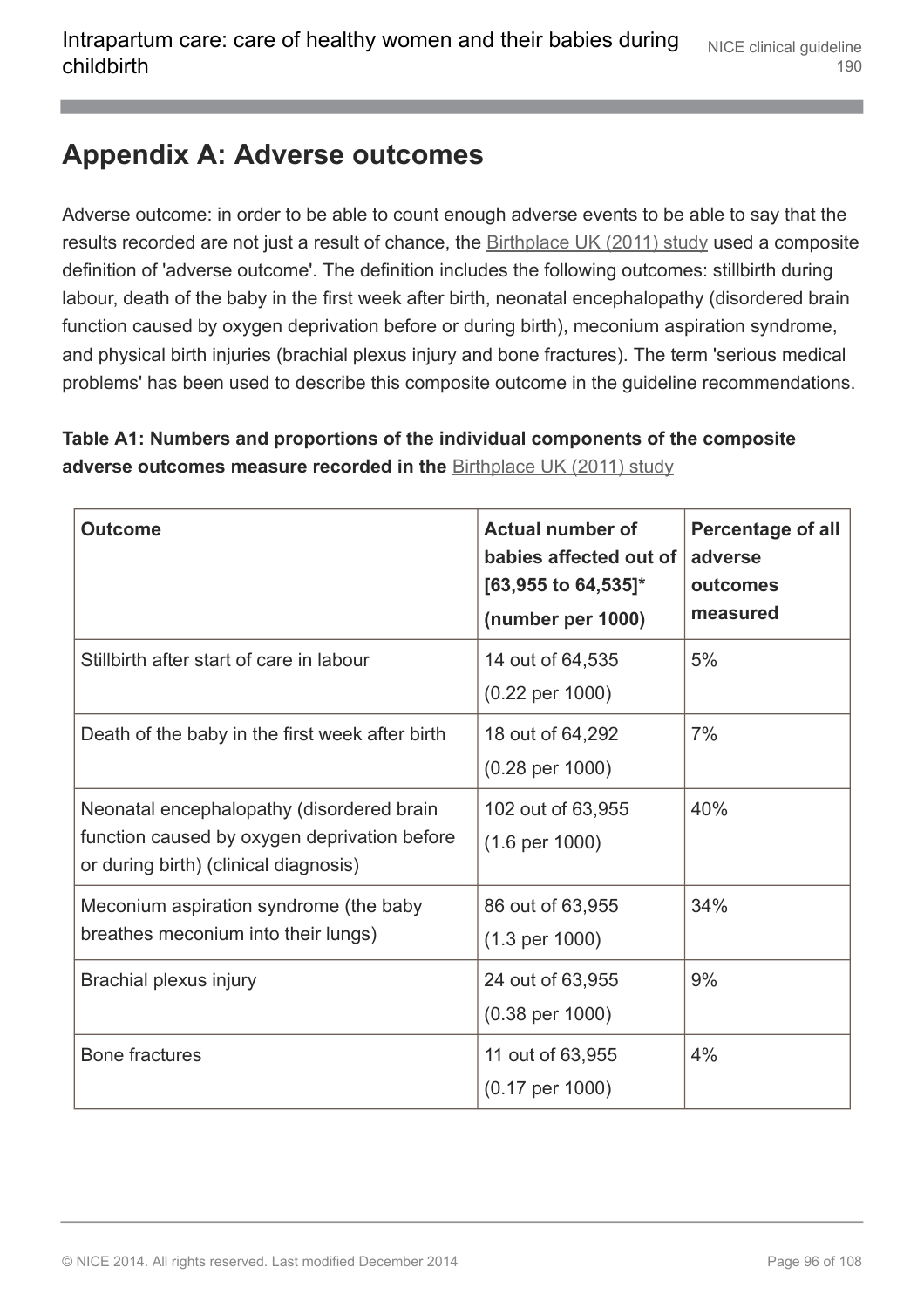| TOTAL (of all outcomes included in the<br>'adverse outcome' composite measure) | 255 out of 63,955 to<br>64,535 | 99%** |
|--------------------------------------------------------------------------------|--------------------------------|-------|
|                                                                                | (approx. 4 per 1000)           |       |

Note: Each of the categories above are mutually exclusive and outcomes listed higher in the table take precedence over outcomes listed lower down. For example, if a baby with neonatal encephalopathy died within 7 days the outcome is classified as an early neonatal death.

\* Denominator varies because of missing values.

\*\* Does not equal 100% because of rounding.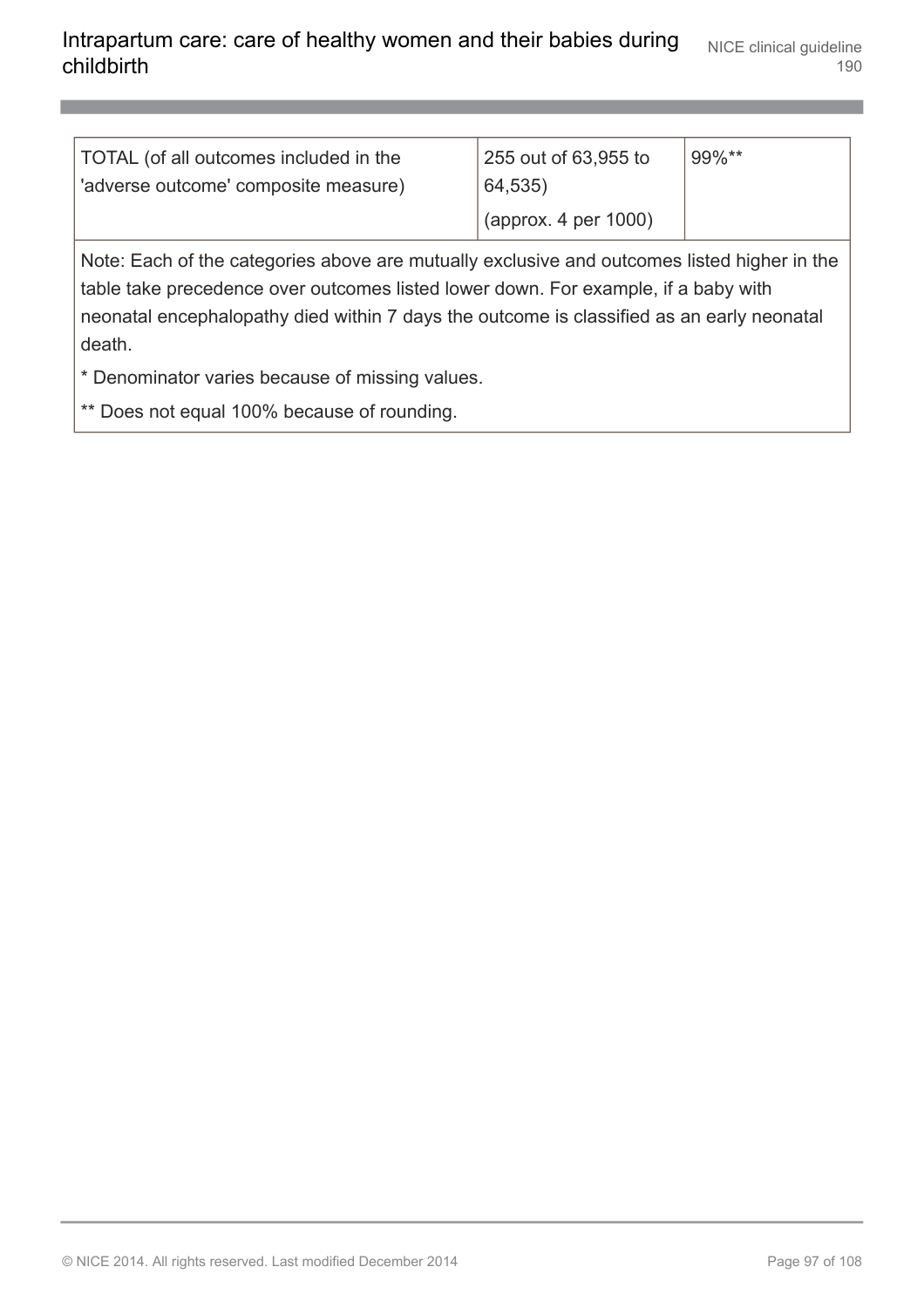# **About this guideline**

NICE clinical guidelines are recommendations about the treatment and care of people with specific diseases and conditions.

NICE guidelines are developed in accordance with a [scope](https://www.nice.org.uk/Guidance/CG190/Documents) that defines what the guideline will and will not cover.

This guideline was developed by the National Collaborating Centre for Women's and Children's Health, which is based at the Royal College of Obstetricians and Gynaecologists. The Collaborating Centre worked with a Guideline Development Group, comprising healthcare professionals (including consultants, GPs and nurses), patients and carers, and technical staff, which reviewed the evidence and drafted the recommendations. The recommendations were finalised after public consultation.

The methods and processes for developing NICE clinical guidelines are described in [the](http://www.nice.org.uk/article/PMG6/chapter/1%20Introduction) [guidelines manual.](http://www.nice.org.uk/article/PMG6/chapter/1%20Introduction)

NICE produces guidance, standards and information on commissioning and providing high-quality healthcare, social care, and public health services. We have agreements to provide certain NICE services to Wales, Scotland and Northern Ireland. Decisions on how NICE guidance and other products apply in those countries are made by ministers in the Welsh government, Scottish government, and Northern Ireland Executive. NICE guidance or other products may include references to organisations or people responsible for commissioning or providing care that may be relevant only to England.

# *Update information*

This guideline updates and replaces NICE guideline CG55 (published September 2007). It has not been possible to update all sections and recommendations in this update of the guideline. This means some of the recommendations that have not been reviewed may not reflect current practice. Areas for review and update were identified and agreed through the scoping process and stakeholder feedback.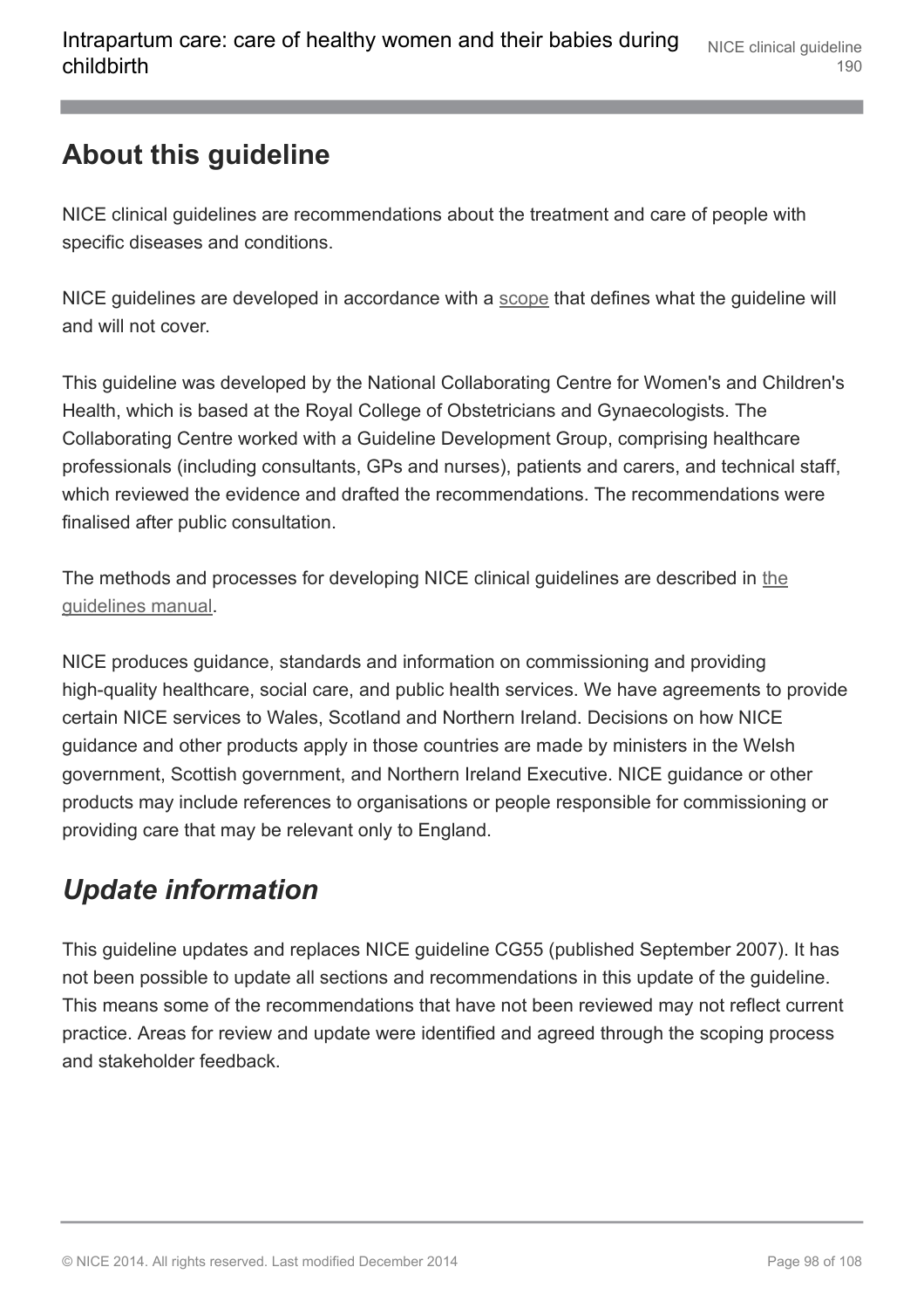Areas that have not been reviewed in this update may be addressed in 2 years' time when NICE next considers updating this guideline. NICE may undertake a more rapid update of discrete areas of the guideline if new and relevant evidence is published.

Recommendations are marked as **[new 2014], [2014]**, **[2007]** or **[2007, amended 2014]**:

- **[new 2014]** indicates that the evidence has been reviewed and the recommendation has been added or updated
- **[2014]** indicates that the evidence has been reviewed but no change has been made to the recommended action
- **[2007]** indicates that the evidence has not been reviewed since 2007
- **[2007, amended 2014]** indicates that the evidence has not been reviewed since 2007, but changes have been made to the recommendation wording that change the meaning (see below).

### **Recommendations from NICE guideline CG55 that have been amended**

Recommendations are labelled **[2007, amended 2014]** if the evidence has not been reviewed since 2007 but changes have been made to the recommendation wording that change the meaning.

| Recommendation in | <b>Recommendation in current</b> | Reason for change |
|-------------------|----------------------------------|-------------------|
| 2007 guideline    | guideline                        |                   |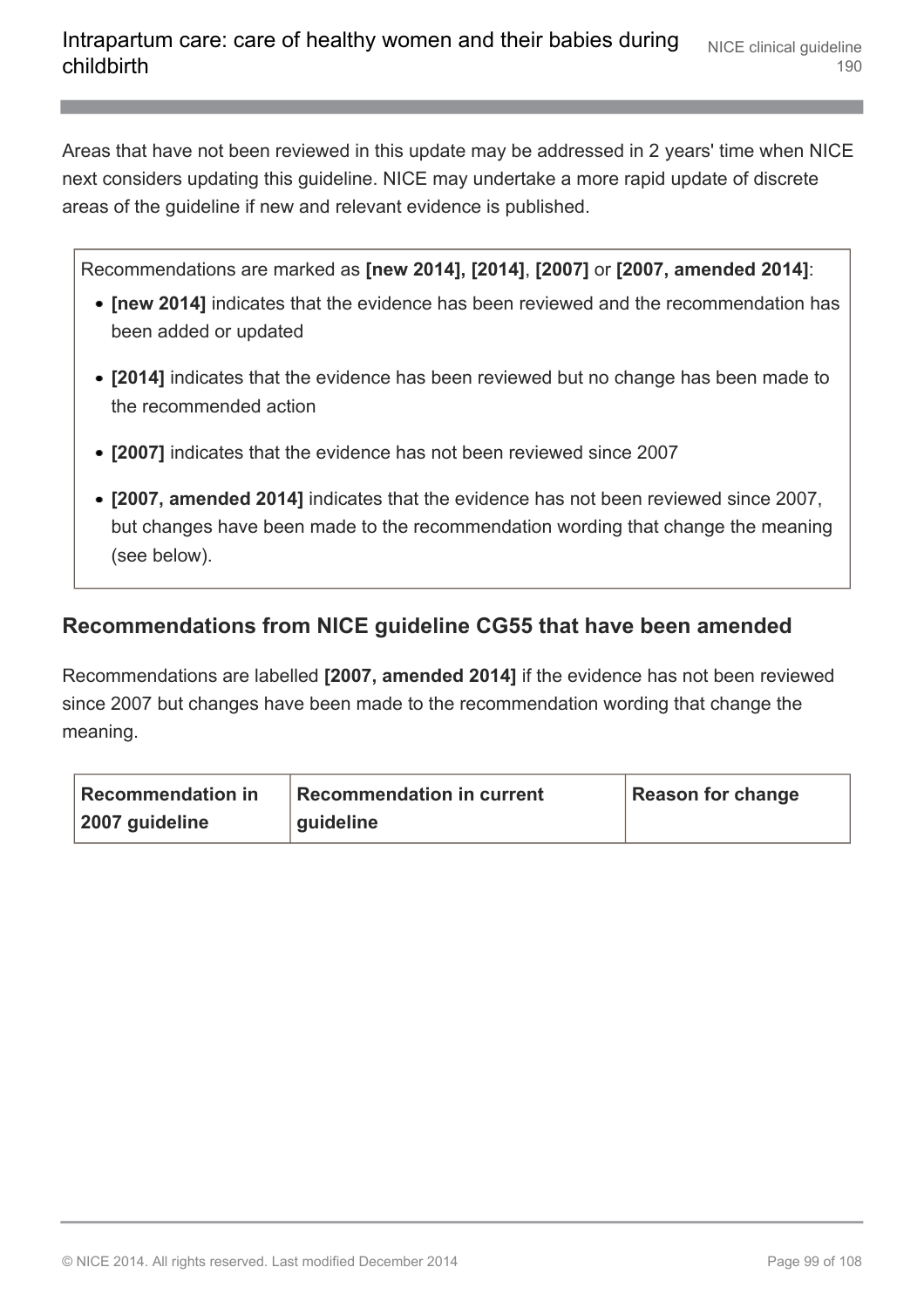| 1.1.6 Tables 1, 2, 3 and<br>1.1.10 Use tables $6, 7, 8$ and $9$ as part<br>'place of birth' has been<br>4 should be used as<br>of an assessment for a woman<br>changed to 'planned<br>place of birth' for clarity,<br>part of an assessment<br>choosing her planned place of birth:<br>as advised by the GDG.<br>for choosing place of<br>• Tables 6 and 7 show medical<br>birth.<br>conditions or situations in which<br>The platelet count has<br>been corrected in table 6<br>Tables 1 and 2 show<br>there is increased risk for the<br>medical conditions or<br>woman or baby during or shortly<br>(formerly table 1) to<br>100 $\times$ 10 $\frac{9}{1}$ litre: the unit<br>situations in which there<br>after labour, where care in an<br>was omitted in the 2007<br>is increased risk for the<br>obstetric unit would be expected to<br>reduce this risk.<br>woman or baby during<br>guideline.<br>or shortly after labour,<br>Two changes have been<br>• The factors listed in tables 8 and 9<br>where care in an<br>made in table 9 (formerly<br>are not reasons in themselves for<br>obstetric unit would be<br>table 4) for consistency<br>advising birth within an obstetric<br>expected to reduce this<br>with recommendation<br>unit, but indicate that further<br>risk.<br>1.14.25 (formerly 1.16.7):<br>consideration of birth setting may<br>The factors listed in<br>'Para 4 or more' (instead<br>be required.<br>tables 3 and 4 are not<br>of '6 or more') and 'Age<br>over 35 at booking'<br>reasons in themselves<br>• Discuss these risks and the<br>for advising birth within<br>(instead of 'Age over<br>additional care that can be provided<br>an obstetric unit but<br>$40$ ).<br>in the obstetric unit with the woman<br>indicate that further<br>so that she can make an informed<br>Minor editing changes to<br>consideration of birth<br>choice about planned place of birth.<br>reflect current NICE<br>setting may be required.<br>[2007, amended 2014]<br>style.<br>These risks and the<br>additional care that can<br>be provided in the<br>obstetric unit should be<br>discussed with the<br>woman so that she can<br>make an informed<br>choice about place of<br>birth |  |  |
|--------------------------------------------------------------------------------------------------------------------------------------------------------------------------------------------------------------------------------------------------------------------------------------------------------------------------------------------------------------------------------------------------------------------------------------------------------------------------------------------------------------------------------------------------------------------------------------------------------------------------------------------------------------------------------------------------------------------------------------------------------------------------------------------------------------------------------------------------------------------------------------------------------------------------------------------------------------------------------------------------------------------------------------------------------------------------------------------------------------------------------------------------------------------------------------------------------------------------------------------------------------------------------------------------------------------------------------------------------------------------------------------------------------------------------------------------------------------------------------------------------------------------------------------------------------------------------------------------------------------------------------------------------------------------------------------------------------------------------------------------------------------------------------------------------------------------------------------------------------------------------------------------------------------------------------------------------------------------------------------------------------------------------------------------------------------------------------------------------------------------------------------------------------------------------------------------------------|--|--|
|                                                                                                                                                                                                                                                                                                                                                                                                                                                                                                                                                                                                                                                                                                                                                                                                                                                                                                                                                                                                                                                                                                                                                                                                                                                                                                                                                                                                                                                                                                                                                                                                                                                                                                                                                                                                                                                                                                                                                                                                                                                                                                                                                                                                              |  |  |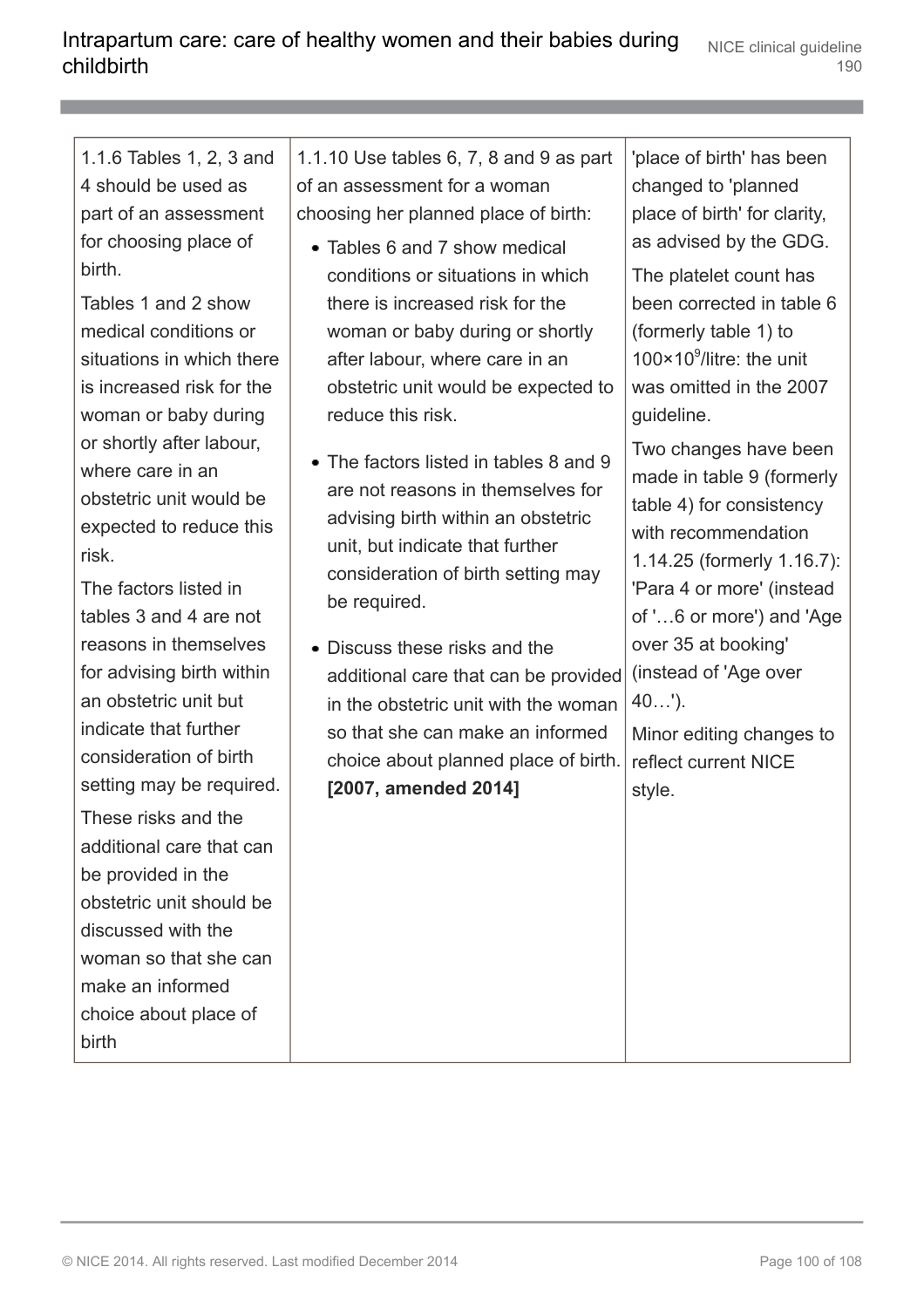| 1.3.14 Selection of<br>protective equipment<br>should be based on an<br>assessment of the risk<br>of transmission of<br>microorganisms to the<br>woman, and the risk of<br>contamination of the<br>healthcare practitioner's<br>clothing and skin by<br>women's blood, body<br>fluids, secretions or<br>$excretions1$ .<br><sup>1</sup> This recommendation<br>is from 'Infection control:<br>prevention of<br>healthcare-associated<br>infection in primary and<br>community care' (NICE<br>clinical guideline 2). | 1.2.7 Selection of protective equipment<br>must <sup>2</sup> be based on an assessment of<br>the risk of transmission of<br>microorganisms to the woman, and the<br>risk of contamination of the healthcare<br>worker's clothing and skin by women's<br>blood, body fluids, secretions or<br>excretions <sup>3</sup> . [2007, amended 2014]<br>$2$ In accordance with current health and<br>safety legislation (at the time of<br>publication of NICE guideline CG139<br>[March 2012]): Health and Safety at<br>Work Act 1974, Management of Health<br>and Safety at Work Regulations 1999,<br>Health and Safety Regulations 2002,<br><b>Control of Substances Hazardous to</b><br><b>Health Regulations 2002, Personal</b><br><b>Protective Equipment Regulations</b><br>2002 and Health and Social Care Act<br>2008.<br><sup>3</sup> This recommendation is adapted<br>from Infection: prevention and control<br>of healthcare-associated infections in<br>primary and community care (2012)<br>NICE guideline CG139. | This recommendation is<br>taken from NICE<br>guideline CG139<br>Infection prevention and<br>control. Changes reflect<br>changes in that guideline<br>compared with the<br>previous version CG2.                                   |
|---------------------------------------------------------------------------------------------------------------------------------------------------------------------------------------------------------------------------------------------------------------------------------------------------------------------------------------------------------------------------------------------------------------------------------------------------------------------------------------------------------------------|-------------------------------------------------------------------------------------------------------------------------------------------------------------------------------------------------------------------------------------------------------------------------------------------------------------------------------------------------------------------------------------------------------------------------------------------------------------------------------------------------------------------------------------------------------------------------------------------------------------------------------------------------------------------------------------------------------------------------------------------------------------------------------------------------------------------------------------------------------------------------------------------------------------------------------------------------------------------------------------------------------------------------|-----------------------------------------------------------------------------------------------------------------------------------------------------------------------------------------------------------------------------------|
| 1.5.1 Before choosing<br>epidural analgesia,<br>women should be<br>informed about the risks<br>and benefits, and the<br>implications for their<br>labour.                                                                                                                                                                                                                                                                                                                                                           | 1.9.1 If a woman is contemplating<br>regional analgesia, talk with her about<br>the risks and benefits and the<br>implications for her labour, including<br>the arrangements and time involved<br>for transfer of care to an obstetric unit<br>if she is at home or in a midwifery unit<br>(follow the general principles for<br>transfer of care described in section<br>1.6). [2007, amended 2014]                                                                                                                                                                                                                                                                                                                                                                                                                                                                                                                                                                                                                    | Change from 'epidural<br>analgesia' to 'regional<br>analgesia' to reflect<br>current practice.<br>Information about<br>transfer of care added to<br>recommendation.<br>Minor editing changes to<br>reflect current NICE<br>style. |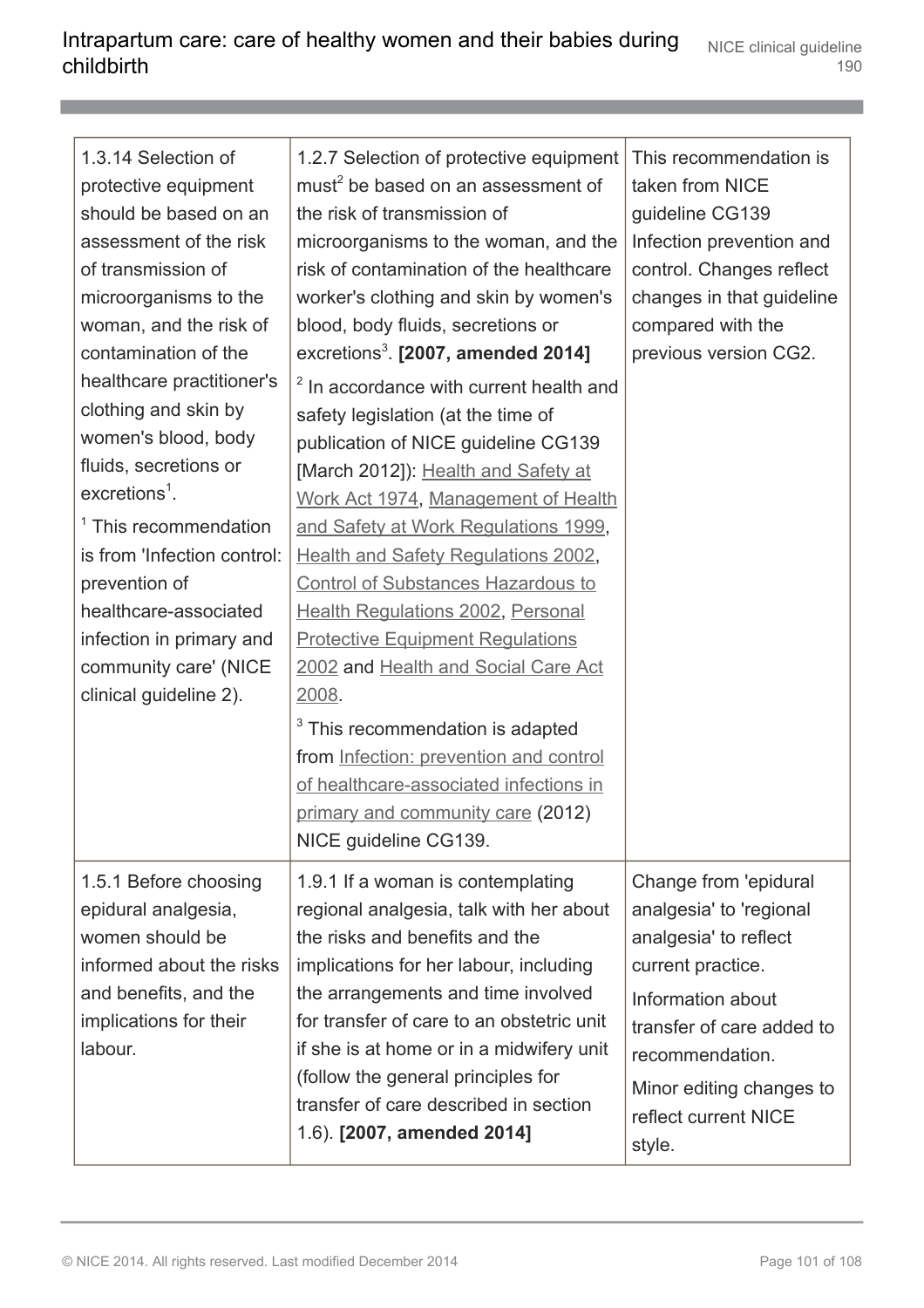1.5.2 This information about choosing epidural analgesia should include the following: • It is only available in obstetric units. • It provides more effective pain relief than opioids. • It is associated with a longer second stage of labour and an increased chance of vaginal instrumental birth. • It is not associated with long-term backache. • It is not associated with a longer first stage of labour or an increased chance of caesarean birth. • It will be accompanied by a more intensive level of monitoring and intravenous access. • Modern epidural solutions contain opioids and, 1.9.2 Provide information about epidural analgesia, including the following: • It is available only in obstetric units. • It provides more effective pain relief than opioids. • It is not associated with long-term backache. • It is not associated with a longer first stage of labour or an increased chance of a caesarean birth. • It is associated with a longer second stage of labour and an increased chance of vaginal instrumental birth. • It will be accompanied by a more intensive level of monitoring and intravenous access, and so mobility may be reduced. **[2007, amended 2014]** Information about reduction in mobility added to bullet 6. The final bullet has been deleted because it was inaccurate: there was no evidence reviewed in the original guideline that supported this. It was not clear to the members of the 2014 GDG how this information was included, especially as they were aware of evidence that it is incorrect. Minor editing changes to reflect current NICE style.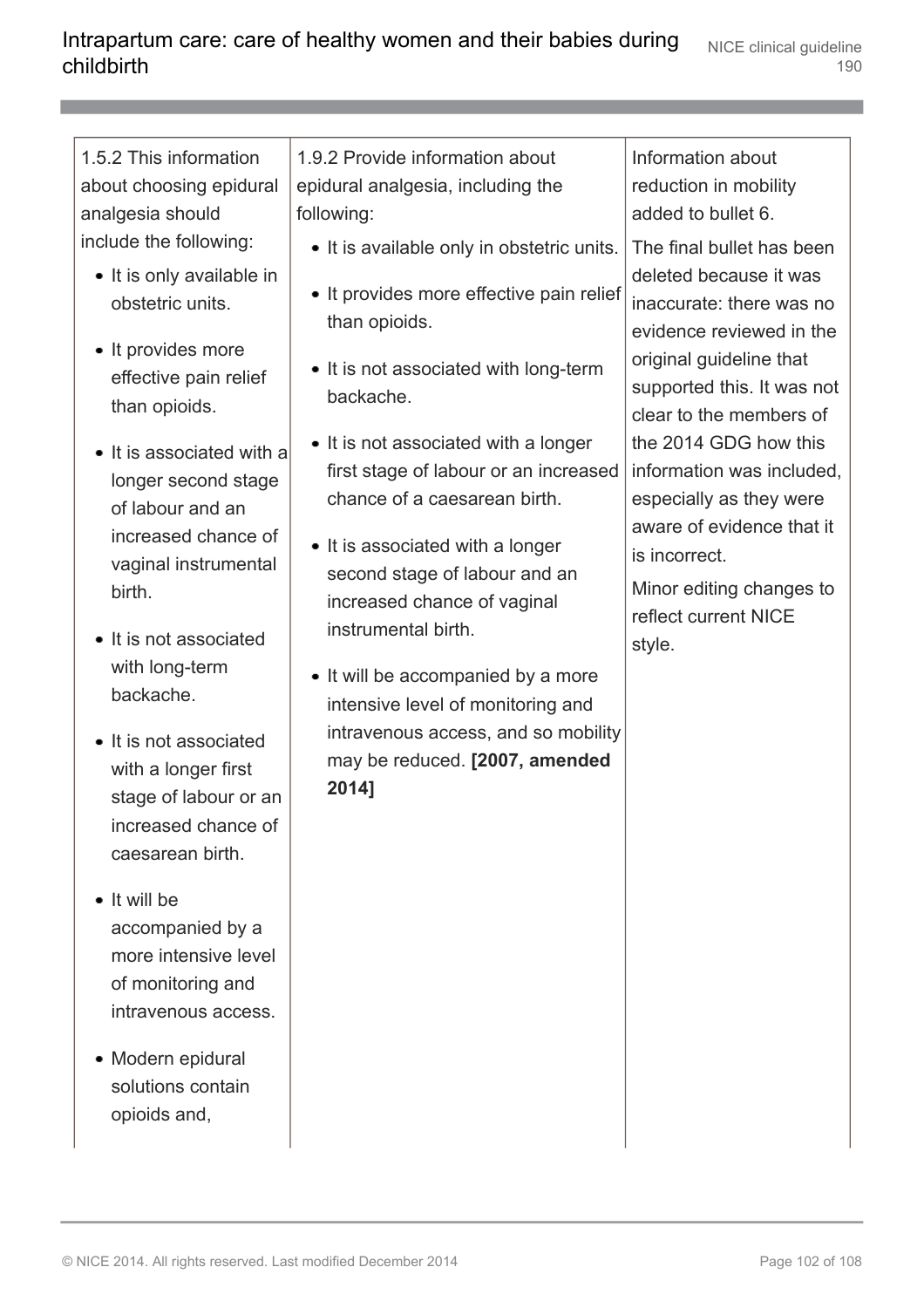| whatever the route of<br>administration, all<br>opioids cross the<br>placenta and in<br>larger doses (greater<br>than 100 micrograms<br>in total) may cause<br>short-term respiratory<br>depression in the<br>baby and make the<br>baby drowsy                                     |                                                                                                                                                                                                                                                                                                                                                                                                                                                                              |                                                                                                                                                                                                                                                                                                               |
|------------------------------------------------------------------------------------------------------------------------------------------------------------------------------------------------------------------------------------------------------------------------------------|------------------------------------------------------------------------------------------------------------------------------------------------------------------------------------------------------------------------------------------------------------------------------------------------------------------------------------------------------------------------------------------------------------------------------------------------------------------------------|---------------------------------------------------------------------------------------------------------------------------------------------------------------------------------------------------------------------------------------------------------------------------------------------------------------|
| 1.5.12 Continuous EFM<br>is recommended for at<br>least 30 minutes during<br>establishment of<br>regional analgesia and<br>after administration of<br>each further bolus of<br>10 ml or more                                                                                       | 1.9.12 Perform continuous<br>cardiotocography for at least<br>30 minutes during establishment of<br>regional analgesia and after<br>administration of each further bolus of<br>10 ml or more. [2007, amended 2014]                                                                                                                                                                                                                                                           | EFM (electronic fetal<br>monitoring) replaced by<br>cardiotocography.<br>Minor editing changes to<br>reflect current NICE<br>style.                                                                                                                                                                           |
| 1.9.17 The woman<br>should usually be in<br>lithotomy to allow<br>adequate visual<br>assessment of the<br>degree of the trauma<br>and for the repair. This<br>position should only be<br>maintained for as long<br>as is necessary for the<br>systematic assessment<br>and repair. | 1.16.8 Assist the woman to adopt a<br>position that allows adequate visual<br>assessment of the degree of trauma<br>and for repair. Only maintain this<br>position for as long as necessary for<br>systematic assessment and repair. If it<br>is not possible to adequately assess<br>the trauma, transfer the woman (with<br>her baby) to obstetric-led care,<br>following the general principles for<br>transfer of care described in section<br>1.6. [2007, amended 2014] | Amended to reflect that<br>lithotomy equipment is<br>not always available in<br>out-of-hospital and<br>midwifery-led units, and<br>may not be needed for<br>visual assessment and<br>simple repair.<br>Information about<br>transfer of care added.<br>Minor editing changes to<br>reflect current NICE style |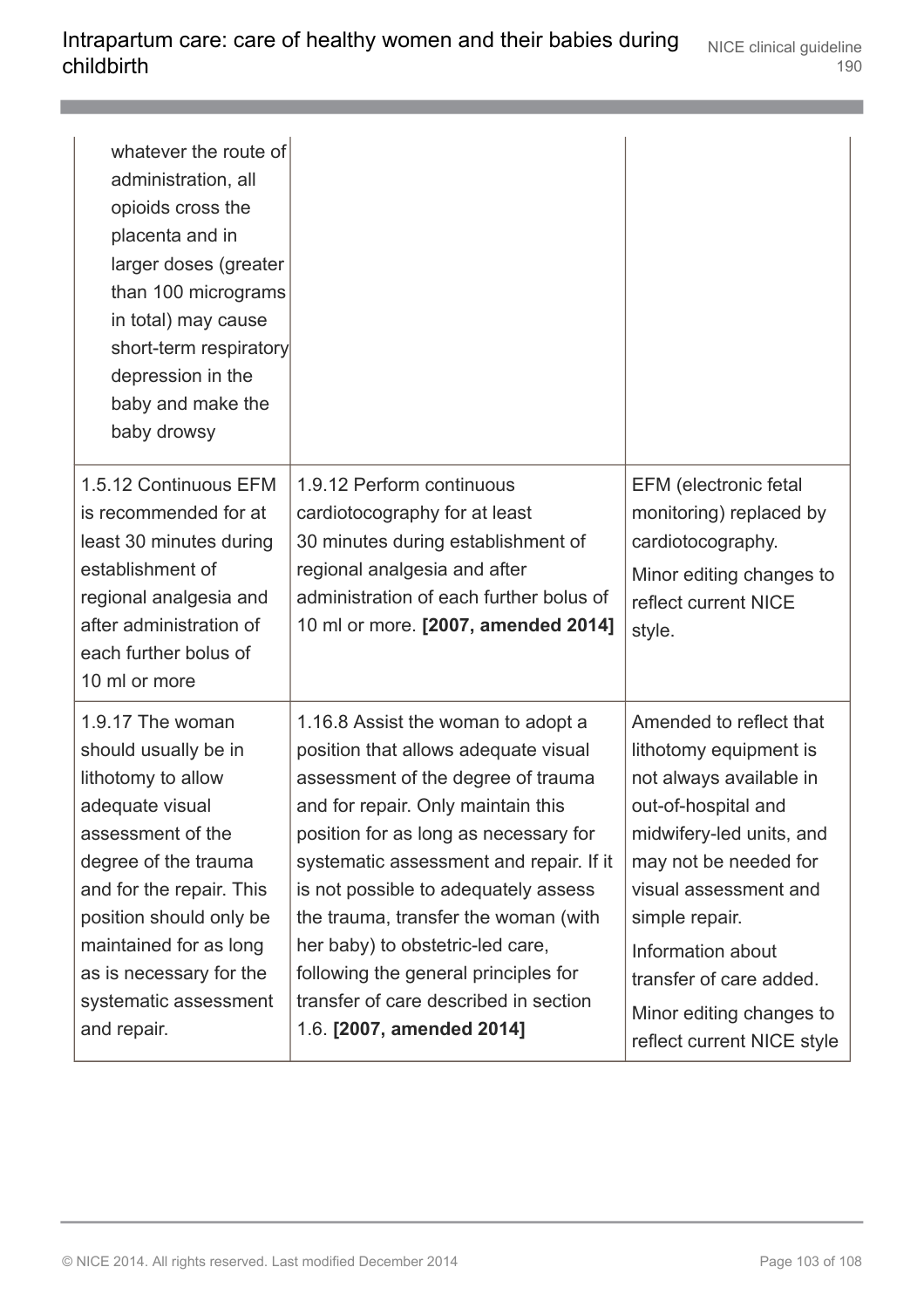| 1.9.18 The woman<br>should be referred to a<br>more experienced<br>healthcare professional<br>if uncertainty exists as<br>to the nature or extent of<br>trauma sustained.                                   | 1.16.9 Seek advice from a more<br>experienced midwife or obstetrician if<br>there is uncertainty about the nature or<br>extent of the trauma. Transfer the<br>woman (with her baby) to obstetric-led<br>care (following the general principles<br>for transfer of care described in section<br>1.6) if the repair needs further surgical<br>or anaesthetic expertise. [2007,<br>amended 2014] | Change to reflect that<br>advice should be sought<br>from more experienced<br>midwife or obstetrician.<br>Information about<br>transfer of care added.<br>Minor editing changes to<br>reflect current NICE<br>style. |
|-------------------------------------------------------------------------------------------------------------------------------------------------------------------------------------------------------------|-----------------------------------------------------------------------------------------------------------------------------------------------------------------------------------------------------------------------------------------------------------------------------------------------------------------------------------------------------------------------------------------------|----------------------------------------------------------------------------------------------------------------------------------------------------------------------------------------------------------------------|
| 1.13.11 Amniotomy<br>alone for suspected<br>delay in the established<br>first stage of labour is<br>not an indication to<br>commence continuous<br>EFM.                                                     | 1.10.5 Do not regard amniotomy alone<br>for suspected delay in the established<br>first stage of labour as an indication to<br>start continuous cardiotocography.<br>[2007, amended 2014]                                                                                                                                                                                                     | EFM (electronic fetal<br>monitoring) replaced by<br>cardiotocography.<br>Minor editing changes to<br>reflect current NICE<br>style.                                                                                  |
| 1.12.24 FHR traces<br>should be kept for<br>25 years and, where<br>possible, stored<br>electronically.                                                                                                      | 1.10.57 Keep cardiotocograph traces<br>for 25 years and, if possible, store<br>them electronically. [2007, amended<br>2014]                                                                                                                                                                                                                                                                   | FHR (fetal heart rate)<br>replaced by<br>cardiotocography.<br>Minor editing changes to<br>reflect current NICE<br>style.                                                                                             |
| 1.12.25 In cases where<br>there is concern that the<br>baby may suffer<br>developmental delay,<br>FHR traces should be<br>photocopied and stored<br>indefinitely in case of<br>possible adverse<br>outcomes | 1.10.58 In cases where there is<br>concern that the baby may experience<br>developmental delay, photocopy<br>cardiotocograph traces and store them<br>indefinitely in case of possible adverse<br>outcomes. [2007, amended 2014]                                                                                                                                                              | FHR (fetal heart rate)<br>replaced by<br>cardiotocography.<br>Minor editing changes to<br>reflect current NICE<br>style.                                                                                             |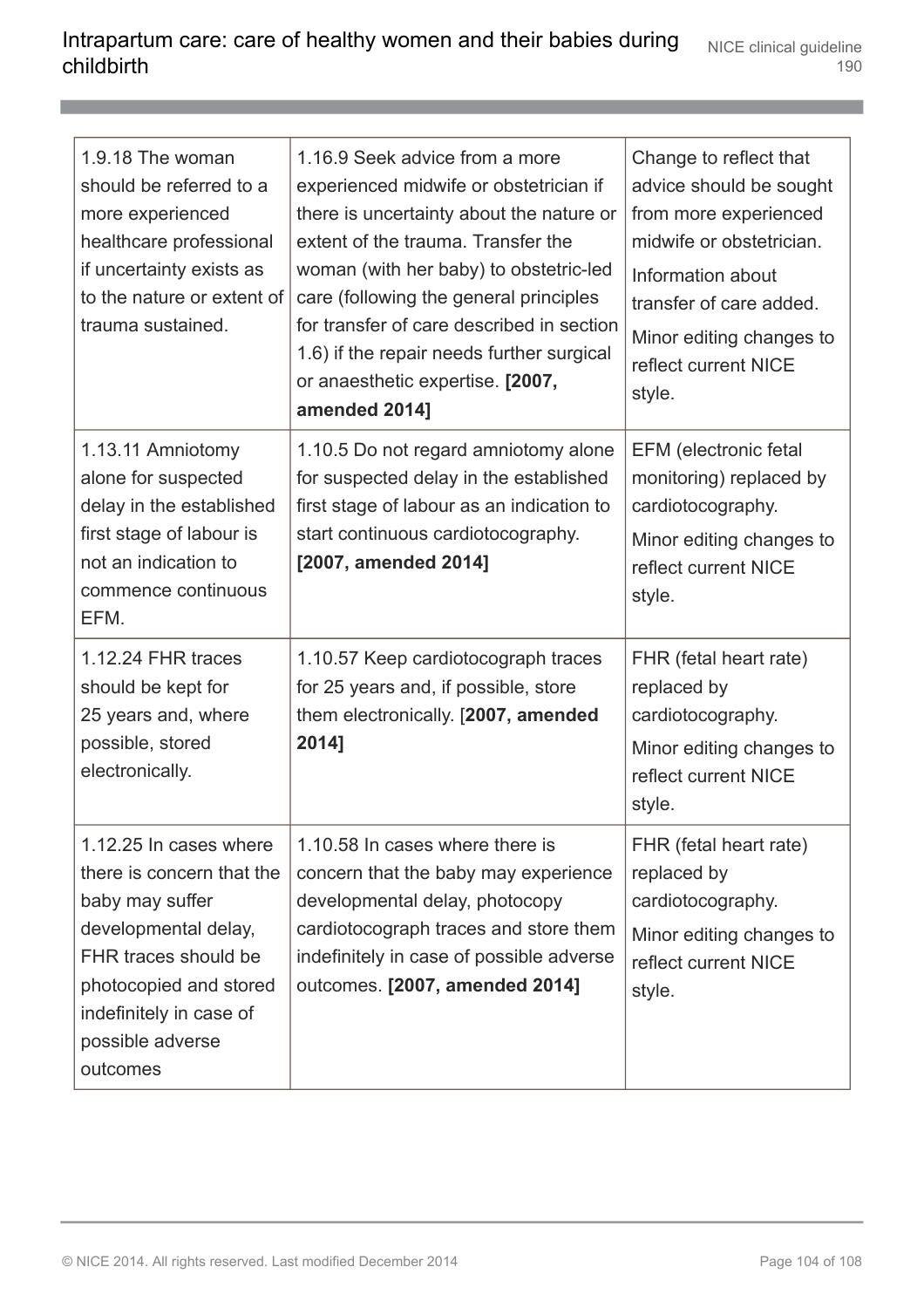| 1.12.26 Tracer systems<br>should be available for<br>all FHR traces if stored<br>separately from<br>women's records                                                                                                             | 1.10.59 Ensure that tracer systems are<br>available for all cardiotocograph traces<br>if stored separately from the woman's<br>records. [2007, amended 2014]                                                                                                                                        | FHR (fetal heart rate)<br>replaced by<br>cardiotocography.<br>Minor editing changes to<br>reflect current NICE style                                                                                                                                                                     |
|---------------------------------------------------------------------------------------------------------------------------------------------------------------------------------------------------------------------------------|-----------------------------------------------------------------------------------------------------------------------------------------------------------------------------------------------------------------------------------------------------------------------------------------------------|------------------------------------------------------------------------------------------------------------------------------------------------------------------------------------------------------------------------------------------------------------------------------------------|
| 1.12.27 Tracer systems<br>should be developed to<br>ensure that FHR traces<br>removed for any<br>purpose (such as risk<br>management or for<br>teaching purposes) can<br>always be located.                                     | 1.10.60 Develop tracer systems to<br>ensure that cardiotocograph traces<br>removed for any purpose (such as risk<br>management or for teaching purposes)<br>can always be located. [2007,<br>amended 2014]                                                                                          | FHR (fetal heart rate)<br>replaced by<br>cardiotocography.<br>Minor editing changes to<br>reflect current NICE<br>style.                                                                                                                                                                 |
| 1.7.6 All observations<br>should be documented<br>on the partogram.<br>Observations by a<br>midwife of a woman in<br>the second stage of<br>labour include:<br>In addition:                                                     | 1.13.2 Carry out the following<br>observations in the second stage of<br>labour, record all observations on the<br>partogram and assess whether<br>transfer of care may be needed (see<br>recommendation 1.5.1). [2007,<br>amended 2014]:<br>In addition:                                           | Reference to transfer of<br>care has been added<br>where applicable.<br>Some changes to the<br>penultimate bullet to<br>reflect the new<br>recommendations about<br>intermittent auscultation<br>in sections 1.4 and 1.10.<br>Minor editing changes to<br>reflect current NICE<br>style. |
| 1.14.2 In nulliparous<br>women, if after 1 hour of<br>active second stage<br>progress is inadequate,<br>delay is suspected.<br>Following vaginal<br>examination, amniotomy<br>should be offered if the<br>membranes are intact. | 1.13.5 For a nulliparous woman,<br>suspect delay if progress (in terms of<br>rotation and/or descent of the<br>presenting part) is inadequate after<br>1 hour of active second stage. Offer<br>vaginal examination and then offer<br>amniotomy if the membranes are<br>intact. [2007, amended 2014] | A definition of what to<br>look for when assessing<br>progress has been<br>added.<br>Minor editing changes to<br>reflect current NICE<br>style.                                                                                                                                          |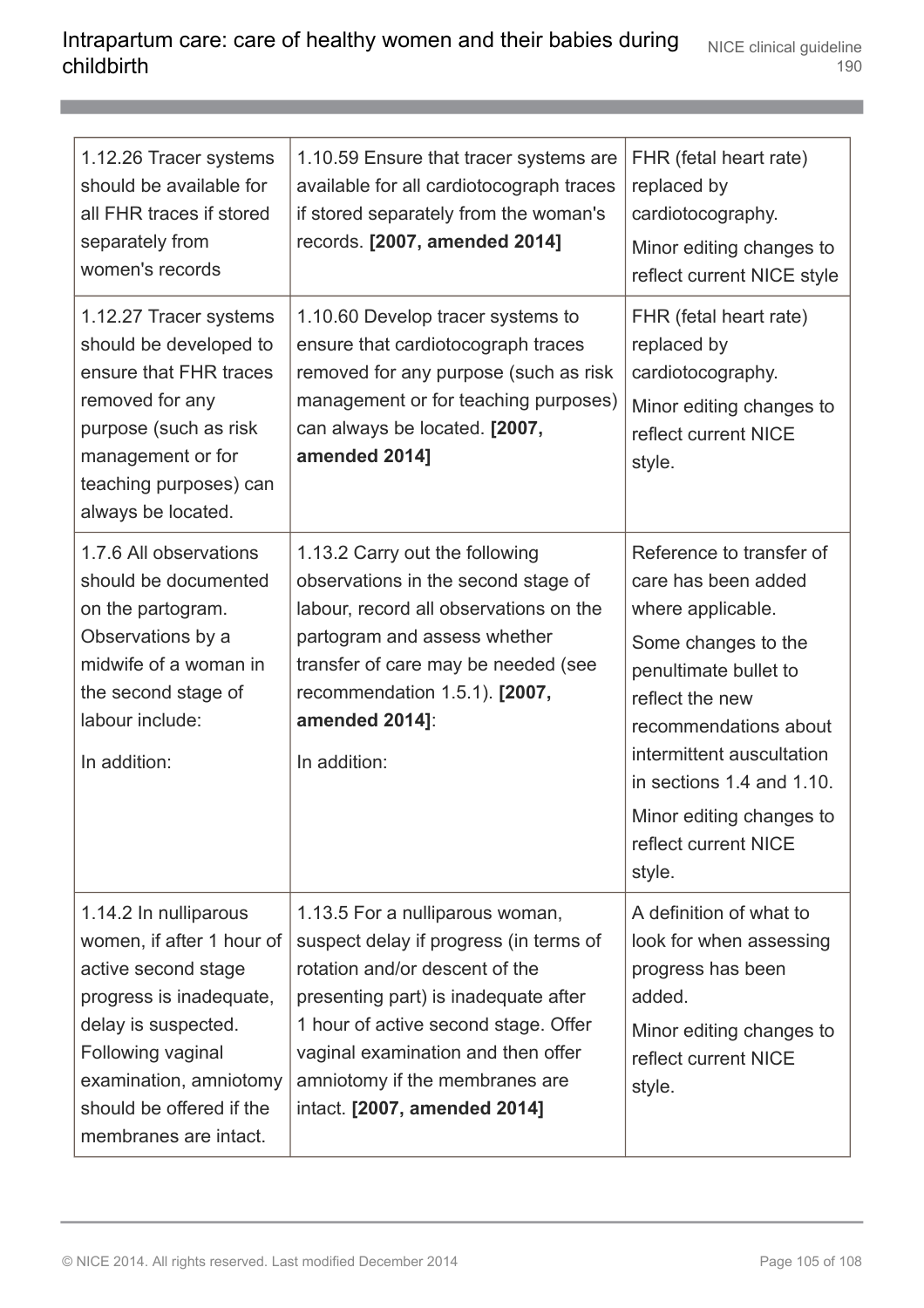### *Strength of recommendations*

Some recommendations can be made with more certainty than others. The Guideline Development Group makes a recommendation based on the trade-off between the benefits and harms of an intervention, taking into account the quality of the underpinning evidence. For some interventions, the Guideline Development Group is confident that, given the information it has looked at, most patients would choose the intervention. The wording used in the recommendations in this guideline denotes the certainty with which the recommendation is made (the strength of the recommendation).

For all recommendations, NICE expects that there is discussion with the patient about the risks and benefits of the interventions, and their values and preferences. This discussion aims to help them to reach a fully informed decision (see also [woman-centred care](http://publications.nice.org.uk/intrapartum-care-care-of-healthy-women-and-their-babies-during-childbirth-cg190/womancentred-care)).

### **Interventions that must (or must not) be used**

We usually use 'must' or 'must not' only if there is a legal duty to apply the recommendation. Occasionally we use 'must' (or 'must not') if the consequences of not following the recommendation could be extremely serious or potentially life threatening.

### **Interventions that should (or should not) be used – a 'strong' recommendation**

We use 'offer' (and similar words such as 'refer' or 'advise') when we are confident that, for the vast majority of patients, an intervention will do more good than harm, and be cost effective. We use similar forms of words (for example, 'Do not offer…') when we are confident that an intervention will not be of benefit for most patients.

### **Interventions that could be used**

We use 'consider' when we are confident that an intervention will do more good than harm for most patients, and be cost effective, but other options may be similarly cost effective. The choice of intervention, and whether or not to have the intervention at all, is more likely to depend on the patient's values and preferences than for a strong recommendation, and so the healthcare professional should spend more time considering and discussing the options with the patient.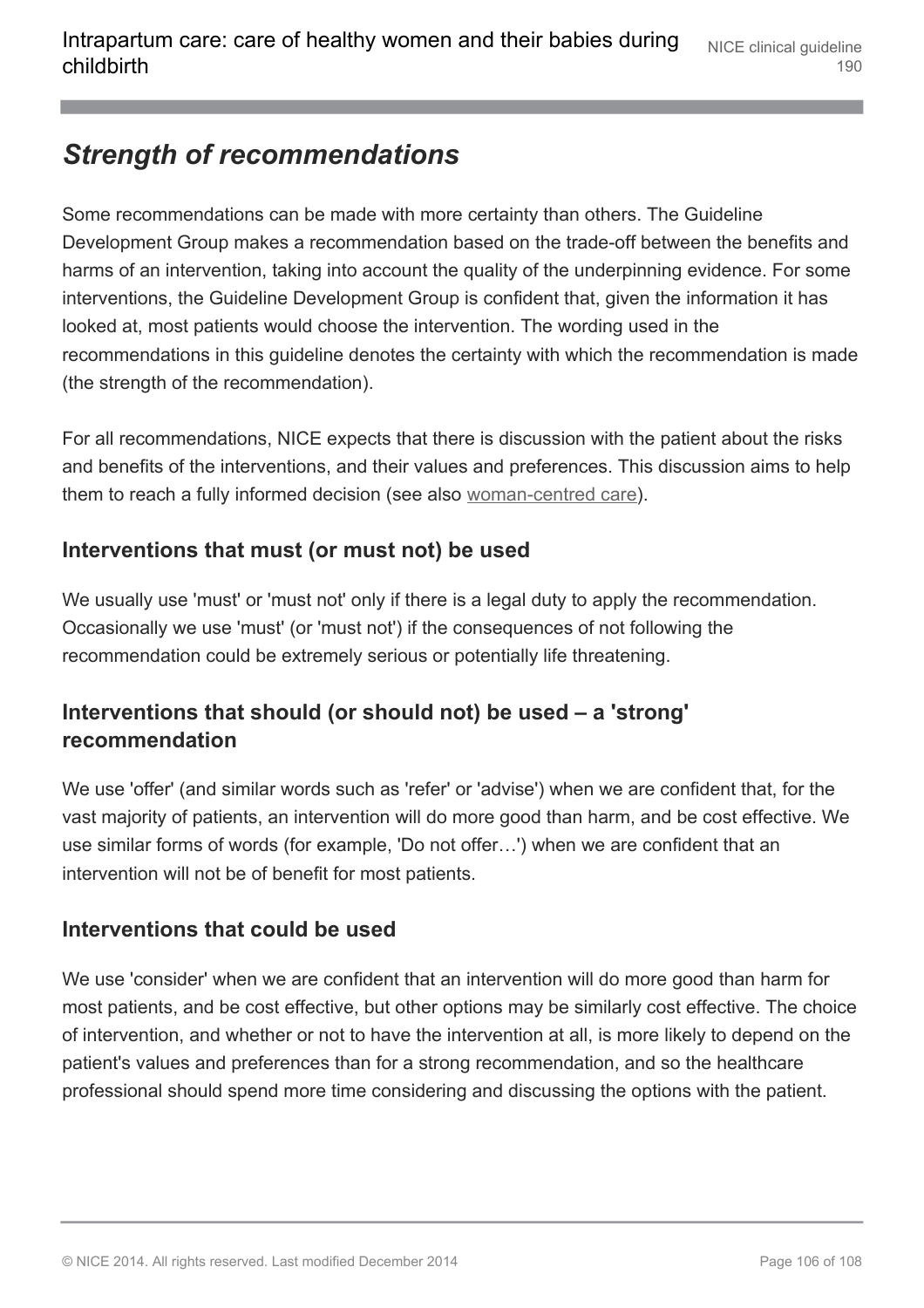### **Recommendation wording in guideline updates**

NICE began using this approach to denote the strength of recommendations in guidelines that started development after publication of the 2009 version of 'The guidelines manual' (January 2009). This does not apply to any recommendations ending **[2007]** (see 'Update information' above for details about how recommendations are labelled). In particular, for recommendations labelled **[2007]** the word 'consider' may not necessarily be used to denote the strength of the recommendation.

# *Other versions of this guideline*

The full guideline, [Intrapartum Care: Care of healthy women and their babies during childbirth,](http://www.nice.org.uk/guidance/cg190/evidence) contains details of the methods and evidence used to develop the guideline. It is published by the National Collaborating Centre for Women's and Children's Health.

The recommendations from this guideline have been incorporated into a [NICE Pathway](http://pathways.nice.org.uk/pathways/intrapartum-care)

We have produced [information for the public](http://www.nice.org.uk/guidance/CG190/InformationForPublic) about this guideline.

# *Implementation*

[Implementation tools and resources](http://www.nice.org.uk/guidance/CG190/resources) to help you put the guideline into practice are also available.

# *Your responsibility*

This guidance represents the view of NICE, which was arrived at after careful consideration of the evidence available. Healthcare professionals are expected to take it fully into account when exercising their clinical judgement. However, the guidance does not override the individual responsibility of healthcare professionals to make decisions appropriate to the circumstances of the individual patient, in consultation with the patient and/or guardian or carer, and informed by the summaries of product characteristics of any drugs.

Implementation of this guidance is the responsibility of local commissioners and/or providers. Commissioners and providers are reminded that it is their responsibility to implement the guidance, in their local context, in light of their duties to have due regard to the need to eliminate unlawful discrimination, advance equality of opportunity and foster good relations. Nothing in this